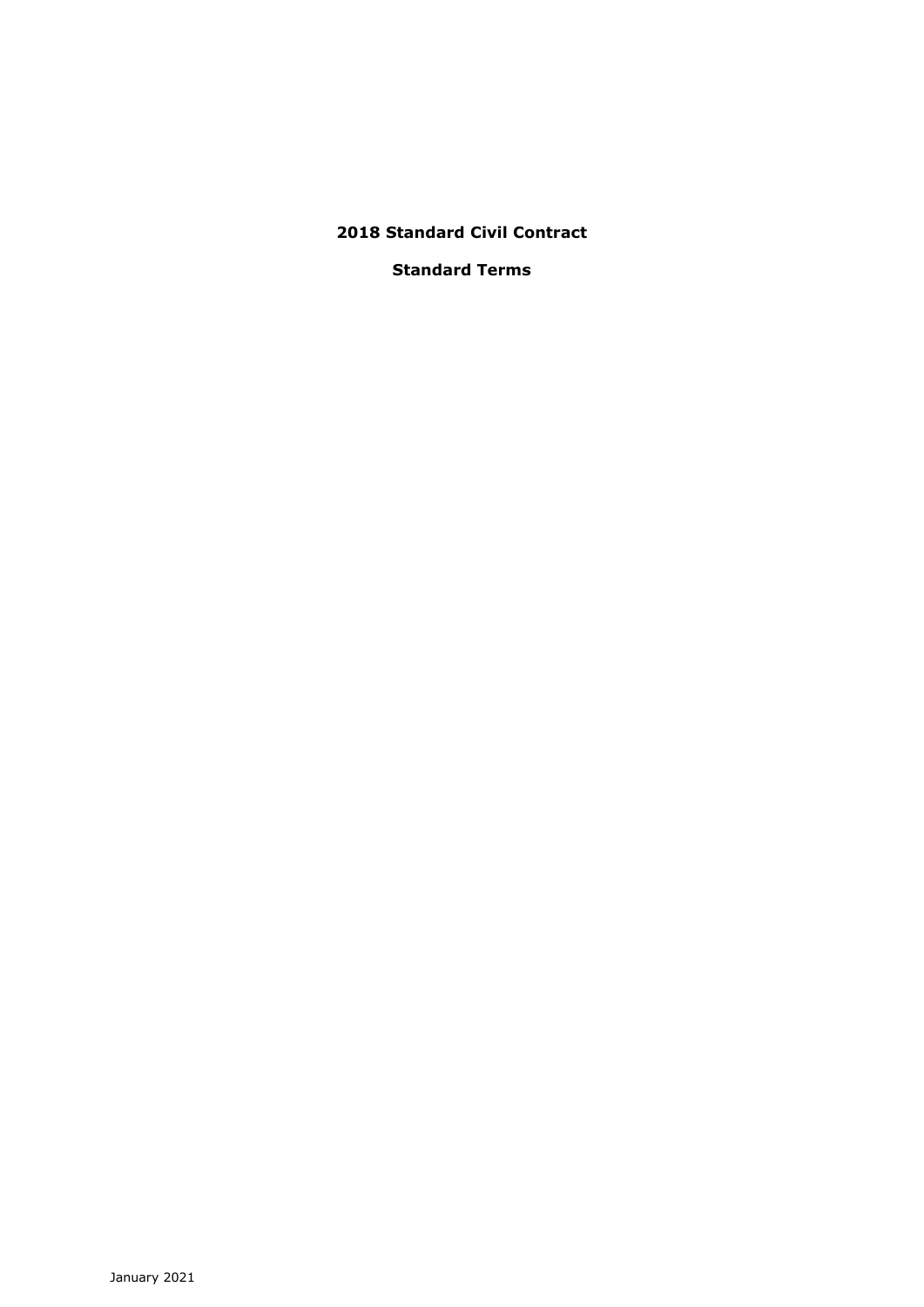# **Contents**

| <b>Clause</b>  | <b>Clause Heading</b>                                                   |
|----------------|-------------------------------------------------------------------------|
| 1              | Interpretation                                                          |
| $\overline{2}$ | Relationship and communication                                          |
| $\overline{3}$ | Working with third parties                                              |
| 4              | Financial disclosure and risk                                           |
| $\overline{5}$ | Equality and diversity                                                  |
| 6              | Logos and marketing                                                     |
| $\overline{7}$ | Your obligations, looking after Clients, compliance and self-monitoring |
| 8              | Keeping records and completing and returning forms                      |
| 9              | Provision of information and access to your premises                    |
| 10             | Standard of Contract Work                                               |
| 11             | <b>KPIs</b>                                                             |
| 12             | Contract Documents and precedence                                       |
| 13             | Amendments to the Contract Documents                                    |
| 14             | Your account with us, Claims, payments and Assessments                  |
| 15             | Confidentiality                                                         |
| 16             | Data protection                                                         |
| 17             | <b>FOIA</b>                                                             |
| 18             | Warranties                                                              |
| 19             | Indemnity                                                               |
| 20             | Giving notices                                                          |
| 21             | Things you must tell us about                                           |
| 22             | Novations and Qualifying Events                                         |
| 23             | Bribery, collusion, false tenders, fraud and unethical behaviour        |
| 24             | Sanctions                                                               |
| 25             | How this Contract can be ended                                          |
| 26             | Consequences of termination                                             |
| 27             | Reconsidering decisions and the review procedure                        |
| 28             | Dispute resolution                                                      |
| 29             | Governing law and jurisdiction                                          |
| 30             | General                                                                 |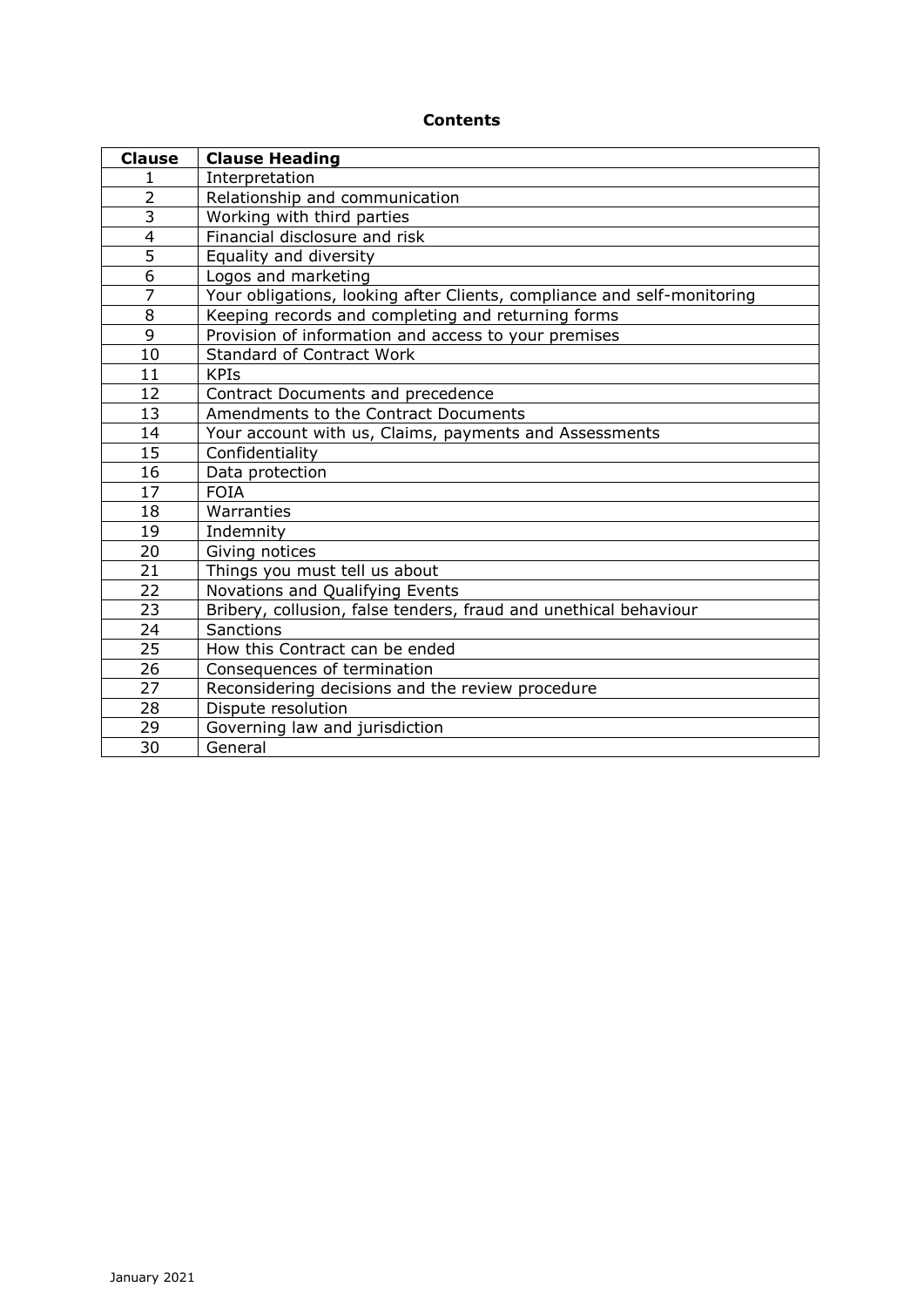### 1. **Interpretation**

1.1 In this Contract the following expressions have the following meanings:

"*Act*" means the Legal Aid, Sentencing and Punishment of Offenders Act 2012;

*"Affiliate"* means any other entity which directly or indirectly Controls, is Controlled by, or under direct or indirect common Control with you;

*"Agent"* means an individual or organisation (other than Counsel) engaged by you to undertake Contract Work in accordance with the provisions of the Contract;

"*Approved Third Party*" means an individual or organisation engaged by you to undertake non-legal work ancillary to Contract Work, including experts and translators but excluding Agents and Counsel;

"*Assessment*" means an assessment by us or by a competent court or tribunal, of the amount which (subject to the provisions of this Contract) is due in respect of a Claim (on an appeal or otherwise) and "*Assess*" and "Assessed" has the associated meaning;

"*Audit*" means:

- (a) an Official Investigation; and/or
- (b) an investigation by us in connection with the performance of your obligations and/or to check your compliance with your obligations under this Contract;

"*Auditor General*" means an officer of the House of Commons who exercises its functions in accordance with the Budget Responsibility and National Audit Act 2011;

"*Authorisation*" means any authorisation given for the purposes of section 5 of the Act or regulations made under that section;

"*Bank Covenants*" means the agreed performance guidelines set for your Bank Facilities (if any);

"*Bank Facilities*" means any overdraft limits or credit facility available to you and their associated terms;

"*Bribery Legislation*" means the Bribery Act 2010 and any subordinate legislation made under it from time to time together with any guidance or codes of practice issued by the government concerning the legislation;

*"Business Continuity Plan"* means your written plan setting out the processes and arrangements which you will follow to ensure continuity of your business processes and operations following any failure or disruption of any element of the provision of Contract Work and the recovery of the provision of Contract Work in the event of an Unplanned Interruption;

"*Business Day*" means any day except Saturday, Sunday and any bank or public holiday in England and Wales;

"*Business Hours*" means 9am to 5.30pm each Business Day;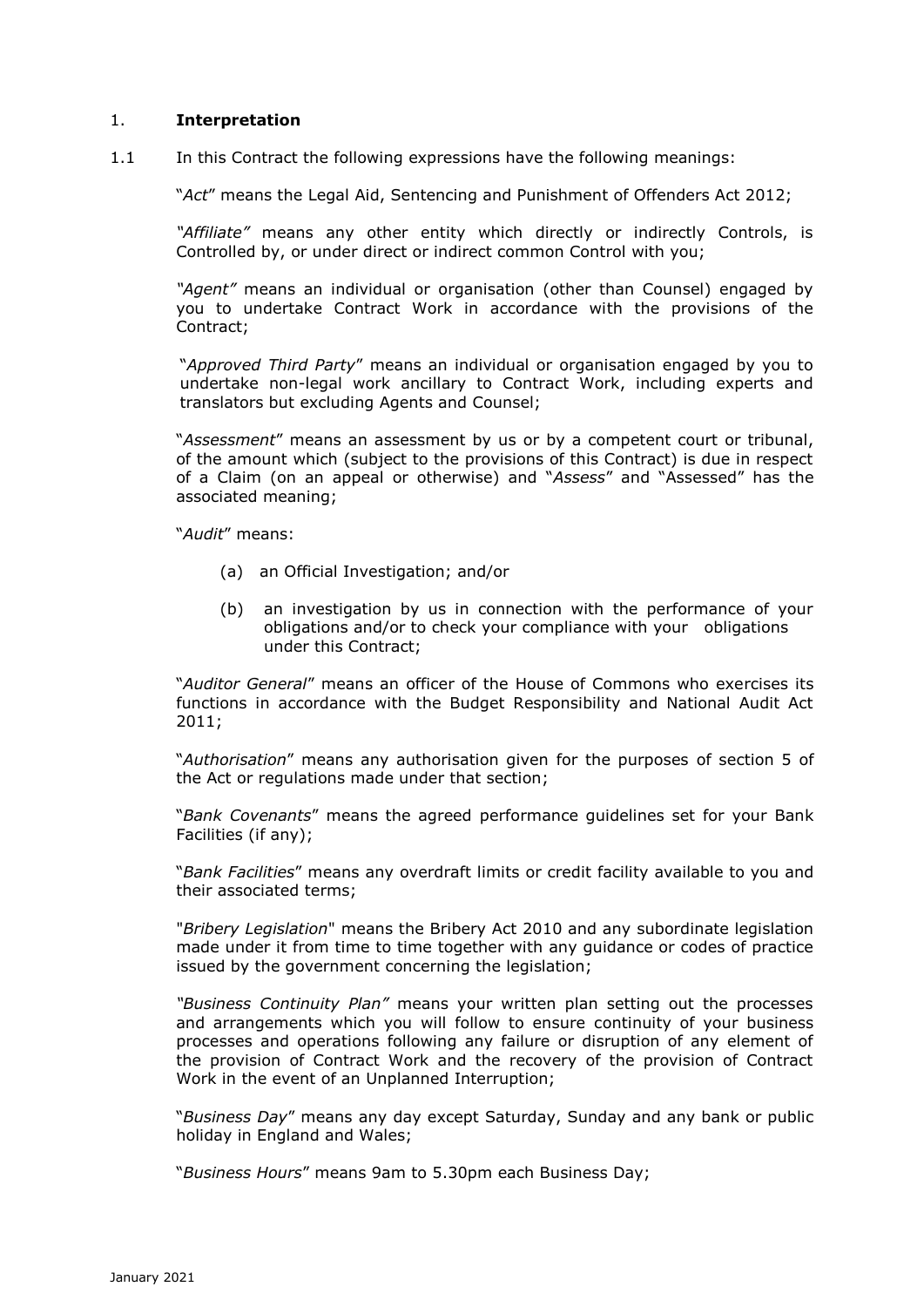*"Category Definitions"* has the meaning given to it in the Specification;

"*Category of Law*" or "*Category*" or "*Category of Work*" means a "category of law" set out in the "Category Definitions" document, published by us on our website (as amended by us, provided that had the Category Definitions document been a Contract Document such amendments would not have been prohibited by Clause 13.1);

"*CEDR*" means the Centre for Effective Dispute Resolution;

"*Certificate*" means as described in Legal Aid Legislation;

"*Change of Control*" means a change of control that shall occur in respect of a person where:

- (a) Control of that person is obtained by any person who did not at the Contract Start Date hold Control of that person; or
- (b) a person who has Control of that person at any time during the Contract Period ceases to have Control of that person

save that any such event shall not constitute a Change of Control in respect of a person where its Ultimate Parent Company (if any) before the relevant event remains its Ultimate Parent Company after the event;

"*Claim*" means a claim for payment for Contract Work submitted on the Contract Report Form we specify for that purpose;

"*Class of Work*" means those classes of work as specified in the Specification and *"Class" and* "*Classes*" have the corresponding meanings;

"*Clause*" means a clause in these Standard Terms (unless specified otherwise);

"*Client*" means an individual whom the Director (or a person authorised by the Director) or the court has determined qualifies for receipt of Contract Work and for whom you are performing or have performed Contract Work;

"*Comptroller*" means an officer of the House of Commons who exercises its functions in accordance with the Budget Responsibility and National Audit Act 2011;

*"Consultative Bodies"* means The Law Society, the Legal Aid Practitioners Group, and The Bar Council. For civil Contract Work, Consultative Bodies also includes the Advice Services Alliance;

"*Contract*" means the agreement between you and us which consists of the Contract Documents;

"*Contract Documents*" has the meaning given to it in Clause 12.1;

"*Contract for Signature*" means the document of that name issued by us and signed by you and us in relation to this Contract;

"*Contract Liaison Manager*" means the member of your personnel nominated by you from time to time in accordance with Clause 2 to liaise with us on day to day matters concerning this Contract being, as at the Contract Start Date, as set out in your Contract for Signature;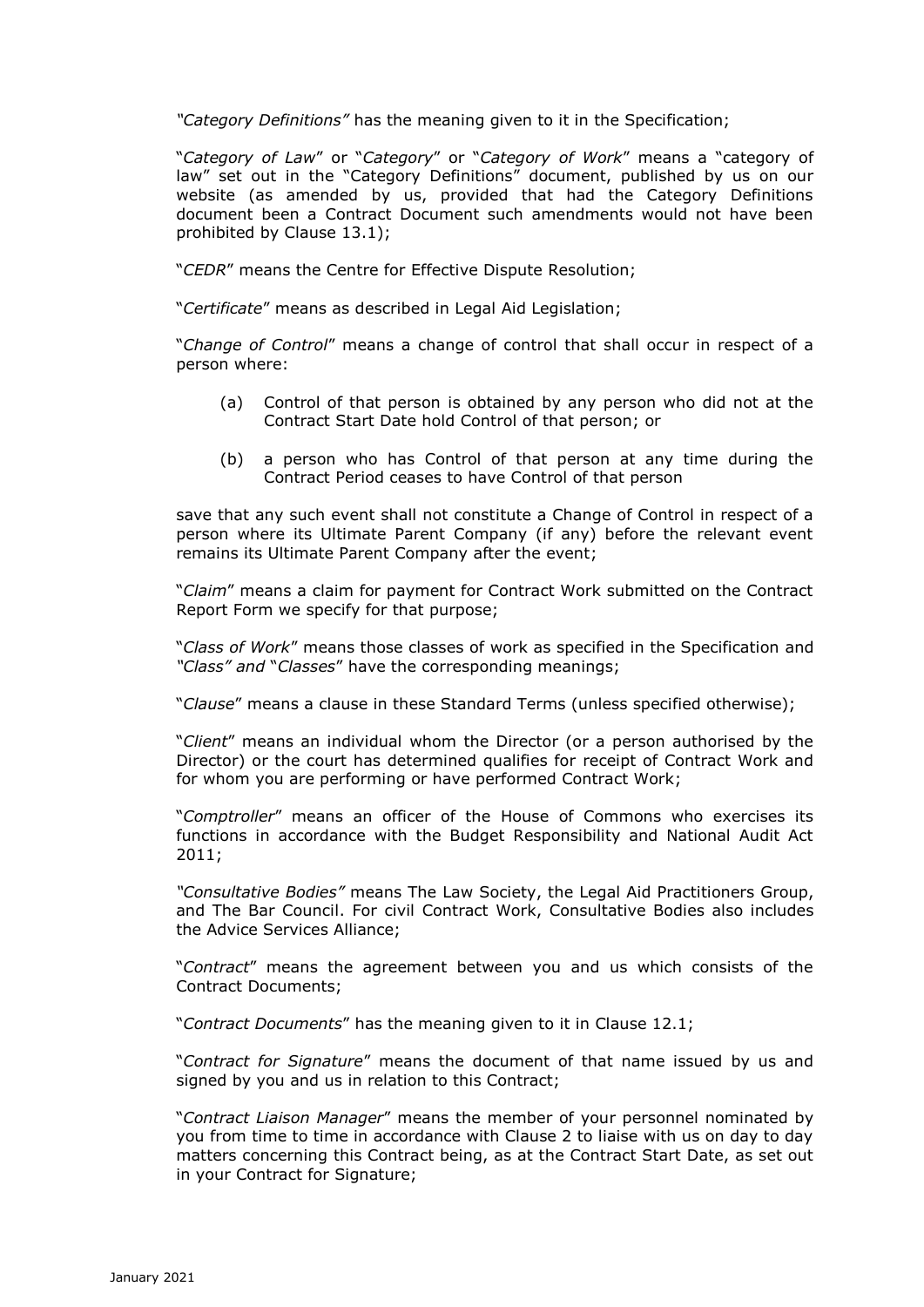"*Contract Manager*" means a person nominated by us from time to time in accordance with Clause 2 to liaise with you about this Contract;

*"Contract Period"* has the meaning given to it in the Contract for Signature;

"*Contract Report*" means a report providing information required by us on any aspect of your performance under this Contract, on the Matters and cases commenced under it (including the Contract Work performed and the current position on each such Matter or case and the names and addresses of Clients) and on Claims made and payments received;

"*Contract Report Form*" means such form as we may specify (in any format we specify, including electronic format) for making Claims or for providing information about you and/or this Contract including, Contract Work, your performance under and compliance with this Contract or your legal status and constitution;

"*Contract Review Body*" and "*CRB*" means the body appointed in accordance with Clause 27.14 to determine formal reviews pursuant to Clause 27;

"*Contract Start Date*" means the date specified in your Contract for Signature as the date this Contract starts;

"*Contract Work*" means the work that you may perform for Clients in the Category or Categories of Law and/or Class(es) of Work specified in your Schedule(s) and the Specification under, or by virtue of, this Contract;

*"Control"* means the possession by a person or body directly or indirectly of the power to direct or cause the direction of your management, policies or affairs (whether through the exercise of voting shares, by contract or otherwise) and "Controlled" and "Controllers" shall be interpreted accordingly;

"*Costs Assessment Manuals*" means our manuals setting out guidance as to how the courts will assess costs in Legal Aid matters and accordingly how we will Assess Claims, as may be amended by us provided that had the Costs Assessment Manuals been a Contract Document, such amendments would not have been prohibited by Clause 13.1;

*"Counsel"* means a barrister or solicitor with higher rights of audience in independent practice;

"*Data Controller*" means, where Personal Data is being processed for Law Enforcement Purposes, and in all other circumstances, as it is defined in the Data Protection Act 2018 and Relevant General Data Protection Regulations;

"*Data Loss Event*" means any event that results, or may result, in unauthorised access to Personal Data held by you under this Contract, and/or actual or potential loss and/or destruction of Personal Data in breach of this Contract, including any Personal Data Breach;

"*Data Protection Impact Assessment*" means as specified in the Data Protection Act 2018 and Relevant General Data Protection Regulations;

"*Data Protection Legislation*" means the Data Protection Act 2018, Relevant General Data Protection Regulations, the Regulation of Investigatory Powers Act 2000, the Telecommunications (Lawful Business Practice) (Interception of Communications) Regulations 2000 (SI 2000/2699) the Privacy and Electronic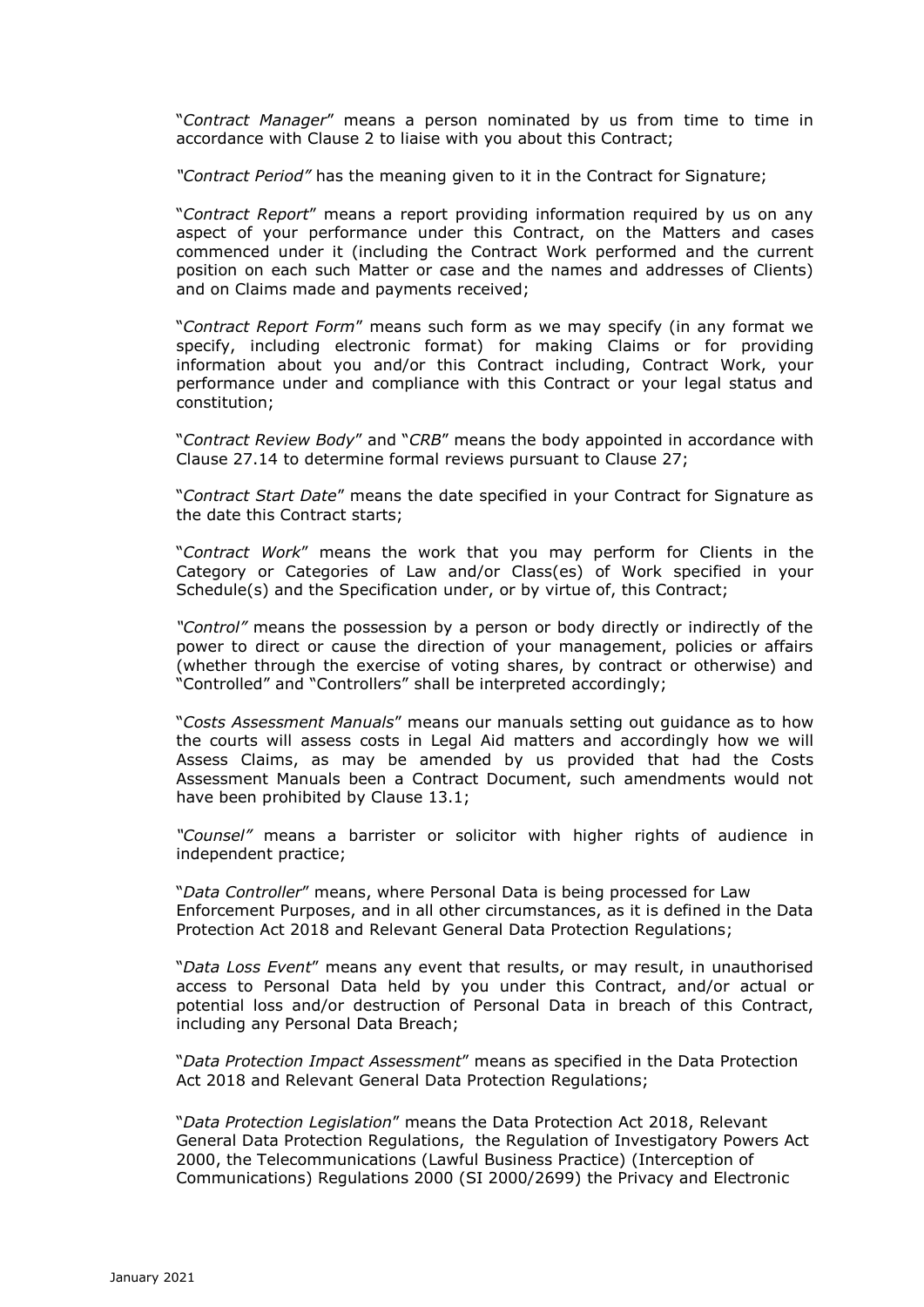Communications Directive 2002/58/EC, the Privacy and Electronic Communications (EC Directive) (Amendment) Regulations 2011 and all applicable laws, regulations, statute, declaration, decree, directive, legislative enactment, order, ordinance, regulation, rule or other binding restriction (as amended, consolidated or re-enacted from time to time) relating to the protection of individuals with regards to the processing of personal data and privacy to which a party is subject, and including where applicable the guidance and codes of practice issued by the UK's Information Commissioner's Office and any generally accepted code of good practice;

"*Data Security Guidance*" means our published guidance regarding compliance with the Data Security Requirements (which can be located on our website) as may be amended by us provided that had the Data Security Guidance been a Contract Document such amendments would not have been prohibited by Clause 13.1;

"*Data Security Requirements*" means our data security requirements (which can be located on our website) as may be amended by us provided that had the Data Security Requirements been a Contract Document such amendments would not have been prohibited by Clause 13.1;

"*Data Subject*" means as specified in the Data Protection Act 2018 and Relevant General Data Protection Regulations;

*"Delegated Functions"* means a function of the Director or the Lord Chancellor delegated to you by an Authorisation;

*"Direct Losses"* means damages, losses, indebtedness, claims, actions, costs (including the cost of legal or professional services, legal costs being on an indemnity basis), expenses, liabilities, proceedings, demands and charges whether arising under statute, contract or at common law, but excluding Indirect Losses;

"*Director*" means the Director of Legal Aid Casework designated under section 4 of the Act;

"*DOTAS*" means the Disclosure of Tax Avoidance Schemes rules which require a promoter of tax schemes to tell HM Revenue and Customs of any specified notifiable arrangements or proposals and to provide prescribed information on those arrangements or proposals within set time limits as contained in Part 7 of the Finance Act 2004 and in secondary legislation made under vires contained in Part 7 of the Finance Act 2004 and as extended to national insurance contributions by the National Insurance Contributions (Application of Part 7 of the Finance Act 2004) Regulations 2012, SI 2012/1868) made under section 132A of the Social Security Administration Act 1992;

"*DX*" means the Document Exchange service operated by DX Network Services Limited, whose registered office is situated at DX House, Ridgeway, Iver, Bucks, SL0 9JQ, and its successors and assignees;

"*Employee Liability Information"* means the information which a transferor is obliged to notify to a transferee pursuant to Regulation  $11(2)$  of TUPE regarding any person employed by him who is assigned to the organised grouping of resources or employees which is the subject of a relevant transfer and also such employees as fall within Regulation 11(4) of TUPE;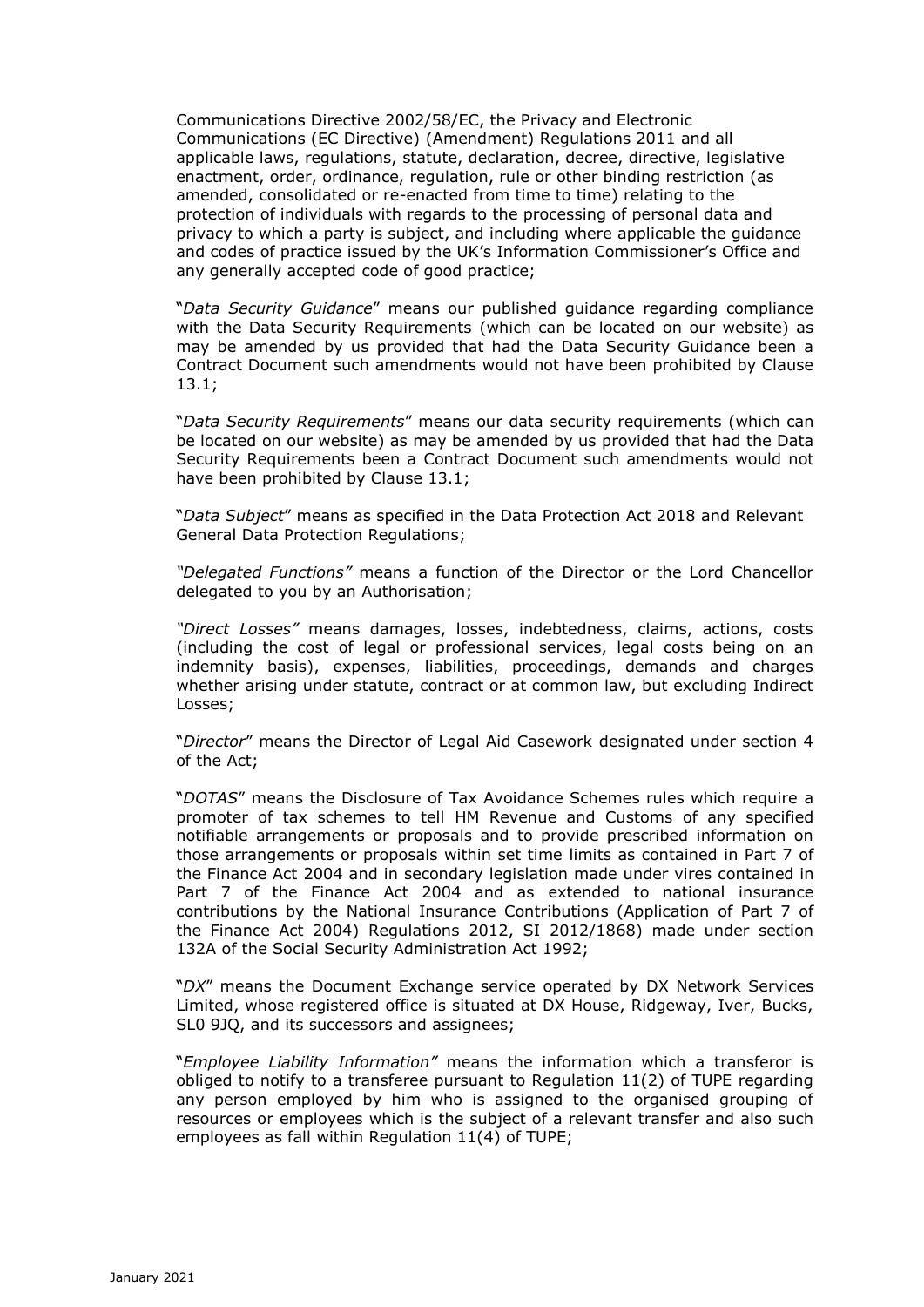"*Environmental Information Regulations*" means the Environmental Information Regulations 2004 together with any guidance and/or codes of practice issued by the Information Commissioner or relevant government department in relation to such regulations;

"*Equality and Diversity Guidance*" means our guidelines regarding Providers' compliance with equality and diversity legislation and Clause 5, as may be amended by us provided that had the Equality and Diversity Guidance been a Contract Document such amendments would not have been prohibited by Clause 13.1;

"*Equality and Diversity Policy*" has the meaning given to it in Clause 5.2(b);

"*Excess Claims*" has the meaning given to it in Clause 14.21;

*"FOIA*" means the Freedom of Information Act 2000 and any subordinate legislation made under the Freedom of Information Act 2000 from time to time together with any guidance and/or codes of practice issued by the Information Commissioner or relevant government department in relation to the same;

*"Formal Dispute"* has the meaning given to it in Clause 28.1;

"*Former Client*" means a person for whom you have performed work under the Act, the Access to Justice Act 1999 or the Legal Aid Act 1988;

"*Fundamental Breach*" means:

- (a) those matters specified in this Contract as being a Fundamental Breach; and/or
- (b) any breach of this Contract involving dishonesty by you or your personnel;

"*General Anti-Abuse Rule*" means (a) the legislation in Part 5 of the Finance Act 2013; and (b) any future legislation introduced into parliament to counteract tax advantages arising from abusive arrangements to avoid national insurance contributions;

*"GDPR"* means the relevant General Data Protection Regulations;

"*Good Industry Practice*" means that degree of skill, care, diligence, prudence, timeliness, efficiency and foresight which could reasonably and ordinarily be expected from a skilled, experienced and professionally managed provider of legal services similar to those required to be provided under this Contract;

"*Government Secure Intranet*" means the UK Government's secure wide area network being a collection of secure networks including the Government Secure Extranet (GSX), Criminal Justice Extranet (CJX) and Criminal Justice Secure eMail (CJSM);

*"Halifax Abuse Principle"* means the principle explained in the CJEU Case C-255/02 Halifax and others;

"*Head of Contract Management*" means the person of that name nominated by us from time to time who has responsibility for managing Contract Managers;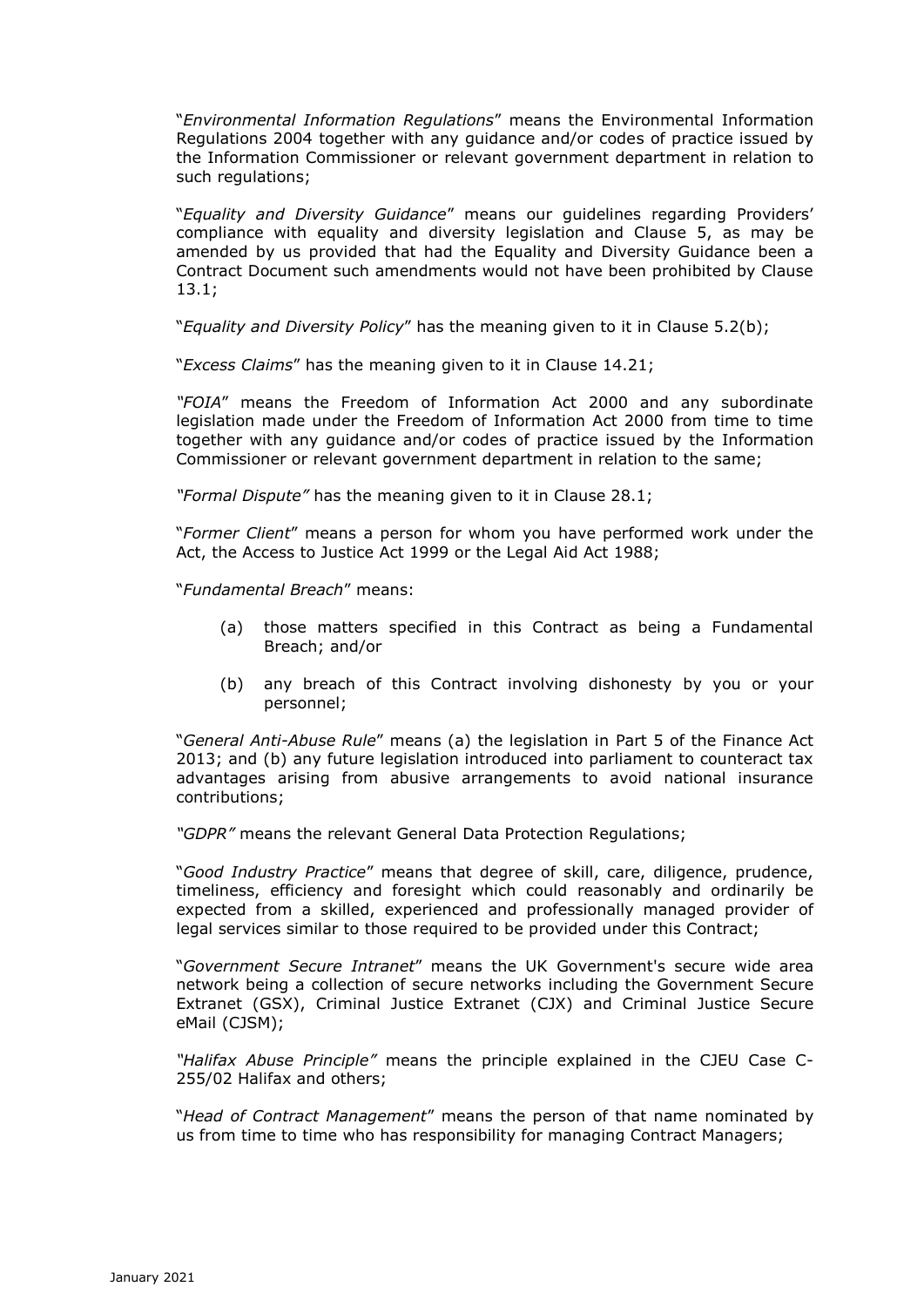*"Independent Costs Assessor"* means a person appointed by us to assess Providers' Claims;

"*Independent Funding Adjudicator*" means an adjudicator appointed by the Lord Chancellor under section 2 of the Act;

"*Independent Peer Review Process*" means the process by which an independent Audit of the standard of your Contract Work is performed by us, or on our behalf, of that name, in effect at the Contract Start Date, as may be amended by us provided that had the Independent Peer Review Process been a Contract Document such amendments would not have been prohibited by Clause 13.1;

*"Indirect Losses"* means loss of profit, loss of business, loss of business opportunity (in each case whether direct, indirect or consequential) or any other claim for special, consequential or indirect loss of any nature;

*"Invitation To Tender Documents"* means those documents issued by us inviting you to tender for this Contract and which include the Rejection Criteria;

"*IT System*" means the configuration of computer components comprising all the software owned by, or licensed to you by a third party (and any updates and enhancements to it), all hardware, telecommunications and network equipment used by you, together with any asset which relies in any respect on computer hardware or other information technology (whether embedded or not) which links the different parts of the system together;

"*Joint Controllers*" means as it is defined in the Data Protection Act 2018 and Relevant General Data Protection Regulations;

"*KPI*" means the key performance indicators specified in the Specification;

"*LAA Data*" means:

- (a) the data (including, drawings, diagrams, images or sounds (together with any database made up of any of these which is embodied in any electronic, magnetic, optical or tangible media)) which:
	- (i) are supplied to you by us or on our behalf; and
	- (ii) you are required to Process pursuant to this Contract; or
- (b) any Personal Data for which we are the Data Controller but not including the Shared Data;

*"Law Enforcement Purposes"* means as it is defined in the Data Protection Act 2018;

*"LED"* means the Law Enforcement Directive (Directive (EU) 2016/680);

"*Legal Aid*" has the meaning given to it in Part 1 of the Act;

"*Legal Aid Agency*" or "*LAA*" means the Executive Agency of the Ministry of Justice through which the Lord Chancellor acts to administer Legal Aid;

"*Legal Aid Legislation*" means the Act and statutory instruments made under that Act which are relevant to this Contract;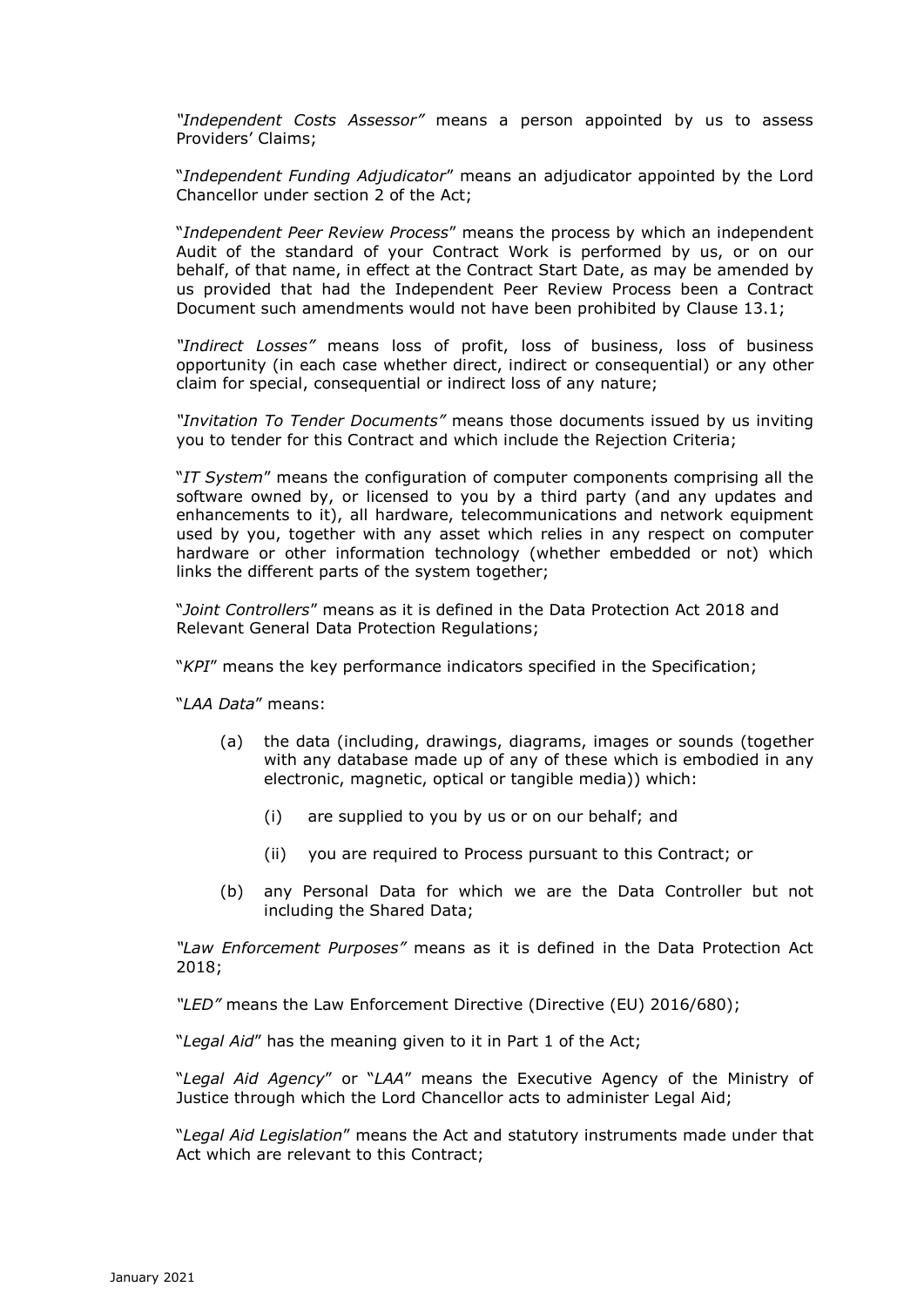"*Legal Services Commission*" or "*LSC*" means the Legal Services Commission established under the Access to Justice Act 1999, which was abolished under the Act;

"*Letters of Clarification*" means any written response which you submit to us in respect of any request for clarification we make or further information we request in connection with your Tender Documents;

"*Lexcel*" means The Law Society's international practice management standard;

"*Licensed Body*" means the body or organisation which holds a licence in force under Part 5 (Alternative Business Structures) of the Legal Services Act 2007;

"*Location"* means a location from which you deliver Contract Work and which satisfies any requirements set out in the Specification;

"*Lord Chancellor's Directions*" means any directions given by the Lord Chancellor under section 4 of the Act;

"*Lord Chancellor's Guidance*" means the guidance given by the Lord Chancellor under section 4 of the Act;

"*Manual*" means a dedicated section on our website comprising links to relevant Legal Aid Legislation, the Standard Terms, the Specification and other materials relevant to the performance of Contract Work and compliance with this Contract published by us from time to time;

"*Market Research Society Code of Conduct*" means the Market Research Society's code of conduct that can be found at www.mrs.org.uk/standards/codeconduct.htm and is designed to support all those engaged in market, social or opinion research in maintaining professional standards;

*"Matter"* means as specified in the Specification;

*"Matter Start*" means the authority to start a Controlled Work case for a Client in accordance with the rules set out in the Specification;

*"Maximum PoA Limit"* means the maximum amount specified by us as payable to you as a Payment on Account;

"*Members of LLPs*" means members of a limited liability partnerships;

"*Monthly Payment*" means the Standard Monthly Payment or, where you have opted to be paid on a variable basis, the Variable Monthly Payment;

"*Not For Profit Organisation*" means a Provider that we recognise as aiming not to make a profit from performing Contract Work;

"*Occasion of Tax Non-Compliance*" means:

- (a) any tax return of yours submitted to the Relevant Tax Authority on or after 1 October 2012 is found to be incorrect as a result of:
	- (i) a Relevant Tax Authority successfully challenging you under the General Anti-Abuse Rule or the Halifax Abuse Principle or under any tax rules or legislation that have an effect equivalent or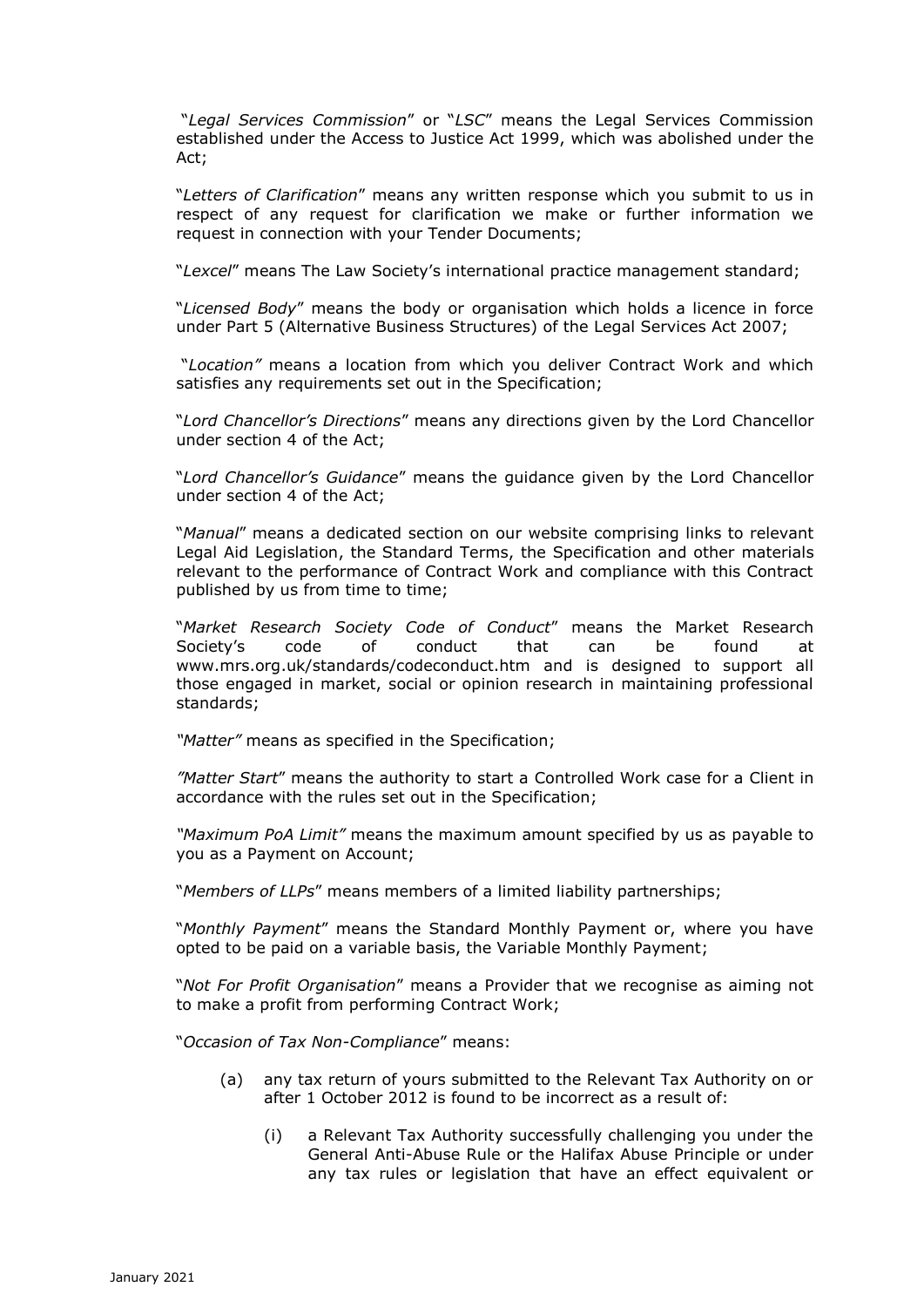similar to the General Anti-Abuse Rule or the Halifax Abuse Principle;

- (ii) the failure of an avoidance scheme which you were involved in, and which was, or should have been, notified to a Relevant Tax Authority under the DOTAS or any equivalent or similar regime; and/or
- (b) any tax return of yours submitted to a Relevant Tax Authority on or after 1 October 2012 gives rise, on or after 1 April 2013, to a criminal conviction in any jurisdiction for tax related offences which is not spent at the Contract Start Date or to a civil penalty for fraud or evasion;

"*Office*" means your office(s) from which any Contract Work is performed which must meet the requirements set out in Paragraphs 2.33 to 2.37 of the Specification;

"*Official Investigation*" means:

- (a) any investigation, of which you are aware, into suspected or alleged serious professional misconduct, breaches of the Act (or other legislation), or dishonesty by you or your personnel, being carried out by or authorised by:
	- (i) any organisation (including any Relevant Professional Body) which is responsible for regulating or disciplining you or your personnel;
	- (ii) us (including our investigation team);
- (b) any investigation by the police into suspected criminal offences relevant to your operations; or
- (c) any investigation, on reasonable grounds, authorised by us (including our investigation team) into suspected serious breaches of this Contract;

*"Online Account"* means your account with us for managing the electronic transmission of information between you and us through the Online Service from time to time in accordance with this Contract;

*"Online Service"* means our on-line system for managing the electronic transmission of information between us and Providers;

"*Other Contracting Bodies*" means other than us, any contracting authority defined in Schedule 1 of the Public Contracts Regulations 2015 and "*Other Contracting Body"* shall be construed accordingly;

"*Paragraph*" means, unless otherwise specified, a provision of the Specification;

"*Parent Undertaking*" has the meaning given to it in section 1162 of the Companies Act 2006;

*"Payment on Account" or "PoA"* means a payment made by us, on account of amounts due in respect of Contract Work, before we have paid the final Claim for the relevant Matter or case, but excluding any Monthly Payments;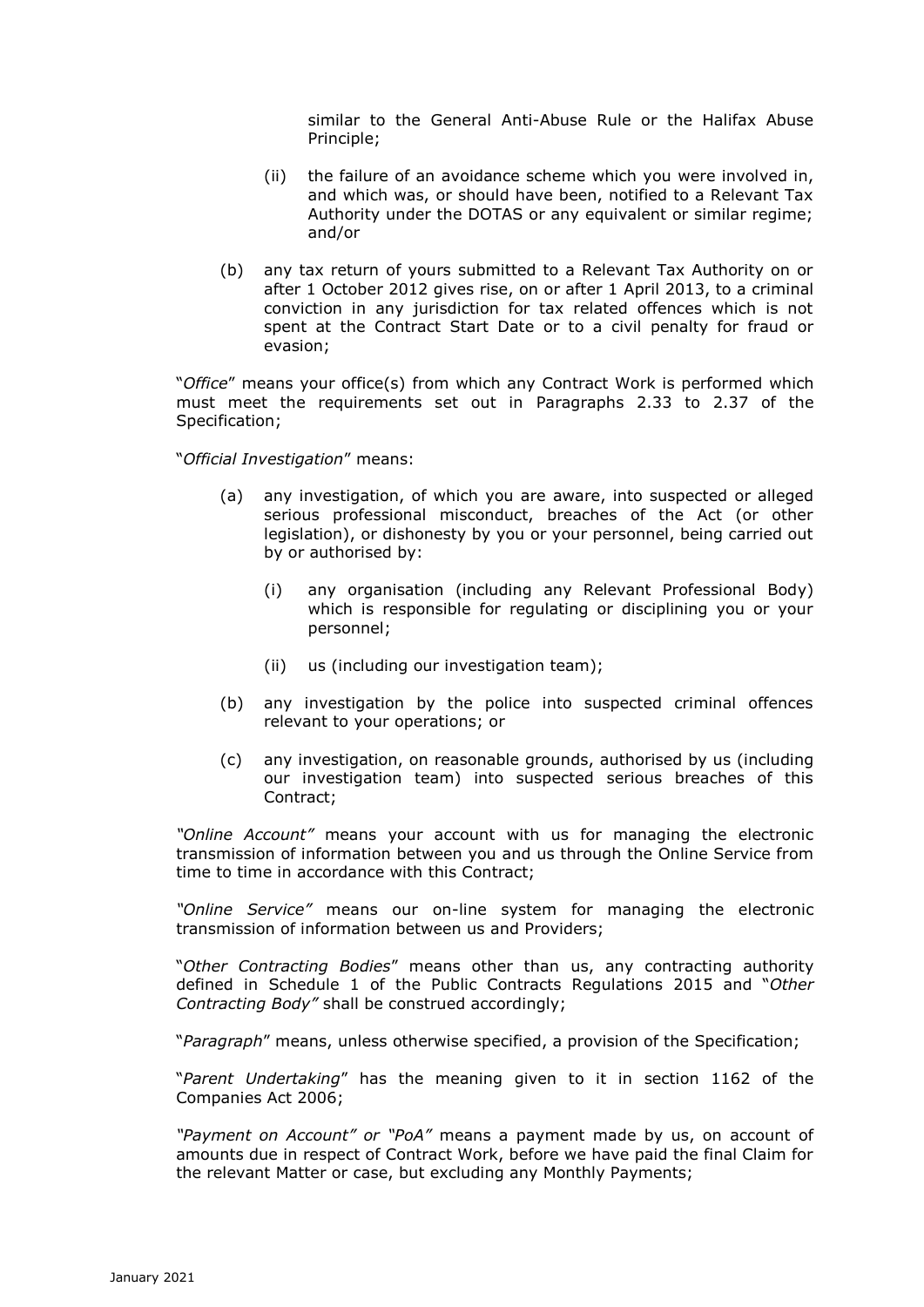"*Peer Review*" means the independent Audit of the standard of your Contract Work under the Independent Peer Review Process;

"*Personal Data*" means as it is defined in the Data Protection Act 2018 and Relevant General Data Protection Regulations;

"*Personal Data Breach*" means as it is defined in the Data Protection Act 2018 and Relevant General Data Protection Regulations;

*"Predecessor Body*" means an organisation related to you which previously held a contract with us including those organisations specified as such in your Contract for Signature (which shall not constitute an exhaustive list);

"*Previous Contract(s)*" means a previous contract or contracts held by you or by a Predecessor Body which precedes this Contract and which is intended to be replaced by this Contract (in whole or in part);

*"Processing"* means as it is defined in the Data Protection Act 2018 and Relevant General Data Protection Regulations and "*Processed*" and

*"Process"* shall be construed accordingly;

"*Processor*" means, where Personal Data is being Processed for Law Enforcement Purposes, and in all other circumstances, as it is defined in the Data Protection Act 2018 and Relevant General Data Protection Regulations;

"*Prohibited Act*" means:

- (a) to directly or indirectly offer, promise or give any person working for or engaged by us a financial or other advantage to:
	- (i) induce that person to perform improperly a relevant function or activity; or

(ii) reward that person for improper performance of a relevant function or activity;

- (b) to directly or indirectly request, agree to receive or accept any financial or other advantage as an inducement or a reward for improper performance of a relevant function or activity in connection with this Contract;
- (c) committing any offence:
	- (i) under Bribery Legislation;
	- (ii) under legislation creating offences concerning fraudulent acts;
	- (iii) at common law concerning fraudulent acts relating to this Contract or any other contract with us; or
	- (iv) defrauding, attempting to defraud or conspiring to defraud us;

"*Promotional Items*" means all intellectual property rights belonging to us or licensed to us, including any logos, trade marks (whether registered or unregistered), registered designs, unregistered designs, applications for and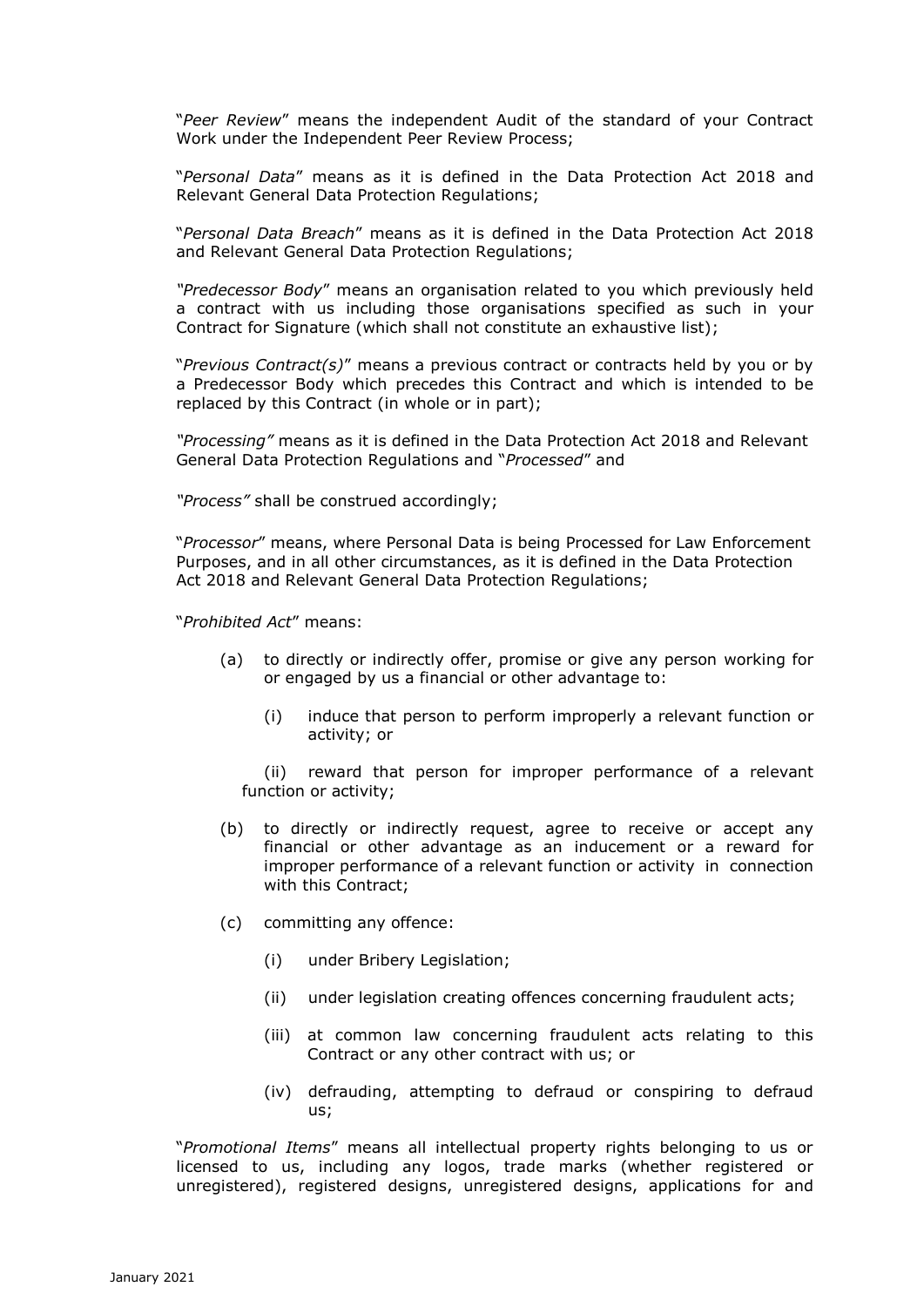rights to apply for any of the foregoing, rights to prevent passing off for unfair competition and copyright in any materials supplied and approved by us in connection with the provision of Contract Work including signs, display materials, information, literature and other promotional items;

"*Protective Measures*" means the appropriate technical and organisational measures which may include: pseudonymising and encrypting Personal Data, ensuring confidentiality, integrity, availability and resilience of systems and services, ensuring that availability of and access to Personal Data can be restored in a timely manner after an incident, and regularly assessing and evaluating the effectiveness of the such measures adopted by it;

"*Provider*" means a party (except us) to a contract with us in respect of the provision of Legal Aid;

*"Qualifying Event"* means those matters specified in this Contract as being a Qualifying Event;

"*Quality Standard*" means Lexcel or SQM specified in your Contract for Signature or such other quality assurance standard approved by us from time to time;

"*Reasonable Costs*" means the reasonable actual costs and expenses incurred by us in carrying out any further Audit under this Contract, including, but not limited to, reasonable travel and subsistence costs;

"*Records*" has the meaning given to it in Clause 8.3;

"*Rejection Criteria"* means the grounds for mandatory and discretionary rejection contained in the Invitation To Tender Documents;

"*Relevant Professional Body*" means the body or organisation which regulates or exercises control over your professional or service activities or such activities of any of your personnel and/or any other body to whose rules you have elected to be subject to. For the avoidance of doubt this includes any relevant approved regulator for the purpose of the Legal Services Act 2007;

"*Relevant Protected Characteristic*" means age, disability, gender reassignment, pregnancy and maternity, race, religion or belief, sex, sexual orientation as provided for under section 149(7) of the Equality Act 2010;

"*Relevant Tax Authority*" means HM Revenue and Customs, or, if applicable, a tax authority in the jurisdiction in which you are established;

"*Remainder Work*" means Contract Work that you are performing as at the date of termination and/or expiry of this Contract which we authorise you to continue to perform pursuant to Clauses 26.10 to 26.12;

*"Replacement Provider"* means any replacement Provider appointed by us to provide services on or after the expiry or termination of this Contract the same as or similar to Contract Work carried out by you at or prior to expiry or termination;

"*Report*" means a report (written or oral) about you or your personnel from an organisation that may carry out an Official Investigation;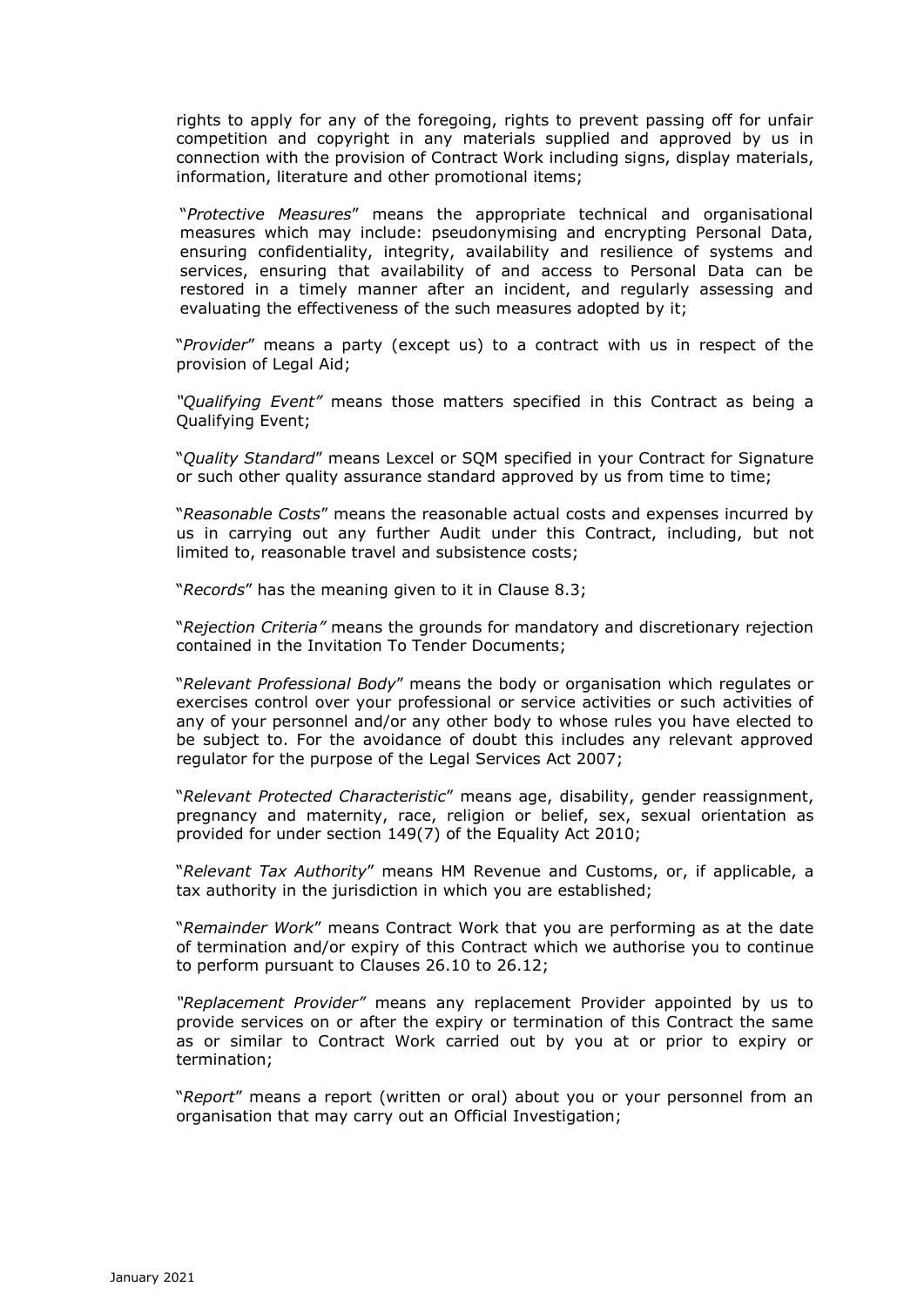"*Request for Information*" means a request or an apparent request for information held by or on behalf of us for the purposes of FOIA or the Environmental Information Regulations;

"*Researcher*" means a person appointed by us to carry out research into the operation of this Contract;

"*Sanction*" means any of the individual sanctions (listed 1 to 8 in Clause 24) that we may apply in accordance with Clause 24 or pursuant to any other term of this Contract;

"*Schedule*" means a Contract Document issued by us as specified in Clause 12 and your Contract for Signature;

*"Section"* means, unless otherwise specified, one of the main sections of the Specification;

*"Shared Data"* means Personal Data which is Processed in connection with the performance of this Contract by you in respect of which you are a Data Controller either alone or jointly with the LAA which will be transferred from you to the LAA or which the LAA is entitled to request in accordance with this Contract including documents held on Contract Work files which are necessary for the conduct of the relevant Matter or case and which we may require in order to assess your compliance with your obligations under this Contract;

"*Specification*" means the Contract Document designated as such by us as specified in Clause 12;

*"SQM"* means the specialist quality mark standard specified by us as at the Contract Start Date as amended by us provided that had the SQM been a Contract Document such amendments would not have been prohibited by Clause 13.1;

"*Standard Monthly Payment*" means the standard amount (if any) specified by us, subject to the provisions of this Contract, which we will pay you on a monthly basis for performing Contract Work;

"*Standard Terms*" means these standard terms;

"*Supervisor*" means a person appointed by you in accordance with the Specification who actively supervises staff and who is required to meet all the Supervisor standards and all other applicable requirements of this Contract;

"*Tender Documents*" means any documents, including any Letters of Clarification, that you have submitted to us either in response to an invitation to tender with a view to obtaining this Contract and/or where you are seeking authority from us under this Contract (including authority to carry out specified work or any allocation of Matter Starts);

"*TUPE*" means the Transfer of Undertakings (Protection of Employment) Regulations 2006;

*"TUPE Employees"* has the meaning given to it in Clause 26;

"*U.K*." means the United Kingdom of Great Britain and Northern Ireland;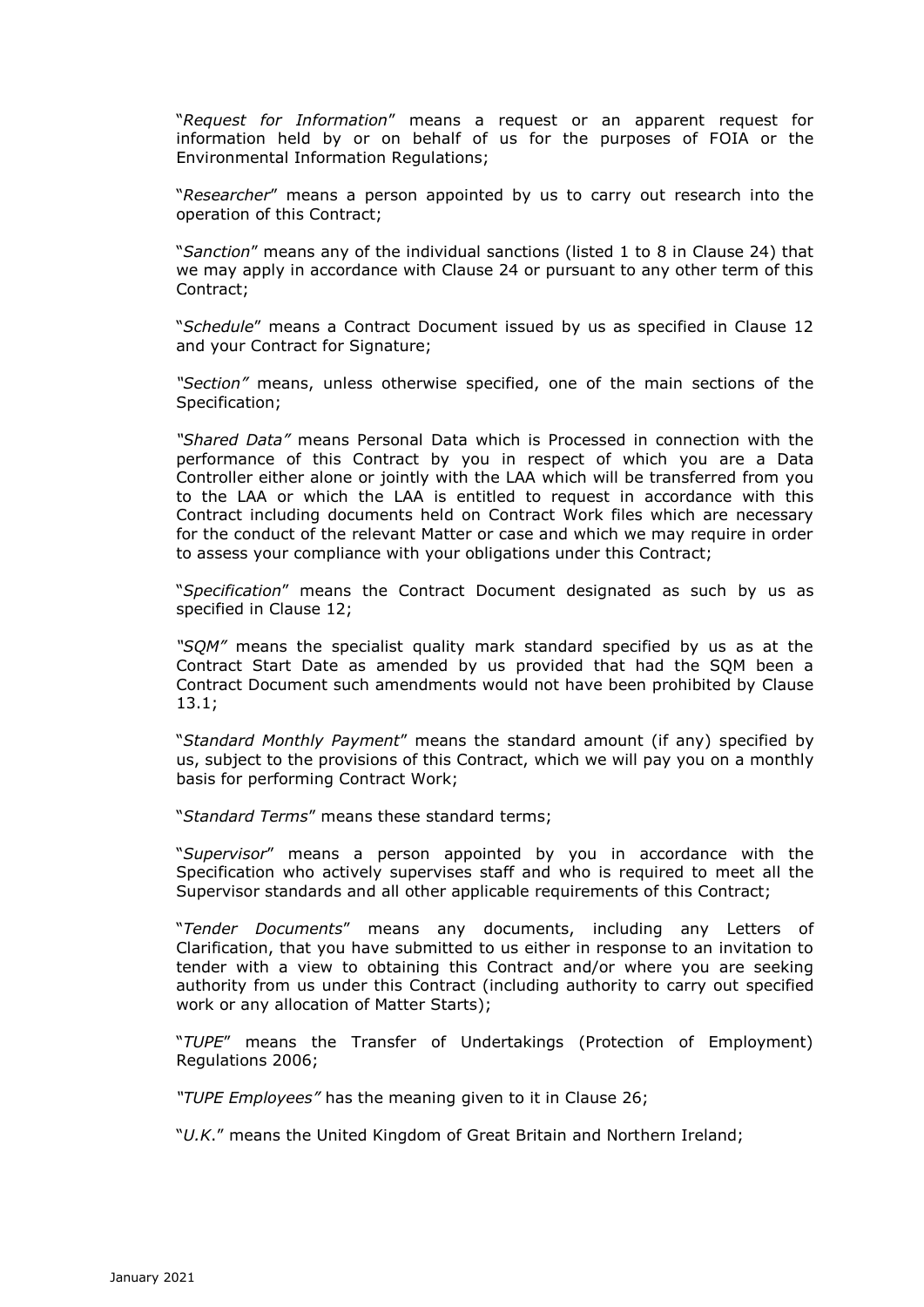"*Ultimate Parent Company*" means a Parent Undertaking (if any) of the relevant person which is not a subsidiary undertaking of any other person (where "subsidiary undertaking" has the meaning given in section 1162 of the Companies Act 2006;

*"Unplanned Interruption"* means any unplanned interruption of your IT System (whether of information processing facilities or systems or otherwise) which significantly impairs your ability to perform Contract Work (in whole or in part) in accordance with the terms of this Contract;

"*Variable Monthly Payment*" means subject to the Variable Monthly Payments Guidance, the variable amount (if any) calculated in accordance with your last Claim (subject to adjustments), we will pay you on a monthly basis for performing Contract Work;

"*Variable Monthly Payments Guidance*" means the guidance produced and amended by us from time to time in relation to Variable Monthly Payments;

"*VAT*" means value added tax;

"*we*" and "*us*" means the Lord Chancellor acting through the LAA (and "*our*" has the associated meaning);

"Welsh Language Commissioner" means the independent body established by the Welsh Language (Wales) Measure 2011 whose aim is to facilitate and promote the Welsh language; and

"*you*" means the current party to this Contract (as specified in the Contract for Signature) with us (and "*your*" has the associated meaning).

- 1.2 Clause and paragraph headings in this Contract are inserted for convenience only and do not affect its interpretation.
- 1.3 Words denoting the masculine, the feminine or the neuter include the masculine, the feminine and the neuter. Words denoting the singular include the plural and vice versa.
- 1.4 Reference to any Legal Aid Legislation and other legislation (including any subordinate legislation made under it or them) is, as the context requires, a reference to any substitute for, amendment, variation or re-enactment of, it or them and any subordinate legislation made under it or them (whether on or after the date of this Contract) and is a reference to any legislation which supersedes it or them and/or any subordinate legislation made under it or them and includes any new Legal Aid Legislation in force on or after the date of this Contract.
- 1.5 Unless the context otherwise requires, any reference to European Union law that is directly applicable or directly effective in the UK at any time is a reference to it as it applies in England and Wales from time to time including as retained, amended, extended, re-enacted or otherwise given effect on or after 11pm on 31 January 2020.
- 1.6 References to "approval" mean approval as provided by this Contract or, if no express provision is made by this Contract, to approval in writing.
- 1.7 References to "authorising" or "authority" mean authorising or authority as provided by this Contract or, if no express provision is made by this Contract, to authorising or authority in writing.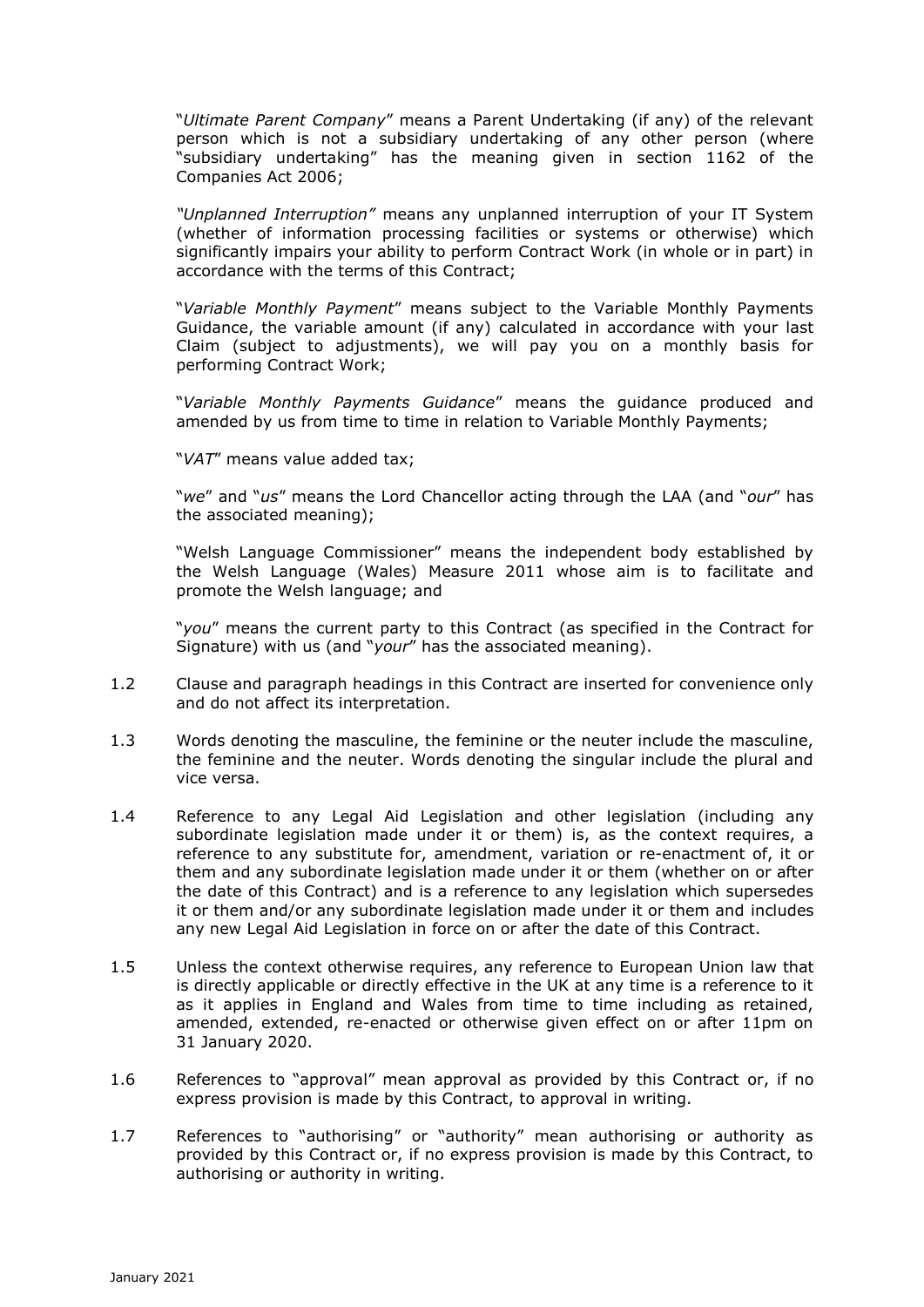- 1.8 References to "direction" mean direction as provided by this Contract or, if no express provision is made by this Contract, to direction in writing.
- 1.9 References to "notifying", "notification" or "notice" mean notifying, notification or notice as provided by this Contract.
- 1.10 Any obligation relating to sending, or to the completion and submission, of any form designated or specified by us (or to "our form") includes the obligation properly and fully to complete and promptly to submit the form by such means and in such a format as we may reasonably specify (from time to time).
- 1.11 Unless otherwise specified, reference to any Contract Document, or to any document or other provision described as "current", means the Contract Document, document or other provision in its current form from time to time, and not merely as at the date this Contract comes into force.
- 1.12 Reference to any payment rate as "current" means the payment rate in its current rate from time to time and not merely as at the date this Contract comes into force.
- 1.13 Any obligation that requires you to have performance and compliance policies, systems, procedures or controls in place includes the obligation effectively to operate them at your own cost.
- 1.14 Where, in relation to any options available to us under any Clause, those options are joined by the word "and" (as in, we may, "a", "b" and "c") and/or where we use a semi-colon in this Contract, our choice is not restricted to selecting all options or no options but extends to selecting any one or more of them.
- 1.15 General words are not to be given a restrictive meaning because they are followed by particular examples, and any words introduced by the terms "in particular", "include", "includes", "included" and "including" or any similar expression will be construed as illustrative and the words following any of those terms will not limit the sense of the of the words preceding those terms.
- 1.16 Any reference to this Contract, or any part of it, ending or terminating means (unless otherwise stated) ending in any manner and not merely by effluxion of time.
- 1.17 Any reference to this Contract, or any part of it, expiring means expiring by effluxion of time (and "expiry" has the associated meaning).
- 1.18 Any reference in this Contract to expiry or termination includes unless otherwise stated expiry or termination of part of this Contract.
- 1.19 Where any regulations relating to the provision of legal services refer to a "franchise contract" that reference includes this Contract (so that this Contract is a franchise contract for the purposes of such regulations).
- 1.20 References to "documents" includes documents on paper and documents, sound and pictures (still and moving) stored in other media (including in electronic format, digitally, on disk and on computer).
- 1.21 References to "company" include, except where the context requires otherwise, a limited liability partnership.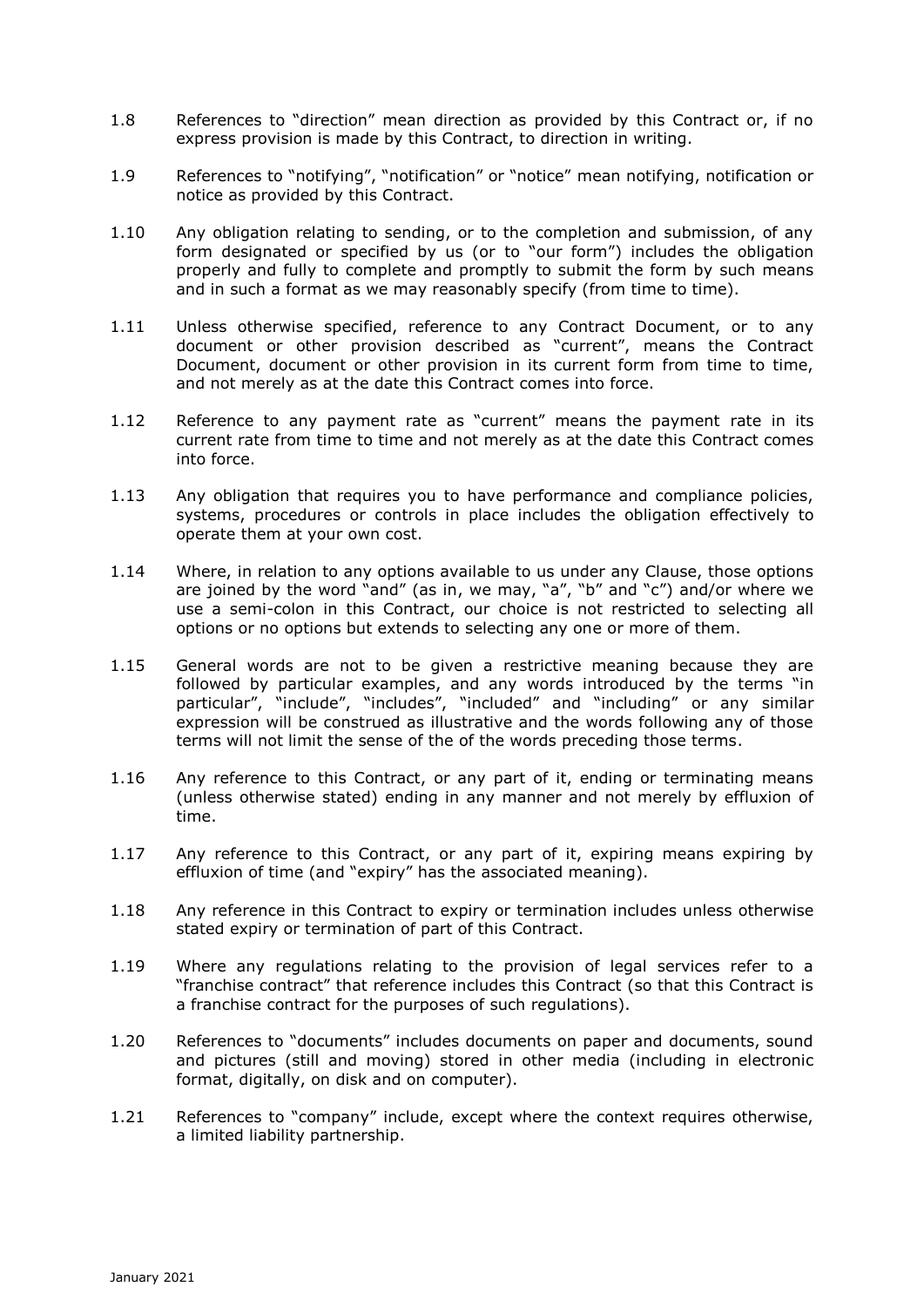- 1.22 References to "personnel" means all employees (including Employees), selfemployed personnel, agency workers, partners (partnership), directors (company) and Members of LLPs other than sub-contractors, Counsel, Agents and Approved Third Parties.
- 1.23 References to "partner" include a person held out as a partner of a partnership including "salaried partners" or similar.
- 1.24 References to a "director" includes "Members of LLPs", except where the context requires otherwise.
- 1.25 Where we are able to exercise any function or power under this Contract, it may be exercised by any individual or body lawfully authorised to do so by us.
- 1.26 References to "person" include individuals, bodies corporate, partnerships, limited liability partnerships, unincorporated associations and other bodies.
- 1.27 The definition of "Information" shall have the meaning given to that term in the Freedom of Information Act 2000.

#### **Continuity**

- 1.28 Except as may be provided by the Legal Aid Legislation in relation to fees, remuneration and other related matters, if this Contract replaces a Previous Contract, the terms of this Contract apply (and apply to all work in progress and Claims to be Assessed) from the Contract Start Date. In all other respects (unless specifically stated otherwise) this Contract is to be treated as a seamless continuation of the Previous Contract(s). This means (without limitation) that:
	- (a) any monies payable under the Previous Contract(s) are payable under this Contract (and any credit or debit balance, on your account with us under the Previous Contract(s), is a credit or debit balance under this Contract);
	- (b) any notices issued (and any Audits and Assessments) under the Previous Contract(s) have effect under this Contract;
	- (c) any appeals or applications for review under the Previous Contract(s) continue under this Contract and any consequent decisions have effect under this Contract; and
	- (d) any provisions which permit you to continue to provide work after the Previous Contract (or part of it) has ended in such Previous Contract do not apply on that contract's ending. For the avoidance of doubt this means that work which would otherwise have been undertaken pursuant to any Previous Contract as "remainder work" should be undertaken as Contract Work pursuant to this Contract.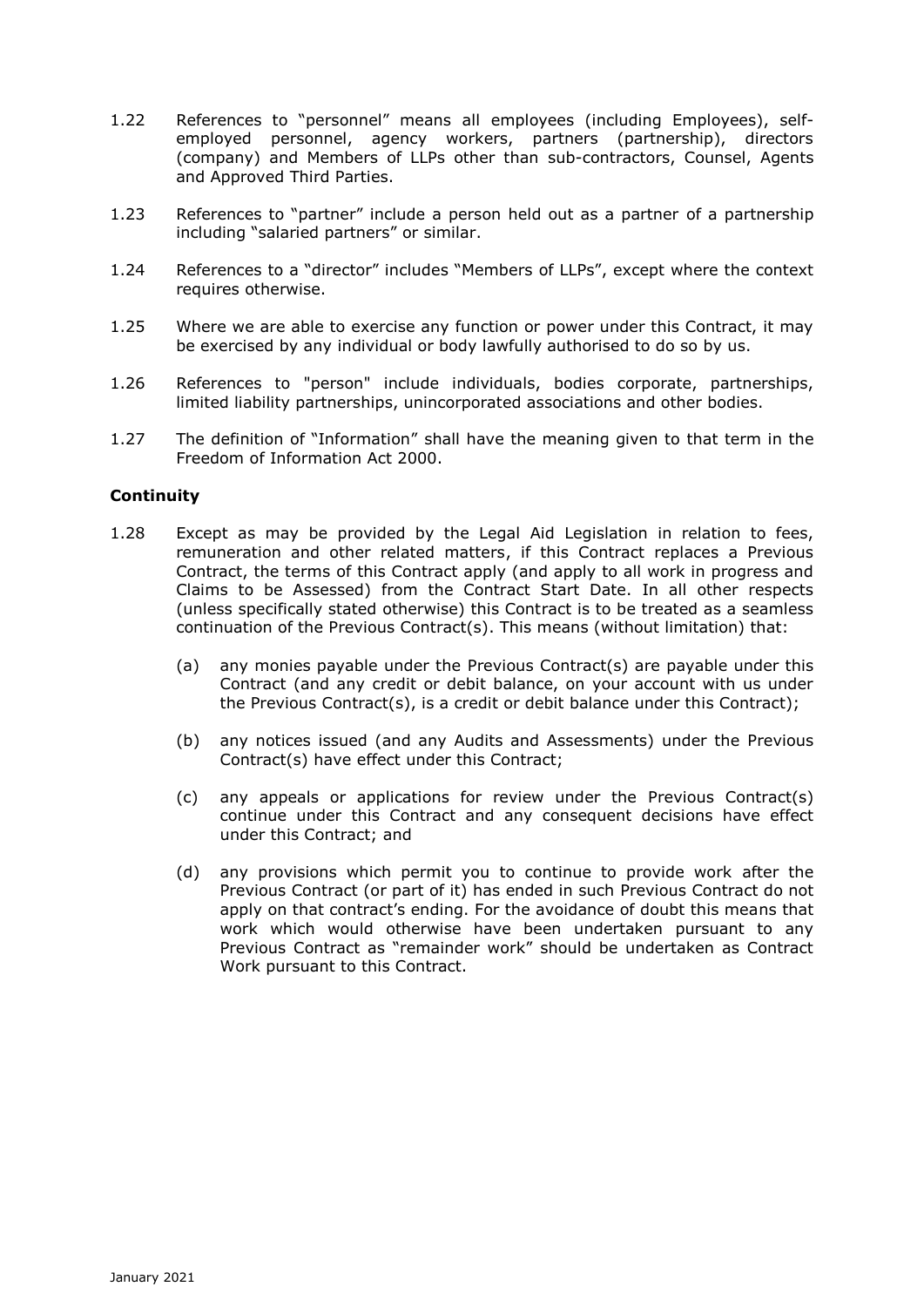# 2. **Relationship and communication**

## **Your suitability to hold this Contract**

- 2.1 When you tendered for this Contract you provided information (responses to the Rejection Criteria in the Invitation to Tender Documents) which we used to determine your suitability to hold this Contract. If, during the Contract Period, a Qualifying Event occurs we will require you to submit revised responses to the Rejection Criteria which we will assess to determine whether you remain suitable to hold this Contract. Where we determine that you are no longer suitable to hold this Contract we shall terminate this Contract under the provisions in Clause 25.
- 2.2 You shall ensure that neither you nor any of your Affiliates brings the legal aid scheme into disrepute by engaging in any unprofessional or unlawful conduct which is likely to substantially diminish the trust the public places in the legal aid scheme, regardless of whether or not such conduct is related to your obligations under this Contract. Any operation of this Clause is subject to our obligation to act as a responsible public body and any sanction must be proportionate. For the avoidance of doubt, the engaging by you or any of your Affiliates in any lawful challenge to or criticism or complaint of us or any of our decisions, when acting in clients' best interests or otherwise acting in your professional capacity, is not within the scope of the words "unprofessional or unlawful conduct" under this Clause 2.2.

# **Duty to act in good faith and obtaining value for money**

- 2.3 In relation to this Contract, you and we will act in good faith.
- 2.4 Without prejudice to more specific provisions of this Contract and to your professional obligations in respect of Clients, you and we agree to work together openly and with mutual trust and co-operation in order to achieve value for money and to ensure that public money is spent with probity, accountability and in the public interest.

## **Communicating with each other**

- 2.5 You must, subject to Clause 10.4, nominate a Contract Liaison Manager to liaise with us and we will nominate a Contract Manager to liaise with you about this Contract. You must notify us promptly and in any event within five Business Days of any change in your Contract Liaison Manager.
- 2.6 The Contract Liaison Manager and Contract Manager must be competent and have sufficient authority to deal with issues that might be expected to arise in connection with performance and payment under and compliance with this Contract.
- 2.7 All communications under or in connection with this Contract (including between our personnel and your personnel) must be conducted in a polite and professional manner.
- 2.8 Both parties agree that good communication between their personnel is key to the effective operation of this Contract and agree to ensure that their personnel understand this and to provide relevant training if they consider it appropriate.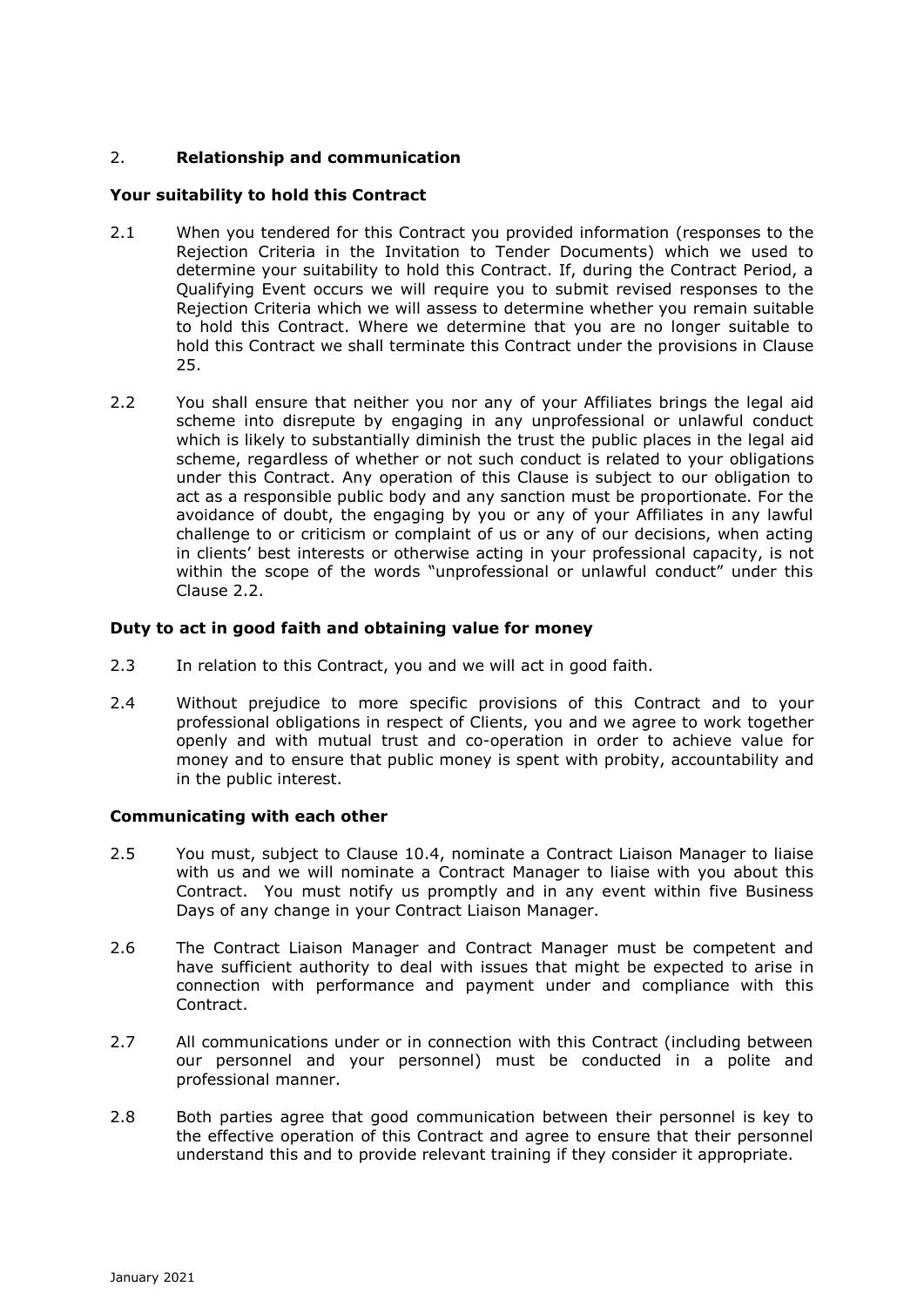- 2.9 Both parties agree to investigate any complaints of breach of this Clause 2 by any member of their personnel and to take appropriate action (including, where appropriate, notifying the other party of the action taken). Where a complaint is justified, "appropriate action" is within the discretion of the relevant party but might include requiring the person concerned to undergo relevant training (including training on the purpose of this Contract and this Clause 2).
- 2.10 As well as a postal address or DX number and telephone number, you must have at least one operational email addresses (which must meet the requirements of Clause 7.19(j) and include your designated email address required by Clause 20.4) to which we may send you electronic communications. You must monitor your emails frequently each Business Day. You must communicate with us electronically (including under Clause 7.19) when we require you to under and in accordance with the terms of this Contract.

## **Communications with the media**

- 2.11 Subject to your Client's consent, you must promptly notify our Contract Manager of any Matter or case which is of special interest to the public or the media.
- 2.12 Subject to your Client's consent, in respect of Matters and cases, you must acknowledge in any communication between you and the media that such Matter or case (where the context requires) is or was Legal Aid work.

## **Third party rights**

2.13 Except as stated in Clause 26.20, the parties to this Contract do not intend that any of its terms will be enforceable by any person who is not a party to it under the Contracts (Rights of Third Parties) Act 1999. The parties reserve the right to rescind and/or vary this Contract without the consent of the Replacement Provider.

## **Independent provider of legal services**

- 2.14 You are, and acknowledge that you are, an independent provider of legal services. You are not our employee, agent or partner (in law) and must neither act as such nor so as to give the impression that you are our employee, agent or partner (in law).
- 2.15 We will not incur any contractual liability to any Client, or to any other person or organisation, as a result of anything done (or omitted to be done) by you in connection with this Contract.

## **Responsibility for your personnel**

2.16 You shall be responsible for the acts and omissions of all personnel who you engage or employ in relation to the fulfilment of your obligations under this Contract.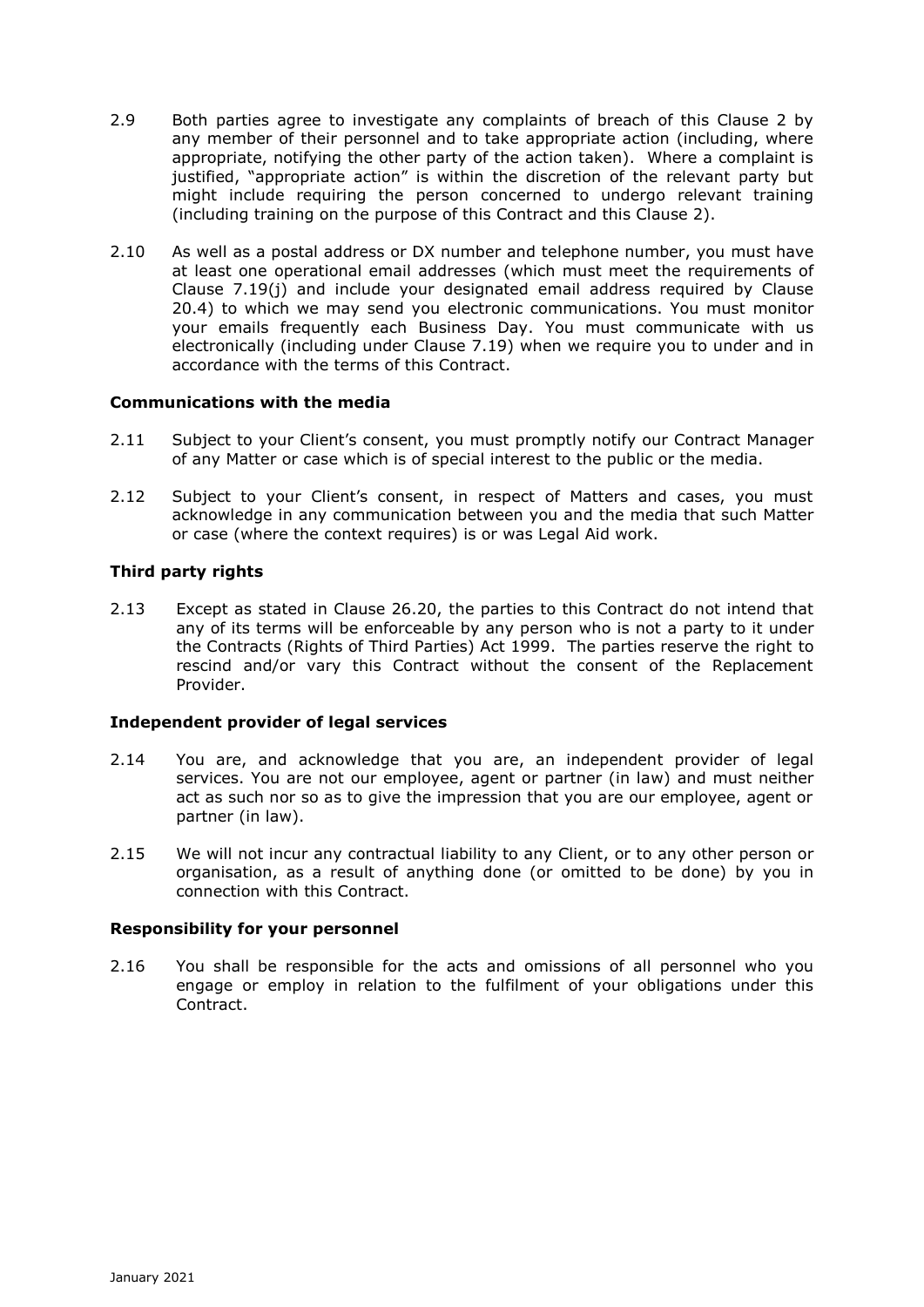# 3. **Working with third parties**

#### **Performing Contract Work yourself**

3.1 This Contract is personal to you. Subject to Clause 3.2, you must not give, bargain, sell, assign, transfer, mortgage, charge, declare a trust over or otherwise dispose of the benefit of any of your rights, or sub-contract, novate or otherwise delegate any of your obligations or deal in any other manner with your rights and obligations, under this Contract without our prior written consent. Any breach of this Clause 3.1 shall be a Fundamental Breach.

#### **Sub-contracting, Agents, Counsel and Approved Third Parties**

- 3.2 For the purposes of Clause 3.1, we consent to you:
	- (a) sub-contracting your obligations under this Contract to the extent specified in your Contract for Signature;
	- (b) appointing Agents to undertake Contract Work in accordance with the Specification;
	- (c) appointing Counsel to undertake Contract Work in accordance with the Specification; and
	- (d) appointing Approved Third Parties to undertake work in accordance with the Specification.

#### **Your responsibility for third parties**

- 3.3 You will remain responsible to us for the fulfilment of all of your obligations under this Contract irrespective of whether you have entered into a sub-contract or appointed an Agent, Counsel or Approved Third Party in respect of the same. If you appoint:
	- (a) sub-contractors or Agents pursuant to this Clause 3 you are responsible for ensuring that:
		- (i) their work is properly supervised;
		- (ii) supervision of them is, in all respects, equal to your supervision of your employees in accordance with the Specification;
	- (b) any person pursuant to this Clause 3 you are responsible for ensuring that:
		- (i) all payments are made to them for their work within 30 days from receipt of a valid invoice;
		- (ii) their work complies with the requirements of this Contract;
	- (iii) all arrangements made for the management and delivery of their work comply with the standards and requirements of this Contract; and
		- (iv) the use of such persons does not increase the costs payable by us.
- 3.4 If an Approved Third Party, Agent, Counsel or a sub-contractor ceases providing services to you, you are responsible for ensuring that you continue to fulfil your obligations under this Contract. You must also promptly notify us if you become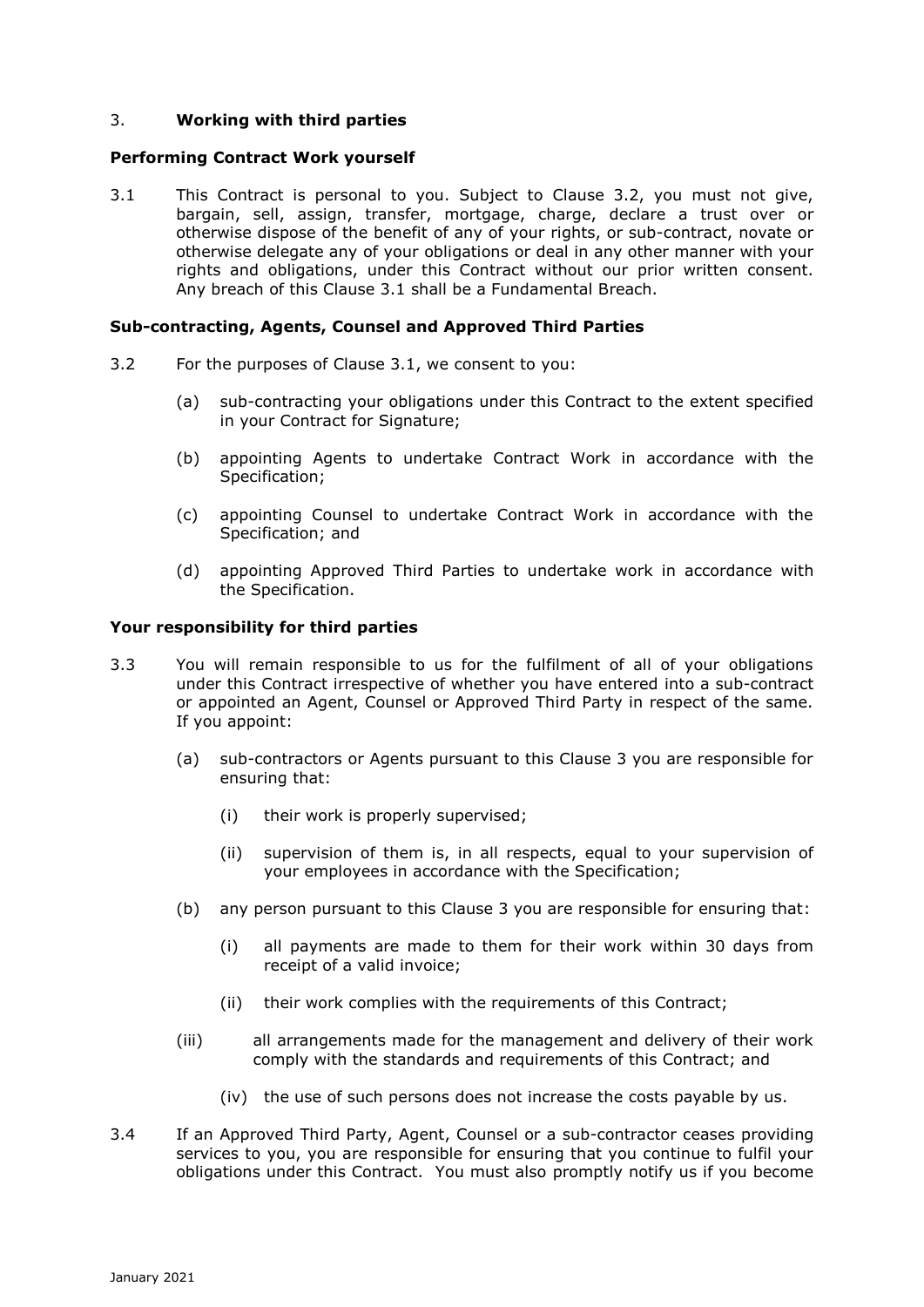aware that you are unlikely to be able to fulfil your obligations under this Contract due to the expiration or termination of arrangements with an Approved Third Party, Agent, Counsel or any of your sub-contractors.

## **Can we specify criteria for third parties who may be instructed?**

3.5 We may require that Agents, Approved Third Parties and Counsel or in-house advocates appointed by you in relation to Contract Work must possess such experience, qualifications, or membership of such panel, or hold such accreditation as we may specify in the Specification e.g. instructing advocates in the High Court who meet certain panel, training or quality requirements as may be in force during the Contract Period. We may from time to time specify Counsel, Agents and Approved Third Parties who may not be appointed. Any such exclusion shall apply to all Providers.

## **Can we specify payment rates for third parties?**

3.6 We may specify from time to time, the maximum payments (by way of hourly rates or otherwise and which may be banded by reference to experience, location, area of expertise or otherwise) that we will reimburse you in respect of work carried out by Approved Third Parties and Counsel whom you appoint. Your obligations in respect of payment rates to be made to Approved Third Parties and Counsel are set out in Legal Aid Legislation.

## **Third parties time recording**

- 3.7 Subject to Clause 3.8:
	- (a) all agreements you make with Approved Third Parties under which the fees payable by you exceed £250 per Matter or case, must require them to keep accurate records of the time they spend on the work you have appointed them to do and of the work done; and
	- (b) all agreements you make with Agents, Counsel or sub-contractors in connection with Contract Work, must require them to keep accurate records of the time they spend on the work you have appointed them to do and of the work done.
- 3.8 If an Approved Third Party is already working with a Client at the time of your instruction by the Client, your obligations under Clause 3.7 are only to use your reasonable endeavours to require such Approved Third Party to keep the required records and permit them to be Audited in accordance with Clause 3.9.

## **Access your sub-contractors must give to us**

3.9 You must ensure that any agreement you have with any sub-contractor you appoint pursuant to Clause 3 includes a directly enforceable right for us to enter their premises and Audit the Contract Work that they have undertaken to the same extent as we have the right to enter your premises and Audit the Contract Work that you have undertaken in accordance with this Contract.

## **Terminating your arrangements with third parties**

3.10 Without limiting our rights under Clause 24 and/or 25, we may require you to terminate your arrangements with any Approved Third Party, Agent, Counsel or sub-contractor (and not use such Approved Third Party, Agent, Counsel or subcontractor to undertake Contract Work or work in relation to Contract Work) if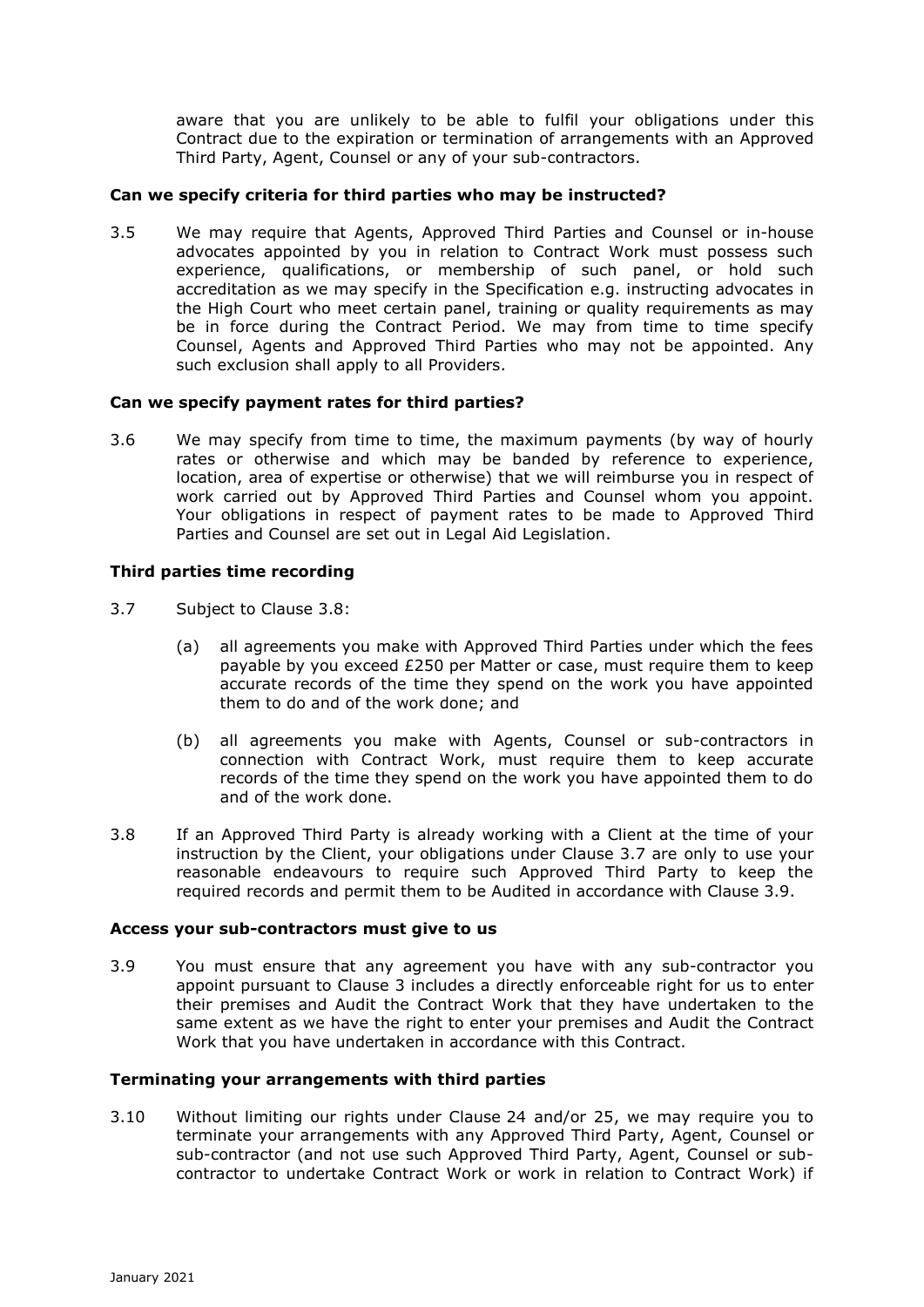the standard of such work undertaken by or any other acts or omissions of such Approved Third Party, Agent, Counsel or sub-contractor is or are such as to entitle us to terminate this Contract (including pursuant to Clause 24.14).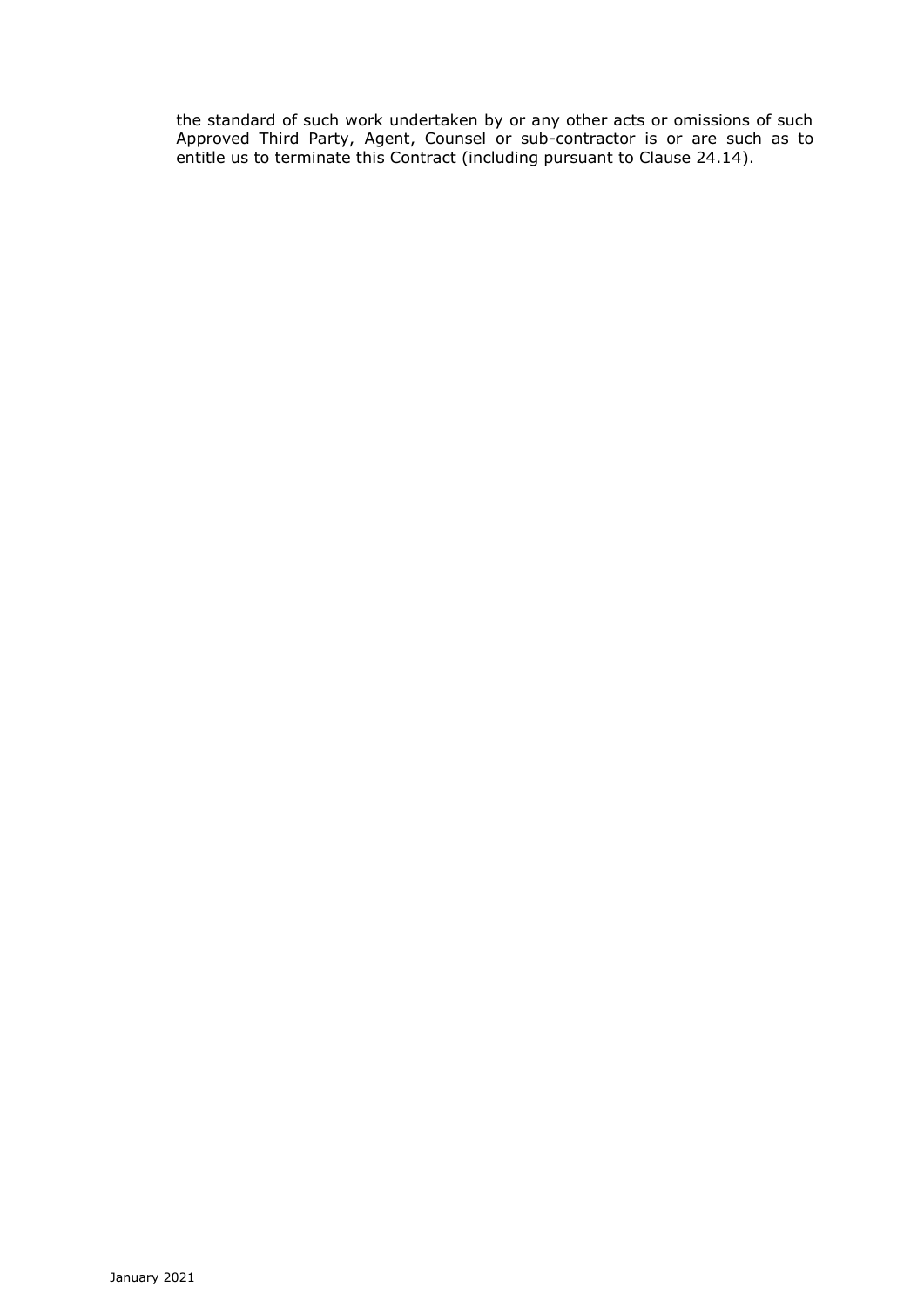## 4. **Financial disclosure and risk**

#### **Audited or certified accounts**

- 4.1 You must maintain annual accounts as required by applicable law (including the Companies Act 2006) and in accordance with any Relevant Professional Body rules, which as a minimum must include the following:
	- (a) profit and loss accounts;
	- (b) a balance sheet;
	- (c) a cash flow statement for the accounting period;
	- (d) full notes to the accounts which must include a complete statement of all the accounting policies adopted;
	- (e) where relevant, as stipulated in the Specification, details of the Monthly Payments received by you from us in the relevant accounting period and details of all Payments on Account received by you in the relevant accounting period in respect of Contract Work for which you have not at the end of such period submitted an invoice to us together with explanatory notes in respect of such accounts; and
	- (f) in the case of a Not For Profit Organisation, such other accounts as may have to be submitted to the Charity Commission of England and Wales and/or the Registrar of Companies.
- 4.2 Each annual accounting period must start when the previous one ended. You must have your accounts audited or examined as required by applicable law (including the Companies Act 2006) and in accordance with any Relevant Professional Body rules. You must produce evidence from the auditor or examiner confirming the results of the audit, or examination, and the outcome to us when requested pursuant to Clause 9.1. You must notify us within 14 days if the auditor or examiner either refuses to certify your accounts or qualifies them.

## **Financial disclosure**

- 4.3 You must disclose your annual accounts to us in accordance with any Relevant Professional Body rules when requested pursuant to Clause 9.1.
- 4.4 In addition and without limiting Clause 9.1, if:
	- (a) you are under Official Investigation;
	- (b) you have exceeded your Maximum PoA Limit;
	- (c) your accounts are not audited and/or certified by an independent accountant or the independent auditor qualifies your accounts;
	- (d) your financial position is such that we consider that there is a significant risk to your Clients or public funds; or
	- (e) we have any reasonable concerns about your financial position,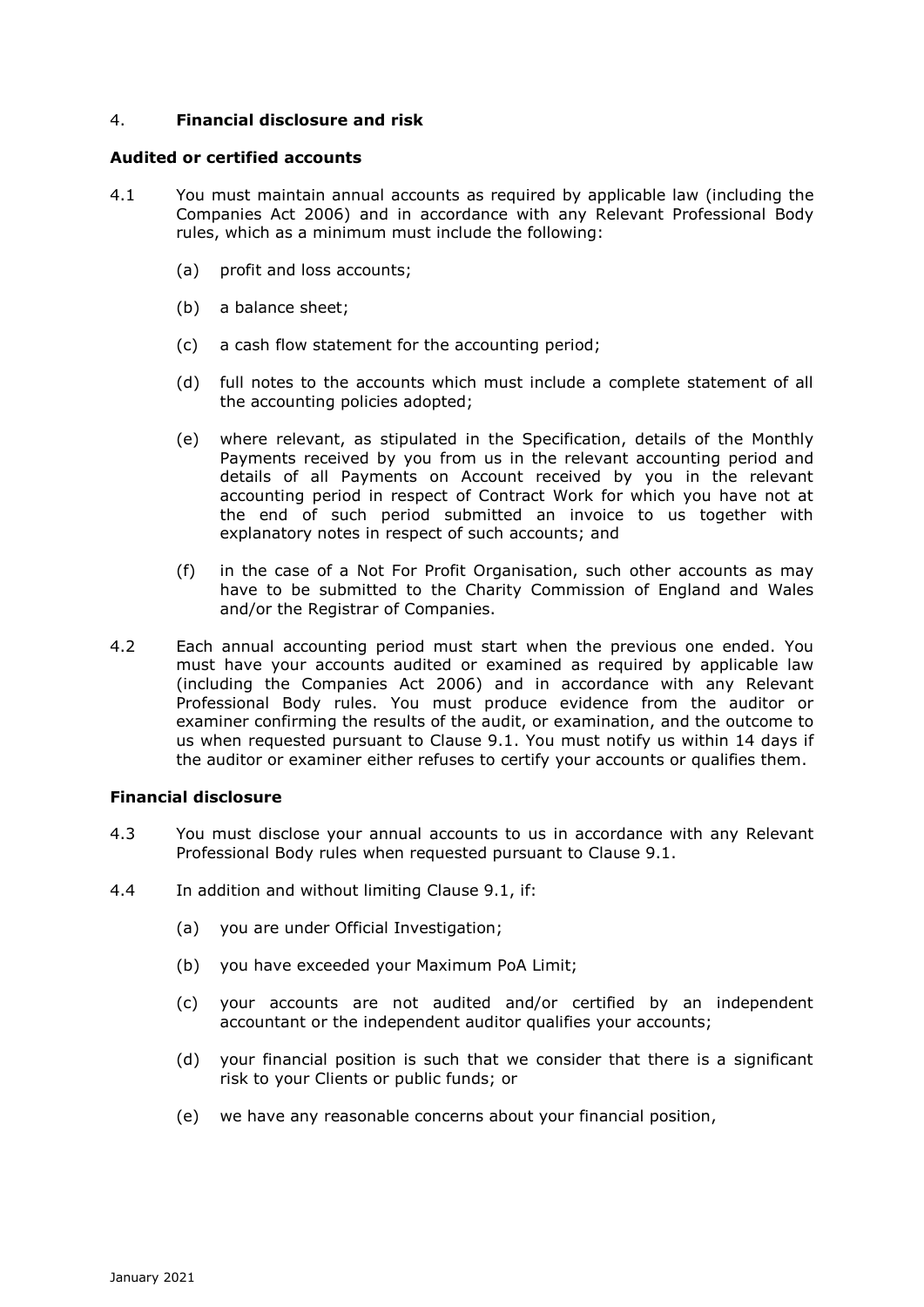you must within 14 days of our request disclose to us such other financial information as we reasonably require about you (including information about your monthly management accounts, Bank Covenants, Bank Facilities and your and your partners' and/or directors' loan agreements and details of other assets and liabilities) and/or about Contract Work (and any other work secured by us).

## **Indemnities and guarantees from Providers**

- 4.5 If you are a limited company or an organisation with limited liability or if you are a partnership and any of your partners is an organisation with limited liability, then, unless you are a registered charity, we may at any time while this Contract is in force, require from you, and you must provide to us, indemnities and guarantees by such date and in such form as we may reasonably request from the ultimate owners of your organisation and/or such persons as we might reasonably regard as being Controllers and/or senior managers of your organisation and/or where you are a limited company, from any company which is your holding company.
- 4.6 Without prejudice to any other obligation under this Contract you must immediately inform us of any change in, or addition to, your owners (including without limitation partners, Members of LLPs, shareholders and directors) or Controllers and ensure that such persons each provide indemnities and guarantees by such date and in such form as we may reasonably request.

## **Maintaining financial records**

4.7 You must maintain records of the information referred to in Clauses 4.1 and 4.3 in accordance with Clause 8.6.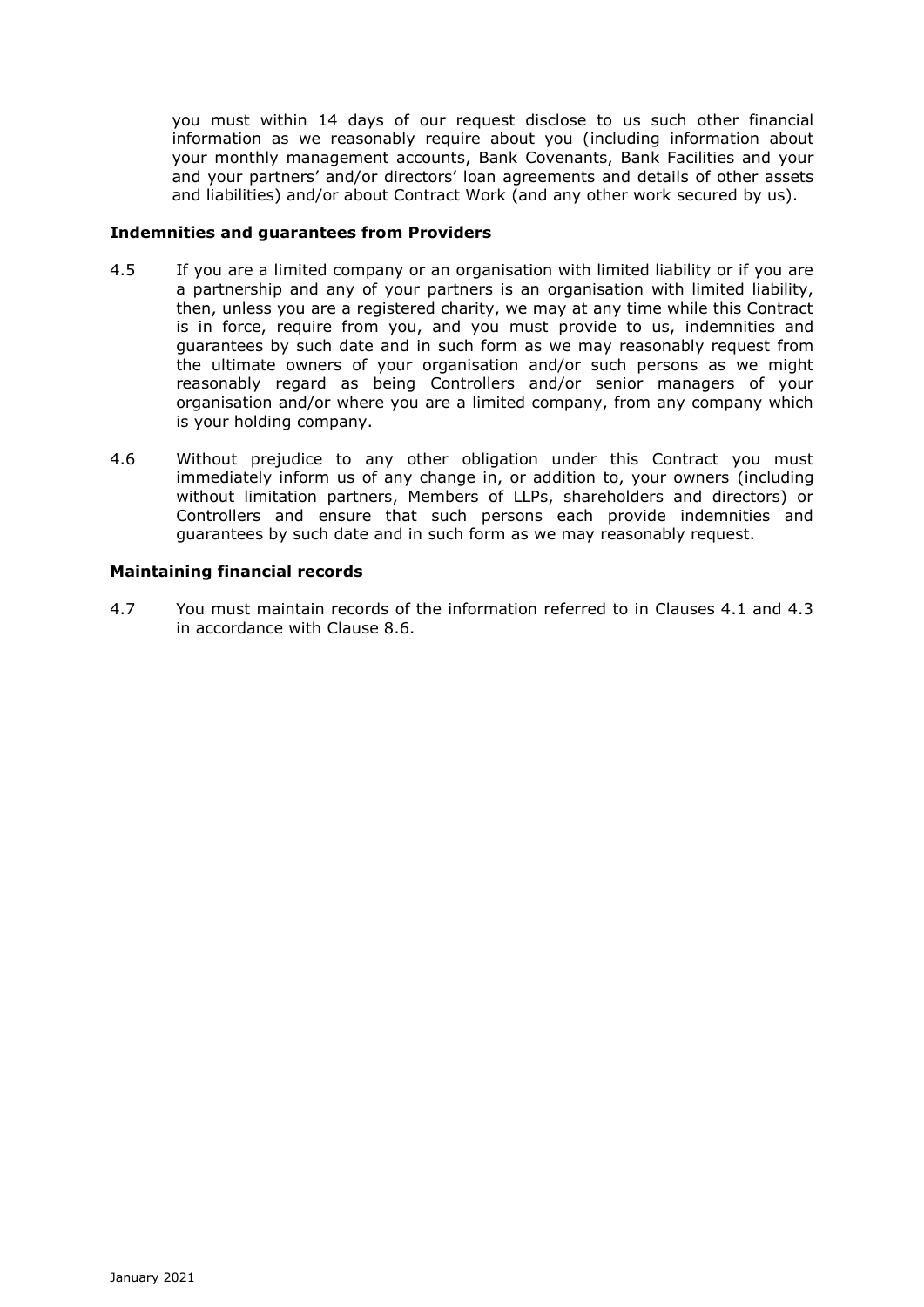# 5. **Equality and diversity**

#### **Our obligations**

- 5.1 We have a duty, in accordance with section 149 of the Equality Act 2010 to have due regard to the need to:
	- (a) eliminate discrimination, harassment, victimisation and any other conduct prohibited by or under the Equality Act 2010;
	- (b) advance equality of opportunity between persons who share a Relevant Protected Characteristic and persons who do not share it; and
	- (c) foster good relations between persons who share a Relevant Protected Characteristic and persons who do not share it.

and you must use your best endeavours to assist us, and to co-operate with us, to enable us to comply with our duties.

#### **Your obligations**

- 5.2 To help us to comply with our duty under the Equality Act 2010, you must:
	- (a) have regard to the Equality and Diversity Guidance;
	- (b) have a written equality and diversity policy that, as a minimum, must include:
		- (i) a commitment to the principles of equality and diversity and to observing legislative requirements;
		- (ii) how you will meet the diverse needs of the Clients and local community or communities that you serve;
		- (iii) how you will implement, monitor, evaluate and update the policy;
		- (iv) how you intend to ensure equality in relation to your personnel, Clients, potential Clients and other third parties appointed by you in accordance with Clause 3;
		- (v) identification of a senior person within your organisation with responsibility for the policy and its effective implementation;
		- (vi) how complaints and issues are to be dealt with;
		- (vii) requirements that no members of your personnel unlawfully discriminate in dealings with other members of your personnel, Clients, potential Clients or other third parties appointed by you in accordance with Clause 3,

the "Equality and Diversity Policy";

- (c) have and implement an equality and diversity training plan for your personnel;
- (d) have and implement a communications plan to promote your policies and procedures for ensuring that your services are accessible for people with a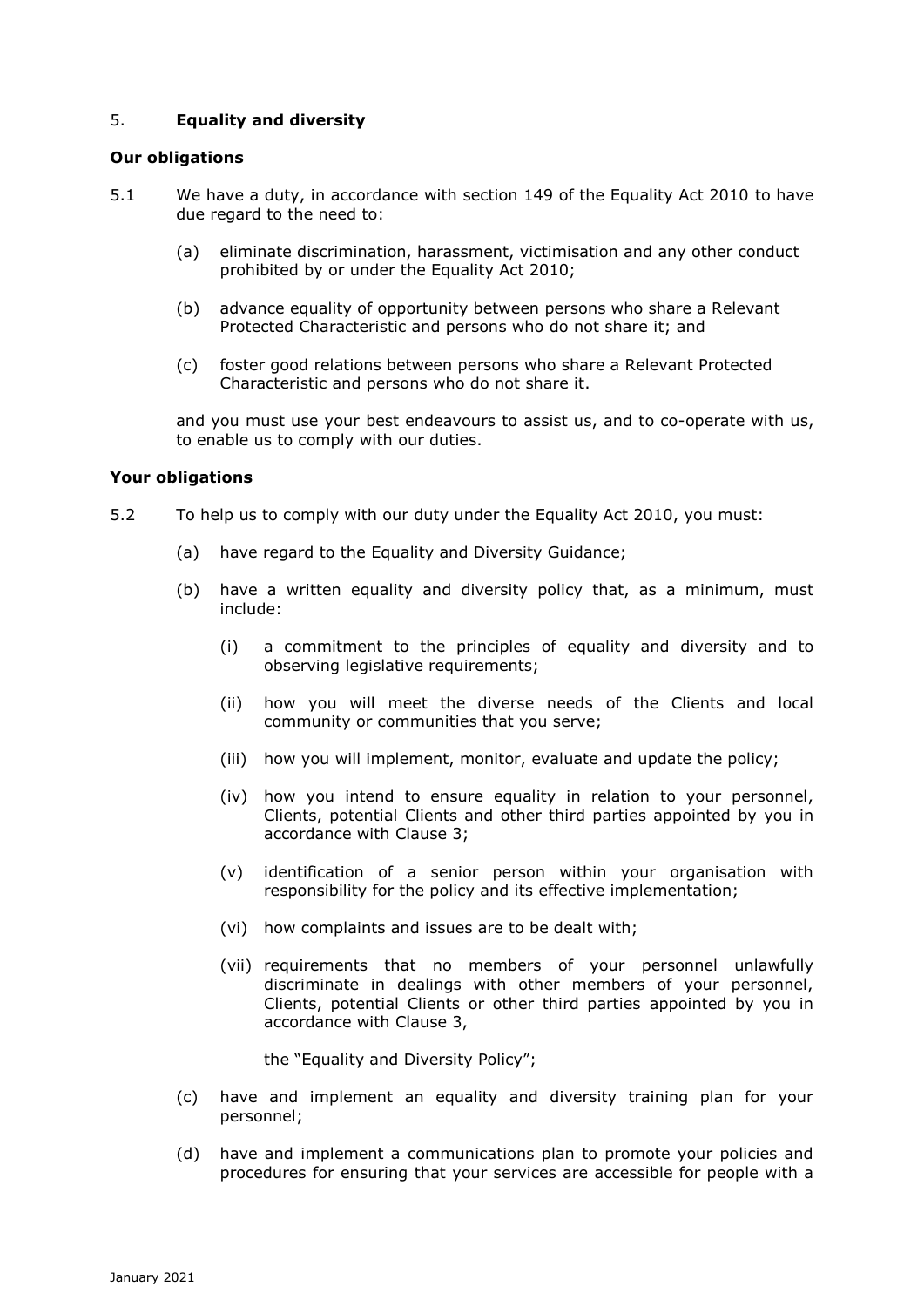disability and meet the language needs of the Clients you serve in your locality; and

- (e) review any of your policies and plans referred to above in operation at least once during the Contract Period (and more regularly if you or we identify any non-compliance with your Equality and Diversity Policy or plans or any failure of your Equality and Diversity Policy to comply with Clause 5.2(b) or complaints relating to equality and/or diversity are made by Clients, potential Clients or your personnel). You must take prompt and effective corrective action if you identify any such non-compliance or receive any such complaint (including undertaking additional reviews), or if you are failing to meet the objectives contained within such policy and plans and/or if such policies and plans do not comply with this Contract.
- 5.3 Without limiting the generality of any other provision of this Contract, you must not unlawfully discriminate, and must take all reasonable steps to ensure that your personnel do not unlawfully discriminate as provided by the Equality Act 2010.
- 5.4 Without limiting the generality of any other provision of this Contract, you must not have been found by a competent court or tribunal at any time to have unlawfully discriminated against any Client or potential Client.
- 5.5 To help us to comply with our statutory obligations in relation to equalities and diversities, you must at our request use your best endeavours to provide us with equality and diversity information in accordance with the Equality and Diversity Guidance. This includes information about Clients (including on gender, race, ethnicity, age and disabilities) and your personnel. This helps us to carry out equality impact assessments and make decisions that better take account of any equality and diversity needs of Clients and potential Clients.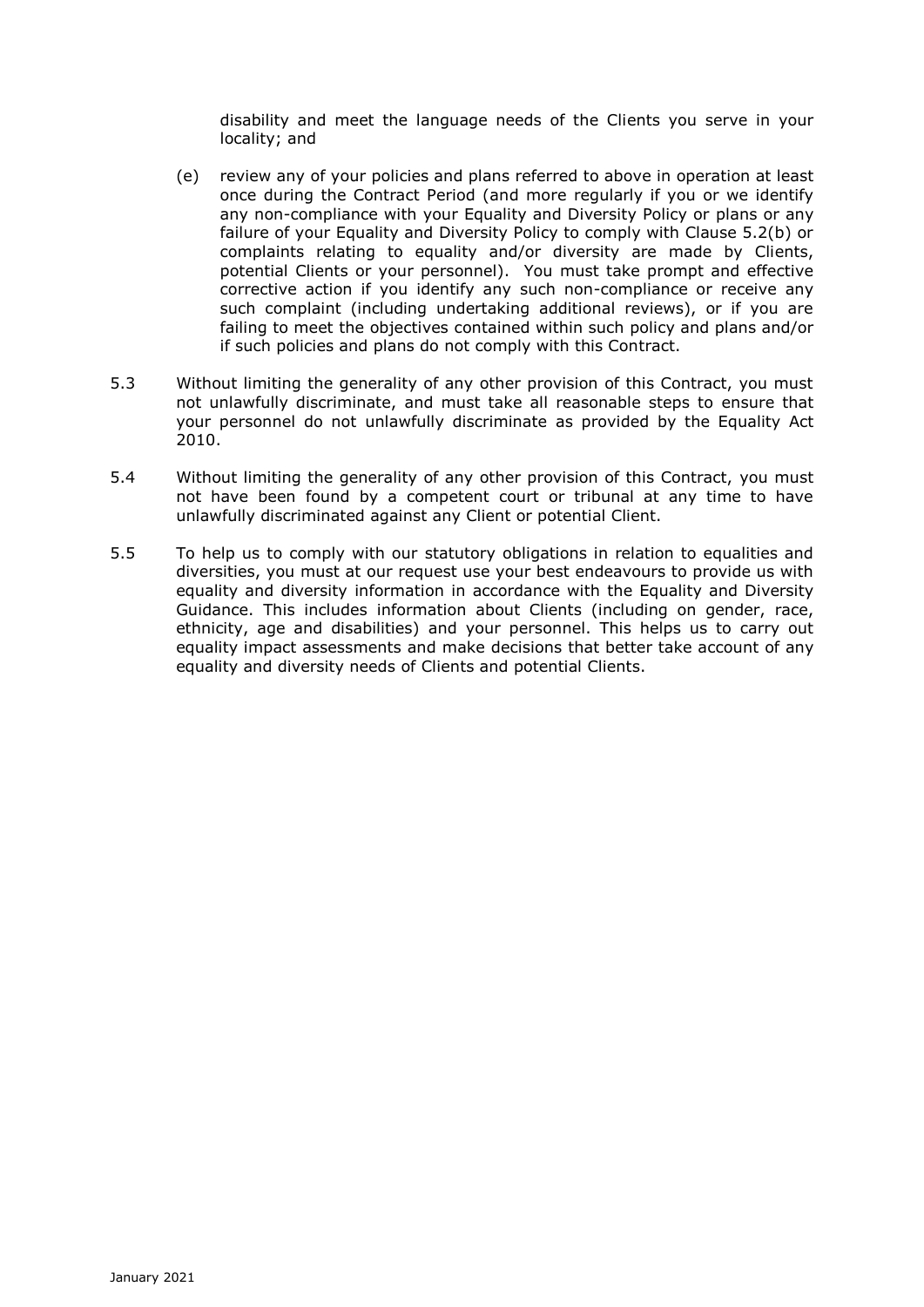## 6. **Logos and marketing**

## **Use of Promotional Items and other intellectual property**

- 6.1 While this Contract is in force you may describe yourself as a Provider and may use Promotional Items in accordance with our quality mark guidelines published on our website from time to time.
- 6.2 You will not:
	- (a) use, market or exploit the Promotional Items for any purpose other than in accordance with the provisions of this Contract;
	- (b) adopt, use or register any word or symbol or combination of words or symbols which is confusingly similar to any trademarks or logos used by us (whether registered or not); or
	- (c) use in connection with this Contract any other trade mark, service mark and/or logo that so nearly resembles one or more of our trade marks (whether registered or not) as to be likely to cause confusion or deception.
- 6.3 The benefit of the use of the Promotional Items and any additional goodwill accrued as a result of your activities under this Contract will vest in and is hereby assigned to us. You agree to execute such documents and do such other things as we may reasonably request, including after this Contract ends, to confirm any such rights to us.
- 6.4 If any use by you of the Promotional Items does not conform in any respect with the use as approved by us, we may so inform you and you must cease such use immediately.

## **Restrictions on how you may market your services**

- 6.5 Neither you, nor any person representing you, (either directly or indirectly) may market your ability to perform Contract Work by means of:
	- (a) unsolicited visits; or
	- (b) unsolicited telephone calls

and any work carried out for any person who contacted you as a result of (a) or (b) above is not Contract Work (and is not payable by us).

6.6 Neither you, nor any person representing you, may provide any inducement, including any money or other gifts to a Client or potential Client.

## **Restrictions on the name of your organisation**

- 6.7 You may not name or describe your organisation to any person (whether verbally or in written form) as:
	- (a) a community legal advice centre ("CLAC") commissioned by the LSC either on its own or jointly with another body;
	- (b) a community legal advice network ("CLAN") commissioned by the LSC either on its own or jointly with another body;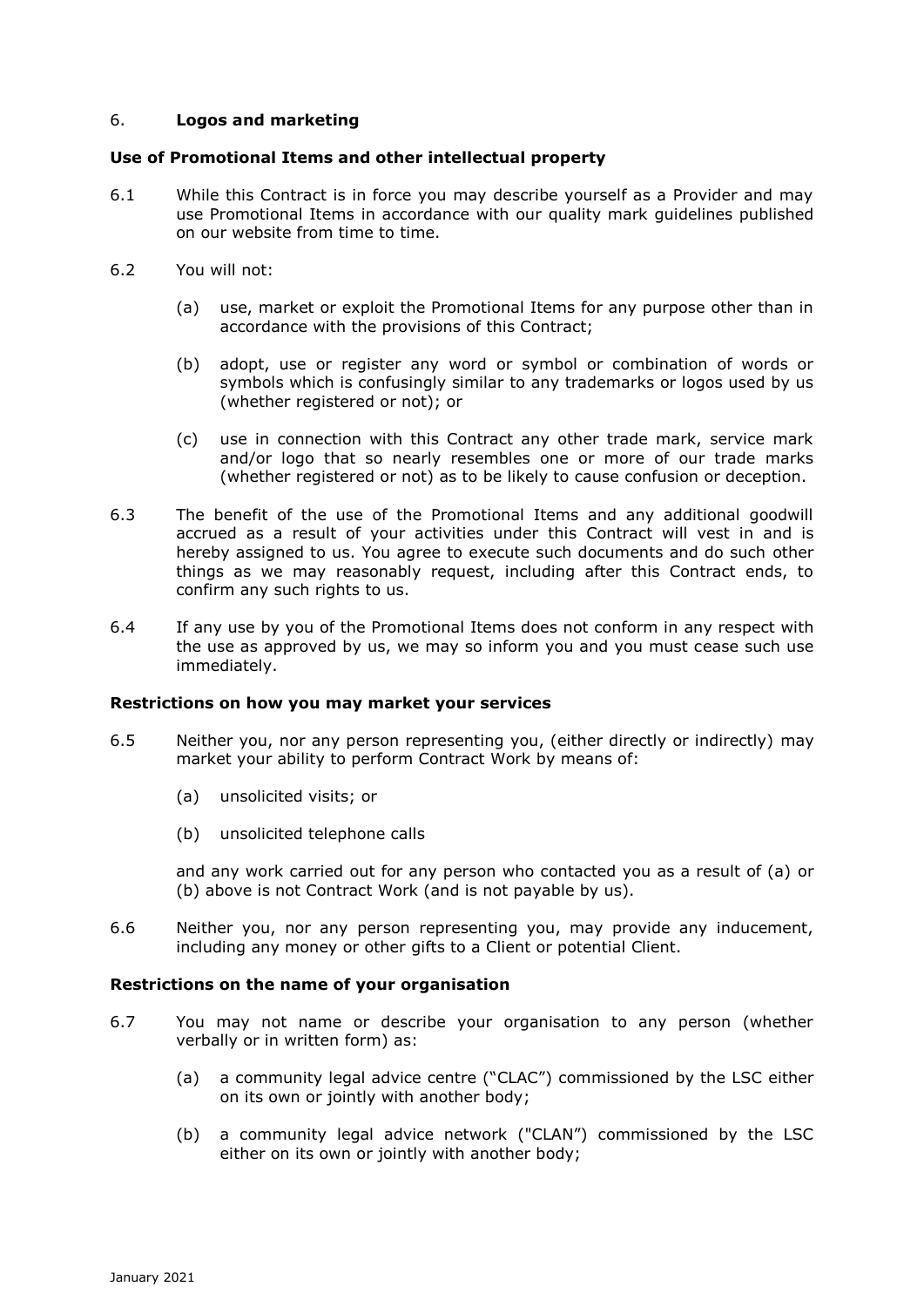- (c) the "LSC Criminal Defence Service ("CDS")" established under the Access to Justice Act 1999;
- (d) the "LSC Community Legal Service ("CLS")" established under the Access to Justice Act 1999;
- (e) or any name which in our reasonable view is confusingly similar to those listed in Clause 6.7(a) to (d) above,

without our prior written consent.

#### **Paying referral fees**

6.8 You must not make any payment, or provide any other benefit, to any third party (including any other Provider) for the referral or introduction (directly or indirectly) of any Client or potential Client to you.

#### **Receiving referral fees**

6.9 You must not receive any payment, or any other benefit, from any person or body (including any other Provider) for the referral or introduction (directly or indirectly) of any Client or potential Client by you unless the services to be provided pursuant to the referral or introduction are not services for which the Client or potential Client would be eligible under the Legal Aid Legislation.

## **Payment presumption**

- 6.10 Where you:
	- (a) make any payment or provide any other benefit; or
	- (b) receive any payment or any other benefit;

in circumstances that suggest a possible breach of Clauses 6.8 or 6.9, the presumption will be that the payment or benefit was made, provided or received in breach of this Contract and the onus will be on you to show that was not the case.

6.11 For the purpose of Clauses 6.8 to 6.10, payment or receipt of payment for Contract Work properly due under the terms of this Contract in compliance with Clause 14.2 to 14.5 inclusive is not a "payment" or "other benefit".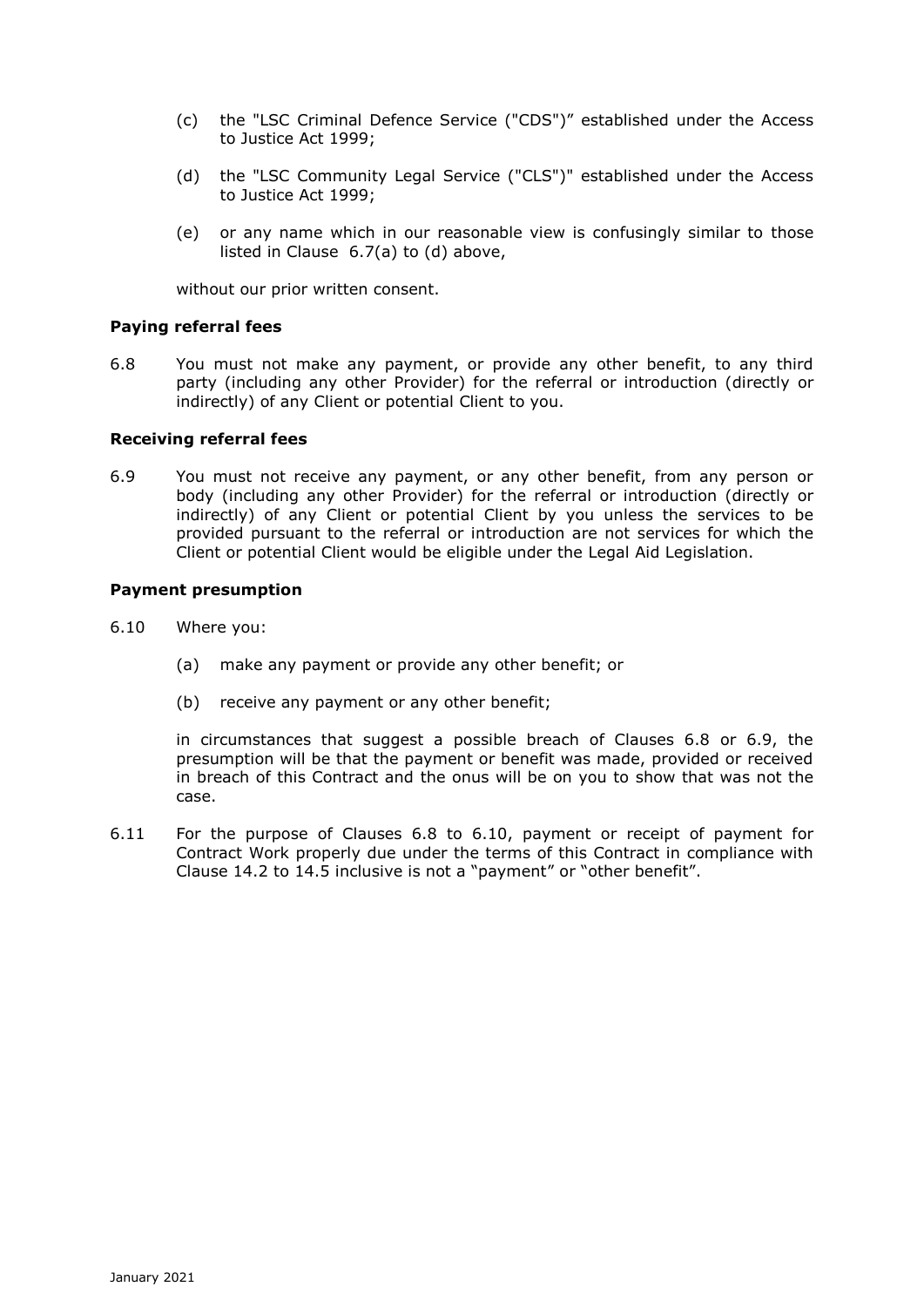# 7. **Your obligations, looking after Clients, compliance and self-monitoring**

## **Providing Contract Work**

7.1 You must comply with the Contract Documents.

#### **Clients' interests and independence**

- 7.2 In performing Contract Work, you must act in the best interests of your Clients and be uninfluenced by any factor other than the Clients' (and potential Clients') best interests. Any breach by you of this Clause 7.2 may be deemed to be a Fundamental Breach.
- 7.3 Where you instruct Counsel or an in-house advocate holding higher rights of audience to conduct advocacy services, before giving such instructions you must, save where the circumstances of the case mean that it is not practicable or appropriate to do so, consult the Client about the use and the selection of Counsel or in-house advocate and advise the Client of:
	- (a) the name;
	- (b) status;
	- (c) experience; and
	- (d) suitability,

of this Counsel or in-house advocate to conduct advocacy in each such case having regard to the nature of that case and its complexity and the existence of alternative Counsel or in-house advocate whom the Client may choose to be instructed (subject to availability). In circumstances where you have determined through your reasonable enquiries that there is no alternative Counsel or inhouse advocate actually available, you must also advise the Client of that fact.

- 7.4 Where Counsel or an in-house advocate is instructed pursuant to Clause 7.3; if the chosen Counsel or in-house advocate becomes unavailable you must take all reasonable steps to instruct another Counsel or in-house advocate of equivalent standing and, so far as is practicable, advise the Client of the merits and suitability of the proposed replacement.
- 7.5 You must keep a Record (in accordance with the provisions of Clauses 8.3 and 8.4) to demonstrate your compliance with Clause 7.3.
- 7.6 If you become aware of any act or omission that would justify a claim against you by a Client, you must promptly advise the Client to obtain independent advice (and keep a copy of your letter on the Client's file).

#### **Indemnity insurance**

7.7 You must have and maintain during the Contract Period and for a period of six years following the expiry and/or termination of this Contract, professional indemnity insurance with an insurer who is regulated by the Financial Conduct Authority and which is sufficient to cover your liabilities under this Contract, having due regard to the type of Contract Work you undertake and the associated risks.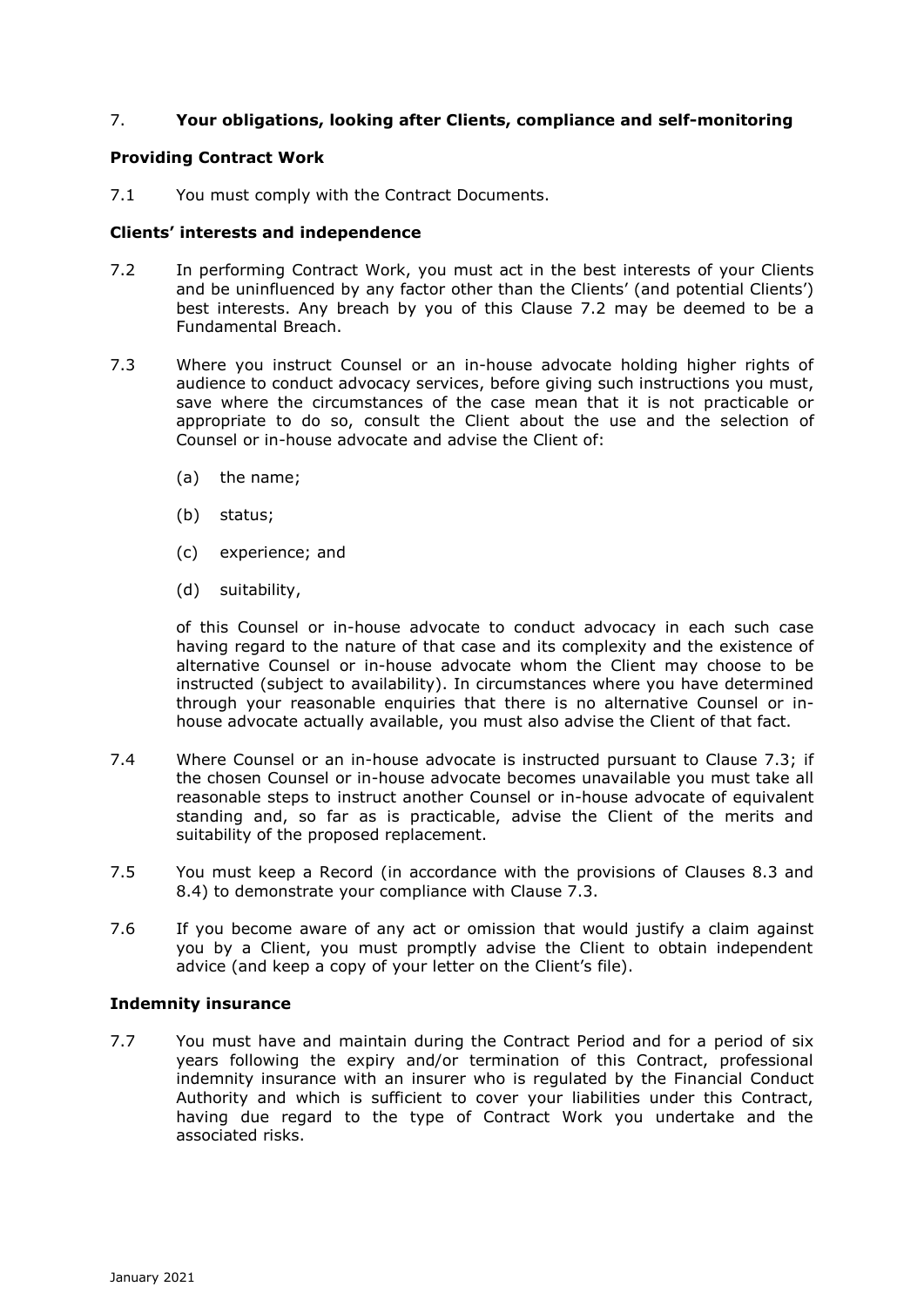7.8 Subject to Clause 7.7, unless you are a registered charity, as a minimum, you must have professional indemnity insurance which provides at least the cover required for you as specified by any Relevant Professional Body from time to time. If you are a registered charity, you must have professional indemnity insurance which is compliant with the requirements of any Relevant Professional Body and which must as a minimum be reasonably equivalent to that required under the Solicitors Regulation Authority's indemnity insurance rules taking into account the nature and extent of the risks associated with the work you undertake.

#### **Demonstrating compliance to us**

7.9 You must demonstrate to our reasonable satisfaction that you are complying with, and have at all times while it has been in force complied with, this Contract. You must demonstrate this when we are Auditing you and at such other times as we may require in accordance with this Contract.

#### **Client service, file management and monitoring your performance**

- 7.10 You must have client service procedures that ensure that Clients are provided with appropriate information (including where relevant, information on costs incurred) in respect of their Matter or case.
- 7.11 You must effectively monitor your performance under, and compliance with, this Contract. You must take prompt and effective corrective action if your monitoring identifies any failure of or deficiency in performance or compliance, in particular in respect of the following:
	- (a) the quality of your advice to, and other legal work for, Clients;
	- (b) the quality of your Client service; and
	- (c) Clients' perceptions of the service they have received from you,

and as part of this monitoring, you must undertake periodic Client satisfaction surveys.

7.12 You must have and comply with a procedure for dealing with Client complaints. Such procedure must enable you to determine such complaints rapidly and fairly and include a process for review of Client complaints and corrective action to prevent any future similar complaints.

## **Access to the Manual**

7.13 You must have on-line access to the Manual.

## **Legislation and rules you must comply with**

7.14 You must comply with all relevant legislation (including all Legal Aid Legislation). Where you provide Contract Work within Wales, you should ensure it is accessible to, and understandable by, Clients whose language of choice is Welsh, in accordance with the Welsh Language Act 1993 and Welsh Language (Wales) Measure 2011 and any other statutory instruments which come into force from time to time under the Welsh Language Act 1993. You shall comply with all guidance, codes of conduct and compliance notices that are issued by the Welsh Language Commissioner from time to time. Where you carry out Contract Work, without limiting your foregoing obligations, you must, in complying with Legal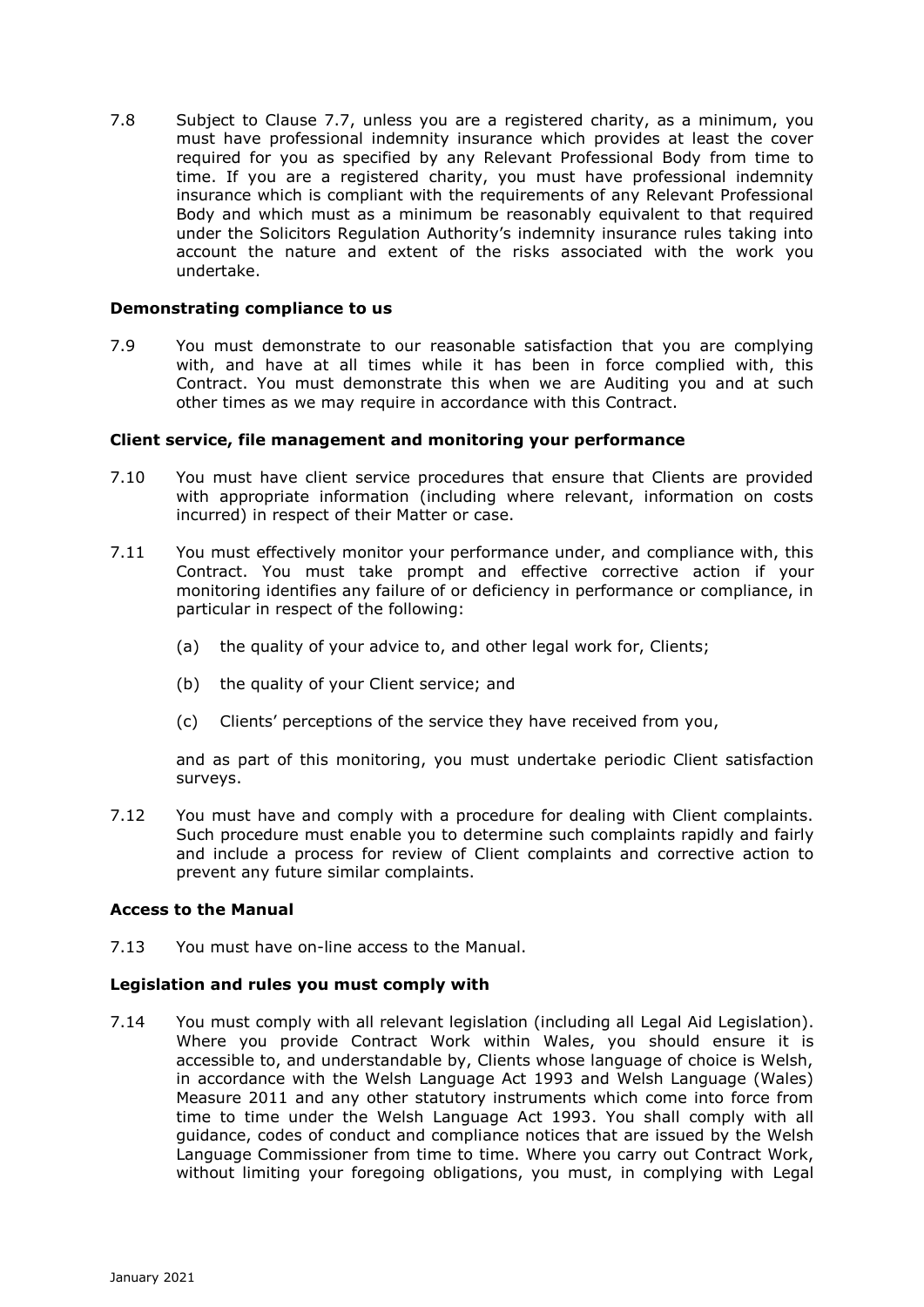Aid Legislation, have regard to the Lord Chancellor's Guidance and must comply with the Lord Chancellor's Directions and the terms of any Authorisations.

7.15 You must comply with any Relevant Professional Body rules.

#### **Consents, authorisations and licences you must have**

- 7.16 You must obtain and maintain in force throughout the Contract Period all licences, permissions, authorisations, waivers and consents required from time to time to perform Contract Work (including those required by any Relevant Professional Body).
- 7.17 You must notify us in writing in accordance with Clause 21.10 if you are unable to comply with your obligations in Clause 7.16. Any material breach by you of Clause 7.16 will be deemed to be a Fundamental Breach. You will take appropriate action to remedy such breach. Any such action taken by you shall not affect any rights and remedies we may have in relation to the breach.

#### **Claiming payment from Clients or Former Clients**

7.18 Except where this Contract or Legal Aid Legislation so provides, you must not claim or seek to claim any payment from any Client or Former Client for any Contract Work or for any work that was performed in your or your Client's or Former Client's reasonable belief that it was Contract Work.

#### **IT System**

- 7.19 You must have an IT System which enables you to perform your obligations under this Contract. Subject to Clause 7.20 below, your IT System must include the following as a minimum:
	- (a) a system to identify all your Contract Work files;
	- (b) a system to enable you to identify Client conflicts;
	- (c) a system for identifying relevant Matters and cases when acting for a Client in a number of Matters and/or cases;
	- (d) a system for accessing a list of all Matters and cases that are open and closed (where relevant);
	- (e) a system which identifies key dates in respect of any Matter and/or case;
	- (f) a time recording system for all Matters and cases;
	- (g) a system for identifying an up-to-date record of the value of your work in progress (including disbursements shown separately) on all Matters and cases;
	- (h) access to our website;
	- (i) access to your Online Account;
	- (j) at least one operational email account, which must be able to send and receive emails which may contain sensitive information over the Government Secure Intranet; and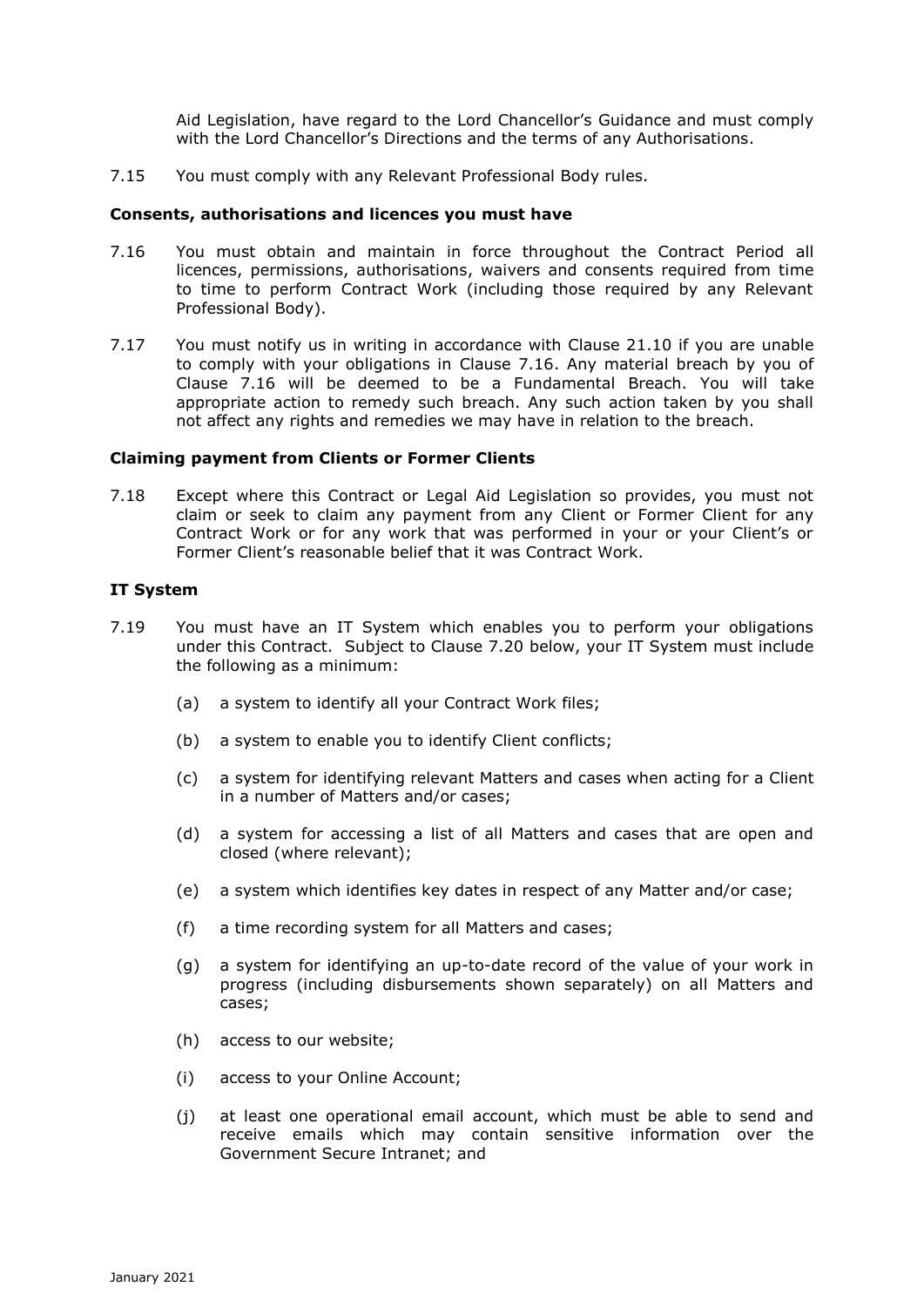- (k) a system that is capable of being used and/or adapted by you to work electronically with other agencies, departments or organisations as and when required. This means (without limitation) that the system must:
	- (ii) (i) be able to accommodate and accept, receive and send evidence; be able to connect to any relevant "internet protocol" based video conference system; and
	- (iii) be able to archive digital material which shall constitute a Record for the purposes of this Contract.
- 7.20 The requirement at 7.19(j) above shall only apply where we have provided you with not less than 3 months' written notice of the date by which such email account must be operational.

## **Individual fee earner IT requirements**

- 7.21 All personnel who require it must have access to an operational email account which must:
	- (a) be able to send and receive emails, which may contain sensitive information over the Government Secure Intranet; and
	- (b) be used as the address by which relevant agencies, departments or organisations may serve or make available evidence and communicate electronically with you.

## **The Online Service**

- 7.22 You must have an Online Account. Access to your Online Account is available via our website.
- 7.23 If we require you in accordance with the Contract to provide information in connection with Contract Work to us electronically, including through your Online Account, you must do so and, subject to Clause 7.24, we will not accept such information submitted by any other means of delivery.
- 7.24 Where you are required to provide information to us through your Online Account, to the extent that the Online Service is unavailable you must notify us and you must send to us the information by such method as we may reasonably require including by fax, post or any reasonable electronic method. Provided that you have complied with your obligations in this Clause 7.24, you shall not be deemed to be in breach of your obligation to provide us with the relevant information through your Online Account.

## **Business Continuity Plan**

- 7.25 You must have at all times a Business Continuity Plan which conforms with Good Industry Practice and make it available to us (or our agents) at our request for inspection. You must review and test the Business Continuity Plan at least annually and correct any deficiencies identified during testing or implementation of that plan.
- 7.26 You must use all reasonable endeavours to prevent the loss, disclosure or corruption of any information relating to Contract Work held by you on your IT System. You must make up-to-date daily back-ups of such information which is in electronic format and store such backups on a regular basis offsite. If an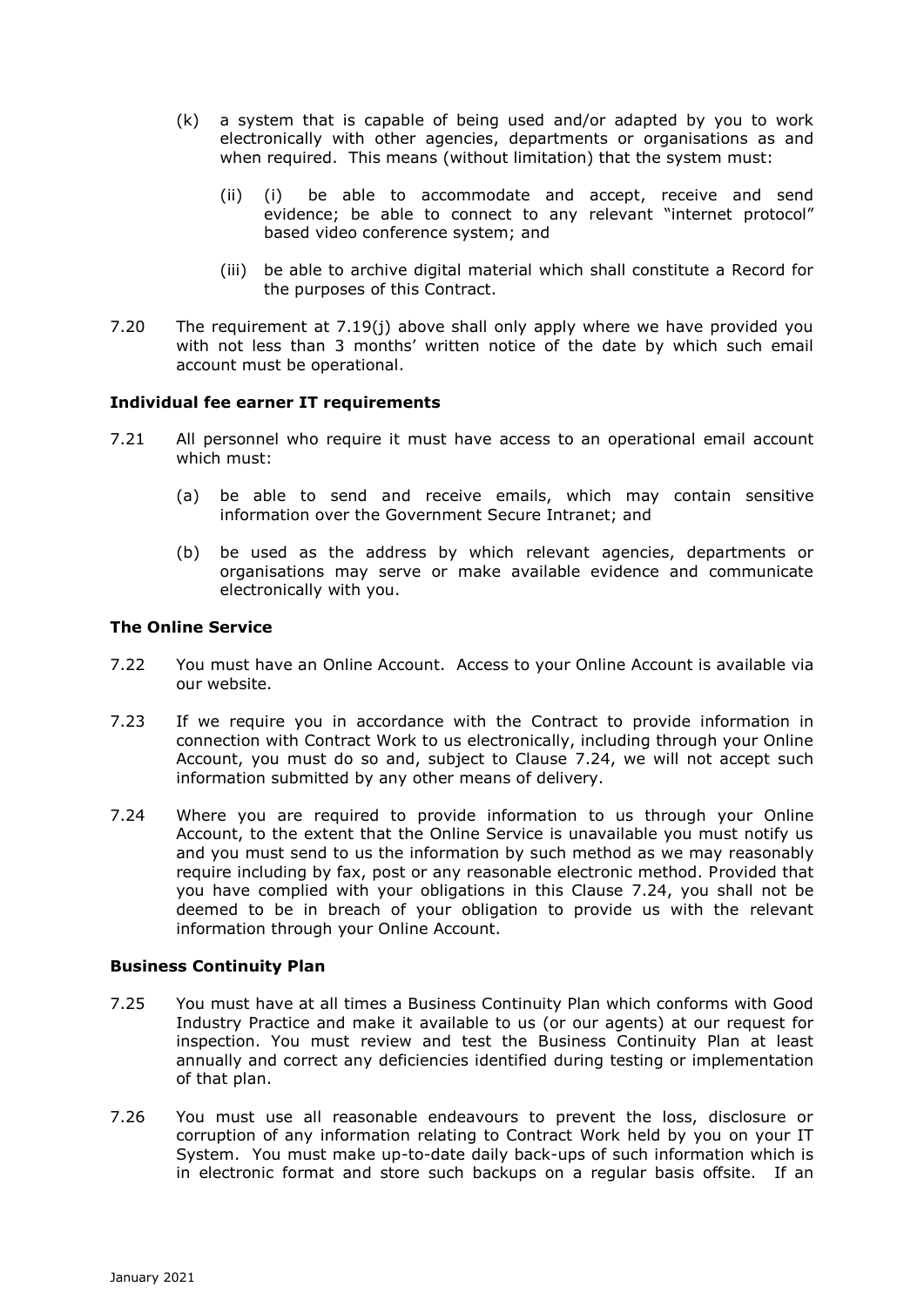Unplanned Interruption occurs, which significantly impacts on your ability to perform Contract Work you will promptly notify us and provide details of the remedial action taken by you. You must ensure that all information relating to Contract Work held on your IT System can be recovered as soon as reasonably practicable following an Unplanned Interruption.

## **Environment**

- 7.27 You shall throughout the Contract Period work with us in improving the effects of Contract Work on the environment.
- 7.28 You shall improve the environmental efficiency of the provision of Contract Work and provide a flexible approach to the management of such work. This may include the use of energy efficient vehicles, the reduction, reuse and recycling of waste generated, using energy for buildings and equipment in an efficient manner and use and reuse of water and other resources in an efficient manner. You will also at all times demonstrate to us a commitment to comply with environmental legislation applicable to your obligations in this Contract.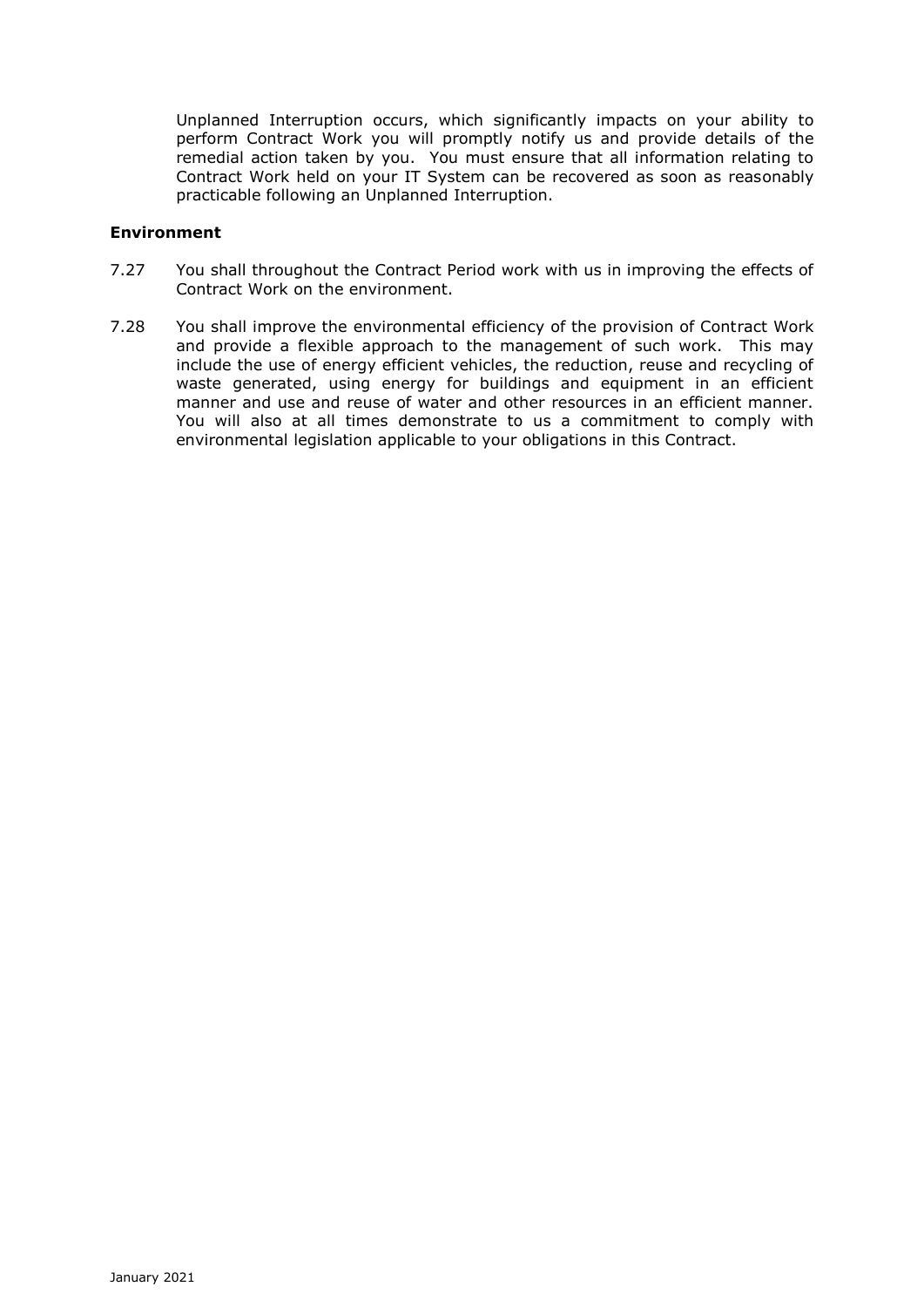## 8. **Keeping records and completing and returning forms**

#### **Contract Work files**

8.1 You must maintain a file for each Matter and/or case. Files, including electronic files, must be maintained in an orderly manner, showing all correspondence, attendance notes and disbursements on the relevant Matter or case, what Contract Work was performed, when it was performed and by whom, how it was performed and how long it took.

#### **Recording information**

8.2 You must record all information required by this Contract promptly and accurately and in accordance with this Contract. Material or repeated failure to do so shall be deemed to be a Fundamental Breach.

#### **Records you must maintain**

- 8.3 You must maintain true, accurate and complete records of all activities you undertake in connection with this Contract ("Records"), including:
	- (a) records of how you have (in accordance with Clause 7.9) effectively monitored your performance under and compliance with, this Contract, and the corrective action you have taken (if any);
	- (b) records of any Client complaints received and how they have been handled;
	- (c) the results of any Client satisfaction surveys;
	- (d) the results and reports of any internal (by you) and external (by us or a third party) audits, including any Audit (such as audits of your compliance with the Quality Standard by any third party);
	- (e) records of all identified non-compliances of the Contract and the corrective action taken;
	- (f) details of the operation of your Equality and Diversity Policy, procedures and communications and an assessment of its effectiveness;
	- (g) information about your organisation for internal use including office manuals and information relating to your Clients;
	- (h) the annual accounts and information referred to in Clause 4.1, and 4.3;
	- (i) a comprehensive record of findings for each file review you undertake including records and details of corrective action taken to improve performance;
	- (j) the identity of, and work performed by:
		- (i) any Agents, Counsel and sub-contractors you have instructed to carry out Contract Work pursuant to Clause 3; and
		- (ii) Approved Third Parties;
	- (k) files for each Matter and/or case referred to in Clause 8.1;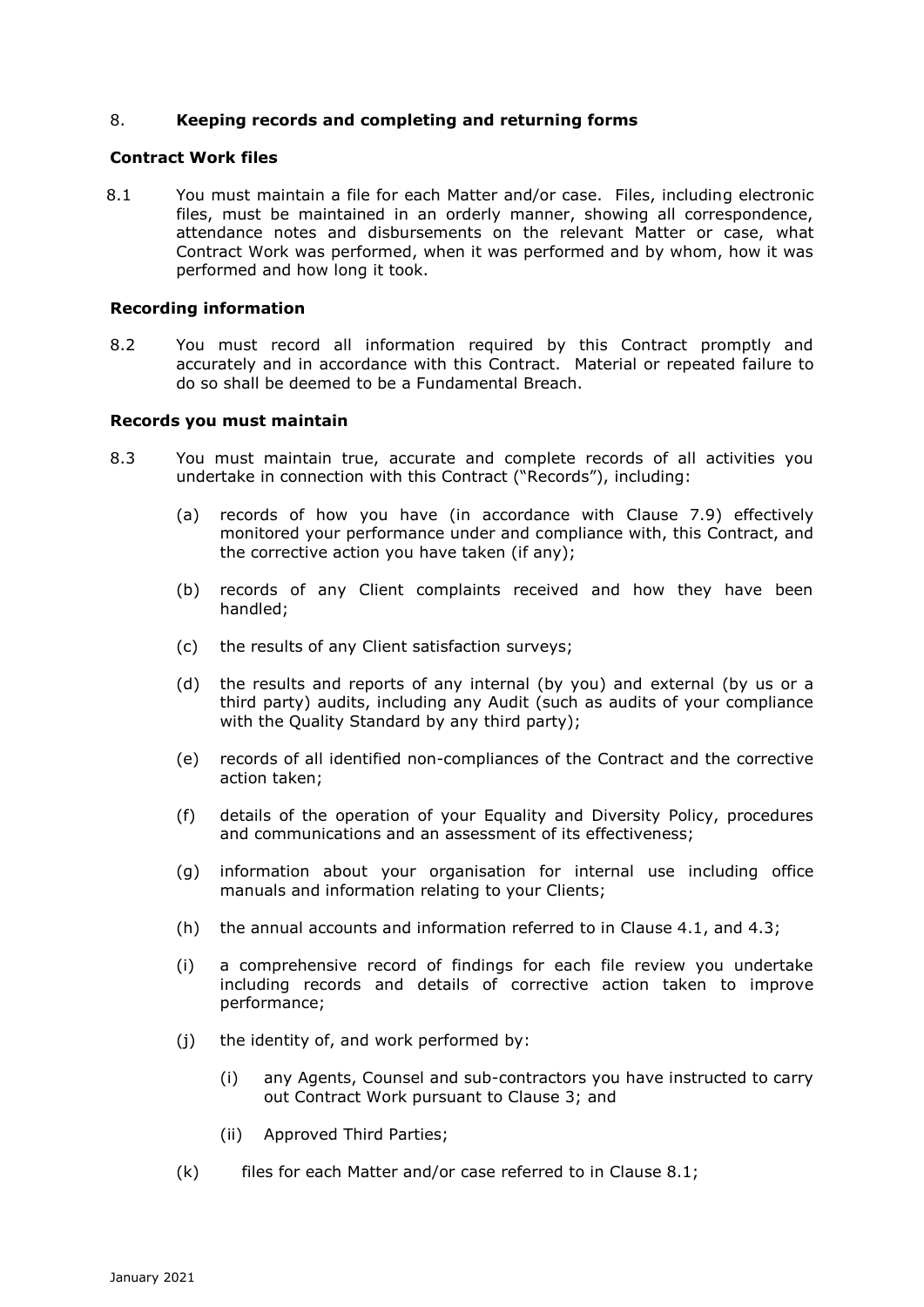- (l) up-to-date records (including accurate values) of current work in progress in respect of all Contract Work; and
- (m) advice to Clients regarding the choice of Counsel or in-house advocate instructed to provide advocacy services, including the existence of alternative Counsel or in-house advocate, any enquiries made by you regarding Counsel or in-house advocate and/or their availability and any case in which you have advised the Client that there is no alternative Counsel or in-house advocate available, as referred to in Clause 7.3;
- 8.4 Records maintained pursuant to Clause 8.3 must be sufficient:
	- (a) to verify and demonstrate performance of and compliance with your obligations under this Contract;
	- (b) to verify and demonstrate the accuracy of information supplied by you in respect of Contract Work;
	- (c) to enable Assessments to be performed;
	- (d) to verify and demonstrate the accuracy of all information supplied by you under or in connection with Clause 14;
	- (e) to facilitate an Official Investigation; and
	- (f) for such other purposes as we reasonably consider necessary in connection with our statutory duties or functions.

#### **Storing files and Records**

- 8.5 You must securely store all files which are required to be created and maintained in accordance with Clause 8.1 above together with all documents provided to you by or on behalf of your Client, a court or any Relevant Professional Body which relate to Contract Work carried out for a Client. You must have in place appropriate security procedures to ensure that non-authorised persons do not gain access to such information.
- 8.6 You must maintain Records (excluding Contract Work files) for a period of six years from the date the relevant Record is created, save where such Records are required to be maintained for longer as required by applicable law or by any Relevant Professional Body. In these cases you must maintain such records in accordance with such requirements (and if more than one such body specifies a period, it shall be the longest period for the purpose of this Clause 8.6).
- 8.7 Subject to Clause 8.8, you must securely retain all the Contract Work files (including all documents originally placed on the file, and file records) of all Clients for whom you have performed work under this Contract or any prior agreement with us for any Contract Work (or equivalent) covered by this Contract until the later of the date you are required by law and/or your Relevant Professional Body (and if more than one such body specifies a period, it shall be the longest period for the purpose of this Clause 8.7) to retain the same and the end of the period of six years from the date of the last of the following events to occur:
	- (a) you have correctly reported closure of the Matter or case to us;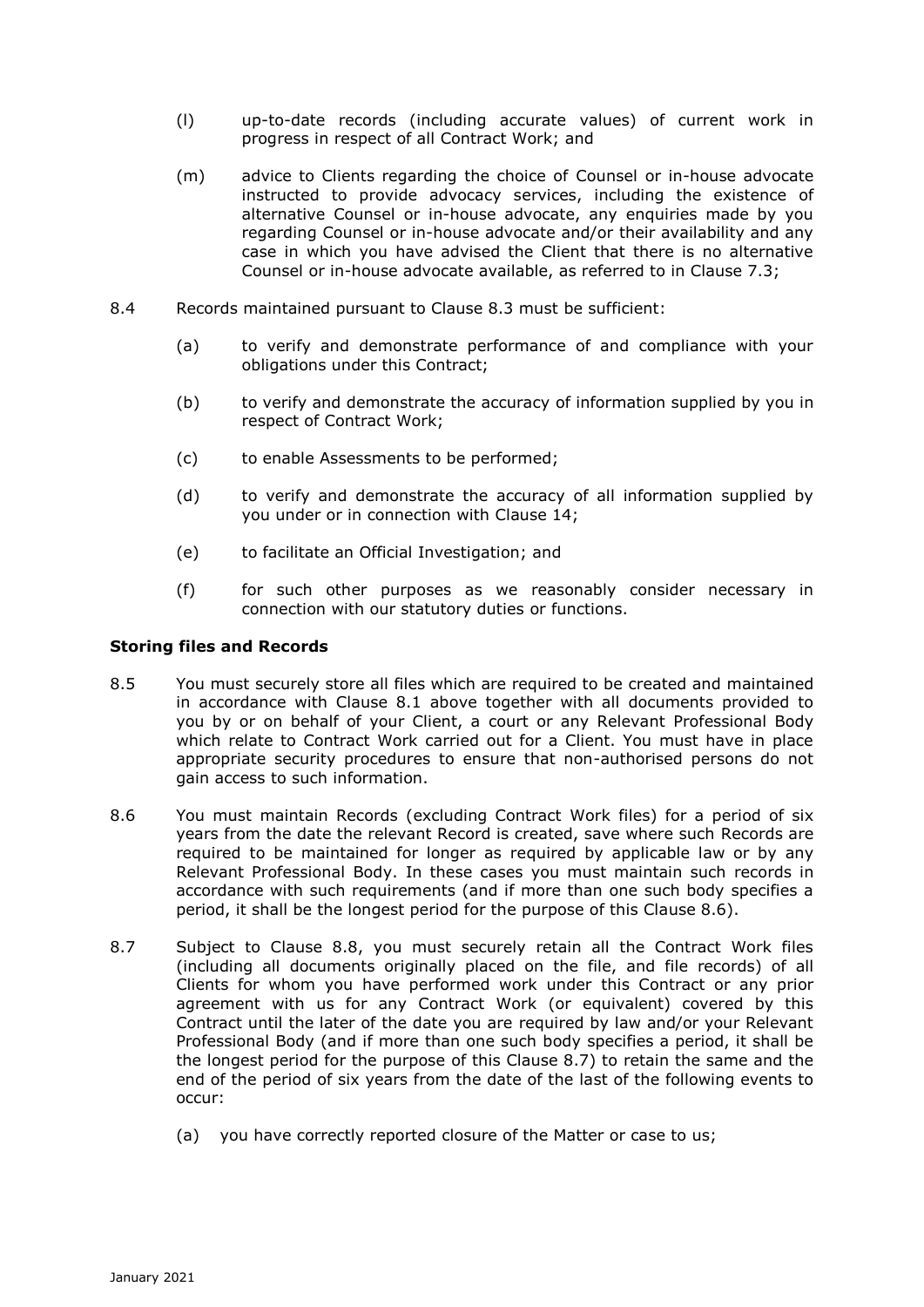- (b) a final Claim for your work on the Matter or case has been submitted to us; or
- (c) all payments in respect of the Matter or case have been made.
- 8.8 You need not retain closed files (or copies of them) if the Matter or case has been transferred elsewhere at the Client's request, including if they have changed Provider. However, you should retain copies if, without them, there is a risk that you will be unable to demonstrate compliance, as required by Clause 7. Where a Client has changed Provider, obtaining an irrevocable undertaking from the new Provider to return the file, should it be required for Audit purposes, will be sufficient.
- 8.9 Without limiting our rights under Clause 9.1, Records may be held by you pursuant to this Clause 8 in any manner, provided that you are able to comply with your obligations to provide such information to us in accordance with Clauses 8 and 9.

## **Electronic files**

- 8.10 In respect of Contract Work files which you hold electronically, you must ensure that such electronic files contain an accurate and complete record of all matters which would have been included had such file been a paper file, including:
	- (a) ensuring that documents are held in pdf format; and
	- (b) in relation to any paper documents which you save in electronic format for storage, having a process in place (and you must comply with such process) for ensuring that electronic copies are accurate copies of the corresponding paper document.

## **Forms you have to complete**

8.11 You must complete, and return to us within such period as we may specify, such Contract Report Forms as we may reasonably specify. We will give you at least 28 days' notice of the introduction of any new Contract Report Forms (including for the avoidance of doubt, any electronic Contract Report Forms) and of any amendments to any Contract Report Forms.

## **Lien over Client files**

8.12 By virtue of performing Contract Work you do not obtain any lien over any Client files or any other rights in the work or documents relating to them.

## **Provider intellectual property rights**

8.13 Subject to Clause 8.12 and unless provided otherwise in this Contract, we shall not receive any right, title or interest in respect of the intellectual property rights owned by you in respect of any document produced by you for your Clients.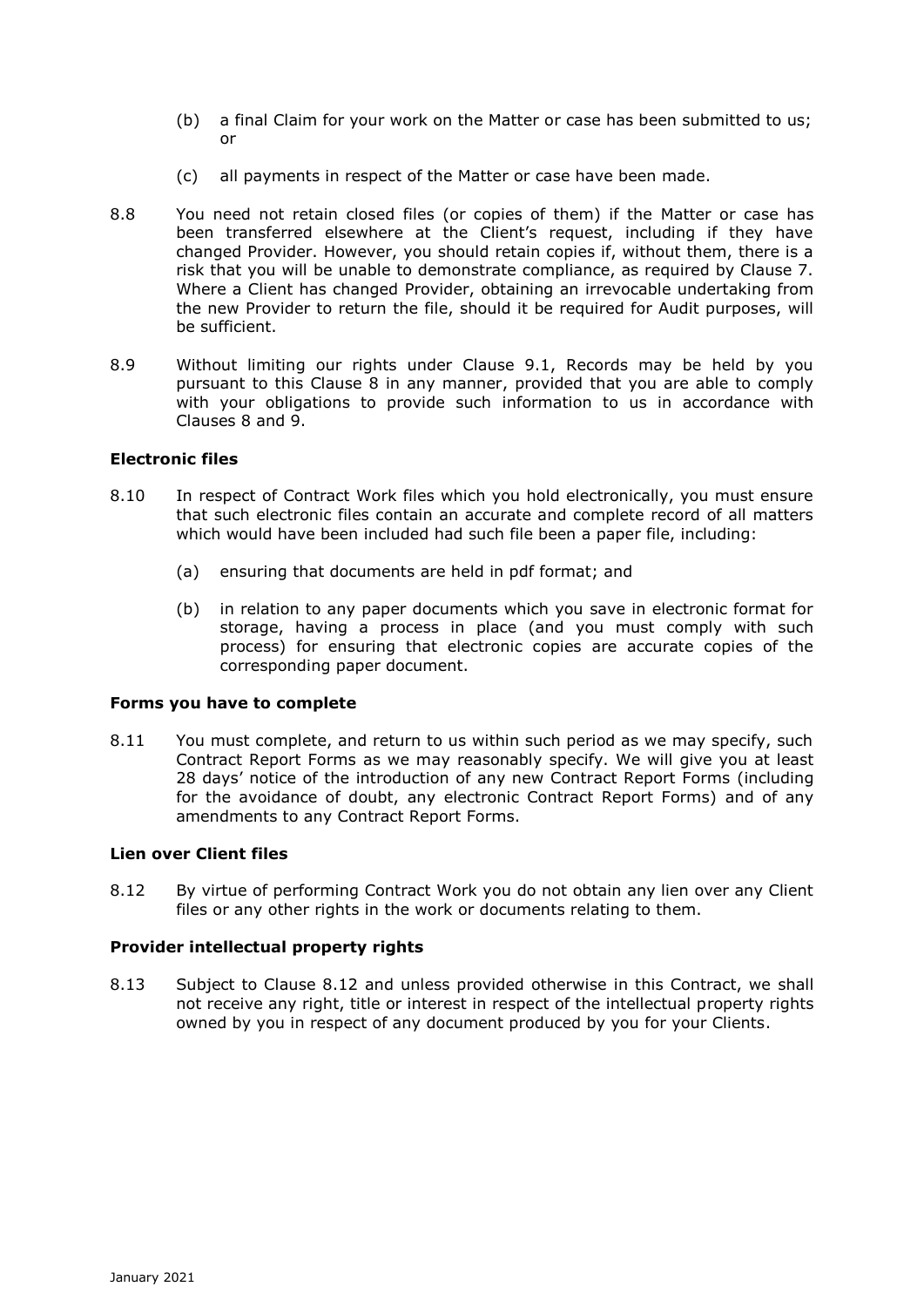## 9. **Provision of information and access to your premises**

### **Information you must provide and within what period**

9.1 We may from time to time require you to provide us with Records in connection with the performance of your obligations under this Contract, including during any Audit. You will provide us with the same promptly and in any event within ten Business Days or such other time period as we may reasonably specify. If any such Records are held by a third party you must promptly, upon receipt of our request, arrange for such Records to be sent to us.

#### **Audits and Official Investigations**

- 9.2 At any time during the Contract Period we may conduct an Audit and you will, if we request, in order to enable us to conduct an Audit grant to us, our employees, agents or any statutory or regulatory body on not less than 48 hours notice (or immediately upon request where you are subject to any Official Investigation) access to any premises (occupied, owned, leased or controlled by you) during Business Hours from which you are performing your obligations under this Contract.
- 9.3 We may also undertake an Audit after the end of the Contract Period where:
	- (a) you are performing Remainder Work;
	- (b) any Claims are outstanding (including where any Assessment has not been completed) or have not been submitted; or
	- (c) to conduct an Official Investigation.
- 9.4 Once we have notified you that an Official Investigation is to take place, unless you have our prior consent you must not remove any Records from your premises. If we require access to any Records which are not held at your premises you will promptly, at our direction, either arrange for us to have access to such Records at the location where these are held (including access to premises of sub-contractors) or arrange for such Records to be sent to your premises to which we have access. For the purposes of this Clause 9.4, you must ensure that any agreement you have with any sub-contractor you appoint pursuant to Clause 3 includes a directly enforceable right for us to enter their premises to access any Records held at such premises.

## **Quality Standard Audits**

9.5 At our request you must submit to us, by such date as we may reasonably specify, information regarding your Quality Standard. This may include information in respect of the expiry date of your Quality Standard, or the dates of planned or completed audits where your Quality Standard is audited by a third party. You must write to us with the outcome of the third party's audit and provide us with a copy of their report within seven days of your receipt of it. You must ensure that the third party is aware of this provision and consents to it.

## **Co-operation, assistance and facilities you must provide during an Audit**

9.6 You must co-operate with us, our employees, agents or any statutory or regulatory body during any Audit (including when you are subject to an Official Investigation) carried out by us. You must provide all such explanations and answer truthfully, fully and promptly all questions which are put to you by any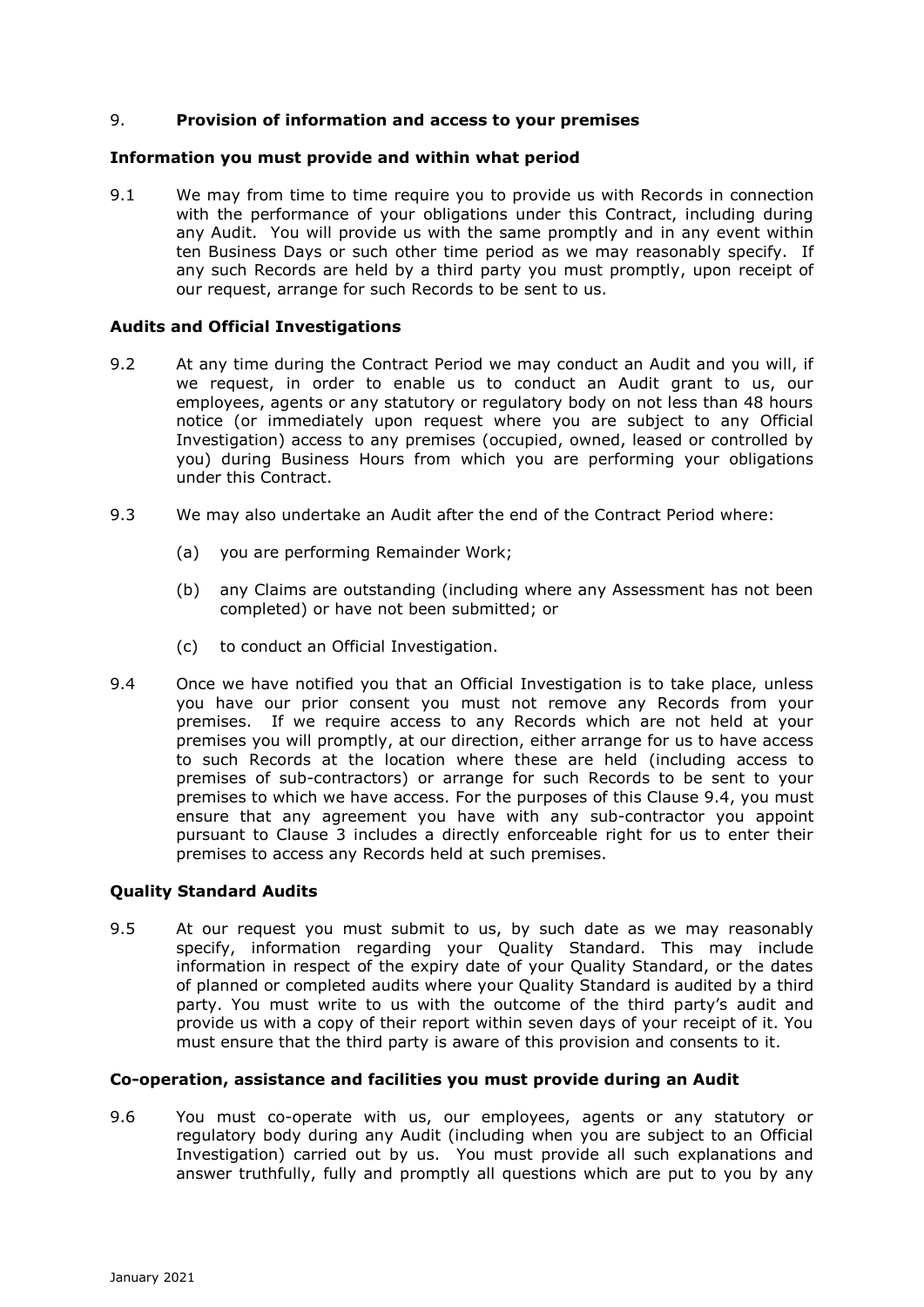person carrying out the Audit and which relate to this Contract. You must, as soon as we require it, provide us with such assistance and facilities as we may reasonably require including the following:

- (a) such facilities as any person carrying out the Audit may request to facilitate the Audit to take place including private interviewing facilities;
- (b) making available your personnel and sub-contractors appointed by you in accordance with Clause 3 and their personnel and your representatives for meetings with any person carrying out the Audit as requested;
- (c) making available any Records in connection with the performance of your obligations under this Contract as any person carrying out the Audit may request including providing assistance in accessing such Records in the format we require (including electronic and paper format);
- (d) produce Records which are held on computer or on microfilm or otherwise (and in each case wherever located) convert them into a readily legible document or any other record which any person carrying out the Audit may request;
- (e) provide to us in a readily legible form copies of Records requested by us (and/or permit any person carrying out the Audit to copy Records using any reasonable means required by such person, at your expense) and we shall be entitled to remove such copies and hold them elsewhere;
- (f) in the case of an Official Investigation only, provide access to any Records held on your computer systems (and/or the computer systems of any subcontractors on which such Records are held or are reasonably believed by us or our agents or a statutory or regulatory body to be held) (including images of the hard drive).

Unless we agree otherwise, your Contract Liaison Manager must be available to us during any Audit.

9.7 Any breach by you of any of Clauses 9.1 to 9.6 will be deemed to be a Fundamental Breach.

### **Costs of Audit**

9.8 If Clause 14.21 applies you shall reimburse us with the Reasonable Costs we incur in conducting the relevant further Audit.

### **Keeping Records about Contract Work separately from information about other work**

9.9 You must be able to provide Records about Contract Work and your performance under and compliance with this Contract (including Records in respect of time recording and invoicing) separately from other information about any other services you perform. If you have information about other services, you must ensure that this does not prevent you from complying with this Contract, including on the ground of privilege.

### **Failure to provide required access or Records**

9.10 If you fail to co-operate, provide access or Records as required by Clauses 7, 8 or 9 we have reasonable grounds to believe that there is a risk to Clients and/or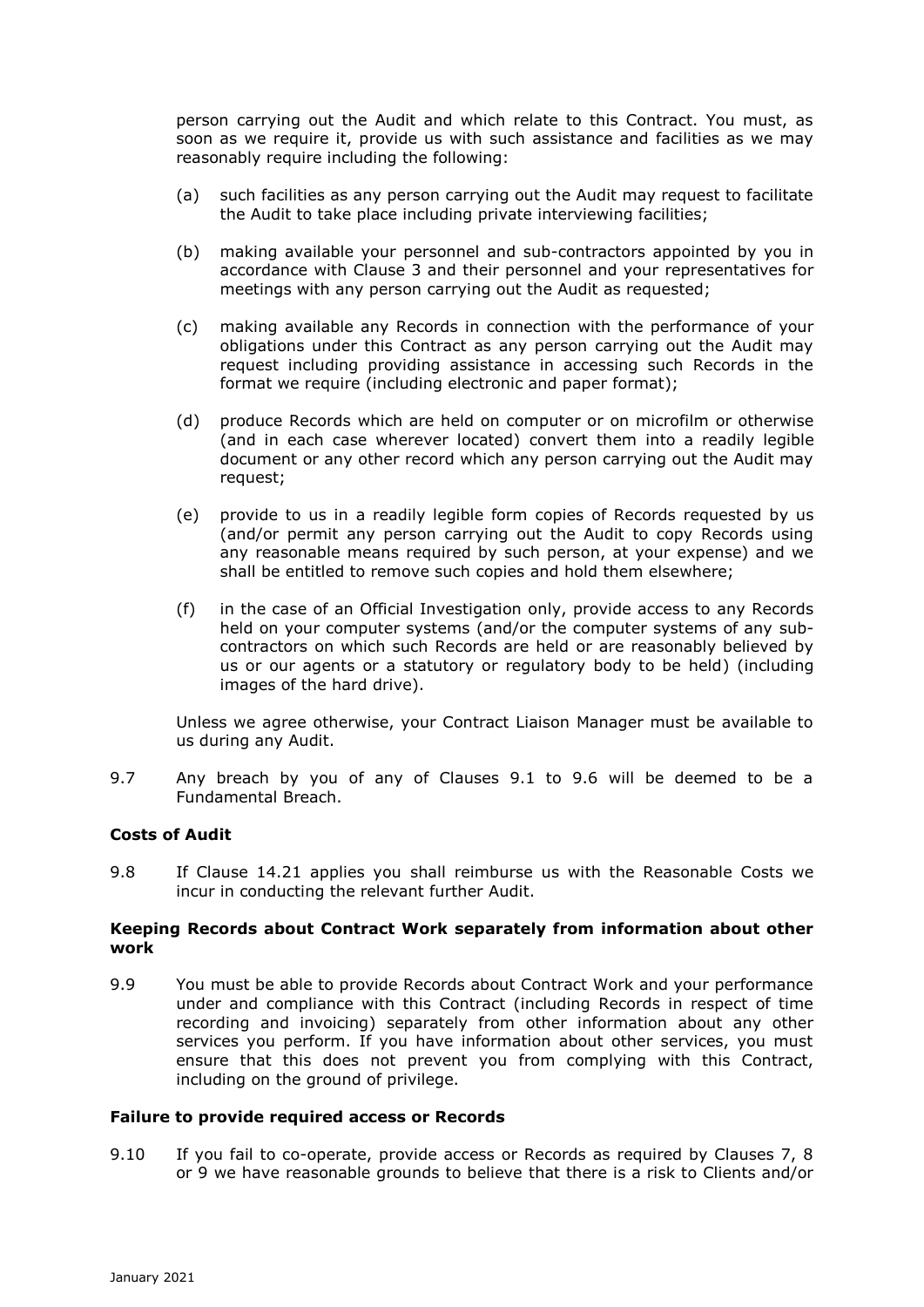public funds. We may, therefore, without limiting our rights to apply any Sanction in accordance with Clause 24.1, suspend your authority to start new Matters and cases and your entitlement to receive payment from us.

# **Mystery shopping**

- 9.11 At our cost, as part of our Assessment of your performance and compliance, our representatives may telephone, visit or otherwise contact you as if they were a Client and report the outcome to us. You must ensure that your personnel know that we may do this. If we do assess you in this way we will, except so far as it may conflict with any provision of this Contract, follow the Market Research Society Code of Conduct.
- 9.12 When we have evaluated it, we will provide you with the information we obtain from any Assessment under Clause 9.11.

### **Client satisfaction surveys**

- 9.13 You must permit us to carry out surveys of Clients and must provide us with such information as we may require for such purpose.
- 9.14 If you request it, we will provide you with the information we obtain in any of the surveys of Clients (and Former Clients) for whom you have performed Contract Work.

### **Obtaining a Report**

- 9.15 You authorise us to obtain a Report if at any time we have good reason to suspect serious professional misconduct, breaches of Legal Aid Legislation with which you are required to comply (if any) or dishonesty by:
	- (a) you (whether or not you are under Official Investigation); or
	- (b) any of your personnel who have been, or may be, involved in Contract Work; or
	- (c) any of your partners, directors; shareholders or Members of LLPs; or
	- (d) any of your Controllers; or
	- (e) any third parties appointed by you in accordance with Clause 3.
- 9.16 You must use all reasonable endeavours to ensure that individuals referred to in Clauses 9.15 that may be required to give consent to enable such Reports to be given to us, do so.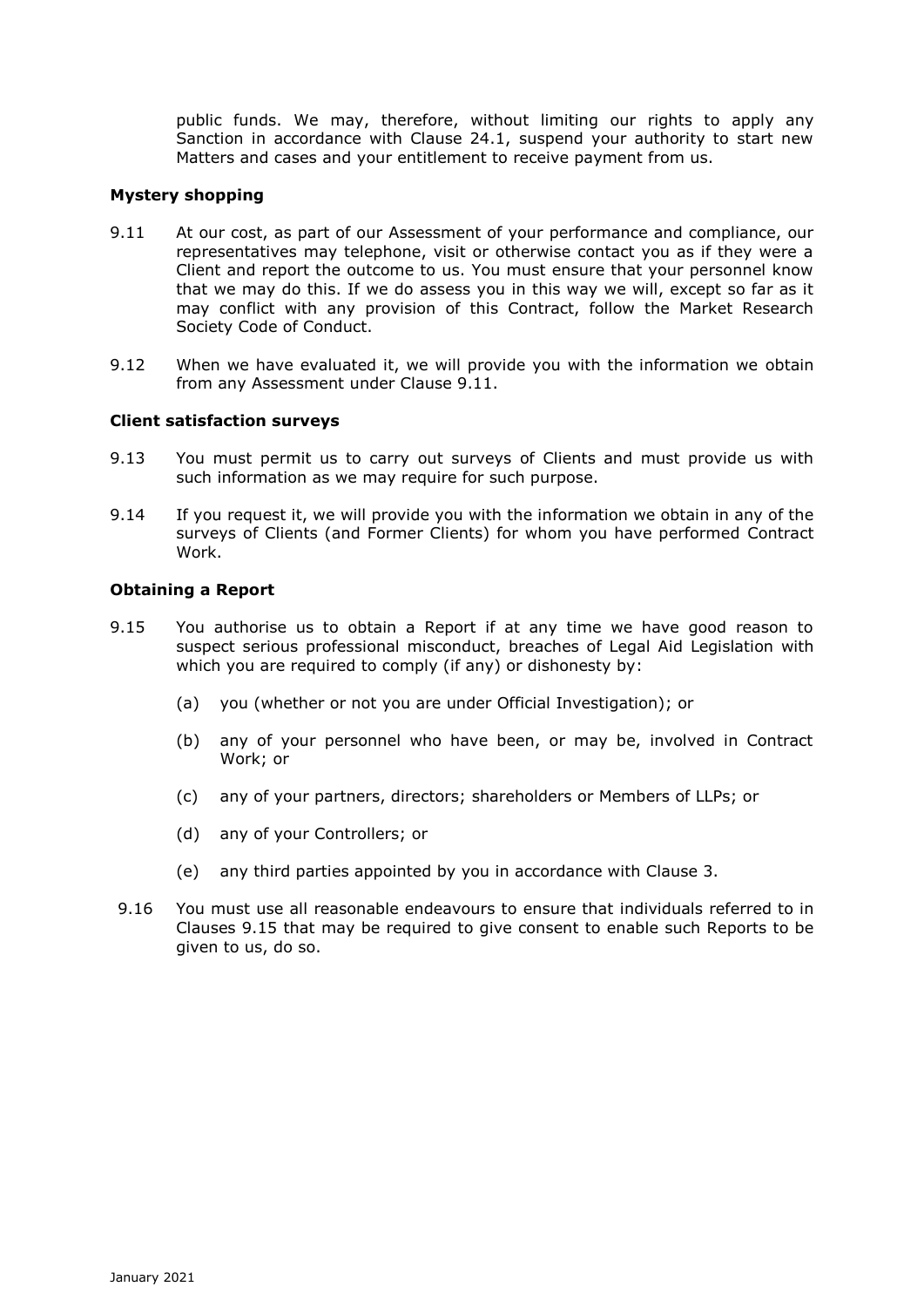# 10. **Standard of Contract Work**

#### **Standard of Contract Work**

- 10.1 You must at all times perform Contract Work in a timely manner and with all reasonable skill, care and diligence.
- 10.2 You must at all times hold the Quality Standard.

#### **Your personnel**

- 10.3 You must have in place processes to ensure that personnel that perform Contract Work are allocated work according to the role they are required to fulfil and on the basis of their skills, competence and capacity and any requirements set out in the Specification.
- 10.4 You must not permit or require any person to provide Contract Work or work in connection with Contract Work who:
	- (a) refuses to consent to our obtaining status reports on them, including from any Relevant Professional Body;
	- (b) we notify you that we reasonably believe is unsuitable to perform such work and our reasons for this; or
	- (c) is excluded from performing such work by an order or direction of a court, tribunal, professional body or regulator with power to do so.
- 10.5 If we wish to obtain information about you or any of your personnel from any Relevant Professional Body and we require your consent, or the consent of any of your personnel, to do so, you must provide your consent and must use all reasonable endeavours to ensure that those of your personnel, whose consent is required, shall do so.

### **Independent Peer Review Process**

- 10.6 You agree to the standard of your Contract Work being assessed by the Independent Peer Review Process and promptly to provide such information, Matter files and case files as may be required for that purpose. Both you and we agree to accept the validity of the Independent Peer Review Process and to be bound by the outcome of the Independent Peer Review Process. The Independent Peer Review Process and an explanation of the ratings (1-5) are available on our website and from your Contract Manager.
- 10.7 In each Category of Law, your Contract Work must receive a rating of either 1, 2 or 3 as determined by the Independent Peer Review Process. If you receive a rating of either 1, 2 or 3, we will not require you to reimburse us for the standard costs that are charged to us by those we instruct to carry out Peer Reviews.
- 10.8 If your Contract Work in any Category of Law receives a rating of either 4 or 5 as determined by the Independent Peer Review Process at the initial Peer Review, you may make representations in accordance with such process. If your original rating is upheld this is a material breach of Contract and, without limiting our rights to apply any Sanction in accordance with Clause 24.1, you will reimburse us for the standard costs that are charged to us by those we instruct to carry out that initial Peer Review.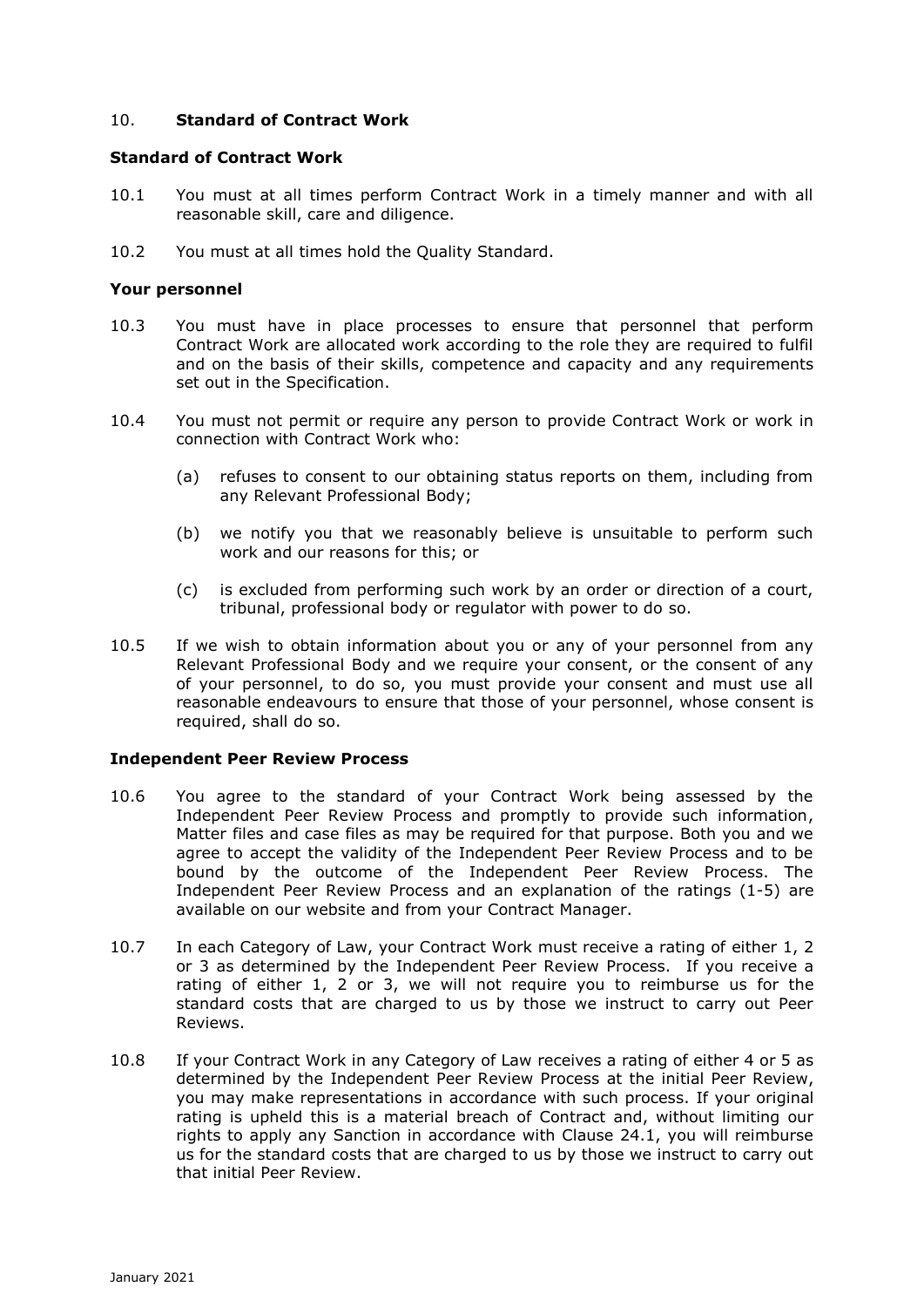10.9 If your Contract Work in any Category of Law receives a rating of either 4 or 5 as determined by the Independent Peer Review Process at the second Peer Review, you may make representations in accordance with such process. If your original rating of either 4 or 5 is upheld, this confirms the outcome of the Independent Peer Review Process and is a Fundamental Breach. In these circumstances, and without limiting our rights to apply any Sanction in accordance with Clause 24.1, you will reimburse us for the standard costs that are charged to us by those we instruct to carry out that second Peer Review.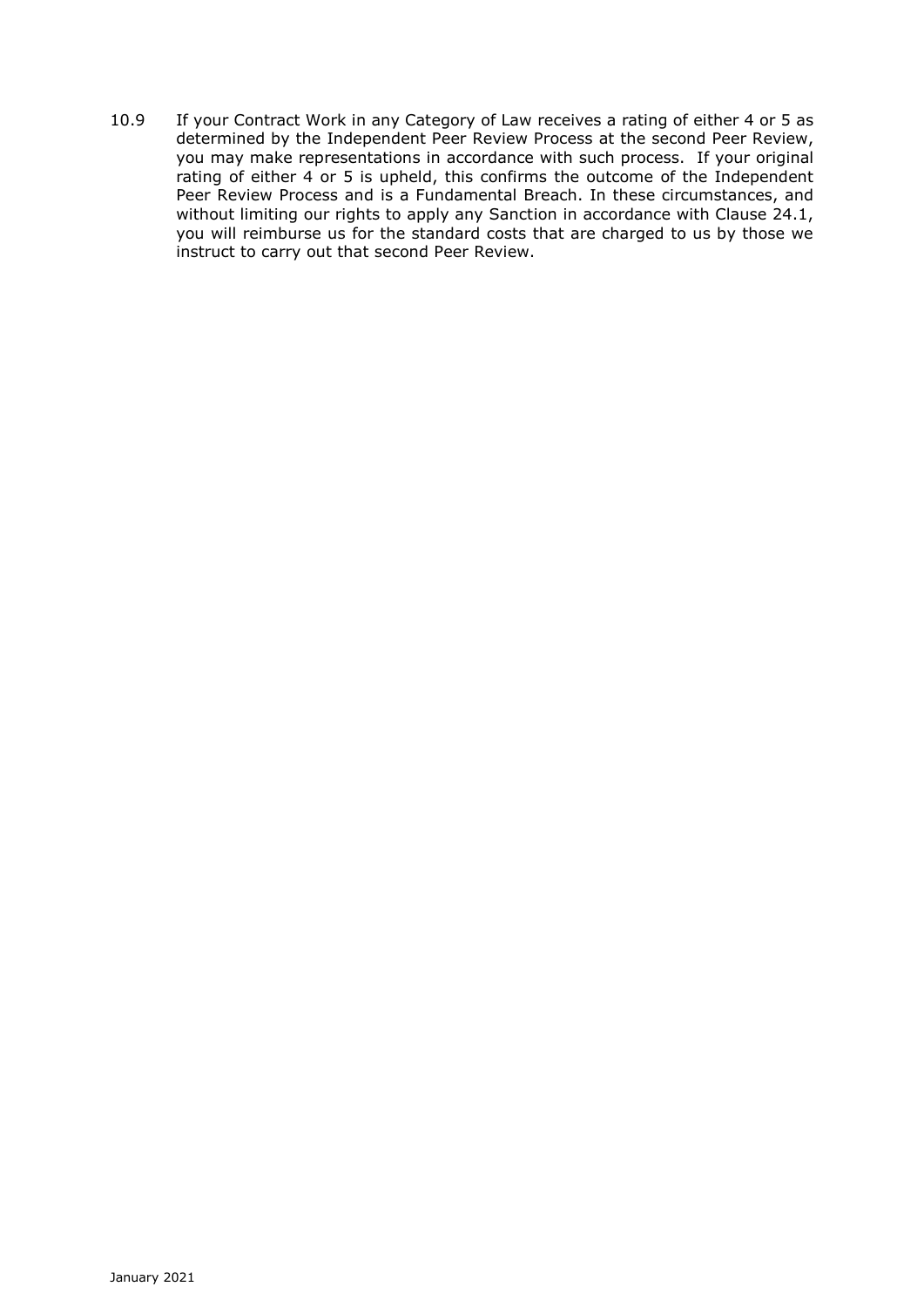# 11. **KPIs**

### **Compliance with the KPIs**

- 11.1 You must meet each of the KPIs in accordance with the Specification.
- 11.2 The primary purpose of the KPIs is to assist in monitoring your performance under this Contract and identifying areas of concern.
- 11.3 If you fail to meet a KPI we will:
	- (a) offer you the opportunity to discuss with us the reasons for your failure to meet such KPI;
	- (b) consider whether it is appropriate for us to agree an action plan to remedy such failure and/or ensure that such failure is not repeated. If we agree such an action plan you will thereafter comply with it; and
	- (c) other than in accordance with Clause 24.4 take into account the severity of the failure to meet the KPI, the number of previous failures to meet the KPI in question, any term of the Specification in relation to the relevant KPI and/or how many other KPIs you have previously failed to meet.
- 11.4 In relation to KPIs 6 and 7 if you fail to meet a KPI we will not apply a Sanction:
	- (a) without our Contract Manager offering you the opportunity to discuss with us the reasons for your failure to meet such KPI;
	- (b) without considering whether, instead of imposing a Sanction, it is appropriate for us to agree an action plan to remedy such failure and/or ensure that such failure is not repeated. If we agree such an action plan you will thereafter comply with it; and
	- (c) other than in accordance with Clause 24.4, and in considering whether it is proportionate and/or reasonable for us to apply a Sanction in respect of such failure for the purposes of Clause 24.4 we will, without limitation, take into account the severity of the failure to meet the KPI in question, any term of the Specification in relation to the relevant KPI and/or how many other KPIs you have previously failed to meet.
- 11.5 We may use your performance against the KPIs as measures that may cause us to raise enquiries with you, conduct an Audit or further monitoring of your performance.
- 11.6 We may use your performance against the KPIs as entry or selection criteria for future contracts.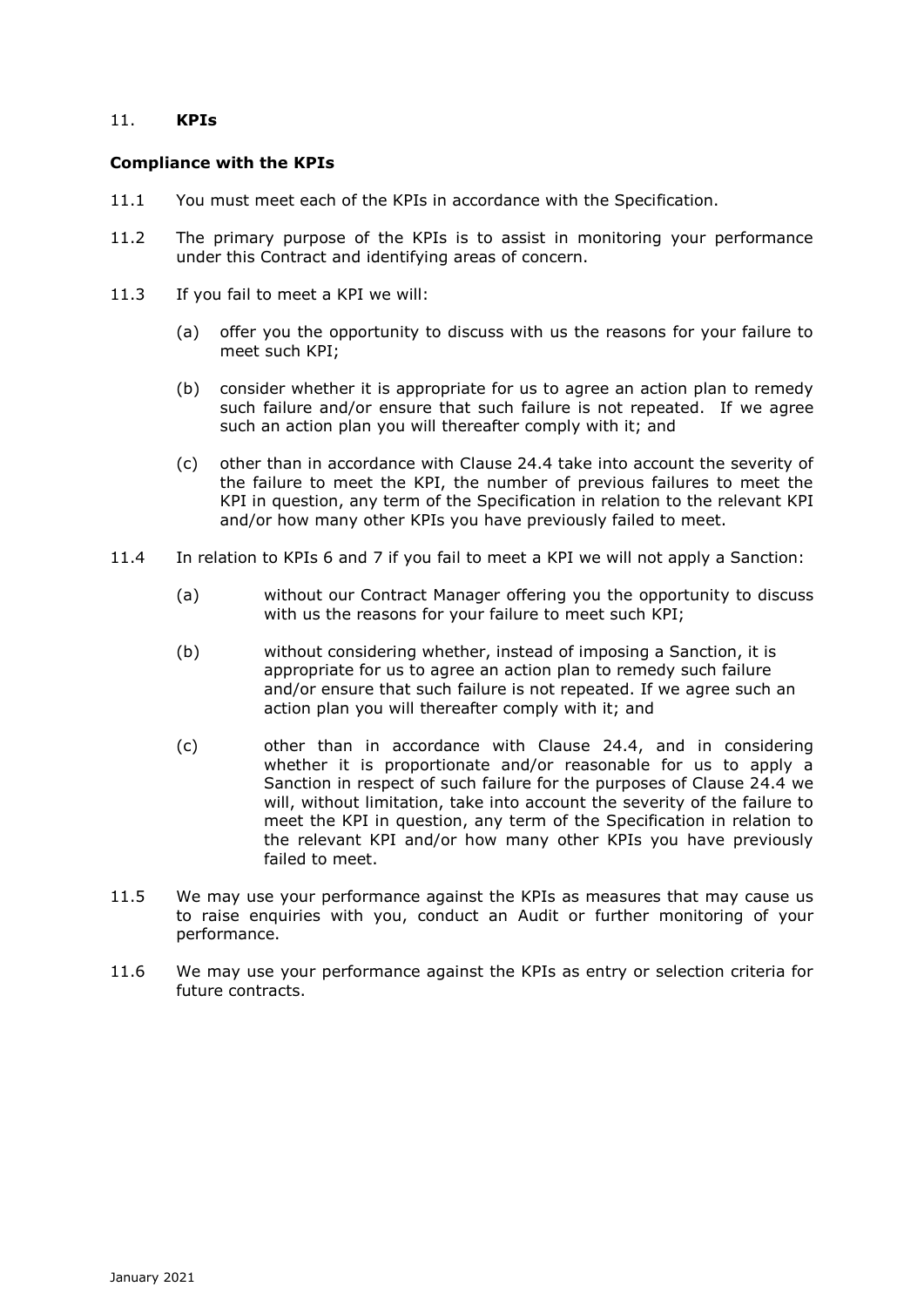# 12. **Contract Documents and precedence**

#### **Contract Documents and precedence**

- 12.1 The Contract Documents, being the documents which form part of this Contract, are listed below. We will provide you with signed copies (which may be an electronic copy) of the Contract for Signature and your Schedules. You hereby acknowledge and agree that you have read and understood the Standard Terms and Specification (each of which are available on our website). Unless one provision is stated expressly to override, or to be subject to another, then in the event of any conflict between any of the provisions of the Contract Documents, the conflict will be resolved according to the following order of priority:
	- (a) the Contract for Signature (including the annex);
	- (b) the Standard Terms;
	- (c) the Schedule(s); and
	- (d) the Specification.

#### **Contract for Signature**

12.2 Your Contract for Signature will set out the Schedule(s) which are applicable to you.

#### **Schedule content**

12.3 A Schedule sets out the Contract Work that you are authorised to perform, any bespoke contract terms that apply to your provision of Contract Work, volumes of Contract Work and the Office(s) from which you perform Contract Work.

#### **Specification content**

- 12.4 The Specification contains rules governing the day to day performance of Contract Work including, but not limited to:
	- (a) the Contract Work that you are authorised to perform;
	- (b) provisions relating to remuneration for Contract Work, Assessment, including information on how Assessments are carried out;
	- (c) details relating to the day to day performance of Contract Work such as how you must (and must not) perform it and how you must report it (and the cost of it) to us;
	- (d) information on how the value of Contract Work may be calculated, on how payment reviews will be carried out and how we reconcile accounts;
	- (e) information on how we manage and how you must manage your account with us (as described in Clause 14.1);
	- (f) information you must provide or send to us;
	- (g) details of operational requirements; and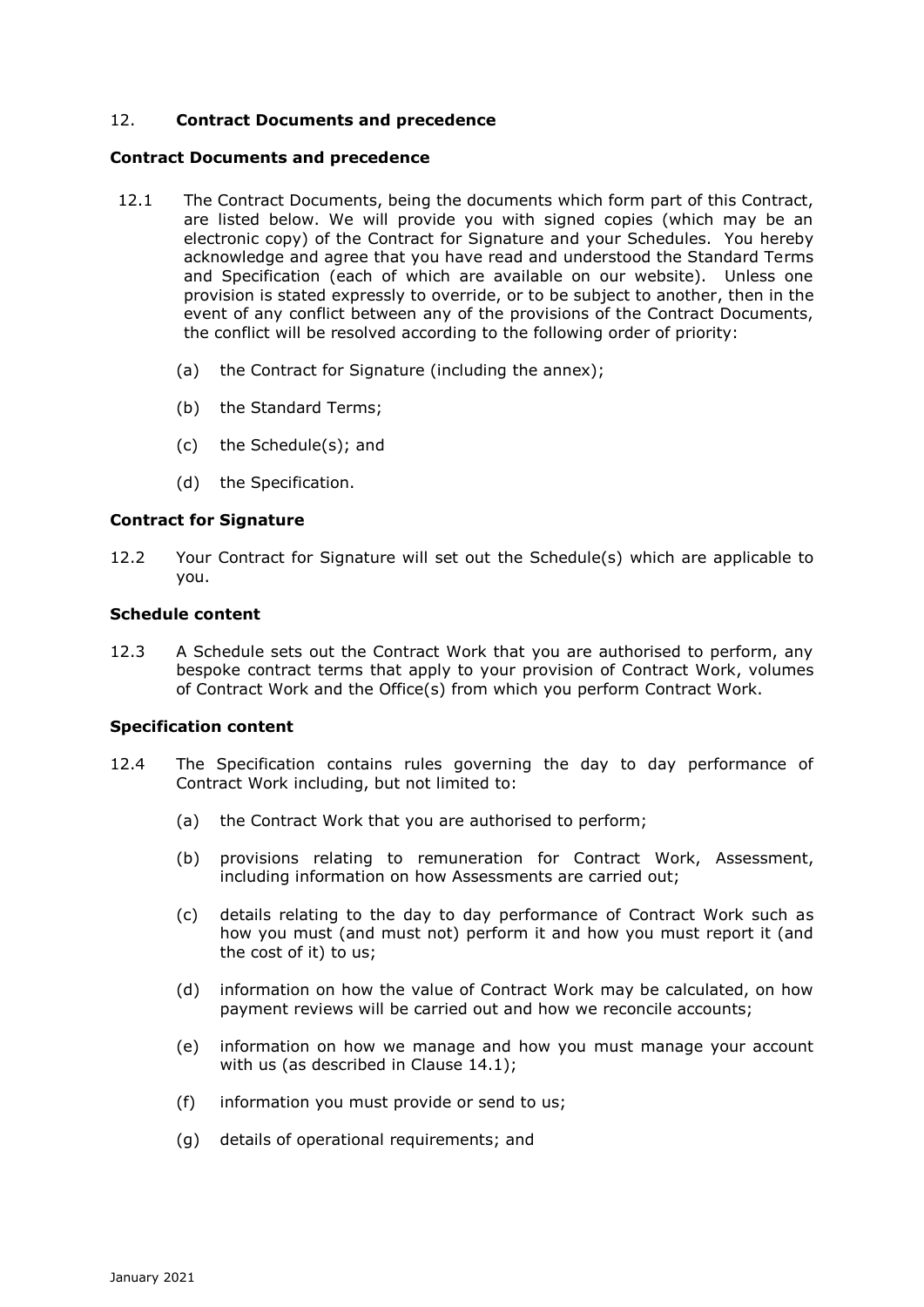(h) information on other issues relating to the meaning and operation of (and compliance with) this Contract.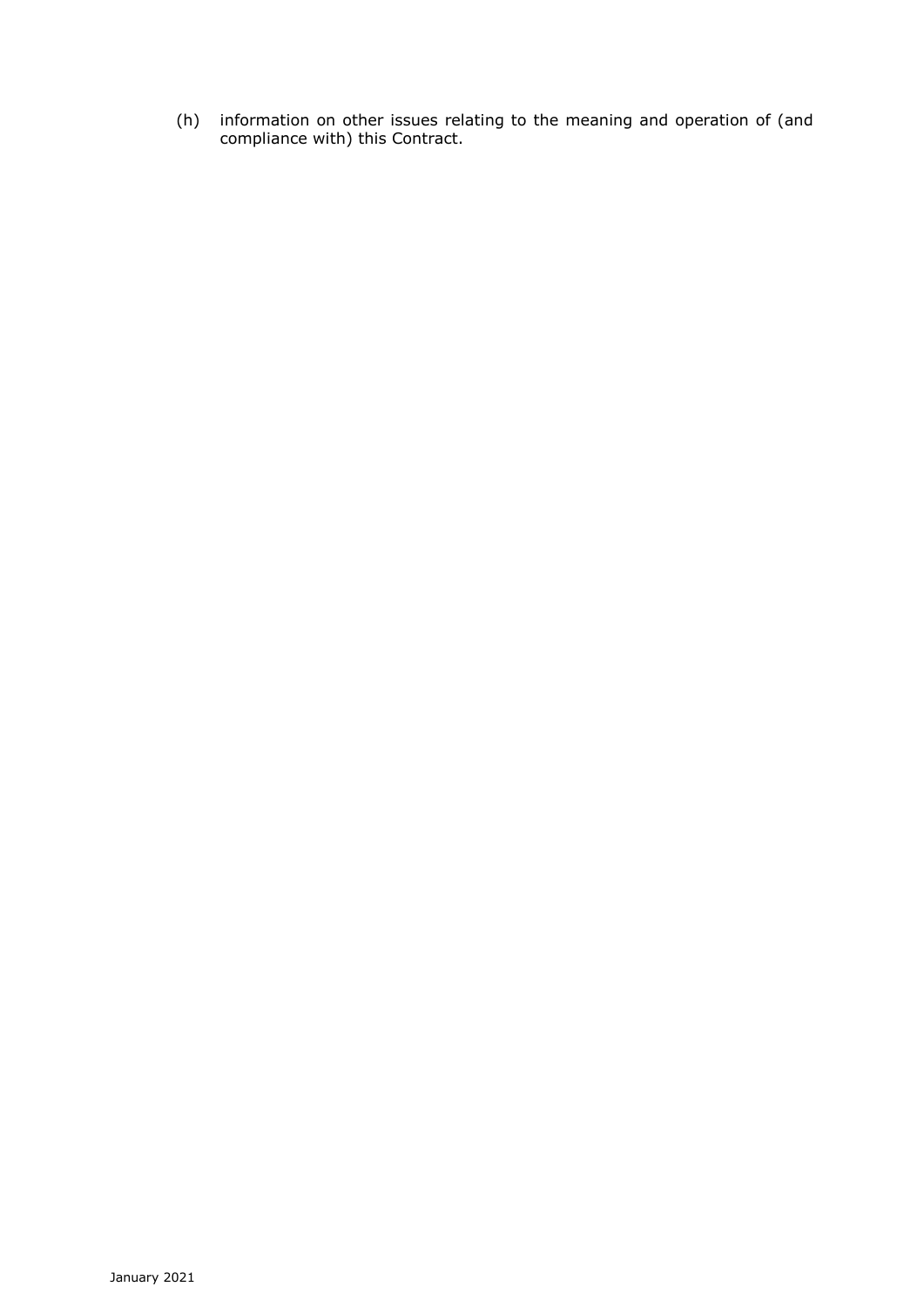# 13. **Amendments to the Contract Documents**

13.1 Nothing in this Clause 13 gives us the right to amend the Contract to the extent that the Public Contracts Regulations 2015 require a new procurement procedure to be instigated. If we wish to make any such amendments to the Contract we will not amend this Contract but may instead terminate it in whole or part under Clause 25. The remaining provisions of this Clause 13 shall be limited by this Clause 13.1.

# **Amending the Contract to reflect the Lord Chancellor's legislative changes**

- 13.2 We may amend the Contract to reflect the Lord Chancellor's legislative changes as set out at Clause 13.3.
- 13.3 The Lord Chancellor's legislative changes include:
	- (a) any changes the Lord Chancellor may make to Legal Aid Legislation pursuant to:
		- (i) section 2(3) of the Act (regulations making provision about the payment of remuneration by the Lord Chancellor to persons who provide services under arrangements made by the purposes of Part 1 of the Act);
		- (ii) section 9 of the Act (orders modifying Schedule 1 to the Act);
		- (iii) section 11 of the Act (criteria for qualifying for civil legal services);
		- (iv) section 12 of the Act (determinations);
		- (v) any power to make secondary legislation under Part 1 and 4 of the Act; and
	- (b) any changes the Lord Chancellor may make to other legislation, including by way of Statutory Instrument as defined in the Statutory Instruments Act 1946, which we reasonably believe requires a change to how Contract Work is undertaken and paid for.

### **Amending the Contract to take account of other legislative changes**

- 13.4 We may also make such amendments to the Contract as we consider necessary in the circumstances:
	- (a) to comply with, or take account of, any U.K. legislation ;
	- (b) as a result of any decision of a U.K. court or tribunal, or a decision of the European Court of Human Rights or of the European Court of Justice or any other institution of the European Union;
	- (c) to comply with the requirements of any regulatory body or tax or similar authority.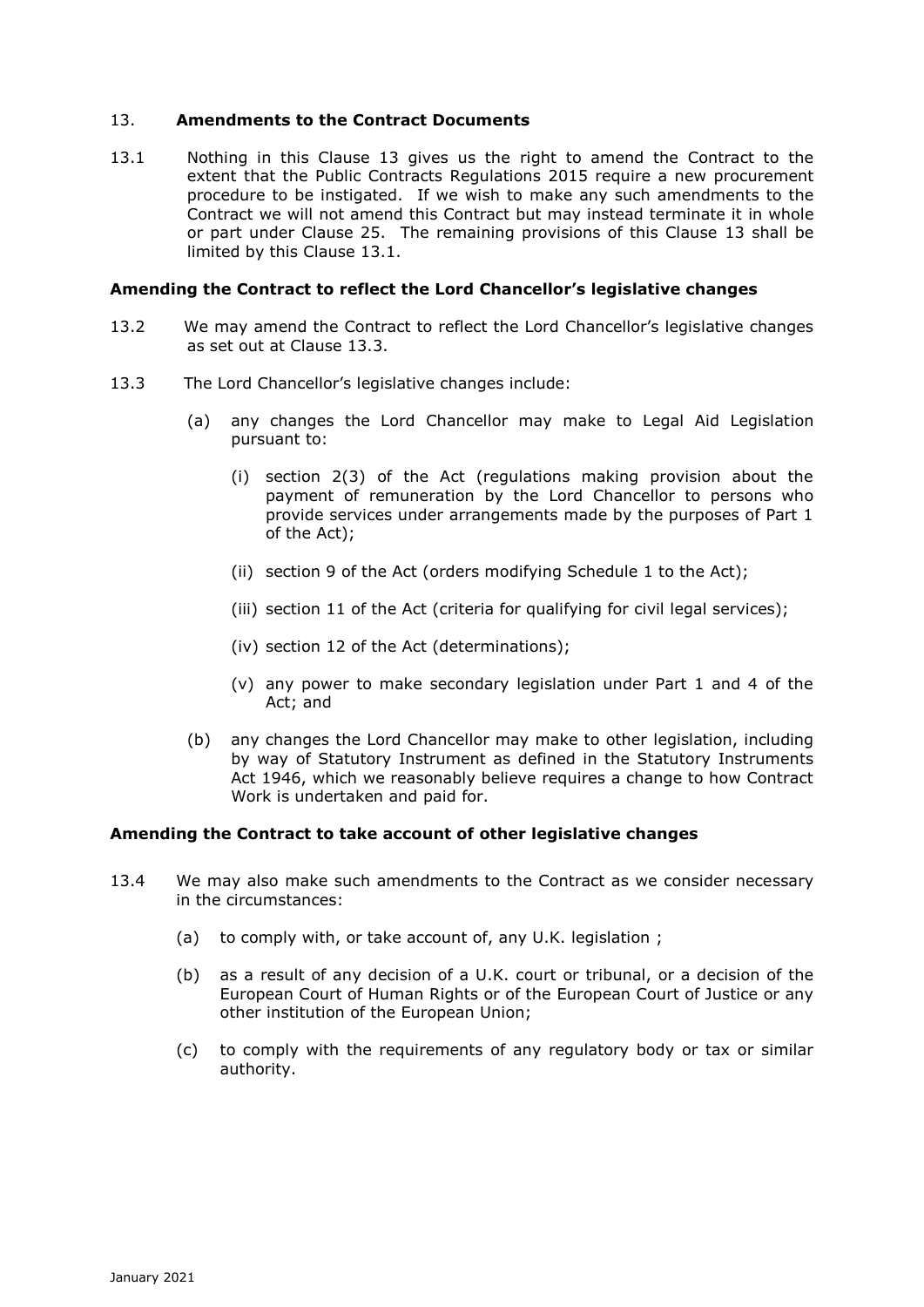# **Amending the Contract to take account of changes in the justice system**

- 13.5 We may make such amendments to the Contract as we consider necessary in the circumstances to comply with, or take account of any changes that may be made to any element of the justice system, including changes to the justice system made by the Lord Chancellor whether in legislation or not. Changes to the justice system may without limitation include changes to:
	- (a) the immigration system;
	- (b) court, tribunal police and prosecution procedures;
	- (c) locations at which Clients are detained or hearings are held;
	- (d) locations of courts and/or police stations;
	- (e) any other part of the justice system which we reasonably believe requires a change to how Contract Work is undertaken and paid for; or
	- (f) any procedural or administrative aspects of the justice system.

#### **Amendments to the Contract Documents under Clauses 13.2, 13.4 and 13.5**

- 13.6 Amendments under Clauses 13.2, 13.4 and 13.5 may include:
	- (a) amendments to any of the terms of a Schedule;
	- (b) changes to payment provisions;
	- (c) imposing controls not previously imposed;
	- (d) changes to any description of Contract Work; and
	- (e) amendments to the Specification.

#### **Other amendments**

13.7 Without limiting Clauses 13.2, 13.3, 13.4, 13.5 and 13.6 we may amend the Contract with the Consultative Bodies' agreement (such agreement not to be unreasonably withheld or delayed). We may make such amendments without the agreement of the Consultative Bodies if any Consultative Body unreasonably withholds or delays their agreement.

### **Consultation**

- 13.8 We may not amend the Contract pursuant to Clause 13.2, 13.4, 13.5 and 13.7 without prior consultation in accordance with Clauses 13.9 and 13.10.
- 13.9 If a proposed amendment affects only one Provider, we will consult with that Provider. Otherwise, we will consult with the Consultative Bodies.
- 13.10 If we reasonably consider that there is an urgent need to make the amendment, consultation with the Provider or the Consultative Bodies (as applicable) will last three weeks or such lesser period as may be agreed with the Provider or the Consultative Bodies from time to time. Otherwise such consultation will last six weeks.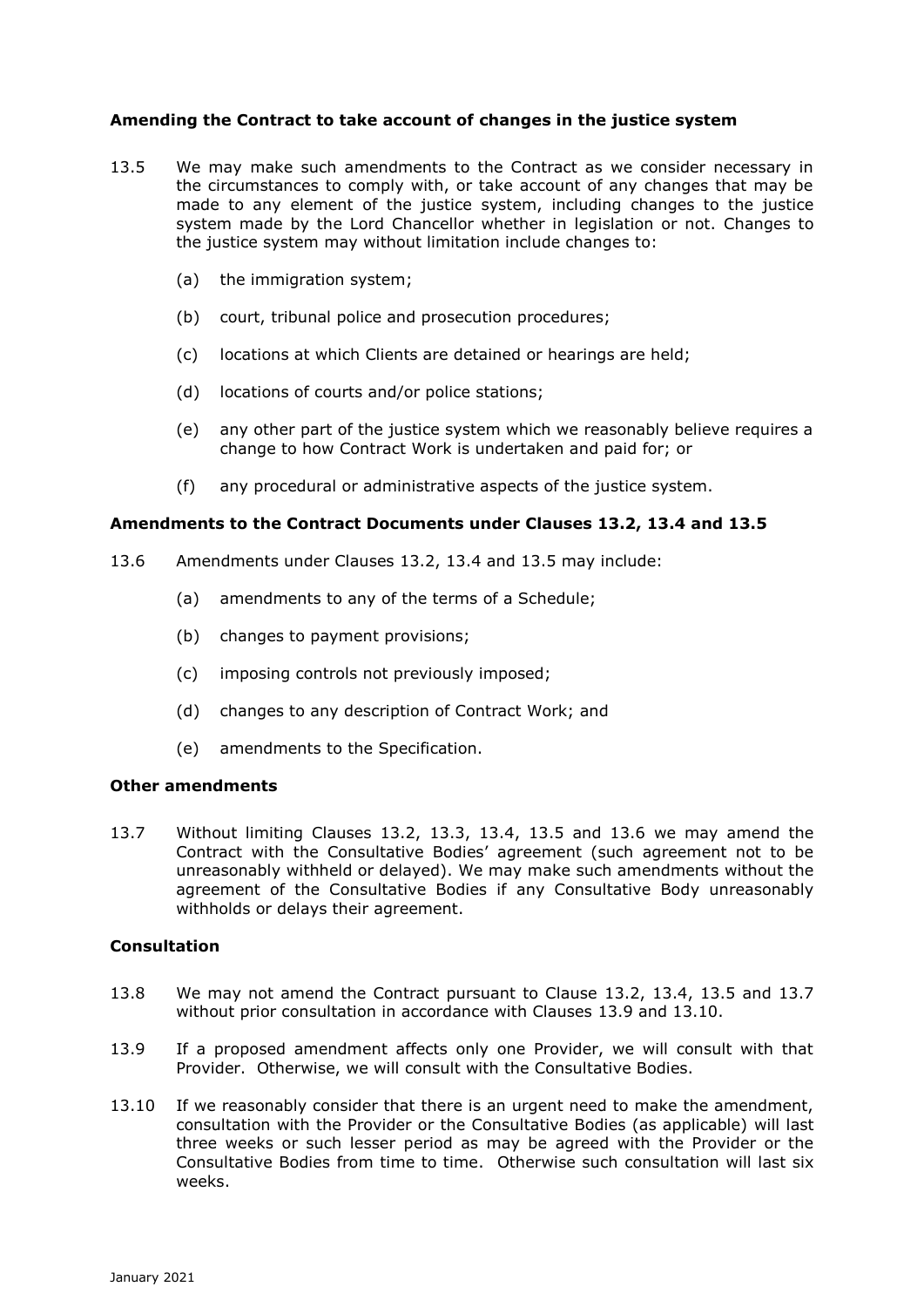# **Complying with amendments**

- 13.11 Except as set out in Clause 13.12, you must comply with any amendment made pursuant to this Clause 13 from such date as we may specify. Such date will be not less than four weeks after notice of the amendment is given if we reasonably consider that there is an urgent need for compliance with it and will be not less than six weeks after the notice of amendment is given in any other case. We may give a notice of amendment at any time after the end of the applicable consultation period referred to in Clause 13.10.
- 13.12 Amendments made under Clause 13.7 above come into effect from such date (which may be from the Contract Start Date) as:
	- (a) may be agreed with the Consultative Bodies (such agreement not to be unreasonably withheld or delayed); or
	- (b) we may reasonably specify where agreement of any Consultative Body pursuant to Clause 13.7 or 13.12(a) is unreasonably withheld or delayed.

### **Amendments proposed by you**

- 13.13 You may request us to make any of the amendments to the Contract set out at Clause 13.14. Subject to Clause 13.15, we will not unreasonably withhold or delay our consent to such amendments, but any consent shall be subject to you complying with any applicable notice requirements set out in the Contract.
- 13.14 The amendments you may request pursuant to Clause 13.13 are:
	- (a) the closure or relocation of any Office from which you deliver Contract Work or any change in the Office from which you propose to deliver Contract Work;
	- (b) the temporary or permanent reduction or cessation of any Contract Work; or
	- (c) a change to your Quality Standard.
- 13.15 Without limitation, it shall be reasonable for us to withhold our consent to an amendment requested by you pursuant to Clause 13.13 where we reasonably believe that:
	- (a) had you submitted your application to be awarded this Contract or the right to undertake the relevant Contract Work on the basis of the proposed amendment:
		- (i) your application would not have complied with the requirements of the procurement process in response to which such application was submitted; or
		- (ii) it would have adversely affected our decision to award you this Contract or the relevant Contract Work; or
	- (b) such amendment would adversely affect the services and/or quality of services available to Clients or potential Clients; or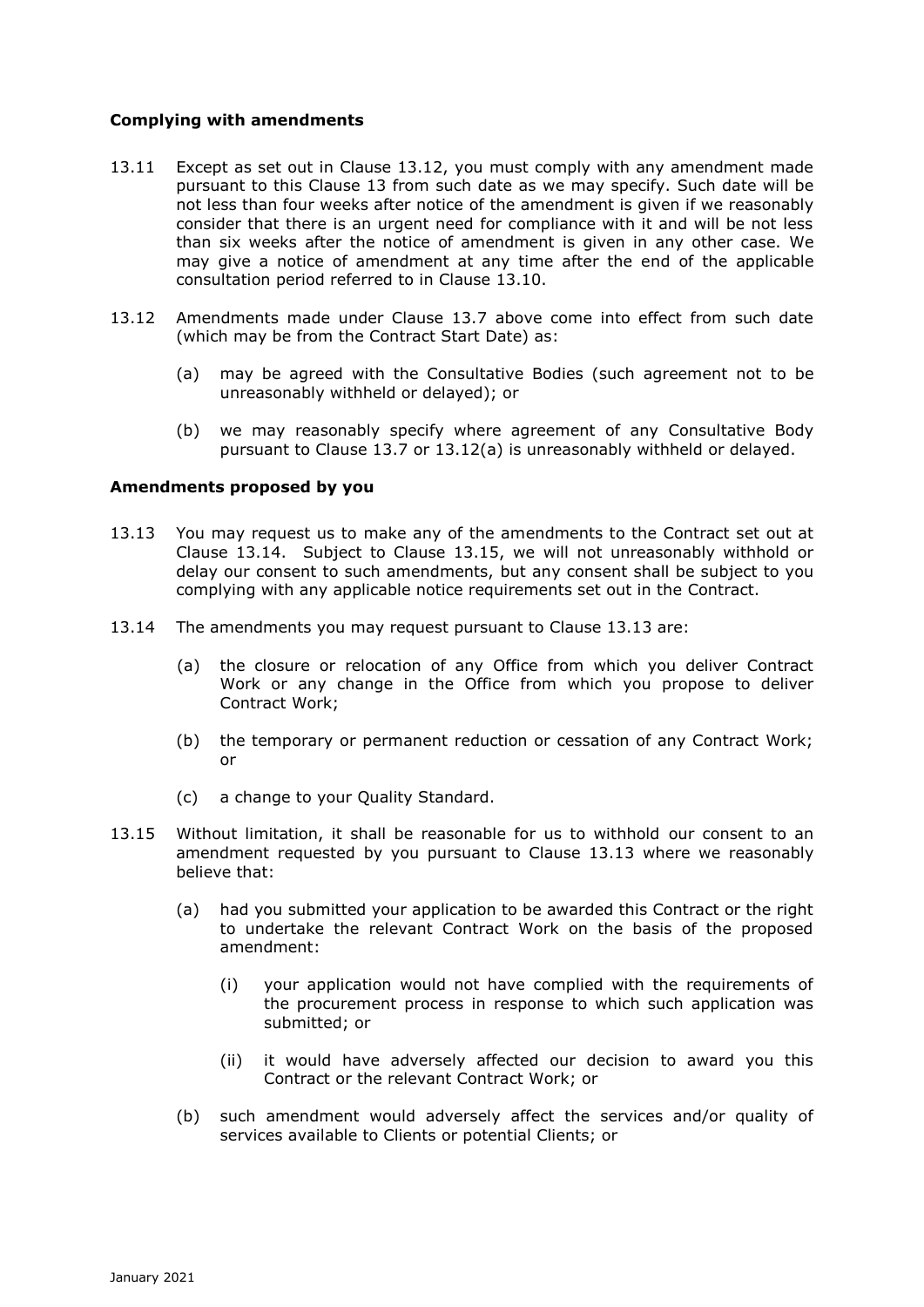(c) such amendment would constitute a new award of a contract for the purposes of the Public Contracts Regulations 2015.

# **Application of Clause 13 to other provisions of the Contract**

- 13.16 For the avoidance of doubt, the parties agree that any exercise by us or you of a contractual right or obligation set out in the Contract which may result in any change to the parties' rights and obligations under the Contract or any document referred to in the Contract are not changes for the purposes of Clause 13 (and this Clause 13 does not apply to them) including, but not limited to:
	- (a) awarding or removing Delegated Functions or any allocations of Matter Starts and issuing a new Schedule to confirm this;
	- (b) awarding or removing rota, slots and panel membership (as specified in the Specification);
	- (c) applying a Sanction which affects the amount or type of Contract Work you may undertake;
	- (d) requiring Agents, Approved Third Parties and/or Counsel appointed by you to possess specified experience, qualification or panel membership under Clause 3.5 or specifying maximum payments in respect of work carried out by Approved Third Parties and Counsel under Clause 3.6;
	- (e) in relation to civil Contract Work, imposing a Maximum POA Limit,

unless and to the extent that the relevant provision of this Contract setting out such right or obligation expressly applies this Clause 13.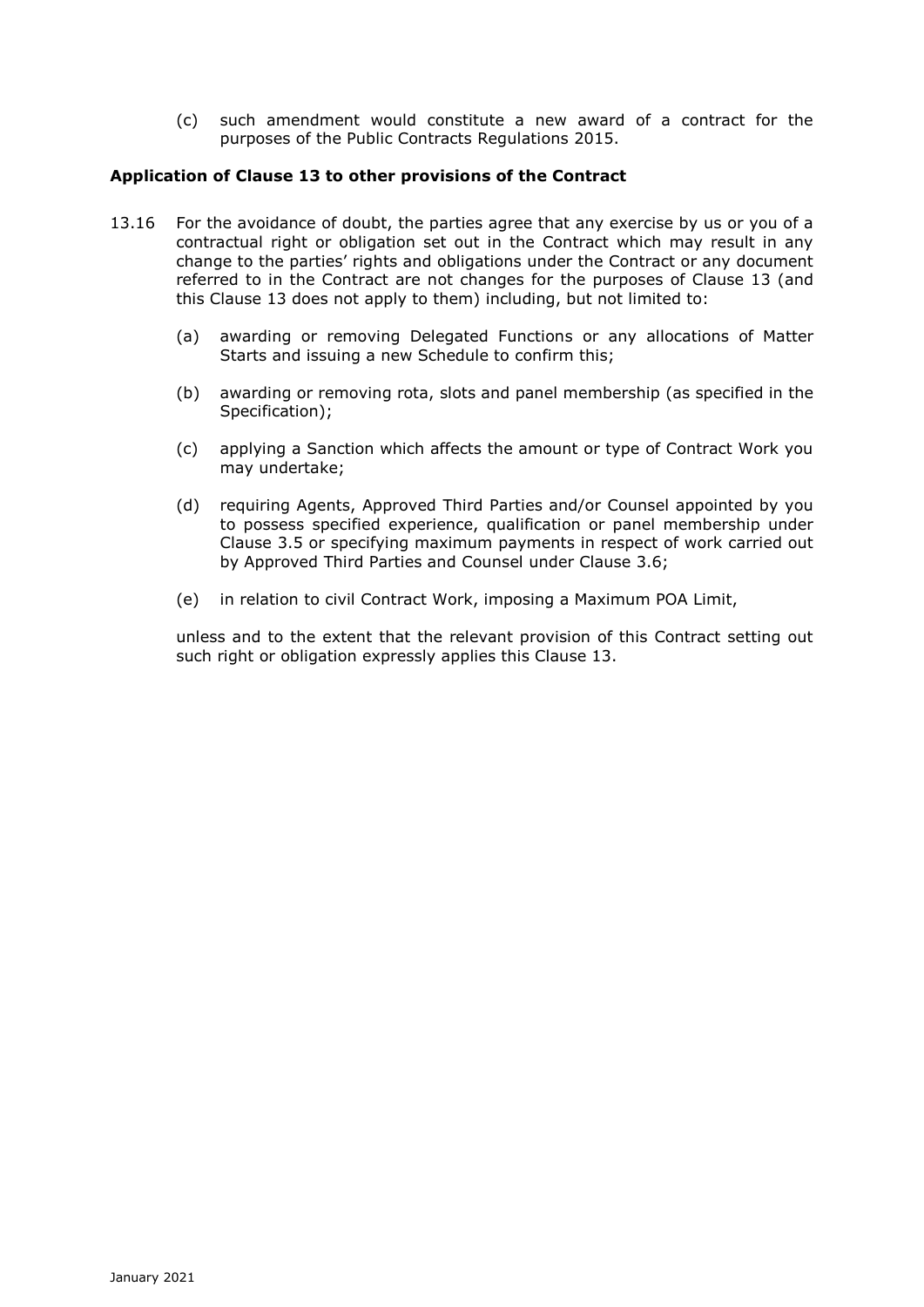### 14. **Your account with us, Claims, payments and Assessments**

#### **Your account with us**

14.1 We will maintain an account ("your account") of payments we make to you and payments we receive from you (except payments to be credited to Clients' accounts with us) in respect of this Contract and all other contracts you have with us.

### **Submitting Claims**

- 14.2 To be eligible for payment for Contract Work, you must submit a Claim for payment on the relevant Matter or case in accordance with the provisions of this Contract.
- 14.3 Without limiting your obligations in the Specification in respect of Claims your Claims must be true, accurate and reasonable. Any breach of this Clause 14.3 shall be a material breach.
- 14.4 In making a Claim, you must have regard to the content of the relevant Costs Assessment Manual.
- 14.5 You must submit each Claim to us within the time period specified in the Specification. Otherwise, it can be difficult for us to forecast expenditure. Persistent failure to submit Claims within the time periods specified may lead to the issue of Sanctions (including termination) under Clause 24 and/or termination under Clause 25.

#### **Assessments**

- 14.6 We are entitled to Assess all your Claims, except where this Contract or legislation provides that Assessment is to be by another body.
- 14.7 We may not amend the Costs Assessment Manual without prior consultation with the Consultative Bodies. Consultation will last no longer than 14 days. We will give at least 28 days' notice of any changes made under this Clause 14.7.

### **Payments**

- 14.8 Subject to Clause 14.14 and the Specification, we will pay you either electronically or online (this includes BACS, Faster Payments, CHAPS and other relevant payment services) for the performance of Contract Work in accordance with this Contract. Subject to our right to Assess Claims, when we have paid a Claim that you submitted as a final Claim for a Matter or case, our payment is in full and final settlement of all monies due from us in respect of that Matter or case. All payments will be made as a Standard Monthly Payment unless you have notified us that you require variable payments in which case, payments will be made as a Variable Monthly Payment.
- 14.9 All payments and any other sums falling due under this Contract are exclusive of VAT (unless expressly stated otherwise). If VAT is properly chargeable on any Claim, we will pay VAT on that Claim in addition (unless the relevant amount has been expressly stated to include VAT). If you omit to claim a sum to cover VAT and seek to claim it from us later, we are not obliged to pay it, but will do so where an occasional clerical error has caused the VAT sum to be omitted from a Claim, subject to you notifying us of such omission within two years of the date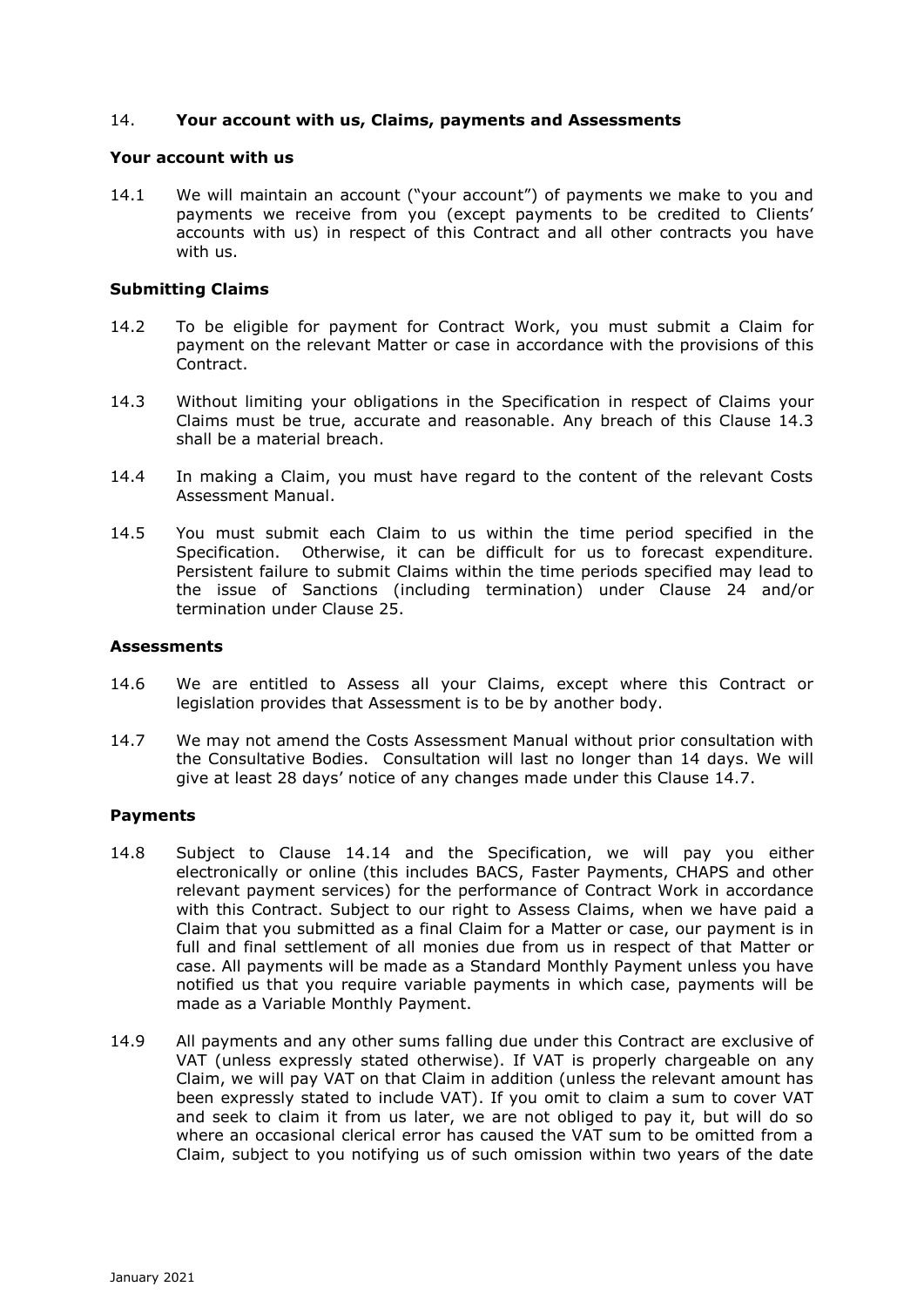when such VAT should have been charged. If you fail to notify us within such period then the relevant amount shall be deemed to have been inclusive of VAT.

- 14.10 If we request it, you must promptly provide us with the details we specify about any VAT arising under this Contract.
- 14.11 Where you submit a Claim for payment in accordance with Clause 14 we will:
	- (a) consider and verify the Claim in a timely manner; and
	- (b) make payment to you no later than a period of 30 days from the date on which we have determined the Claim is valid and undisputed.
- 14.12 Where a Claim is included with a Contract Report Form submitted pursuant to Paragraph 4.35 of the Specification the deadline for submission of that Contract Report Form shall be considered to be the date of submission of that Claim for the purposes of Clause 14.11 regardless of the actual date of submission (where this is different);
- 14.13 Without prejudice to our rights under Clause 14.6, if we fail to comply with our obligation under Clause 14.11(a) the Claim shall be regarded as valid and undisputed for the purposes of Clause 14.11(b) only. For the avoidance of doubt; this Clause does not affect our right to Assess any Claim following payment.

#### **Set-off**

14.14 We have the right to set-off against any amount payable by us to you under this Contract or otherwise, any amount payable by you to us, under this Contract (including under the Specification) or otherwise. For the avoidance of doubt, when this Contract ends, any obligation to make payment is subject to this right of set-off.

#### **Overpayment or mispayment**

- 14.15 We may issue a notice of Assessment or notice of a debt due to us in connection with Contract Work, which has the effect of making the amount specified in it payable to us, if:
	- (a) we have made an "overpayment or mispayment" to you; or
	- (b) in respect of a Matter or case, you have breached this Contract and, as a result of the breach, we can demonstrate that we have incurred (or will incur) a financial loss; or
	- (c) where you undertake civil Contract Work, you have failed to submit a Claim, as required by this Contract, after having received a Payment on Account from us in respect of the relevant Matter or case.
- 14.16 An "overpayment or mispayment" under this Clause 14 includes:
	- (a) any payment made in error;
	- (b) where payment has been made in respect of a Matter or case, the amount of any subsequent reduction on Assessment;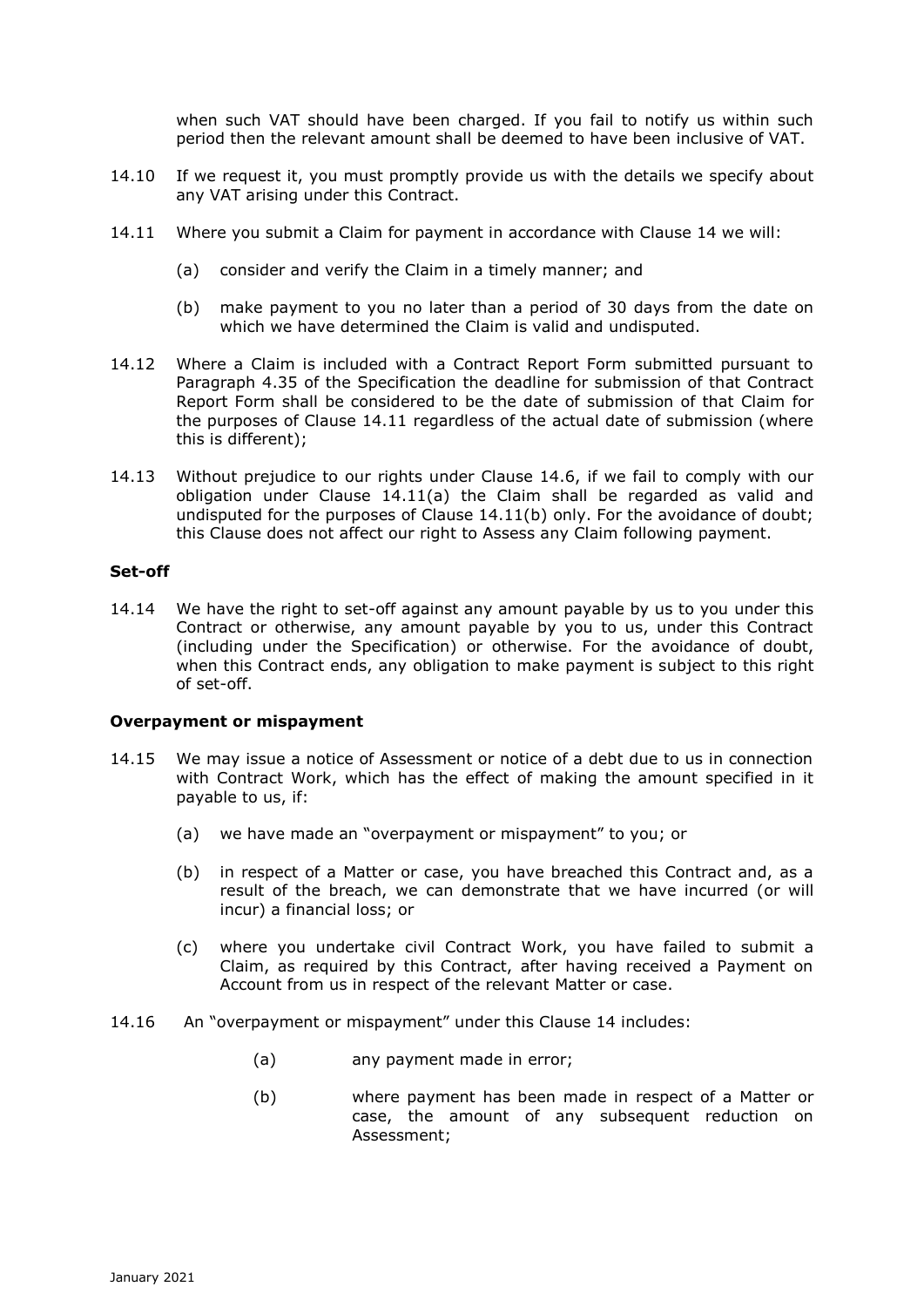- (a) where payment has been made in respect of a Matter or case, any sum which we are not required to pay (or you are not entitled to be paid) for some or all of the work that you have carried out;
- (b) any payment specified as such in the Specification.
- 14.17 If you become aware that any of the events set out in Clause 14.16 have occurred you should notify us within seven days of becoming so aware to enable us to adjust your account (or to require repayment) should we wish to do so and shall promptly make any repayment requested by us.
- 14.18 Where the "overpayment or mispayment" provisions of this Clause 14 apply because of a reduction of a Claim on Assessment then, unless we consider that there is a risk to public funds, we will not seek repayment until any appeal against the (initial) Assessment has concluded.
- 14.19 Any notice under Clause 14.15 will specify the amount of the overpayment or the financial loss (as the case may be) and how the relevant criterion in Clause 14.15 is met. You shall pay us any amount shown as payable by you to us in a notice issued under Clause 14.15 by no later than 14 days after the date of such notice.
- 14.20 Unless we consider that there is a risk to public funds and subject to you providing us on request with satisfactory documentary evidence supporting your request, we will consider allowing you to make any repayment of more than £5,000 required under this Clause 14 in a reasonable number of instalments or by making a reasonable adjustment to your Monthly Payments provided that repayment must be over the shortest reasonable period and must usually be completed within 12 months.

### **Audits**

- 14.21 If an Audit identifies that you have made any Claim(s) in excess of your entitlement as specified in this Contract (including where your Claims result in the circumstances in Clause 14.15(a) arising) ("Excess Claims") we may by notice require you to reimburse us with the Reasonable Costs we incur in carrying out any further Audit we undertake to establish whether you have made any other Excess Claims, provided that:
	- (a) we will notify you before carrying out any such further Audit and offer you a reasonable opportunity to examine your Contract Work files and cooperate with us by identifying and rectifying any Excess Claims, including making appropriate proposals for repayment to us if your examination identifies any Excess Claims. We will not carry out such further Audit if we accept your proposals;
	- (b) you will not be obliged to reimburse us with the Reasonable Costs we incur in carrying out any such further Audit if such further Audit reveals no additional Excess Claims or if, in our reasonable opinion, the number of additional Excess Claims identified by such further Audit is negligible (and in assessing the number of such Excess Claims, we will disregard any Claims which you have made in reasonable reliance on our guidance indicating that such Claims were permissible);
	- (c) the decision to require you to reimburse us with our Reasonable Costs under this Clause 14.21 may only be made by the Head of Contract Management after we have offered you a reasonable opportunity to make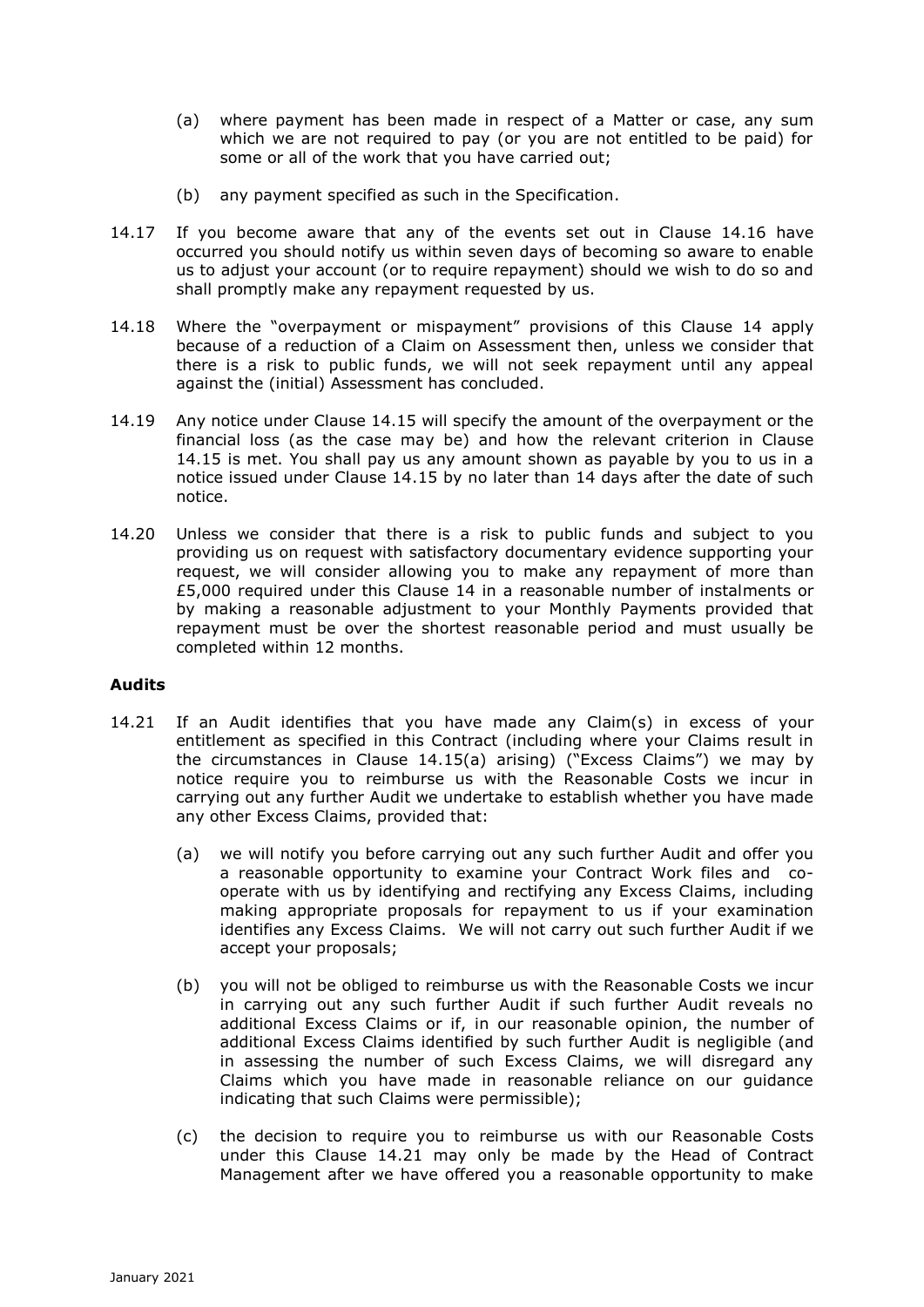representations to such person in respect of the relevant Excess Claims; and

- (d) you may request a formal review of the Head of Contract Management's decision under Clause 27.
- 14.22 We may carry out a further Audit under Clause 14.21 either using our own staff or our agent's staff.

#### **Promoting Tax Compliance**

- 14.23 If, at any point during the Contract Period, an Occasion of Tax Non-Compliance occurs, you shall:
	- (e) notify us in writing of such fact within five Business Days of its occurrence; and
	- (f) promptly provide to us:
		- (i) details of the steps which you are taking to address the Occasion of Tax Non-Compliance and to prevent the same from recurring, together with any mitigating factors that you consider relevant; and
		- (ii) such other information in relation to the Occasion of Tax Non-Compliance as we may reasonably require.

#### **Other rights**

14.24 This Clause 14 does not, in any way, limit any rights we may have, including the right to claim payment from any of your former owners, former partners or former directors or any Members of LLPs.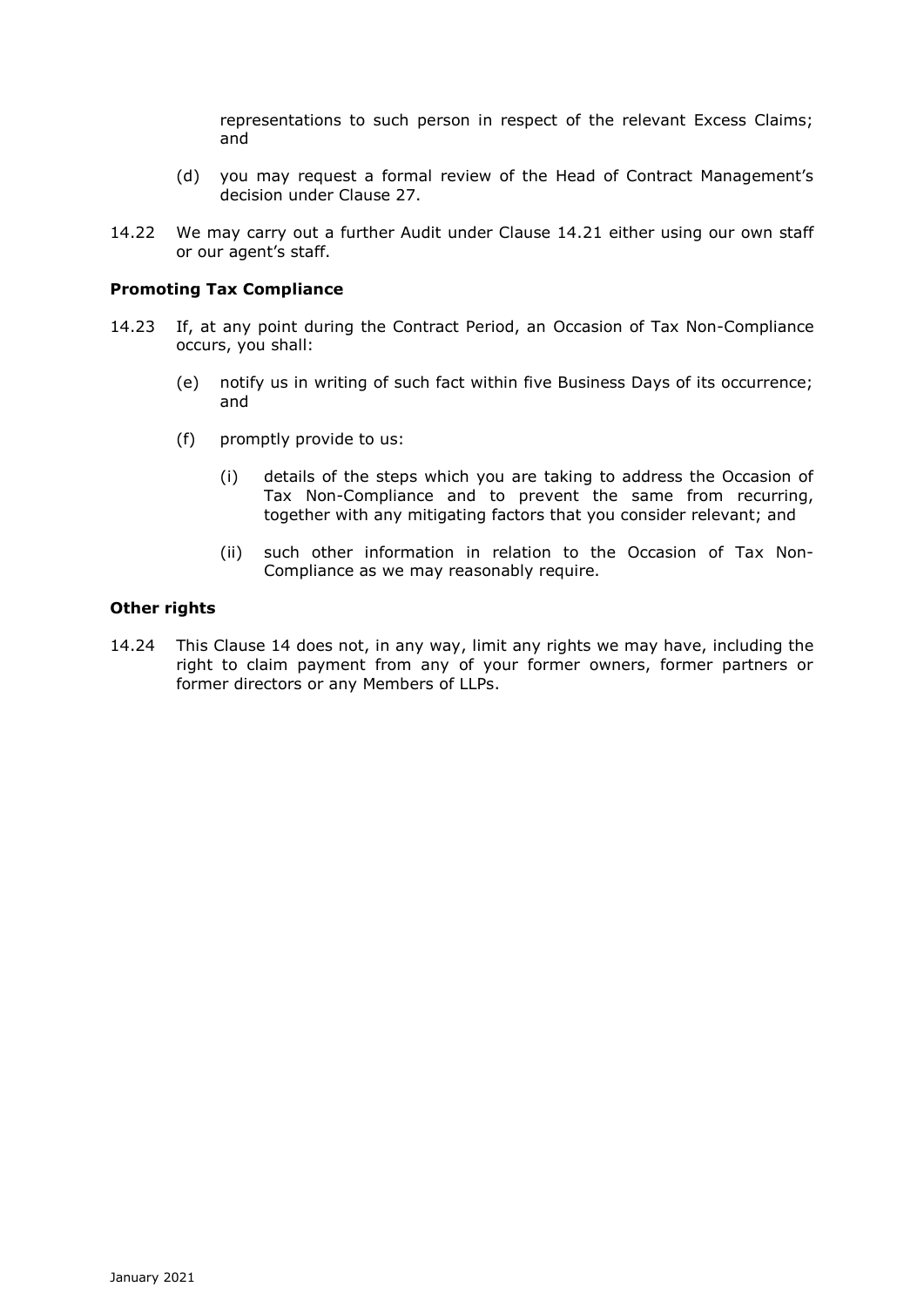# 15. **Confidentiality**

#### **Information we must keep confidential**

15.1 The presumption, under this Contract, is that information about you and which you provide to us under this Contract is not confidential. If you, therefore, wish to assert that specified information about you is confidential and should not be disclosed you must notify us accordingly at the time of your disclosure of the specified information and expressly identify in writing those documents which are to be treated by us as confidential. Subject to Clause 15.5, we will keep strictly confidential all such information to the extent it is of a confidential nature.

#### **Information you must keep confidential**

- 15.2 Subject to Clause 15.5, you must keep strictly confidential all information of a confidential nature concerning the affairs or business of any other Provider (or former Provider) or its Clients or Former Clients that you might obtain from our personnel or representatives whether through inadvertent or wrongful disclosure or otherwise. If you do obtain any such information, you must inform us without delay and must return to us any written information without taking copies of it.
- 15.3 Subject to Clause 15.5, you must keep strictly confidential all information that you may obtain from us which is designated as confidential. Provided you have not (outside the terms of this Contract) agreed otherwise with us you may disclose any information (other than to the extent such information comprises Personal Data) obtained from us which is designated as confidential to any Relevant Professional Body or your personnel, Counsel and/or Approved Third Parties provided you secure from them an agreement to treat it as strictly confidential and subject to Clause 15.4.
- 15.4 You shall take all necessary precautions to ensure that all information designated as confidential which you obtain from us is given only to your personnel, Counsel and Approved Third Parties to the extent to which is strictly necessary for the performance of your obligations under this Contract and that such personnel, Counsel and Approved Third Parties do not use such information otherwise than for the purposes permitted by this Clause 15.

### **Information which is not confidential**

- 15.5 For the purposes of this Contract, the obligations of confidentiality in Clauses 15.1, 15.3 and 15.4 shall not apply to the extent:
	- (a) information which, before its receipt directly or indirectly from the other party, was in the possession of the receiving party and at its free disposal;
	- (b) information which is subsequently disclosed to the receiving party, without any obligation of confidentiality, by a third party who has not derived it directly or indirectly from the other party, or in any unlawful manner, or in breach of any obligation of confidentiality;
	- (c) information which is required by legislation (including the FOIA) to be disclosed but only to the extent that it must be so disclosed;
	- (d) information which, to the extent that it must be so disclosed, is required to be disclosed by any court, tribunal or other administrative body with such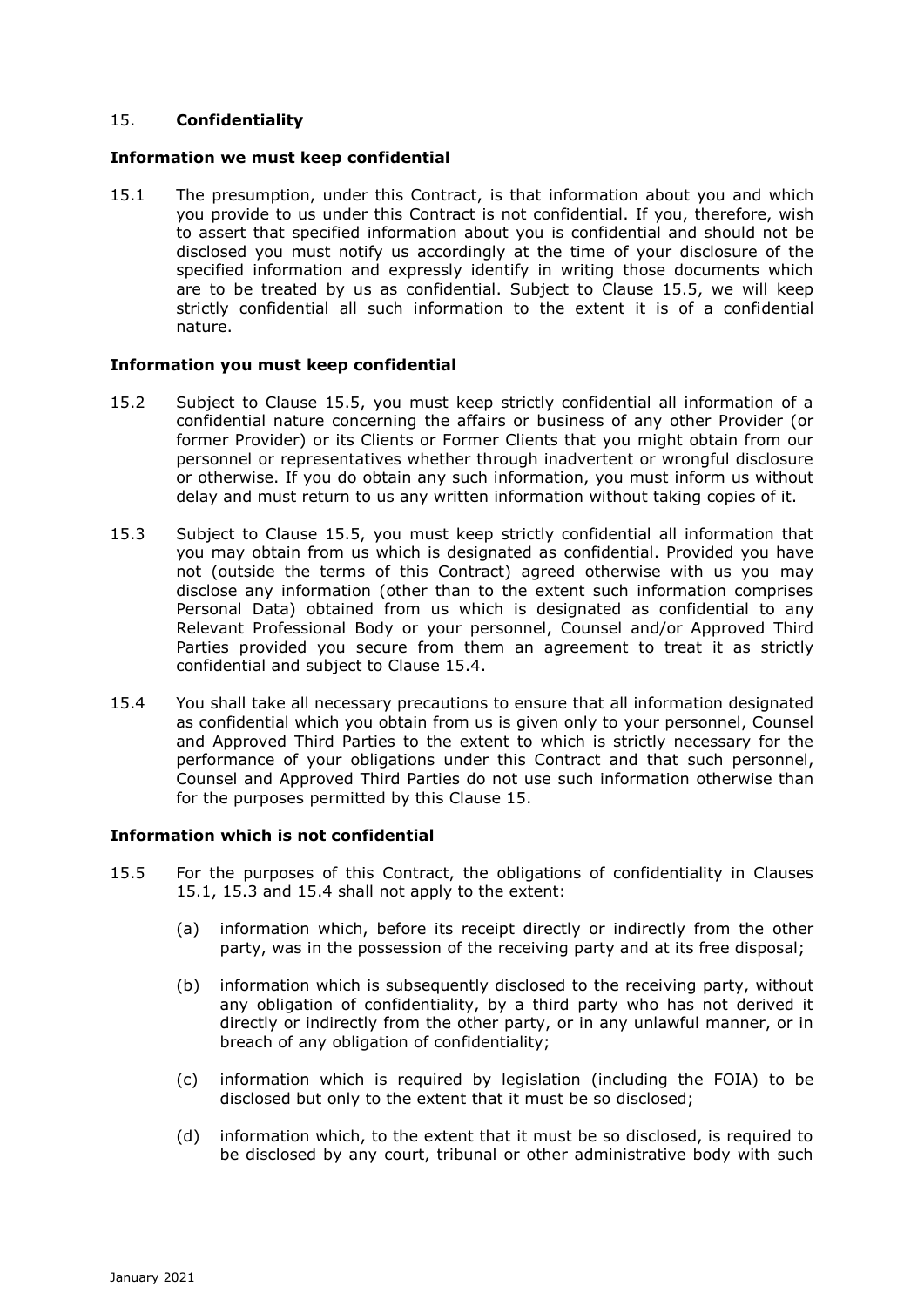power or which is disclosed by us for the purposes of providing information to Parliament;

- (e) information that we reasonably consider necessary to be disclosed for the purposes of an Official Investigation or determining whether that Official Investigation should take place;
- (f) information which is already in the public domain;
- (g) we consider that the public interest in making any disclosure outweighs the obligation of confidentiality. Where we intend to disclose in the public interest, we will notify you of our intention before doing so unless this is impracticable or would prejudice a lawful investigation (including by the police or by any Relevant Professional Body); and
- (h) information in connection with the award, content and operation of this Contract, including:
	- (i) the terms (including payment terms) of this Contract;
	- (ii) the payments that we have made to you (by Category of Law, Class of Work or otherwise);
	- (iii) the numbers of Matters and cases that you have started and completed (by Category of Law, Class of Work or otherwise);
	- (iv) your performance, including as measured by the Independent Peer Review Process, following the conclusion of any internal appeals process;
	- (v) your status under this Contract; and
	- (vi) contract decisions concerning you (or your personnel), taken by us, and the reasons for such decisions. "Contract decisions" include decisions concerning Sanctions, decisions concerning the amount of payments made to you and the results of Audits, following the conclusion of any internal appeals process,

except where we determine, in our absolute discretion, that any such information is exempt from disclosure in accordance with the provisions of the FOIA.

### **Information obtained by Researchers**

- 15.6 We will require any Researchers:
	- (a) to comply with all legislation concerning the disclosure of information about your Clients or Former Clients; and
	- (b) to keep all information of a confidential nature concerning your affairs or business strictly confidential and not to use it for any purpose other than as required, authorised or permitted by the Legal Aid Legislation or this Contract or in respect of research being carried out on our behalf.
- 15.7 Subject to Clause 15.5, we will be under a duty to ensure that, in any report provided to us by Researchers and intended to be published, no information will be included which will disclose information of a confidential nature about you (or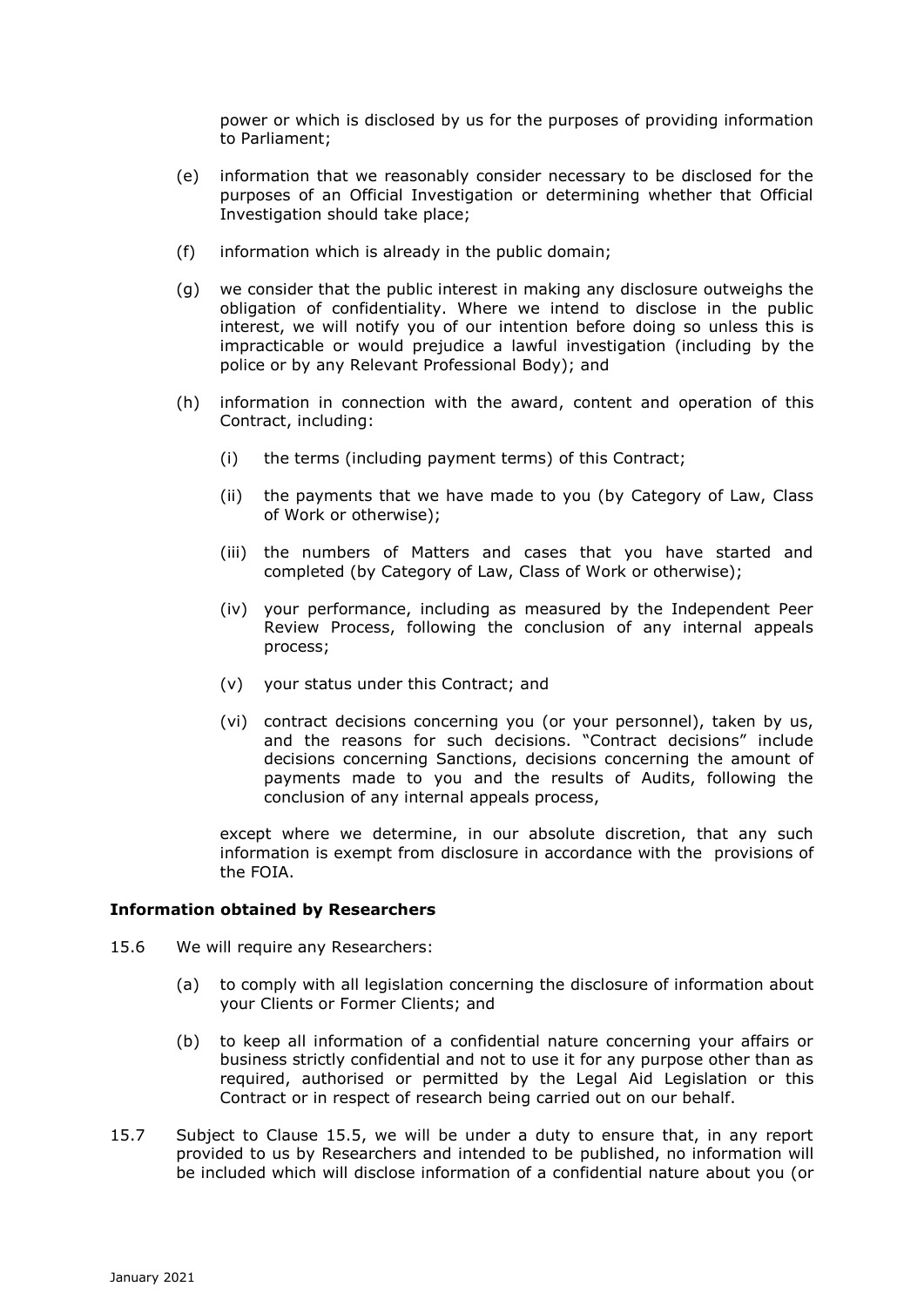any Client or Former Client of yours) or enable you or any Client or Former Client of yours to be identified (unless the fact that they are a Client or Former Client of yours is already in the public domain).

# **Information we may publish or share**

- 15.8 Notwithstanding any other term of this Contract, you hereby give your consent for us to;
	- (a) publish this Contract (as may be amended from time to time) in its entirety,
	- (b) publish any data arising out of or in respect of the performance by you of Contract Work,

to the general public (save for any information which is exempt from disclosure in accordance with the provisions of the FOIA or the Environmental Information Regulations which shall be redacted as appropriate by us).

- 15.9 We may consult with you to help with any decisions regarding FOIA exemptions under Clause 15.5(h) and 15.8 but we shall have the final decision in our absolute and sole discretion.
- 15.10 Subject to and without prejudice to Clause 15.5, nothing in this Contract shall prevent us from disclosing any information that we hold about or in respect of you or the Contract Work pursuant to this Contract to any government department or any Other Contracting Body and you acknowledge that all government departments or Other Contracting Bodies may further disclose such information to other government departments or Other Contracting Bodies on the basis that the information is confidential and is not to be disclosed to a third party which is not part of any government department or Other Contracting Body.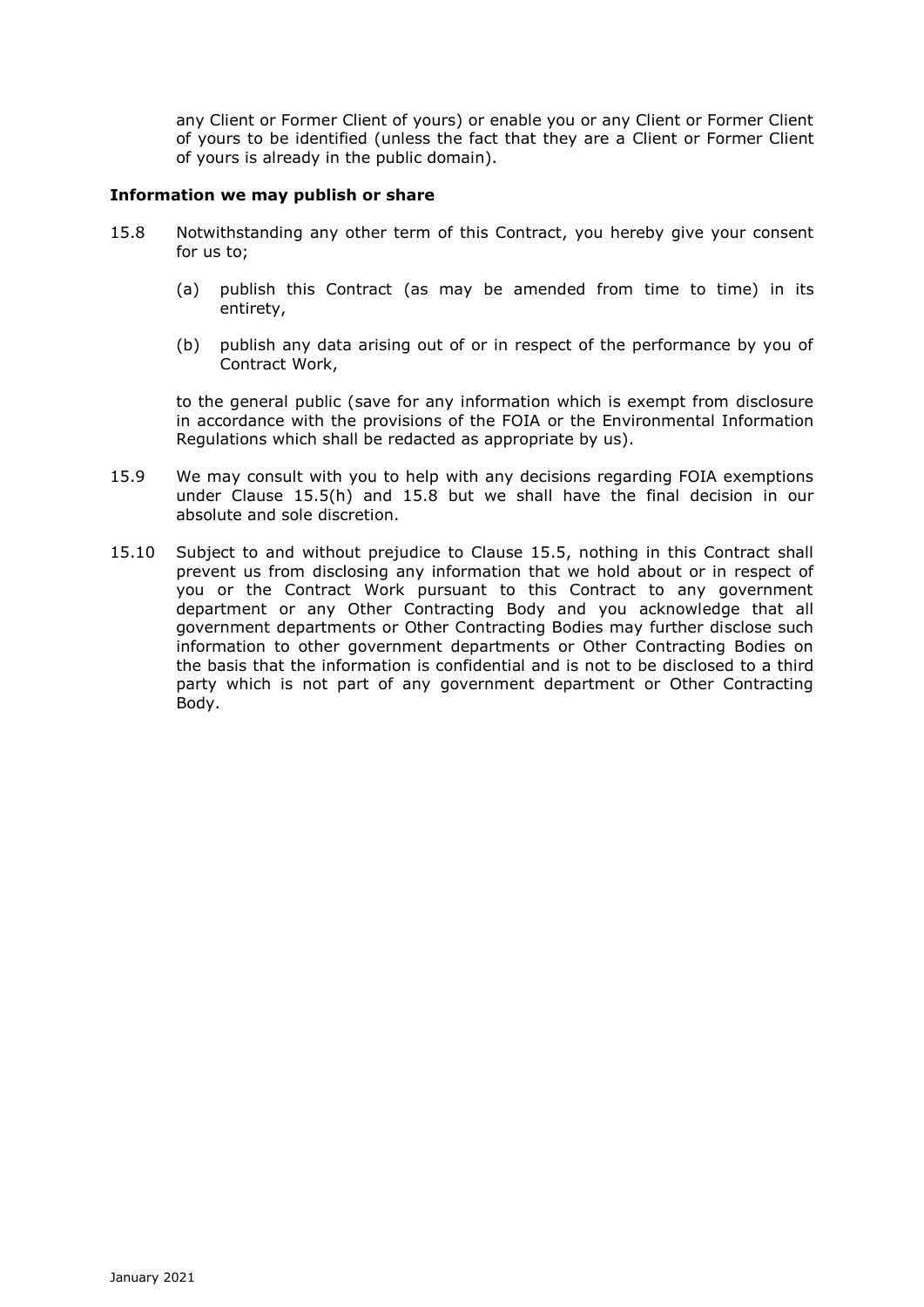### 16. **Data protection**

## **Yours and our Data Protection Legislation obligations**

- 16.1 For the purposes of the Data Protection Legislation it is the understanding of the parties that:
	- (a) in respect of Personal Data comprised within the Shared Data, LAA and you are Joint Controllers. A description of the Joint Controller relationship and related Processing activity is set out in the Data Security Guidance;
	- (b) in respect of Personal Data comprised within the LAA Data, LAA is a Data Controller and you are a Processor. The only Processing that you are authorised to do in respect of the LAA Data is listed in the Data Security Guidance by us and may not be determined by you;
	- (c) you may be a Data Controller or Processor on behalf of Clients and Former Clients in respect of other Personal Data.
- 16.2 You will not delete or remove any proprietary notices contained within or relating to the LAA Data.
- 16.3 In respect of the Shared Data:
	- (a) you will be responsible for and will at all times comply with the Data Controller's obligations under the Data Protection Legislation in respect of Processing carried out in connection with the performance of this Contract, including in respect of the confidentiality, integrity and security of that Shared Data and the transfer of that Shared Data to LAA as envisaged under this Contract;
	- (b) LAA will be responsible for compliance with the Data Protection Legislation in respect of that Shared Data which is actually received and Processed by LAA as a Data Controller;
	- (c) it is not expected that either us or you will be responsible under the Data Protection Legislation for a breach of the Data Protection Legislation by the other party. Each party shall be solely responsible for its own compliance with the Data Protection Legislation.
- 16.4 You will not Process the LAA Data or Shared Data except as necessary for the performance by you of your obligations under this Contract (including the performance of Contract Work) or as otherwise expressly authorised in writing by the LAA.
- 16.5 You will perform your obligations under this Contract in such a way that you do not cause us to breach any of our applicable obligations under the Data Protection Legislation.
- 16.6 You will ensure that you obtain and maintain all consents, licences and registrations required to enable you to provide Personal Data to LAA as envisaged by this Contract, including consents from Clients, Former Clients, and Data Controllers (other than us) and such notifications with the Information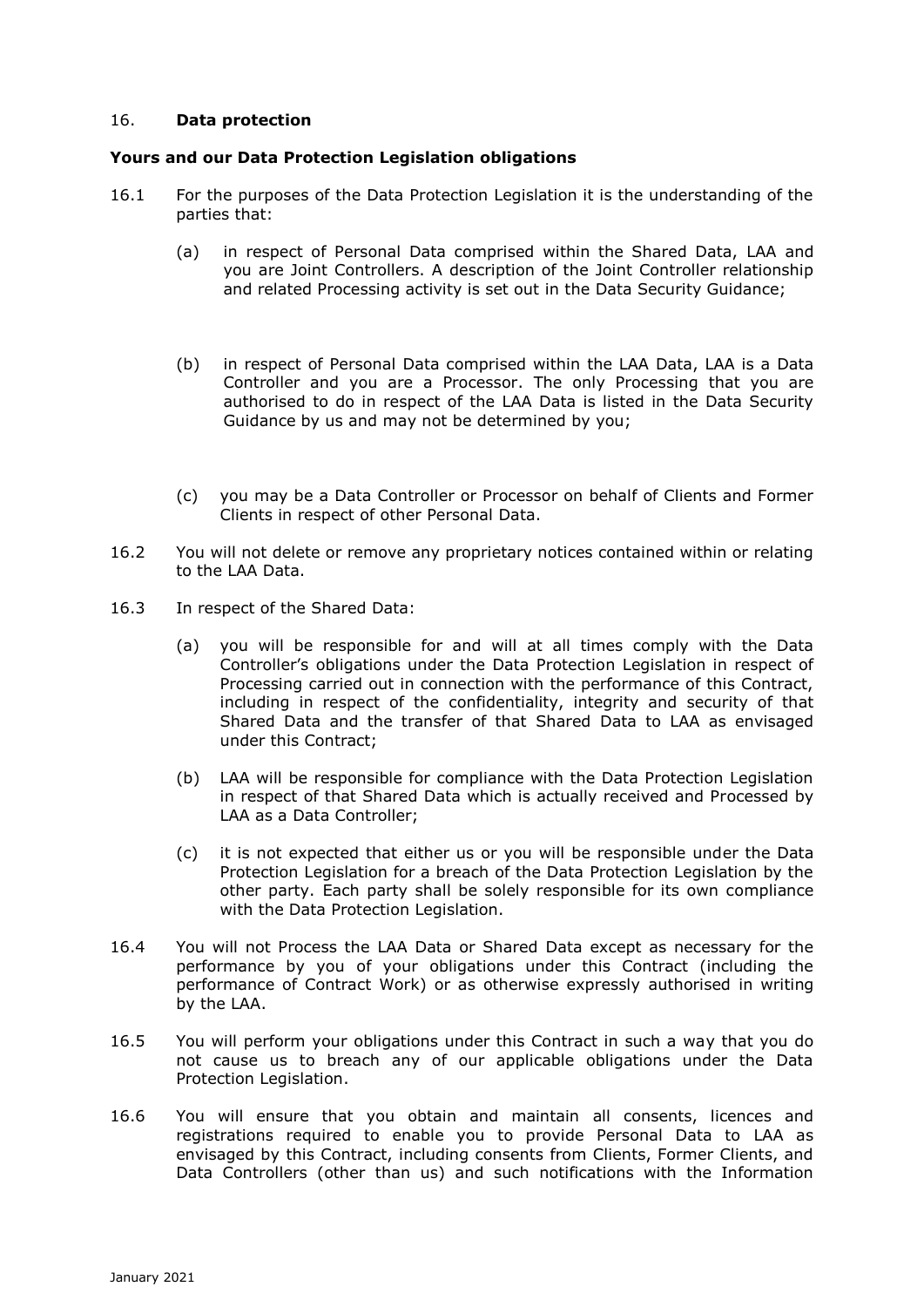Commissioner's Office as are required for you to comply with the Data Protection Legislation.

- 16.7 You will not transfer the LAA Data or Shared Data outside of the European Union unless you have obtained our express prior written approval and meet the following conditions:
	- (a) you have provided appropriate safeguards in relation to the transfer (in accordance with the Data Protection Act 2018 and Relevant General Data Protection Regulations) as determined by LAA;
	- (b) the Data Subject has enforceable rights and effective legal remedies;
	- (c) you comply with your obligations under the Data Protection Legislation by providing an adequate level of protection to any Personal Data that is transferred (or, if you are not so bound, use your best endeavours to assist us in meeting our obligations); and
	- (d) you comply with any reasonable instructions stipulated as a condition of giving our approval.
- 16.8 You will supply originals or copies of the LAA Data and Shared Data to us in accordance with Clause 9.1. You will not assert proprietary or other rights in law or in equity as a reason for not supplying LAA Data and Shared Data in accordance with this Contract. At our written direction, you will delete or return the LAA Data (and any copies of it) to us on expiry or termination of this Contract unless you are required by law to retain the LAA Data.
- 16.9 Without prejudice to Clause 16.3(a) in respect of the Shared Data and LAA Data Processed by you or on your behalf:
	- (a) you will take responsibility for preserving the confidentiality and integrity of LAA Data and Shared Data which is Processed by you and preventing the unauthorised disclosure, corruption or loss of such LAA Data or Shared Data;
	- (b) you will take responsibility for ensuring that up-to-date backups of the LAA Data and Shared Data which is in electronic format are stored offsite;
	- (c) you must ensure that Protective Measures (including but not limited to compliance with the Data Security Requirements) are in place to protect against a Data Loss Event, having taken account of the nature of the data to be protected, the harm that might result from a Data Loss Event, the state of technological development and the cost of implementing any measures;
	- (d) you will have regard to the Data Security Guidance and any guidance issued by the Information Commissioner's Office;
	- (e) you will ensure that any system on which you hold any LAA Data and Shared Data, including backup information, is a secure system that complies with your obligations under Clause 16.9(c) and you will provide us with a written description of the technical and organisational methods employed by you for Processing such data (within the timescales required by us) if so requested by us;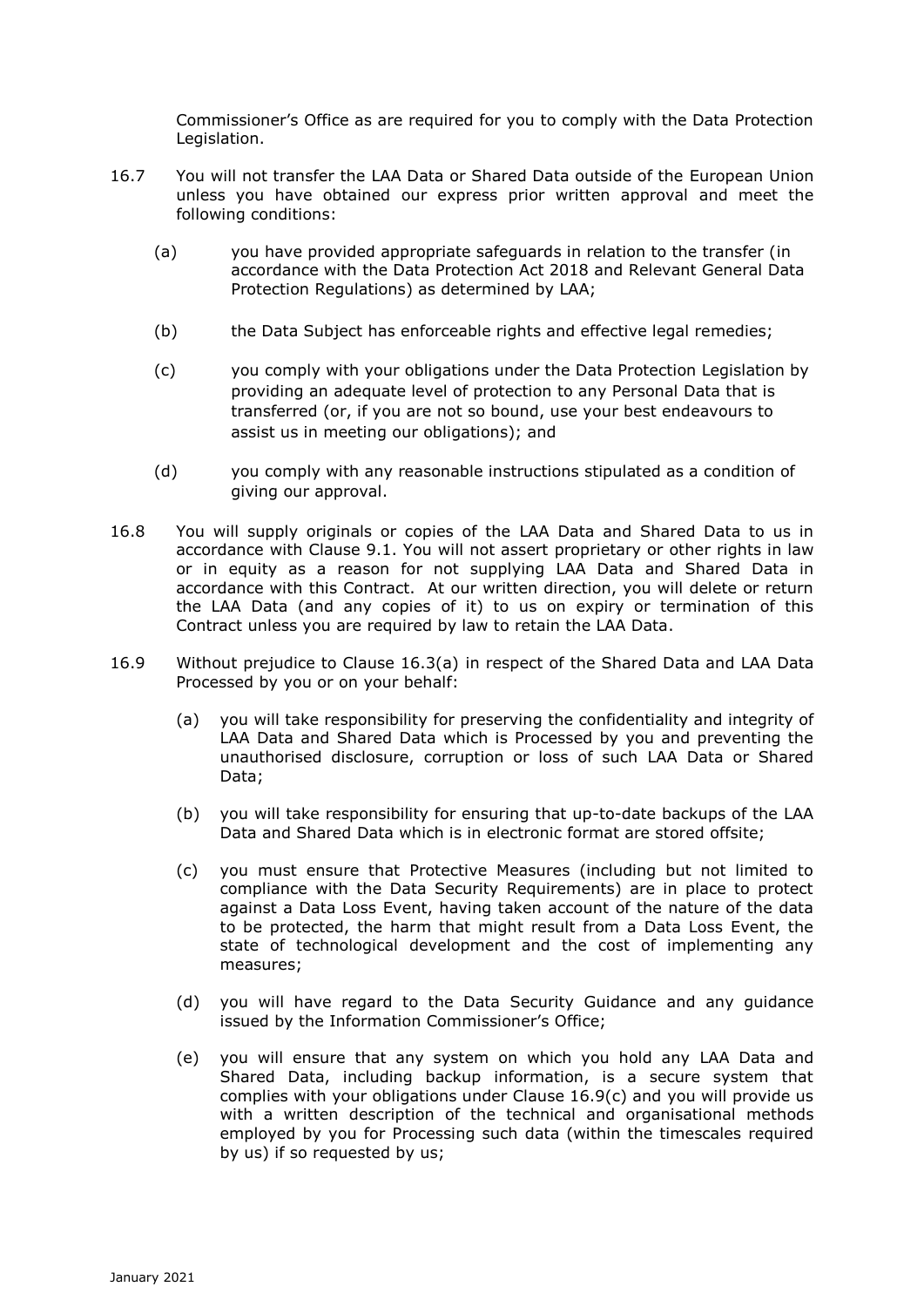- (f) in respect of any of your personnel and any third parties appointed by you pursuant to Clause 3 who have access to Personal Data:
	- (i) you will take all reasonable steps to ensure the reliability and integrity of any of such personnel or third parties so appointed who have access to Personal Data;
	- (ii) you will ensure that such personnel are informed of the confidential nature of the Personal Data and do not publish, disclose or divulge any of the Personal Data to any third party unless directed in writing to do so by LAA or as otherwise permitted by this Contract;
	- (iii) you will ensure that such personnel are aware of and comply with your obligations under Clauses 15, 16 and 17;
	- (iv) you will ensure that any such personnel or third parties so appointed have undergone adequate training in the use, care, protection and handling of Personal Data; and
	- (v) you will ensure that any such personnel or third parties so appointed are subject to appropriate confidentiality undertakings with you or any such third party;
- (g) you will immediately report to the LAA any Data Loss Event of which you become aware.
- 16.10 If the LAA Data or any Shared Data is corrupted, lost or sufficiently degraded as a result of your fault so as to be unusable, we may:
	- (a) require you (at your reasonable expense) to restore or procure the restoration of LAA Data or Shared Data to the extent and in accordance with our requirements and you will do so as soon as practicable but not later than seven days from our request; and/or
	- (b) restore or procure the restoration of LAA Data or Shared Data ourselves, and you will repay us any reasonable expenses incurred in doing so to the extent and in accordance with our requirements.
- 16.11 If at any time you suspect or have reason to believe that LAA Data or Shared Data has or may become corrupted, lost or sufficiently degraded in any way for any reason, then you will notify us immediately and inform us of the remedial action that you propose to take.
- 16.12 You will notify us (within five Business Days) if you receive:
	- (a) a request from a Data Subject to have access to that person's Personal Data within the LAA Data or Shared Data; or
	- (b) a request to rectify, block or erase any Personal Data contained within the LAA Data or Shared Data; or
	- (c) a complaint, request or any other communication relating to our obligations or yours under the Data Protection Legislation in connection with the LAA Data or Shared Data; or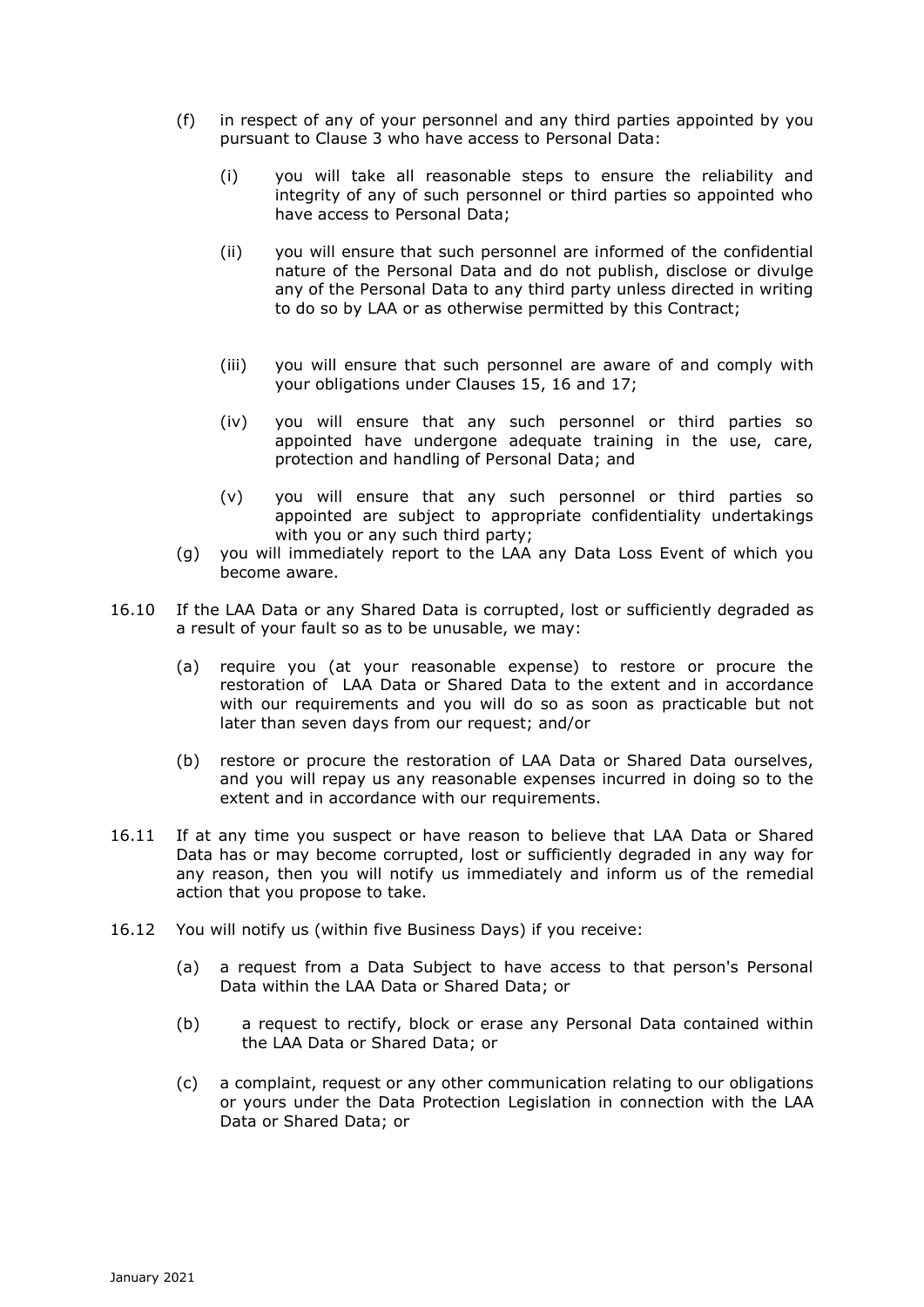- (d) any communication from the Information Commissioner or any other regulatory authority in connection with Personal Data Processed under this Contract.
- 16.13 You will provide us with full co-operation and assistance in in respect of LAA Data or Shared Data including by:
	- (a) providing us with full details of any complaint, request or communication if it is received by you;
	- (b) complying with any request by a Data Subject within the relevant timescales set out in the Data Protection Legislation in respect of the Shared Data where you are the Data Controller receiving the request;
	- (c) providing us with any other information or assistance as requested by us;
	- (d) assisting us in relation to any Data Loss Event or any event giving rise to a notification by you under Clause 16.11;
	- (e) assisting us in relation to any communication from the Information Commissioner's Office or any other regulatory authority;
	- (f) assisting us in the preparation of any Data Protection Impact Assessment.
- 16.14 If it is necessary in the performance of this Contract for the Provider to disclose LAA Data or Shared Data to a sub-contractor, Agent, Counsel or Approved Third Party, you will ensure that such party agrees in writing to comply with equivalent obligations, as appropriate to the nature of the appointment and the Processing involved, in respect of that Personal Data as are set out in this Clause 16.
- 16.15 Where you are Processing LAA Data, you will:
	- (a) Process such LAA Data only in accordance with written instructions from us (which may be specific instructions or instructions of a general nature as set out in this Contract or as otherwise notified by us to you during the Contract Period);
	- (b) implement such technical and organisational measures as are required to enable you to Process such LAA Data in compliance with the Data Protection Legislation and to protect such LAA Data against unauthorised or unlawful processing and against accidental loss, destruction, damage, alteration or disclosure. These measures will be appropriate to the harm which might result from any unauthorised or unlawful Processing, accidental loss, destruction or damage to the LAA Data and having regard to the nature of the LAA Data which is to be protected and shall meet the requirements of the Data Protection Legislation.
- 16.16 In relation to Personal Data comprised within the LAA Data and the Shared Data which is Processed for Law Enforcement Purposes, you will:
	- (a) maintain logs for your processing operations in respect of:
		- (i) collection;
		- (ii) alteration;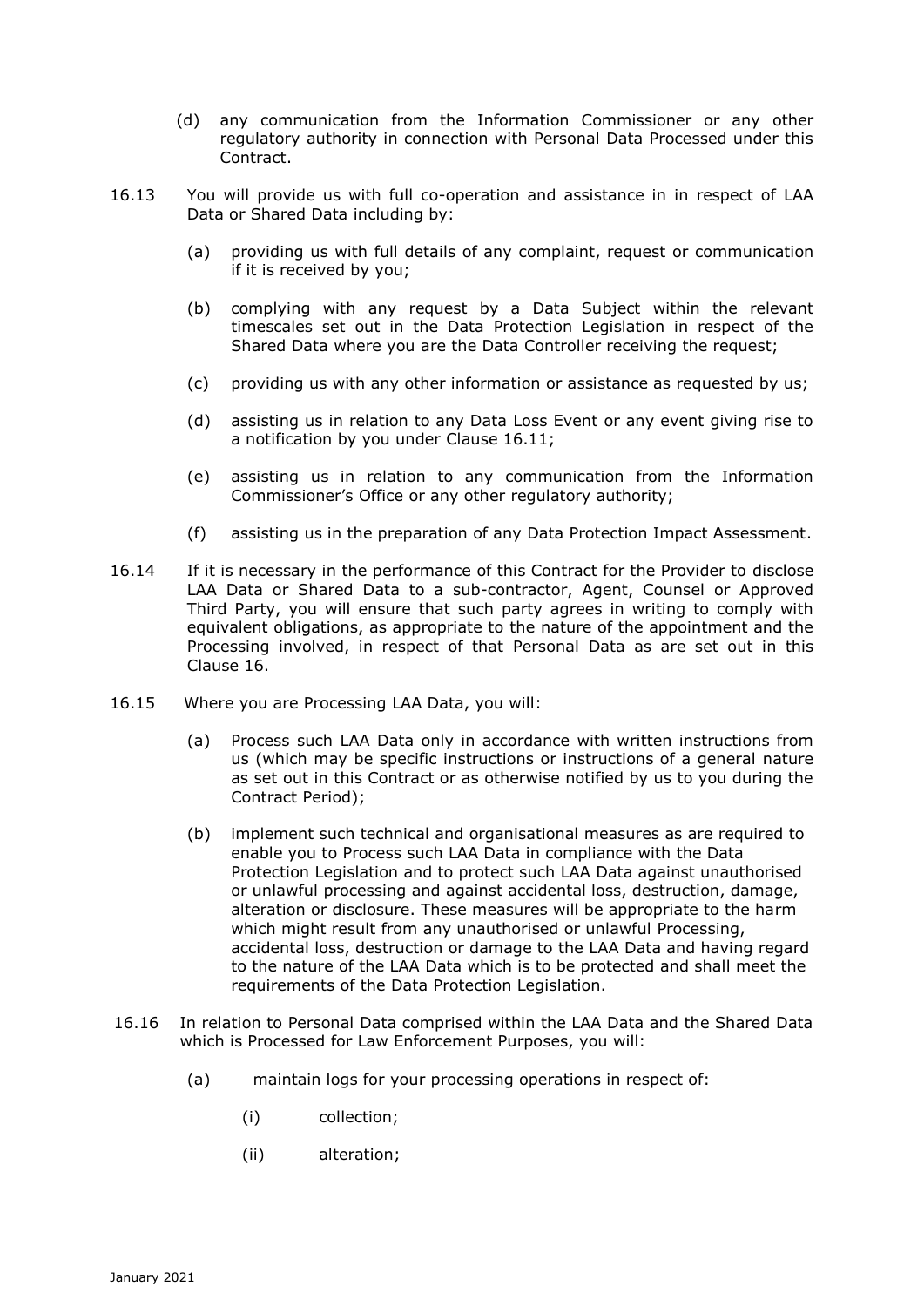- (iii) consultation;
- (iv) disclosure (including transfers);
- (v) combination; and
- (vi) erasure,

(together the "Logs");

- (b) ensure that:
	- (i) the Logs of consultation make it possible to establish the justification for, and date and time of, the consultation; and as far as possible, the identity of the person who consulted the data;
	- (ii) the Logs of disclosure make it possible to establish the justification for, and date and time of, the disclosure, and the identity of the recipients of the data; and
	- (iii) the Logs are made available to us, including for us to provide to the Information Commissioner's Office, on request;
- (c) use the Logs only to:
	- (i) verify the lawfulness of Processing;
	- (iii) assist with our self-monitoring or (as the case may be) your self-monitoring, including the conduct of internal disciplinary proceedings;
	- (v) ensure the integrity of Personal Data; and
	- (vi) assist with criminal proceedings;
- (c) as far as possible, distinguish between Personal Data based on fact and Personal Data based on personal assessments; and
- (d) where relevant and as far as possible, maintain a clear distinction between Personal Data relating to different categories of Data Subject, for example:
	- (i) persons suspected of having committed or being about to commit a criminal offence;
	- (ii) persons convicted of a criminal offence;
	- (iii) persons who are or maybe victims of a criminal offence; and
	- (iv) witnesses or other persons with information about offences.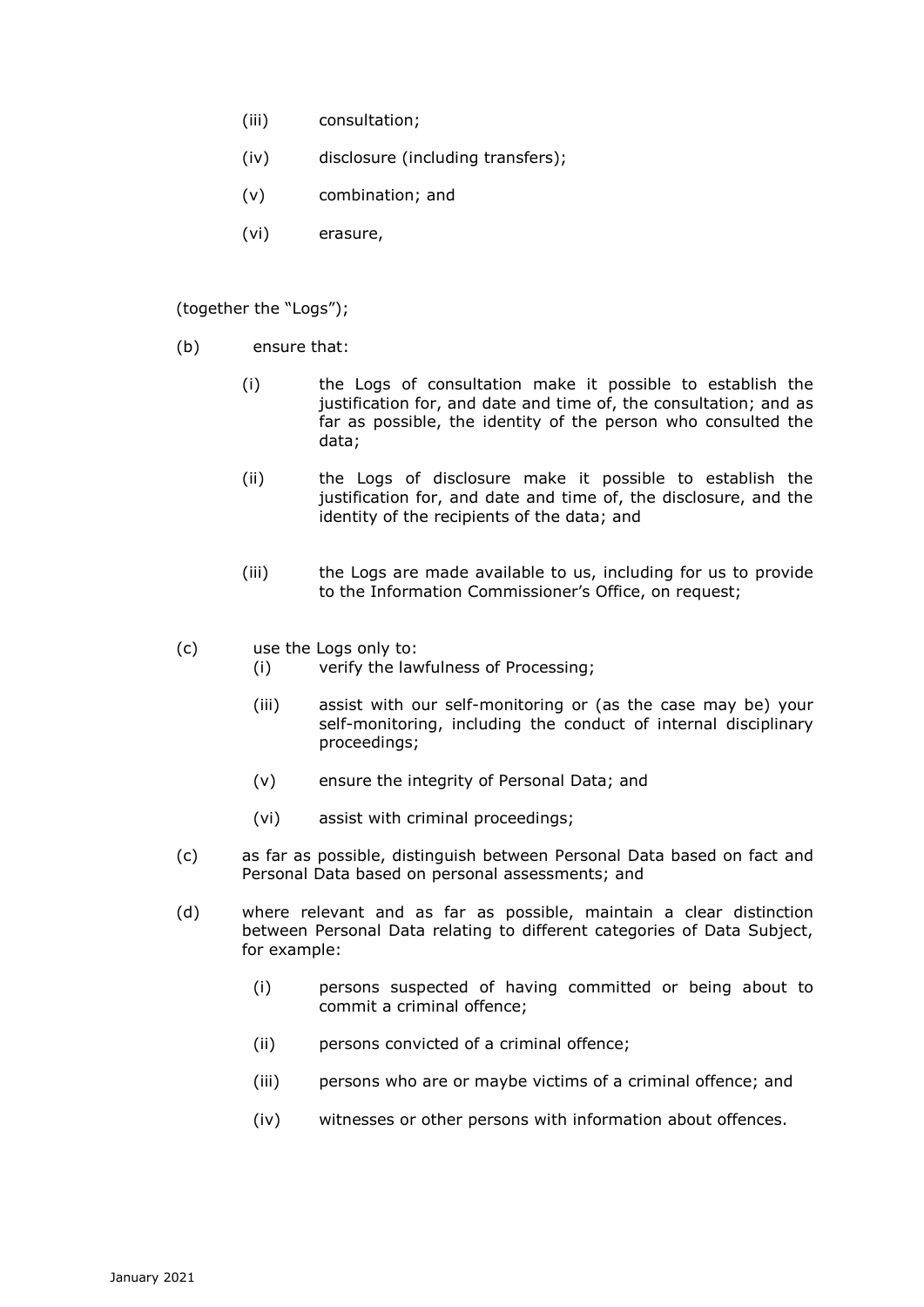16.17 Without prejudice to Clause 19, you indemnify us and keep us indemnified, without delay, against all losses, costs, claims, damages, actions, expenses, fines, administrative and other liabilities of whatever nature incurred by us as a result (directly or indirectly) of your failure to comply with Clauses 16.1 to 16.16 or any of your obligations under the Data Protection Legislation.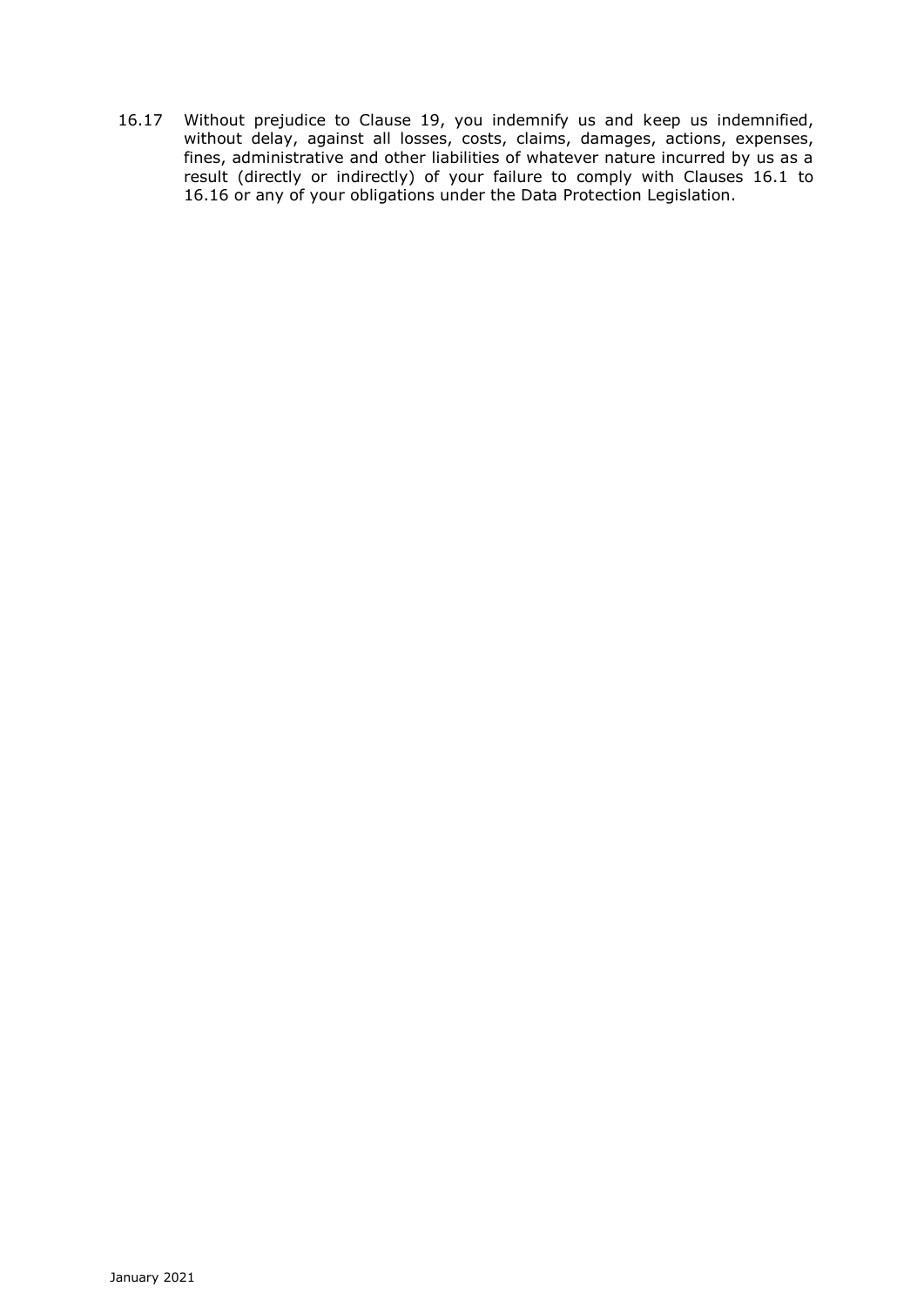# 17. **FOIA**

### **Obligations under the FOIA**

- 17.1 You acknowledge that we are subject to the requirements of FOIA and the Environmental Information Regulations and will assist and co-operate with us to enable us to comply with our Information disclosure obligations.
- 17.2 Pursuant to Clause 17.1, you will (and where we have approved your use of sub-contractors, Agents, Counsel and Approved Third Parties in accordance with Clause 3, will ensure that such parties will):
	- (a) transfer to us all Requests for Information that you receive as soon as practicable and in any event within two Business Days of receiving a Request for Information;
	- (b) provide us with a copy of all Information in your possession, or power (which relates to a Request for Information transferred to us in accordance with Clause 17.2(a) and which you hold on our behalf for the purposes of FOIA) in the form that we require within five Business Days (or such other period as we may specify) of the request; and
	- (c) provide all necessary assistance as reasonably requested by us to enable us to respond to the Request for Information within the time for compliance set out in section 10 of the FOIA or Regulation 5 of the Environmental Information Regulations.
- 17.3 We will be responsible for determining in our absolute discretion and notwithstanding any other provision in this Contract or any other agreement whether any Information is commercially sensitive or otherwise exempt from disclosure in accordance with the provisions of FOIA or the Environmental Information Regulations.
- 17.4 In no event will you respond directly to a Request for Information unless expressly authorised to do so by us.
- 17.5 You acknowledge that (notwithstanding the provisions of this Clause) we may, acting in accordance with the code of practice on the discharge of the functions of public authorities issued under section 45 of the Freedom of Information Act 2000 ("the Code"), be obliged under the FOIA, or the Environmental Information Regulations to disclose information concerning you or the Contract Work:
	- (a) in certain circumstances without consulting you; or
	- (b) following consultation with you,

provided always that where this Clause applies we will ordinarily, in accordance with any recommendations of the Code, take reasonable steps, where appropriate, to give you advance notice, or failing that, to draw the disclosure to your attention after any such disclosure.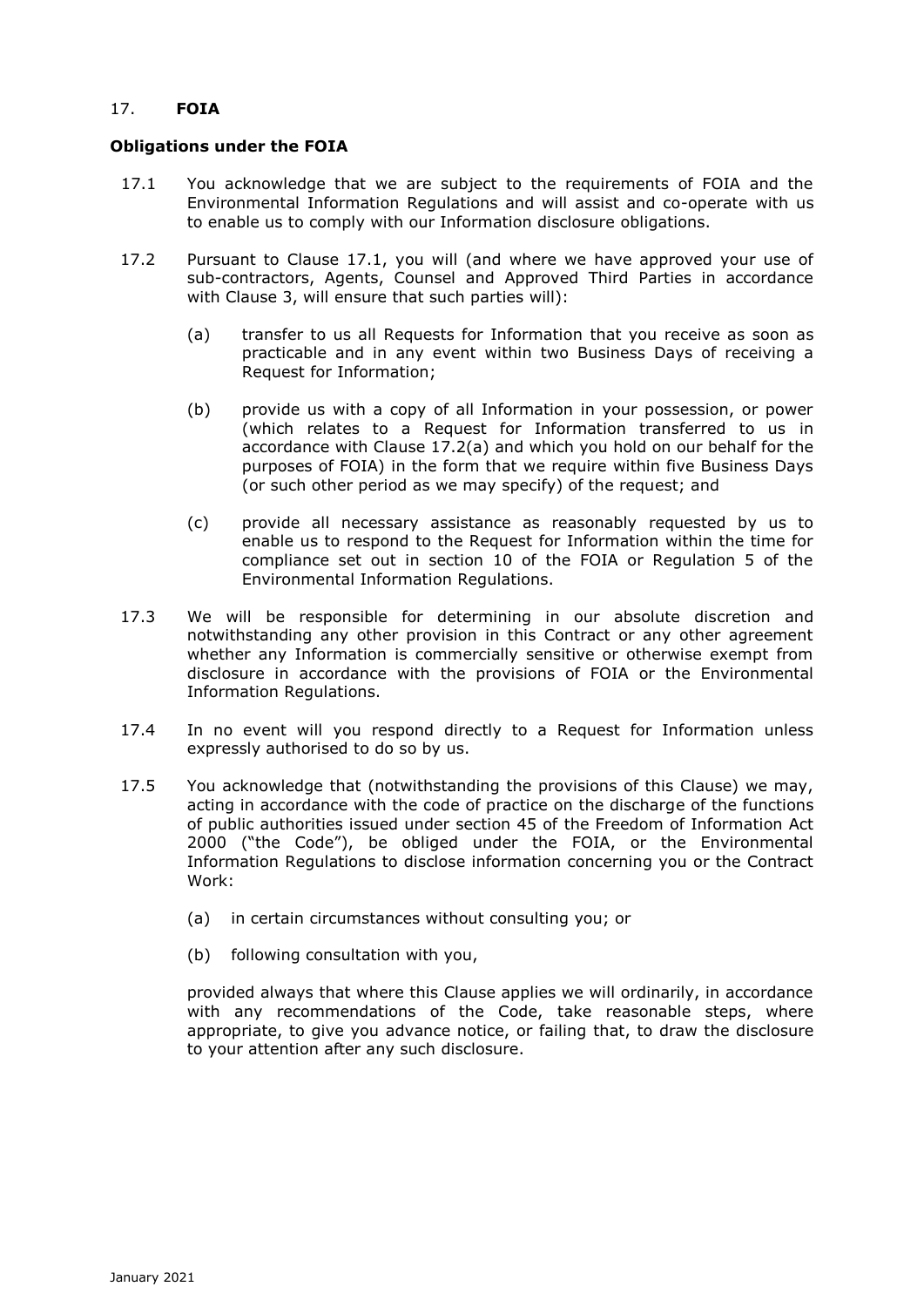# **18 Warranties**

# **Warranties you give**

- 18.1 You warrant that, to the best of your knowledge and belief:
	- (a) all information provided to us in seeking to become a Provider or seeking any authority for, Contract Work or any benefit under this Contract, or to demonstrate compliance with this Contract was, when provided and is at the Contract Start Date, true and accurate in all material respects;
	- (b) all information in any of your Tender Documents was, when provided and is at the Contract Start Date, or on any other date we award you Contract Work (where relevant) true and accurate in all material respects;
	- (c) no information referred to in Clauses 18.1(a) and (b) has been omitted which would make that which has been provided materially misleading or inaccurate;
	- (d) no circumstances have since arisen which materially affect the truth and accuracy of information referred to in Clauses 18.1(a) and (b);
	- (e) you have the full capacity and authority to enter into this Contract and perform your obligations under this Contract;
	- (f) you are not aware of any financial or other advantage being given to any person working for or engaged by us, or that an agreement has been reached to that effect, in connection with the execution of this Contract, excluding any arrangement of which full details have been disclosed in writing to us before execution of this Contract; and
	- (g) you have notified us in writing of any Occasions of Tax Non-Compliance and any litigation in which you are involved that is in connection with any Occasion of Tax Non-Compliance.
- 18.2 A material breach by you of Clause 18.1 will be deemed to be a Fundamental Breach.

### **Warranties we give**

- 18.3 We warrant that, to the best of our knowledge and belief:
	- (a) all information which we have provided to you in writing specifically to assist you in seeking to become a Provider or to prepare any Tender Documents was, when given, true and accurate in all material respects;
	- (b) no information has been omitted which would make that which has been provided misleading or inaccurate;
	- (c) no circumstances have since arisen which materially affect the truth and accuracy of such information.
- 18.4 Both you and we are entitled to rely upon, and are deemed to have relied upon, the information referred to in Clauses 18.1 or 18.3.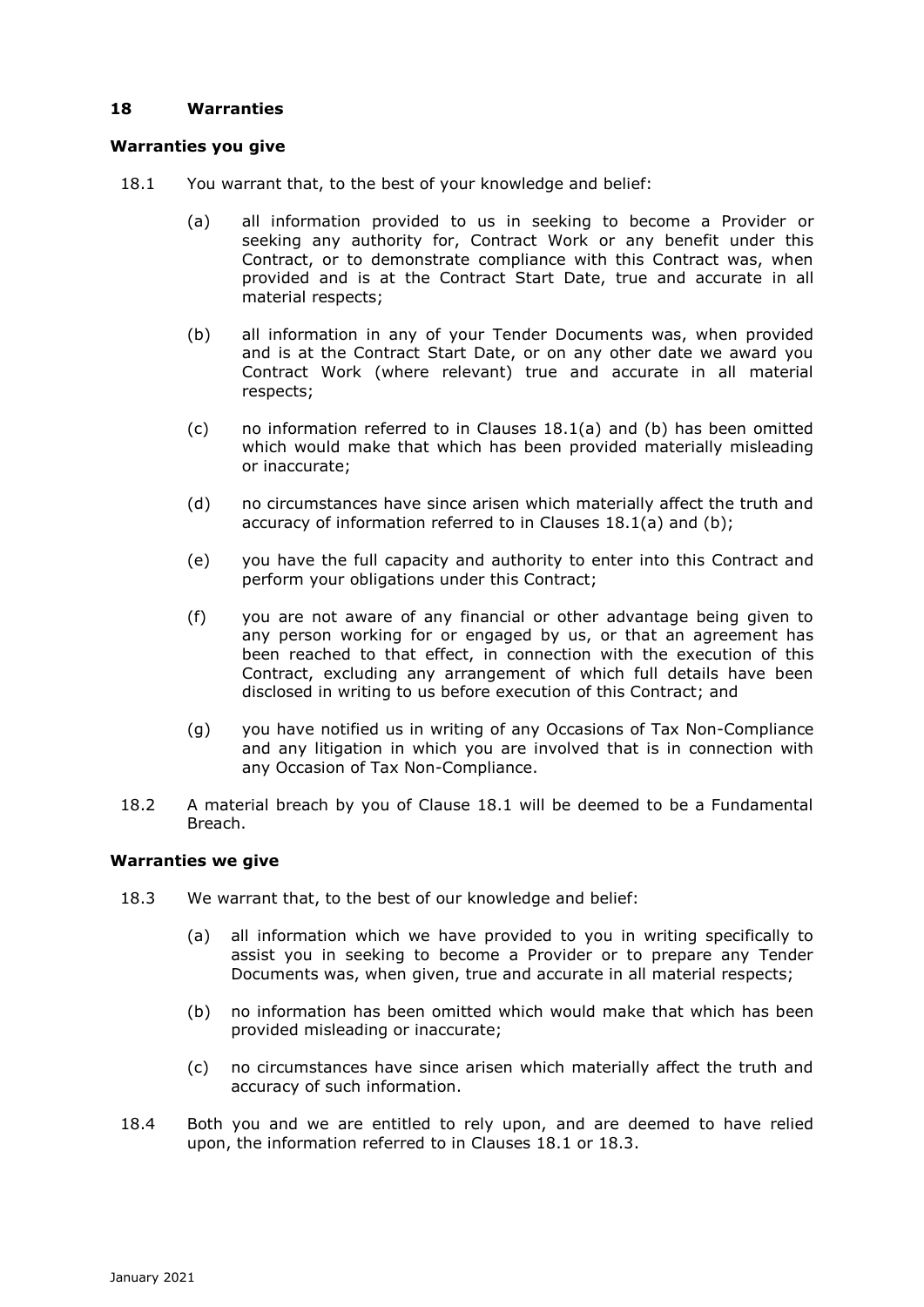# **19 Indemnity**

### **Indemnity you must give us**

- 19.1 You must indemnify us and keep us indemnified, without delay, against all reasonable losses, costs, injuries, claims, damages, demands, proceedings, actions, expenses and other liabilities of whatever nature incurred by us as a result of:
	- (a) any injury (fatal or otherwise) sustained by (or any loss of or damage to the property of any of) our personnel or representatives arising in the course of our exercising any of our rights or performing any of our obligations under this Contract, where such injury, loss or damage arises as a consequence of any act, omission or default committed by you or by any of your personnel or third parties appointed pursuant to Clause 3 (save to the extent that such injury or damage arose or was incurred as a result of the wilful default or negligence of our personnel or representatives);
	- (b) any claim made by or on behalf of a third party arising out of any act, omission or default committed by you or on your behalf (save for any such act or default which arises as a result of our default) in connection with:
		- (i) their employment, loss of employment or non-employment; or
		- (ii) your provision of, or failure to provide, Contract Work or other legal services or other information to any person or organisation; or
		- (iii) your failure to comply with any legislation.

### **Expenses not covered by the indemnity**

- 19.2 For the avoidance of doubt, but without prejudice to our rights to reclaim Reasonable Costs under Clause 14.21, we are not entitled to an indemnity in respect of administrative costs incurred in following procedures prescribed by this Contract.
- 19.3 If any third party makes a claim against or notifies an intention to make a claim against us or if other circumstances arise which we may reasonably consider as being likely to give rise to a liability under the indemnity in Clause 19.1, we will:
	- (a) as soon as reasonably practicable give written notice of that matter or those circumstances to you, specifying in reasonable detail the nature of the relevant claim;
	- (b) (if so requested by you and at your expense and if we are properly able to do so) give you copies of any relevant information within our power or control; and
	- (c) take reasonable account of any suggestions made by you in relation to the relevant claim.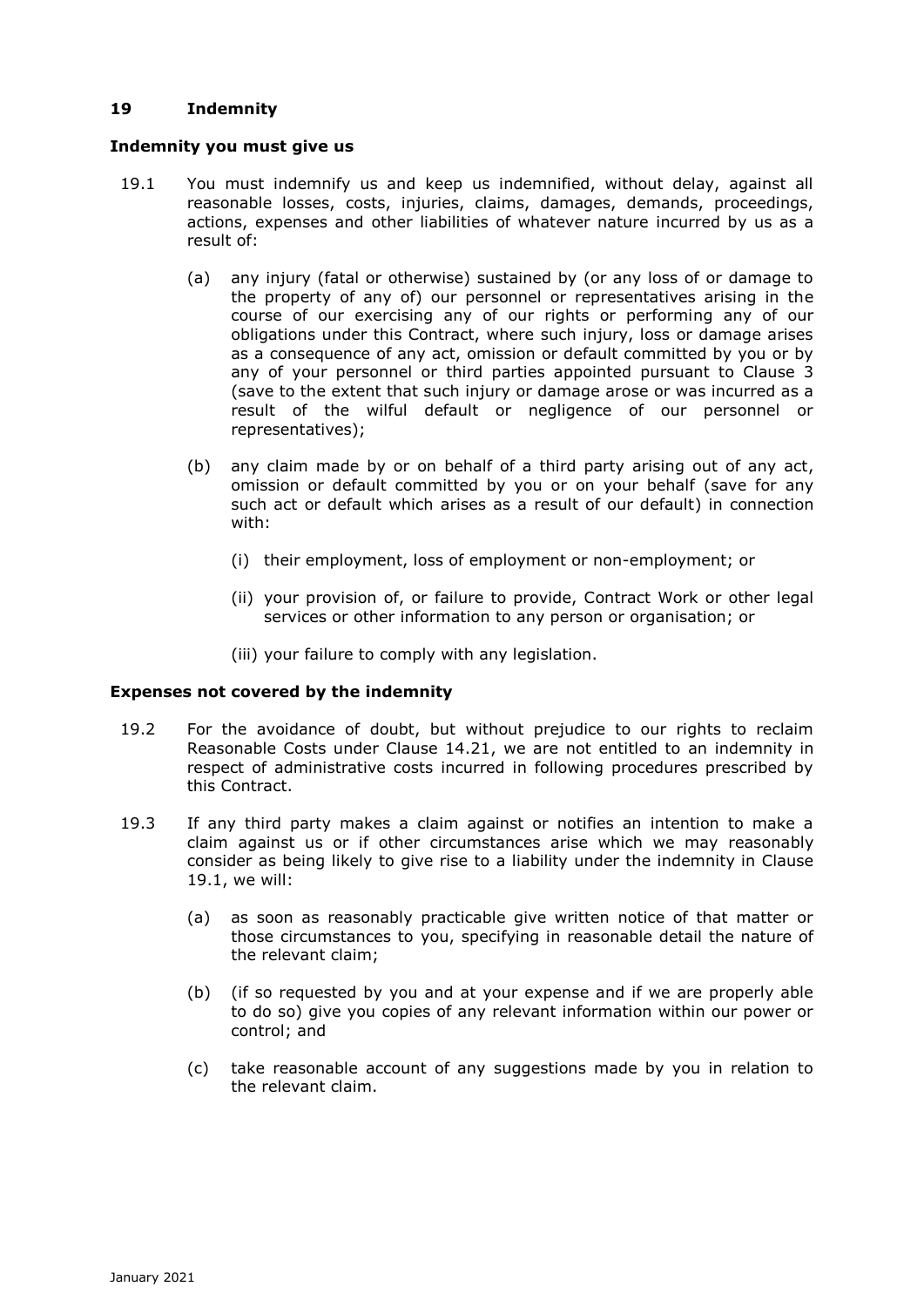# **20 Giving notices**

### **Giving notices**

- 20.1 Subject to Clause 20.8, any notice required or authorised by this Contract to be given by either party to the other must be in writing and be:
	- (a) delivered personally to the designated postal address referred to in Clause 20.4; or
	- (b) sent by fax to the designated fax number referred to in Clause 20.4; or
	- (c) sent by e-mail to the designated e-mail address referred to in Clause 20.4; or
	- (d) sent by DX, by pre-paid first-class post, recorded delivery or registered post in each case to the designated addresses referred to in Clause 20.4.
- 20.2 Subject to Clause 20.8, any notice given in accordance with this Contract is deemed to have been received:
	- (a) if delivered personally, at the time of delivery;
	- (b) in the case of fax or e-mail, at the time of transmission;
	- (c) in the case of DX, pre-paid first-class post, recorded delivery or registered post, 48 hours from the date of posting,

provided that such notice is given in accordance with Clause 20.1 and if deemed receipt under this Clause would otherwise occur after 5pm on a Business Day or at any time on a day that is not a Business Day, deemed receipt will instead be at 9am on the next Business Day.

- 20.3 To prove that any notice has been given it is sufficient to show that such notice is given in accordance with Clause 20.1 and:
	- (a) for personal delivery, for the person who delivered it, to confirm in writing when and where they did so;
	- (b) if sent by fax, to show that it was transmitted to the other party's designated fax number;
	- (c) if sent by email, to show that it was sent to the other party's designated email address;
	- (d) if sent by DX, for a person with knowledge to confirm in writing when and how it was done and that it bore the correct name and designated DX number; or
	- (e) if sent by prepaid first-class post, recorded delivery or registered post, for a person with knowledge to confirm in writing when and how it was done and that it was correctly addressed to the designated postal address.
- 20.4 For the purposes of this Clause 20:
	- (a) your designated fax number, designated email address, designated DX number and designated postal address are as specified in your Contract for Signature; and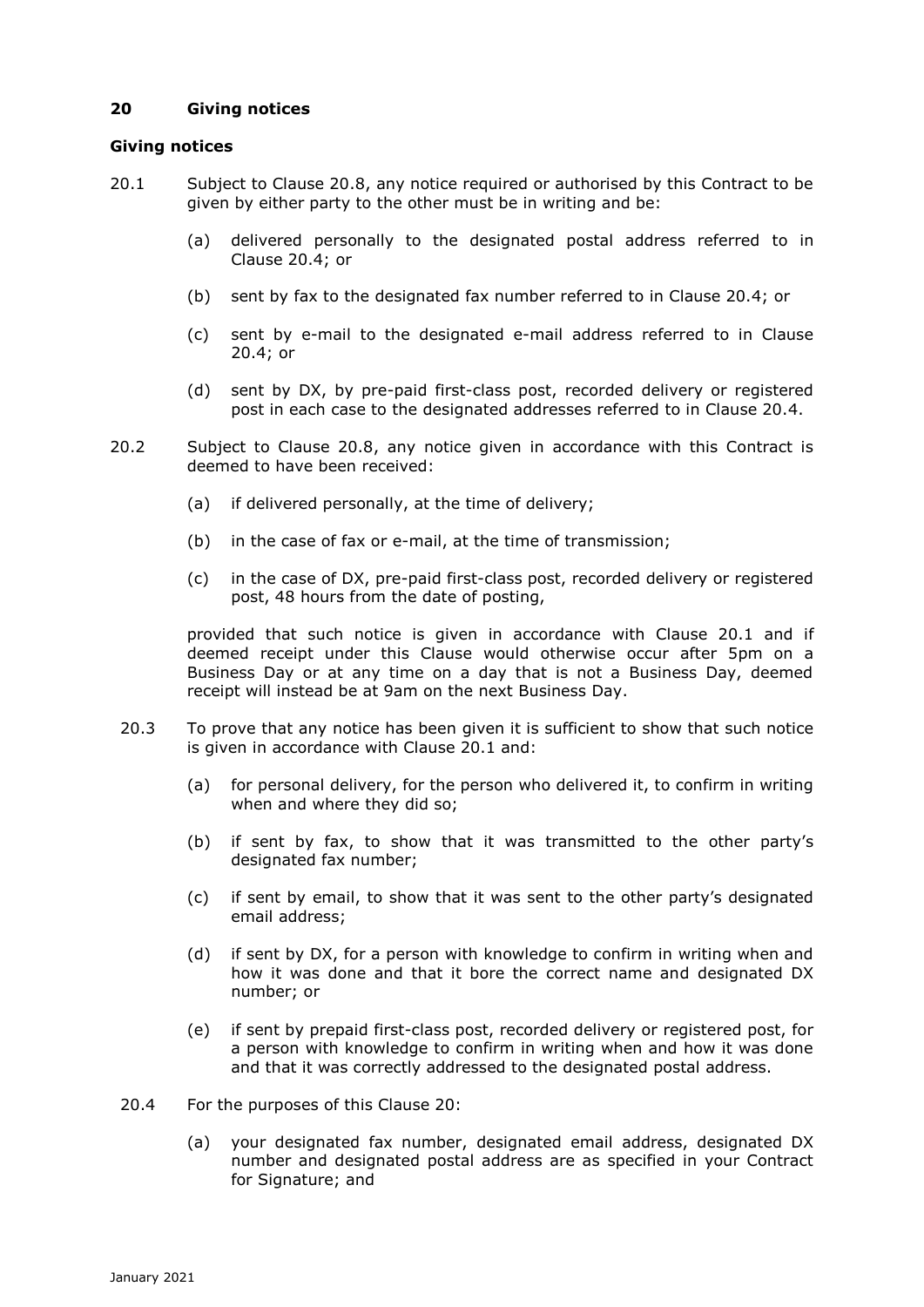(b) our designated fax number, designated email address, designated DX number and designated postal address are as specified in your Contract for Signature.

#### **Form of notices**

20.5 We may at any time specify the form and content of notices to be given by either party to the other.

#### **Notice given in the wrong form or given wrongly**

20.6 Any notice (or purported notice) given by either party to the other which is not in (or given in) the medium, form or manner required by this Contract is invalid unless the party receiving it elects, in writing, to treat it as valid.

#### **Notices and time periods**

20.7 If a notice specifies that it takes effect on a date before any required notice period has expired, the notice remains valid but does not come into effect until the expiry of the required notice period.

### **Notices of Contract amendment**

20.8 Subject always to Clause 13, except for any bespoke amendments (that do not affect any Provider other than you), if we amend any Contract Documents we will give you notice of the fact of the amendment in accordance with Clause 20.1 and we may place the amendment on our website.

#### **Service of legal proceedings**

20.9 You may only serve us with legal proceedings in accordance with Clause 28.10.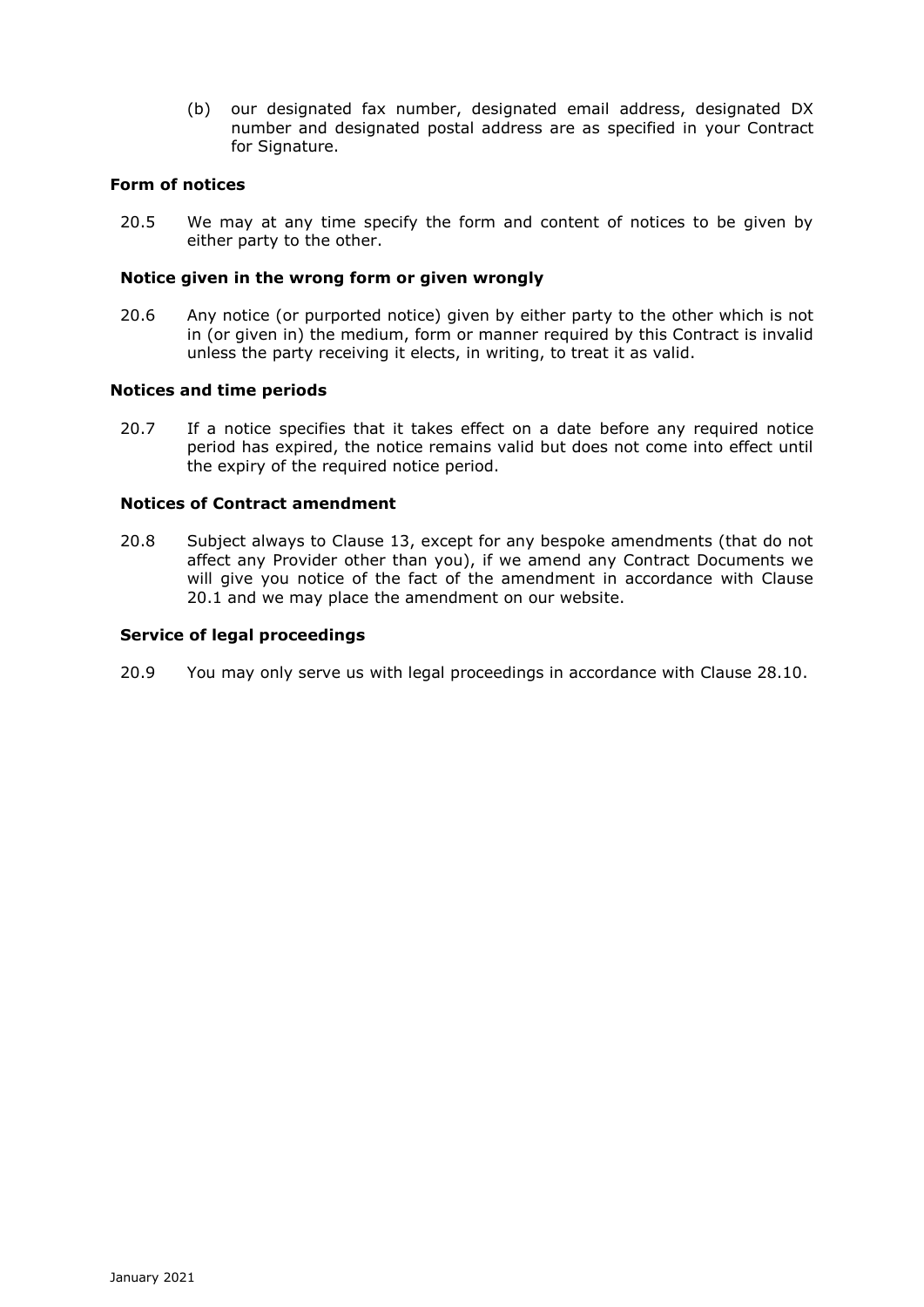### **21 Things you must tell us about**

### **Changes which affect your response to the Rejection Criteria in the Invitation To Tender Documents**

21.1 Without prejudice to any other obligations in this Contract you must immediately notify us of any event which changes your response to the Rejection Criteria in the Invitation To Tender Documents. Any such event shall be deemed to be a Qualifying Event.

### **Material constitutional changes**

- 21.2 You must notify us as soon as reasonably practicable if you become a Licensed Body and/or become aware of any anticipated material constitutional change, which will or might affect you. As a minimum, you must notify us on, or within 14 days of, any material constitutional change that affects or might affect you. Without limitation, examples of material constitutional change are:
	- (a) where you are an unincorporated Not For Profit Organisation, any change (including any change of chairman or treasurer or any change of 75% or more of the membership since this Contract came into force) in the composition of your management committee;
	- (b) if you are a sole principal (sole trader), any creation of a partnership;
	- (c) any change in, or any changes which in aggregate result in, the identity of more than one third in number of:
		- (i) the persons comprising your partnership
		- (ii) the individual Members of LLPs of your limited liability partnership; or
		- (iii) the individual directors of your company;
	- (d) any change in your legal status;
	- (e) any intended sale, merger, acquisition, or transfer of, or by, you.

Material constitutional changes are classed as Qualifying Events.

### **Constitutional statements**

21.3 Without prejudice to the generality of your obligations under Clause 21.1 and 21.2, whenever reasonably required by us, you must complete, sign and submit to us, by such date as we may specify, a "constitutional statement form". This may require details of any material constitutional changes specified as examples in Clause 21 that have occurred (with the dates they occurred) and of any novation pursuant to Clause 22 and such other, similar information as we may require.

### **Partnerships**

- 21.4 If you are a partnership (and not a limited liability partnership) you must also notify us:
	- (a) immediately in the event of the service of a notice dissolving or purporting to dissolve the partnership;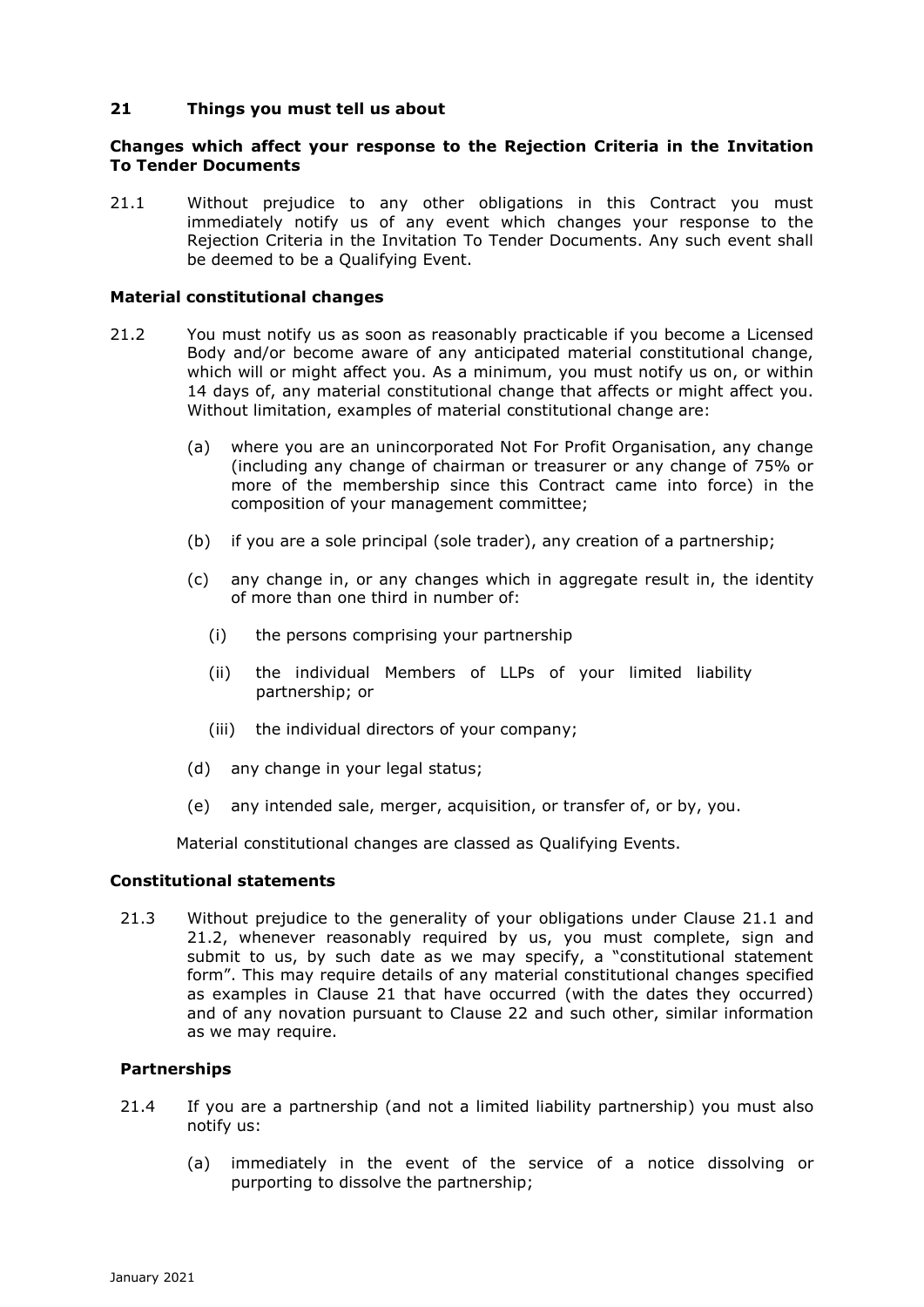- (b) immediately if an application is made to the court or an arbitrator for the dissolution of the partnership under the Partnership Act 1890;
- (c) immediately on any dissolution of the partnership which requires or results in a winding up of its affairs;
- (d) immediately if circumstances have arisen in which the partnership may be wound up as an unregistered company under the Insolvency Act 1986 (as applied by the Insolvent Partnerships Order 1994);
- (e) immediately on the appointment of a receiver, manager or administrator in respect of the partnership;
- (f) immediately if you are unable to pay your debts within the meaning of sections 222-224 of the Insolvency Act 1986 (as applied by the Insolvent Partnerships Order 1994),

or if any similar event occurs under the law of any other jurisdiction.

#### **LLP or a company**

- 21.5 If you are a limited liability partnership or a company, you must also notify us:
	- (a) before or within fourteen days of (where you are a company) any change in your shareholders or (where you are a limited liability partnership) any change in your members, which has, or may have, a material direct or indirect bearing on the performance of Contract Work;
	- (b) immediately if you propose or determine or pass a resolution or the court makes an order, that you or your Parent Undertaking be wound up;
	- (c) immediately if a receiver, manager or administrator is appointed for you or your Parent Undertaking;
	- (d) immediately if circumstances arise which might entitle a creditor, the directors, the company, or the limited liability partnership (as appropriate) or a court to appoint a receiver, manager or administrator for you or your Parent Undertaking;
	- (e) immediately if circumstances have arisen in which you or your Parent Undertaking may be wound up;
	- (f) immediately if you or your Parent Undertaking are unable to pay your debts within the meaning of section 123 of the Insolvency Act 1986;
	- (g) immediately if a Change of Control occurs in relation to you or your Parent Undertaking and any such event shall be a Qualifying Event;
	- (h) immediately where any change in your shareholding results in a change in, or any changes which in aggregate result in:
		- (i) the identity of more than one third in the number of the individual shareholders; or
		- (ii) ownership of more than one third of the number of shares since you submitted the Tender Documents,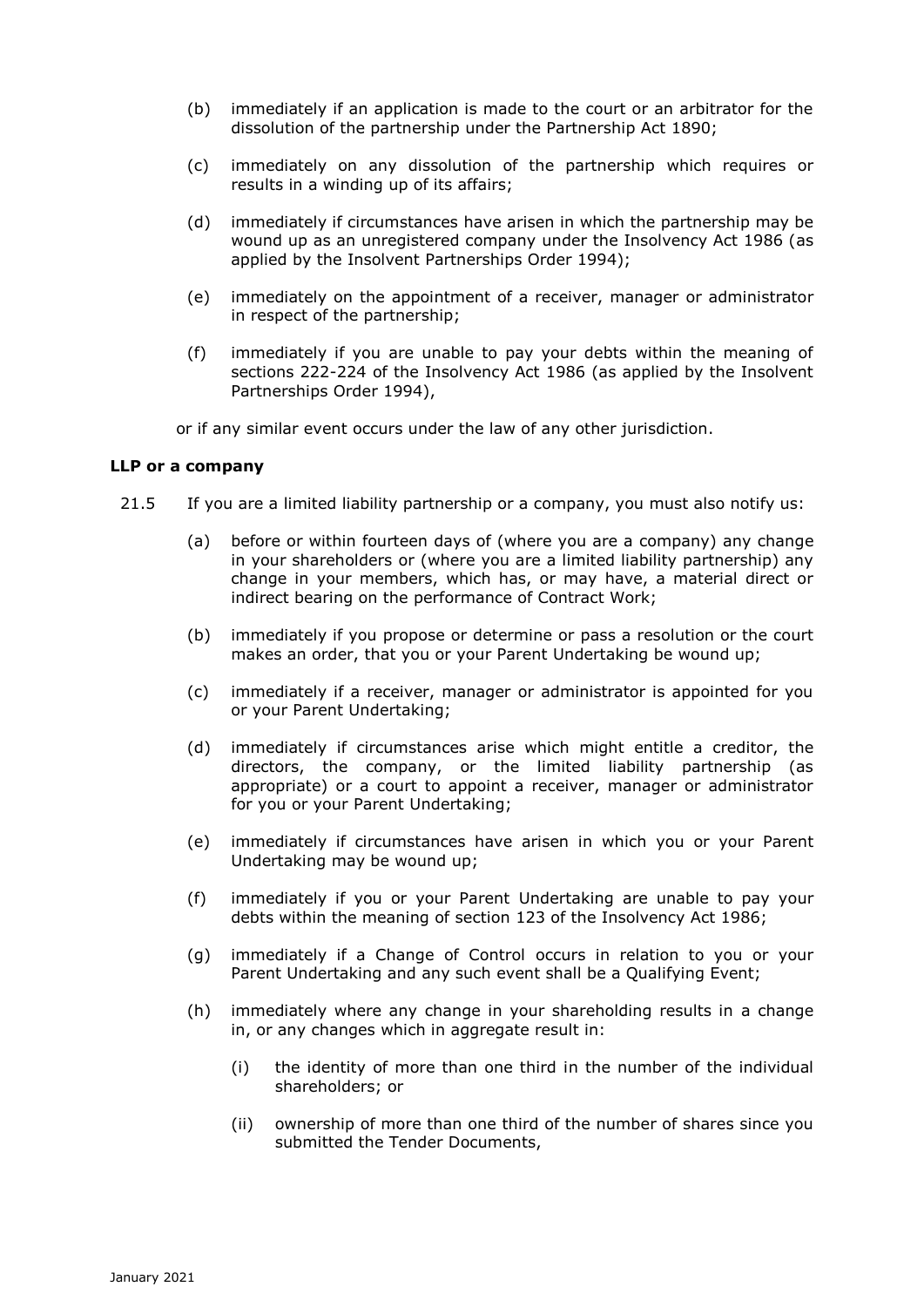or if any similar event occurs under the law of any other jurisdiction and any such event shall be a Qualifying Event.

#### **Notification of interventions**

- 21.6 You must notify us immediately if there is an intervention by any Relevant Professional Body (or by any other organisation that may lawfully do so) that has the effect of preventing you from carrying out Contract Work.
- 21.7 You must notify us immediately if there is an intervention by any Relevant Professional Body (or by any other organisation that may lawfully do so) into the practice of your personnel.

### **Notification of voluntary arrangements, insolvencies**

- 21.8 You must notify us immediately if:
	- (a) any proceedings for the recovery of debt are commenced against you and you do not intend to enter a defence to and/or pay the full amount claimed;
	- (b) you become aware that you have been registered on the General Council of the Bar's "Withdrawal of Credit Scheme";
	- (c) you intend to make any composition with your creditors, or to seek a voluntary arrangement under insolvency, or other, legislation, or if any of your partners, Members of LLPs or directors intends to do so (or, if you were unaware of their intention, have done so) and for the avoidance of doubt this shall include but not be limited to any Individual Voluntary Arrangements (IVAs), Company Voluntary Arrangements (CVAs) or Debt Relief Orders (DROs);
	- (d) any insolvency proceedings concerning you or any of your partners, Members of LLPs or directors are commenced;
	- (e) a receiver or liquidator is appointed in respect of your business; or
	- (f) you become aware that any of the events in (a) to (e) above is imminent,

or if any similar event occurs under the law of any other jurisdiction.

### **Changes in your capacity to perform Contract Work**

- 21.9 Without limiting your obligations under this Contract, you must notify us within 21 days of any significant changes in your personnel deployed in Contract Work and of any other changes affecting you such as might reasonably be expected significantly to affect your ability to perform Contract Work.
- 21.10 You must notify us within 21 days if you are unable to, or you anticipate that you will be unable to comply with your obligations in Clause 7.16.

#### **Proposing changes which may impact on your obligations under this Contract**

21.11 Without prejudice to your obligations under this Contract at Clauses 13.13 to 13.15, you must notify us of any change you propose to make which may impact your obligations under this Contract, including the following (which is not an exhaustive list):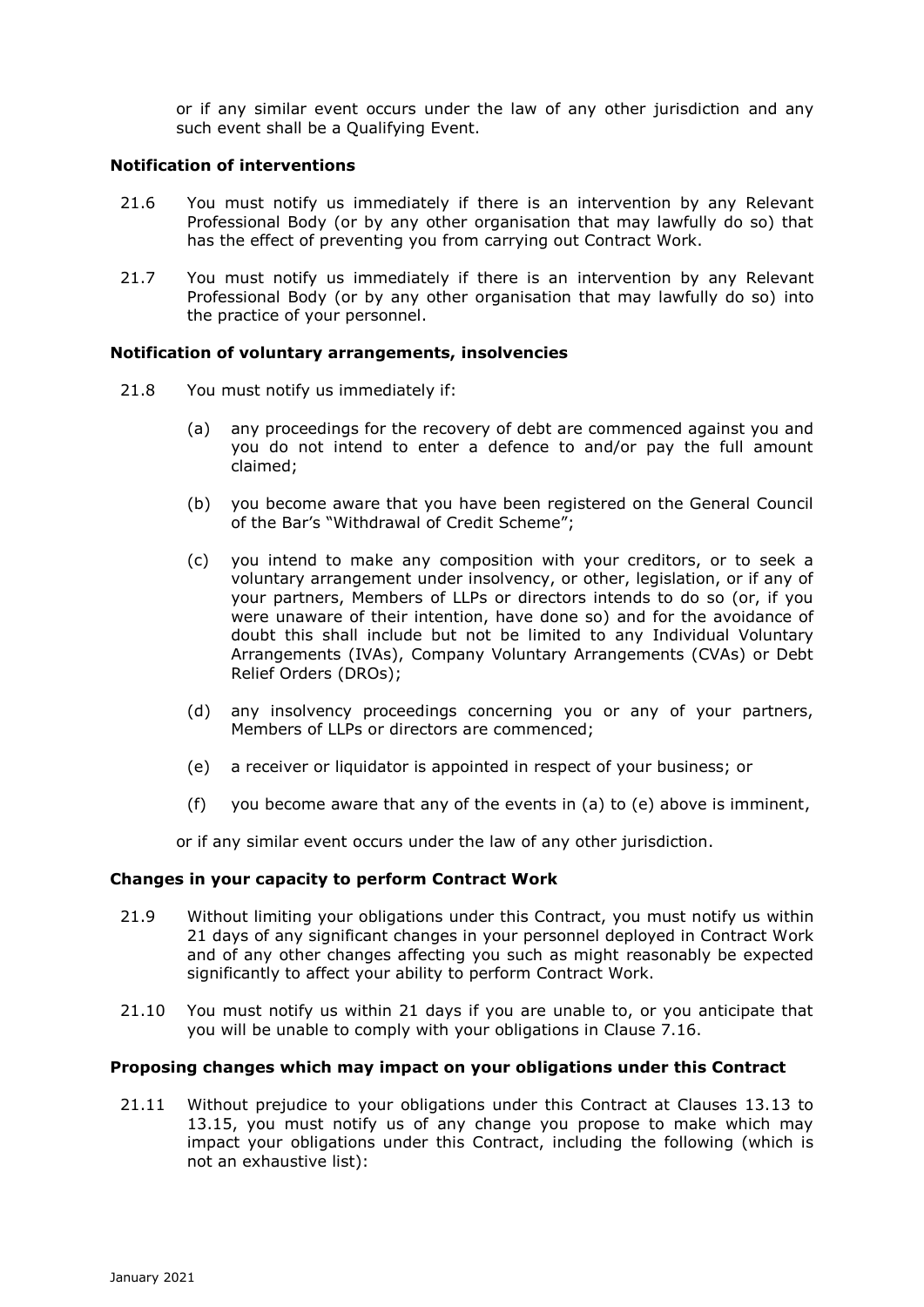- (a) any change to any information you have provided to us (including information which you provided in seeking to become a Provider or to secure an authorisation to perform Contract Work) that we have notified you is material or which you consider is material;
- (b) any change to the manner in which you perform Contract Work (including material alterations to your management systems);
- (c) the closure or planned closure of any Office;
- (d) any decision on your part to reduce or cease to carry out any Contract Work set out in any Schedule (temporarily or permanently);
- (e) any change in the identity of any of your Supervisors;
- (f) any move or planned move from an existing Office to any new location from which Contract Work will be provided;
- (g) any change in your management or the management of any Office; or
- (h) any change which would result in you being unable to comply with Clause 7.16.

# **Professional disciplinary proceedings**

21.12 You must notify us immediately if you become aware of (and provide details) of any professional disciplinary proceedings brought by any Relevant Professional Body concerning any of your personnel and must notify us of the outcome of them.

# **Prosecutions and convictions**

21.13 You must notify us as soon as reasonably practicable if you, or any of your personnel or any third party appointed pursuant to Clause 3, partners, Members of LLPs, trustees or directors is charged with an offence punishable by imprisonment and if you, or they, are convicted of such an offence.

### **Events which entitle us to terminate or to apply a Sanction**

21.14 You must notify us immediately (and provide details) if you become aware of any event which would entitle us to terminate this Contract and/or to apply a Sanction.

### **Information provided to us**

21.15 You must notify us if there are any circumstances which have arisen following the Contract Start Date which materially affect the truth and accuracy of information referred to in Clauses 18.1(a) and (b).

# **Remainder Work**

21.16 You must notify us if you are unable to perform Remainder Work in accordance with the Contract.

### **Change of any Relevant Professional Body**

21.17 You must notify us if you change to any Relevant Professional Body.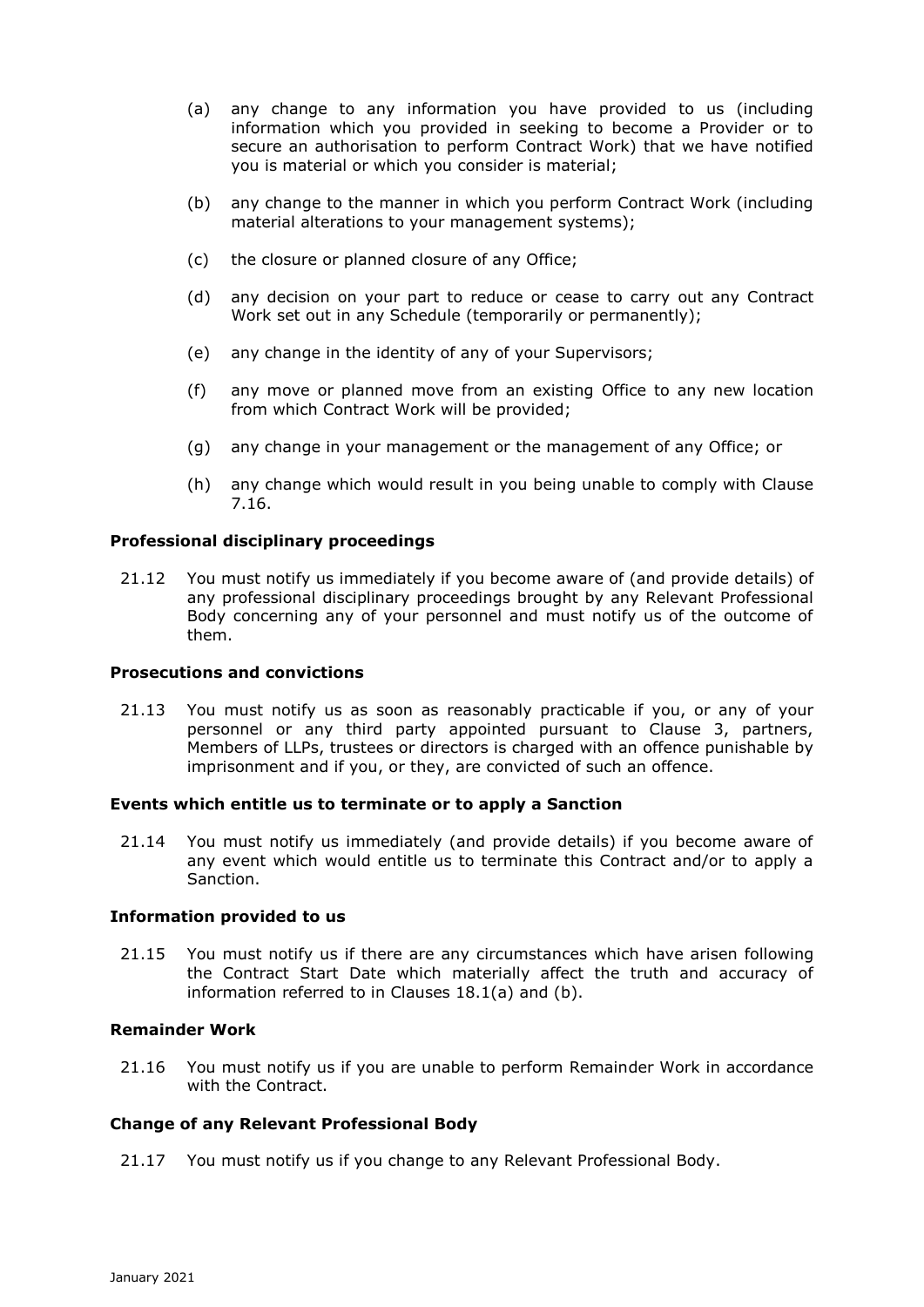# **Failure to Notify**

21.18 Any material breach by you of any of the provisions in this Clause 21 will be deemed to be a Fundamental Breach.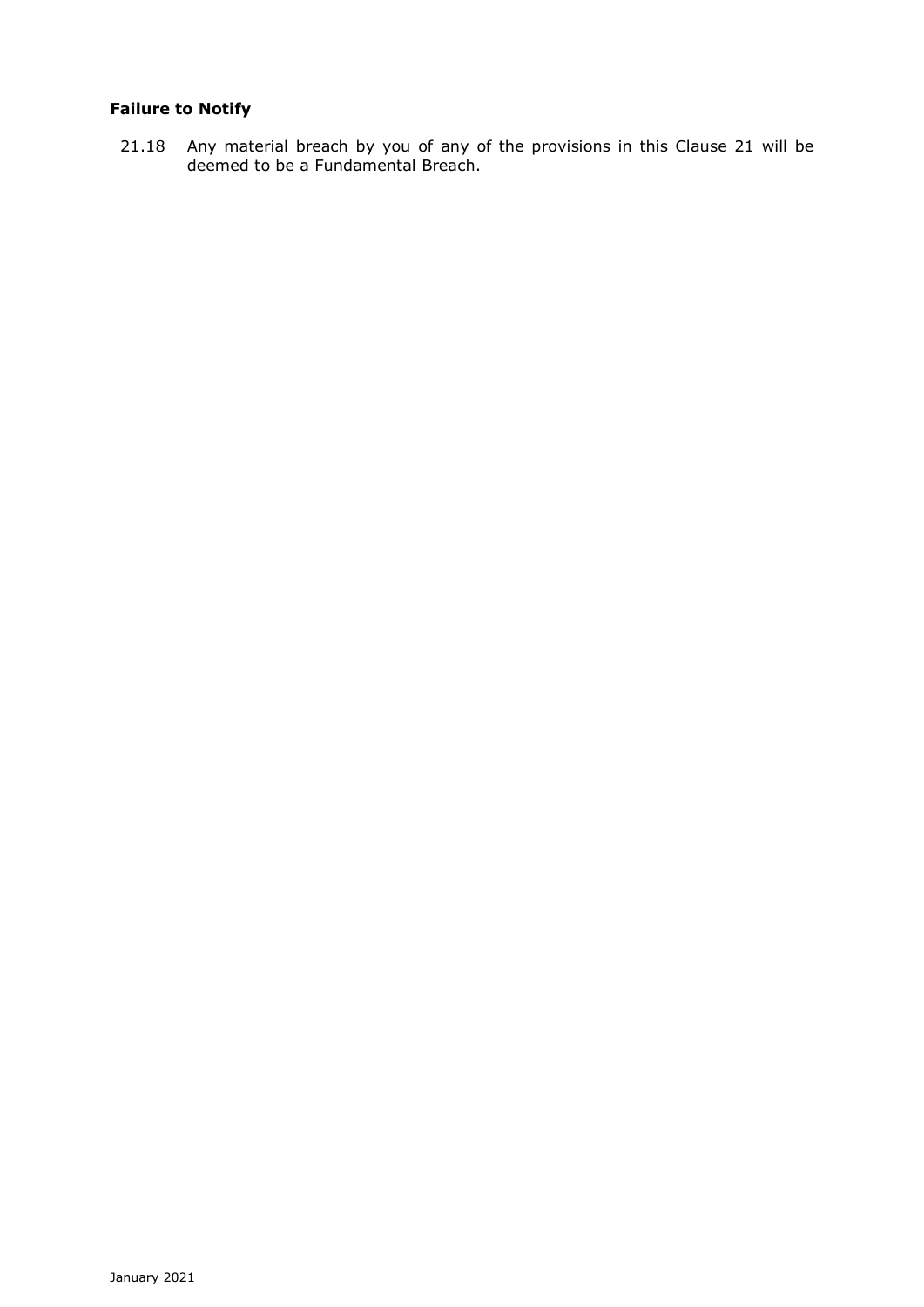# **22 Novations and Qualifying Events**

### **Sole principals and partnerships - novations**

- 22.1 Subject to Clause 22.3, if you are a partnership and you take any person into partnership (or any person ceases to be a partner of yours) this Contract is novated, on the date of that event, in favour of the partnership (or principal) as constituted on that date, on the terms set out in Clause 22.4. This Clause 22.1 constitutes your and our express consent to such novation. Any such novation is confirmed by any subsequent submission by you of a Contract Report Form and any subsequent payment by us under this Contract.
- 22.2 Subject to Clause 22.3, if a competent court or tribunal does not accept Clause 22.1 as novating this Contract, it will be novated pursuant to this Clause 22.2. The novation will be on the terms set out in Clause 22.4 and will be, and will take effect, in favour of the partnership (or principal) as constituted on the earliest of the following dates accepted by such competent court or tribunal:
	- (a) the date we receive a subsequent Contract Report Form from you;
	- (b) the date we make a subsequent payment to you under this Contract; or
	- (c) the date of a properly completed, "constitutional statement form" received by us from you.

#### **Constitutional changes in Clause 21.2(b), (c)(i), (d) or (e)**

22.3 If any of the events specified in Clause 21.2(b),  $(c)(i)$ ,  $(d)$  or  $(e)$  has occurred, this Contract will not be novated under Clauses 22.1 or 22.2 and is incapable of being novated without our signed, express consent. These events are classed as Qualifying Events.

#### **Sole principals and partnerships - terms of any novation**

- 22.4 Any novation under Clauses 22.1 or 22.2 is on the following terms (with "old firm" meaning "you" immediately before the novation and "new firm" meaning "you" immediately after the novation):
	- (a) the new firm, by virtue of the novation, undertakes to comply with this Contract in substitution for the old firm and undertakes to be bound by it in every way as if it had been an original party to it;
	- (b) any partners (or principal) of the old firm are released from liabilities arising under this Contract after the novation, except those arising in relation to the period when the old firm was a party to this Contract and, if they remain in the new firm as principal or a partner, except so far as they may arise as a principal or partner of the new firm;
	- (c) nothing in this Contract will affect or prejudice any claim or demand that we may have against the old firm or the old firm may have against us relating to matters arising before the novation;
	- (d) all payments due from us under this Contract after the novation will be paid to the new firm;
	- (e) the new firm is liable for any debt or obligation which arose under this Contract before the novation and the old firm remains liable for any debt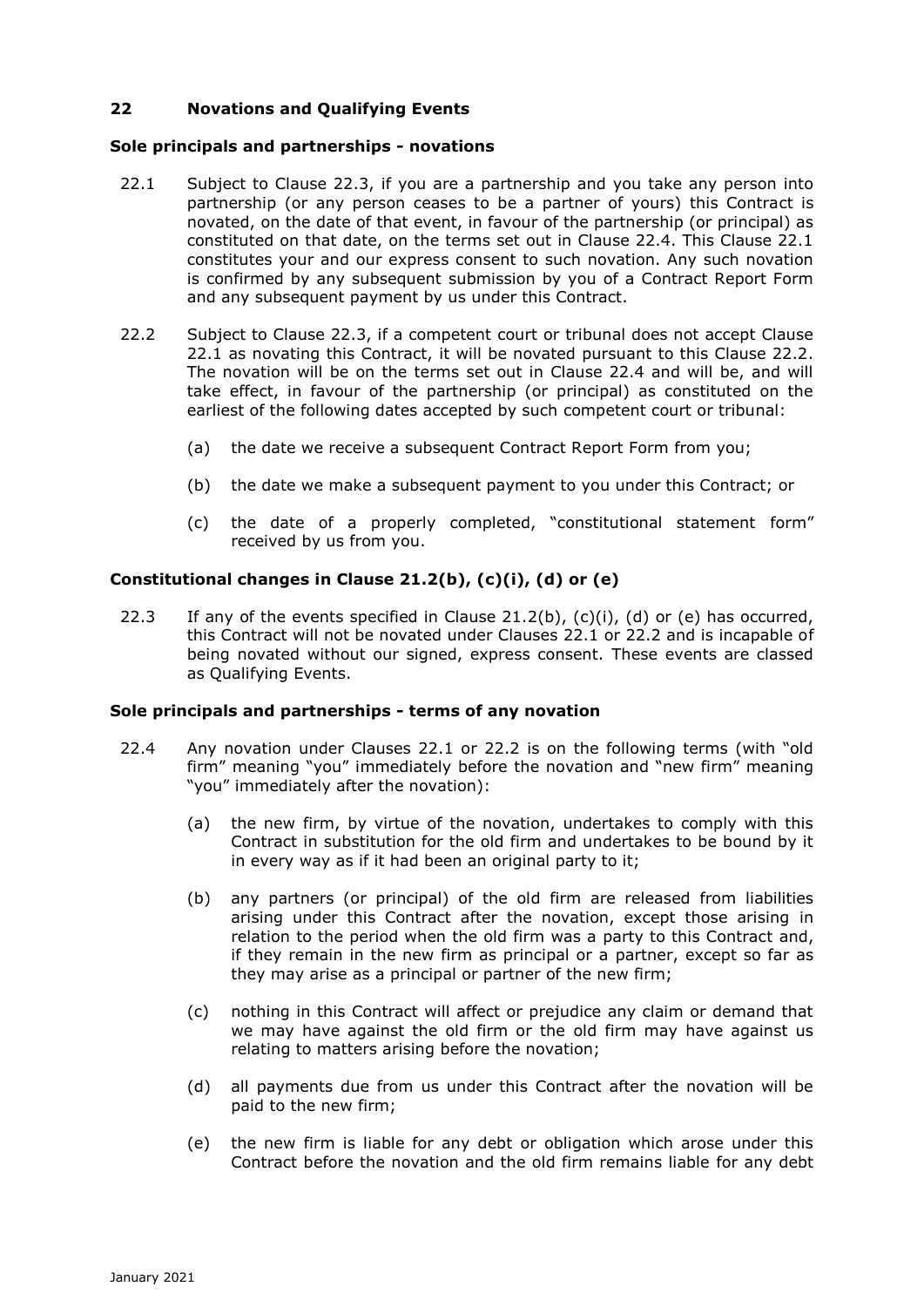or obligation provided that we may not recover the same debt from both the old firm and the new firm;

- (f) without prejudice to the generality of Clauses  $22.4(c)$  and  $22.4(e)$ , the new firm will be liable for all monies due to us (whether that liability will have accrued before or after the novation) under the account set up by us in respect of this Contract and, for the avoidance of doubt, the new firm, by virtue of the novation, acknowledges that:
	- (i) your account will be treated and run as a single running account as if the old firm and the new firm had been a single firm; and
	- (ii) we may exercise any right to set off against the new firm under the provisions of Clause 14.14 in respect of any sums due under Clause 22.4(e) or this Clause 22.4(f);
- (g) in applying any provision of this Contract after the novation, any acts and omissions of the old firm will, for all purposes, be deemed to be acts or omissions of the new firm;
- (h) any notice, direction, Assessment, decision, Audit, status or finding relating to the old firm has effect, after the novation, as if it had been in relation to the new firm;
- (i) any right or power (whether of termination or otherwise) under this Contract which was exercisable by us against the old firm by reference to any matter arising before the novation will be exercisable against the new firm after the novation; and
- (j) where, by virtue of any provision of this Clause 22, the old firm and the new firm are liable in respect of the same debt or obligation, the members of the old firm and the members of the new firm are jointly and severally liable for that debt or obligation.
- 22.5 Notwithstanding the novation of this Contract pursuant to Clause 22.1 or 22.2, we may at any time require the partners for the time being comprising the partnership (or the principal) to enter into a formal novation agreement with us on such terms as we may reasonably require.
- 22.6 If any of the events specified in Clause 21.2, (b),  $(c)(i)$ ,  $(d)$  or  $(e)$  has occurred, we may agree to enter into a signed, express novation agreement with the new organisation on such terms as we may reasonably specify and within such period as we may specify. For the avoidance of doubt:
	- (a) we have no obligation to enter into such a novation agreement; and
	- (b) if no novation agreement is in force within such period as we have specified, this Contract will have ended on the date of the constitutional change.
- 22.7 We will not agree to enter into a novation agreement under Clause 22.6 if we have issued a notice terminating this Contract (whether or not the notice has yet come into effect) or if we consider that either we, Clients, public funds, or the market for legal services would be adversely affected, or if the efficacy of this Contract, any of its provisions or its purpose would be compromised.
- 22.8 We will not agree to enter into a novation agreement where we have conducted an assessment under Clause 22.12 and you fail the Rejection Criteria.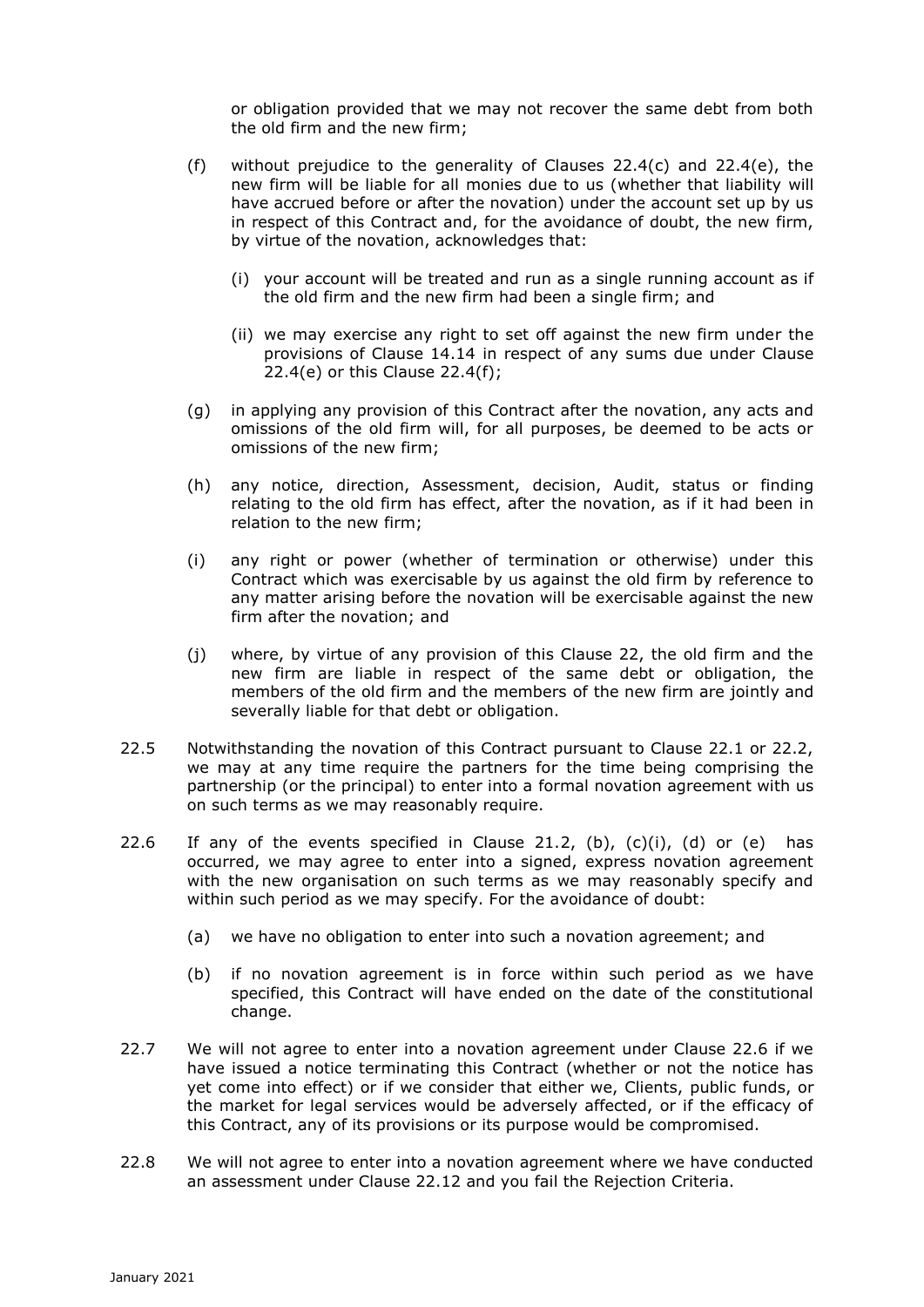- 22.9 We will not agree to enter into a novation agreement where you have not provided indemnities and guarantees pursuant to Clause 4.
- 22.10 For the avoidance of doubt, save to the extent permitted under this Clause 22 and subject to Clause 3, you are not entitled to assign, transfer, mortgage, charge, declare a trust over or deal in any other manner with your rights and obligations under this Contract.

# **Qualifying Events**

- 22.11 Where a Qualifying Event occurs we will require you to submit up to date responses to the Rejection Criteria taking account of the changes. You must provide a revised response within 14 days of our request. Any failure to respond shall be a Fundamental Breach.
- 22.12 We shall assess your response to the Rejection Criteria and where we determine you fail the Rejection Criteria we may terminate your Contract under the provisions in Clause 25.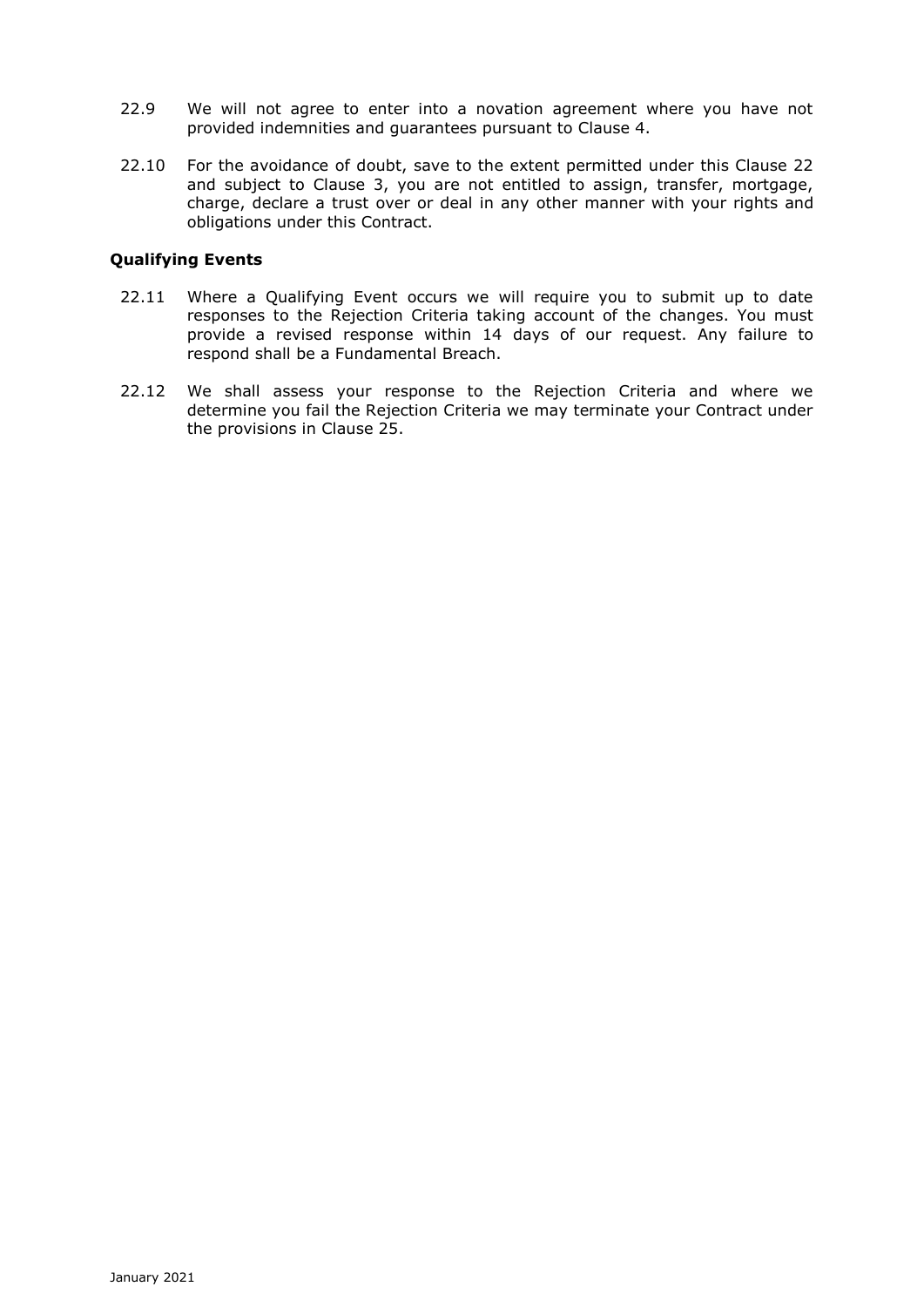# **23 Bribery, collusion, false tenders, fraud and unethical behaviour**

### **No bribery or collusion**

- 23.1 You and your personnel (including any third parties you appoint in accordance with Clause 3) must do the following:
	- (a) comply with Bribery Legislation;
	- (b) not commit a Prohibited Act;
	- (c) not try to bribe any of our personnel, or any person who may perform services for, or who is associated (in any way) with, us.
- 23.2 When tendering, or applying for, a contract with us, or for authority to perform Contract Work or other work, (or for the purpose of, or with the intention of, doing so) you must not collude with any other person or (for the avoidance of doubt) attempt to bribe them.
- 23.3 You must not attempt to bribe or bribe any prospective Client or Client or any person who is associated (in any way) with such prospective Client or Client.
- 23.4 You must report to us any suspicion of any breach or alleged breach of any Bribery Legislation relating to this Contract, and co-operate with us and/or any regulator and/or prosecutor in any investigation relating to the same. Any material breach by you of this Clause 23.4 will be deemed to be a Fundamental Breach.
- 23.5 You must take all reasonable steps, in accordance with Bribery Legislation, to prevent you or your personnel (including any third parties you appoint in accordance with Clause 3) from committing a Prohibited Act (including without limitation, complying with and enforcing any anti-bribery policies and procedures you have in place as appropriate).

#### **No false tenders**

23.6 When tendering, or applying for, a contract with us, or for authority to perform Contract Work, you must not bid any price that is unrealistically low. A price is unrealistically low if you intend to secure the contract or authority or allocation by virtue (in whole or in part) of the low price and intend, or hope, to recover some or all of the unrealistic element of it by a subsequent renegotiation of the price.

#### **Fraud and unethical behaviour**

23.7 You must be alive to the possibility of fraud and unethical behaviour by your personnel and by any third parties you appoint in accordance with Clause 3, must not tolerate it, and must have procedures to identify, address and counter it.

# **Breach of these Clauses**

23.8 Any breach of Clauses 23.1, 23.2, 23.3 and 23.6 by you or by anyone employed, or otherwise appointed by you pursuant to Clause 3 (whether with or without your knowledge) is a Fundamental Breach.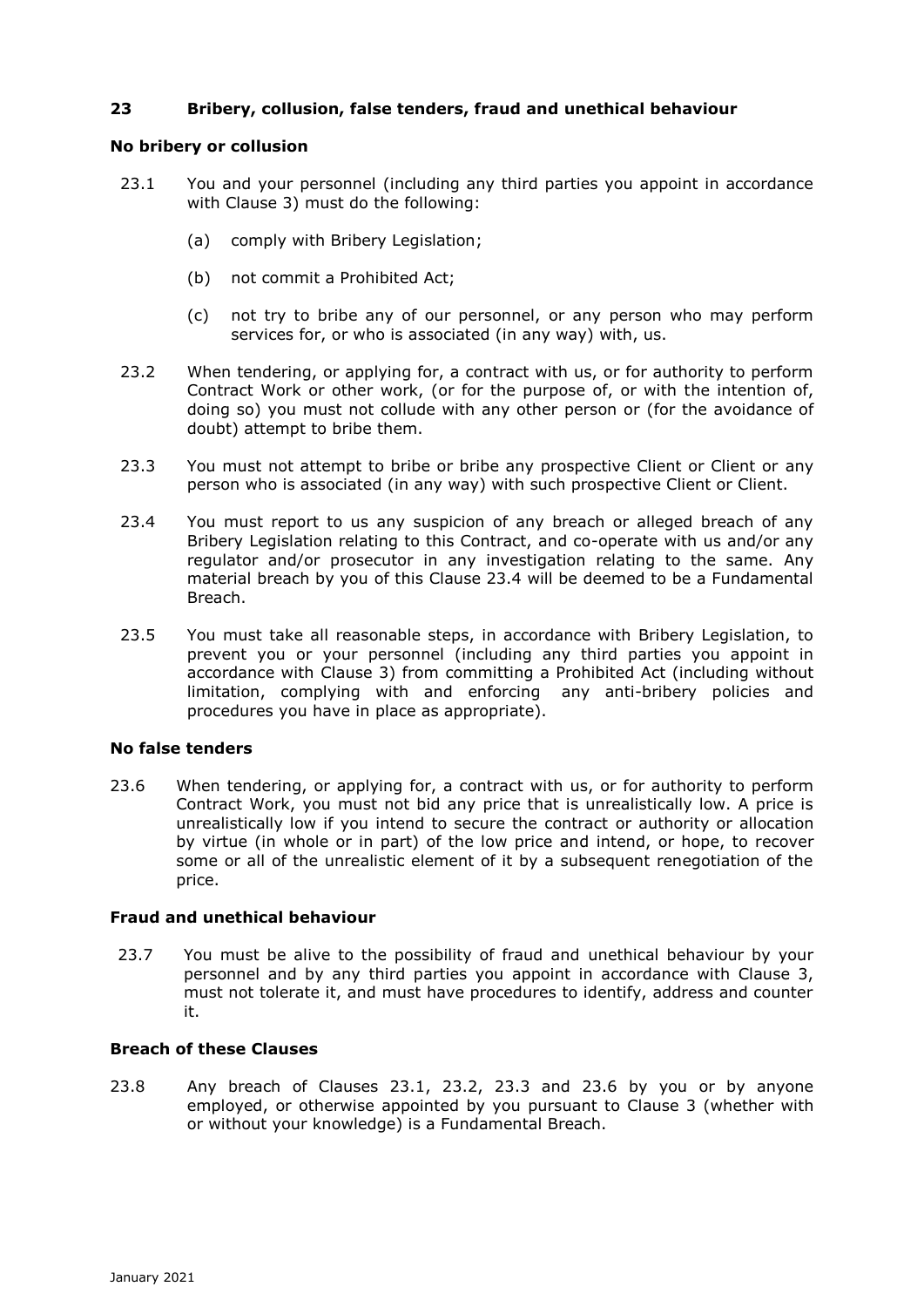# 24. **Sanctions**

# **Applying Sanctions**

- 24.1 We may apply any Sanction:
	- (a) if you have materially breached this Contract or any other agreement between you and us from time to time;
	- (b) if you have persistently breached this Contract or any other agreement between you and us from time to time (irrespective of the date on which we become aware of such breach). For the purpose of this Clause 24.1(b) persistent breach means:
		- (i) 3 breaches of the same term within any 24 month period; or
		- (ii) 6 breaches of this Contract within any 24 month period,

and we shall not be required to provide you with written notice of each breach.

- (c) if we are entitled to suspend or terminate this Contract or any other agreement between you and us from time to time; or
- (d) where any other term of this Contract states that we may apply a Sanction.
- 24.2 If you fail to comply with any of your obligations under this Contract we may, without limiting our rights in respect of such failure (including under this Clause 24 and Clause 25), notify you of such failure and set out in such notice the action that we require you to take to ensure that such failure is remedied and/or not repeated provided that such action shall be proportionate to the relevant failure. You will comply with the requirements of any notice we issue pursuant to this Clause 24.2. If you fail to comply with the requirements of any such notice, such failure shall be deemed to be a breach of a term for the purpose of Clauses  $24.1(b)(i)$  and  $24.1(b)(ii)$ .
- 24.3 In addition:
	- (a) we may apply any one or more of Sanctions 3, 4 and/or 7 if you are under Official Investigation;
	- (b) we may apply Sanctions 3 and/or 4 if your financial situation is such that we reasonably consider there is a significant risk to Clients or to public funds;
	- (c) we may apply Sanctions 5 and/or 7 if any individual who is engaged in Contract Work on your behalf and who is required to have a valid practising certificate under any Relevant Professional Body rules, ceases to have one;
	- (d) we may apply Sanction 5 in the circumstances set out in Clause 24.9; and
	- (e) we may apply Sanction 6 in the circumstances set out in Clause 24.12.
- 24.4 The application of any Sanction is without prejudice to any other rights that we may have, but we will only apply a Sanction to the extent that it is proportionate to the circumstances , having regard to any wider concern that we may have as to your capability as a result of the number and/or range of those breaches.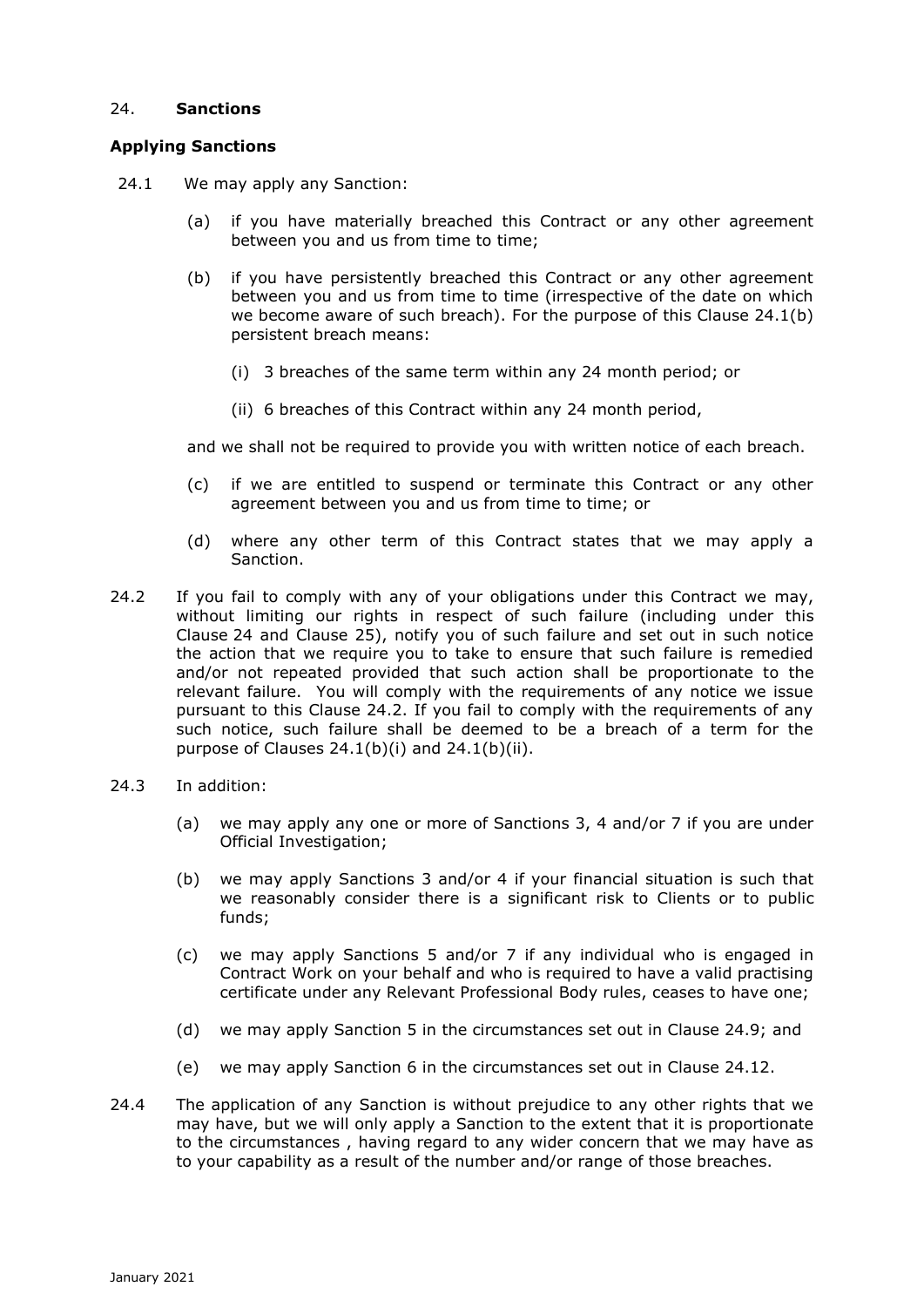# **Sanctions**

### **Sanction No. 1 - suspend types of Contract Work and Delegated Functions**

24.5 We may by written notice suspend your provision of Contract Work and/or Delegated Functions (in whole or in part) for the period specified in such notice and/or impose restrictions on the Contract Work that you may perform.

### **Sanction No. 2 - refuse to pay for specified Contract Work**

24.6 We may by written notice specify that you are not entitled to payment for, and we will not pay you for, some or all of the Contract Work specified in the written notice for the period specified in such notice.

### **Sanction No. 3 - suspend payments**

24.7 We may by written notice suspend some or all payments due from us to you under this Contract for the period specified in such notice.

### **Sanction No. 4 - suspend you from taking on any new Matters or cases**

24.8 We may by written notice prohibit you from starting, or place limitations upon your ability to start any new Matters or cases under this Contract for the period specified in such notice.

### **Sanction No. 5 - exclude individuals from being Supervisors or performing Contract Work**

- 24.9 If any person who is performing or has performed Contract Work is, or has been:
	- (a) a cause of, or a subject of, an Official Investigation or Report; or
	- (b) a cause of a Sanction; or
	- (c) charged with, or convicted of, an imprisonable offence,

we may, if we reasonably consider that such a step is necessary to protect Clients' interests, to protect public funds or to protect us from material harm, prohibit the person concerned, for such period as we may reasonably specify, from:

- (i) being a Supervisor; and/or
- (ii) where the context requires, performing Contract Work or work in connection with Contract Work,

so that he or she can no longer supervise and/or perform any Contract Work or work in connection with Contract Work for you or any other Provider.

- 24.10 Clause 24.9 applies even if the relevant circumstances occurred before the person concerned became a member of your personnel.
- 24.11 We will maintain and publish a list of individuals whom we have prohibited from being Supervisors of Contract Work or from performing Contract Work or work in connection with Contract Work.

## **Sanction No. 6 – suspend or remove your rota allocation (if any)**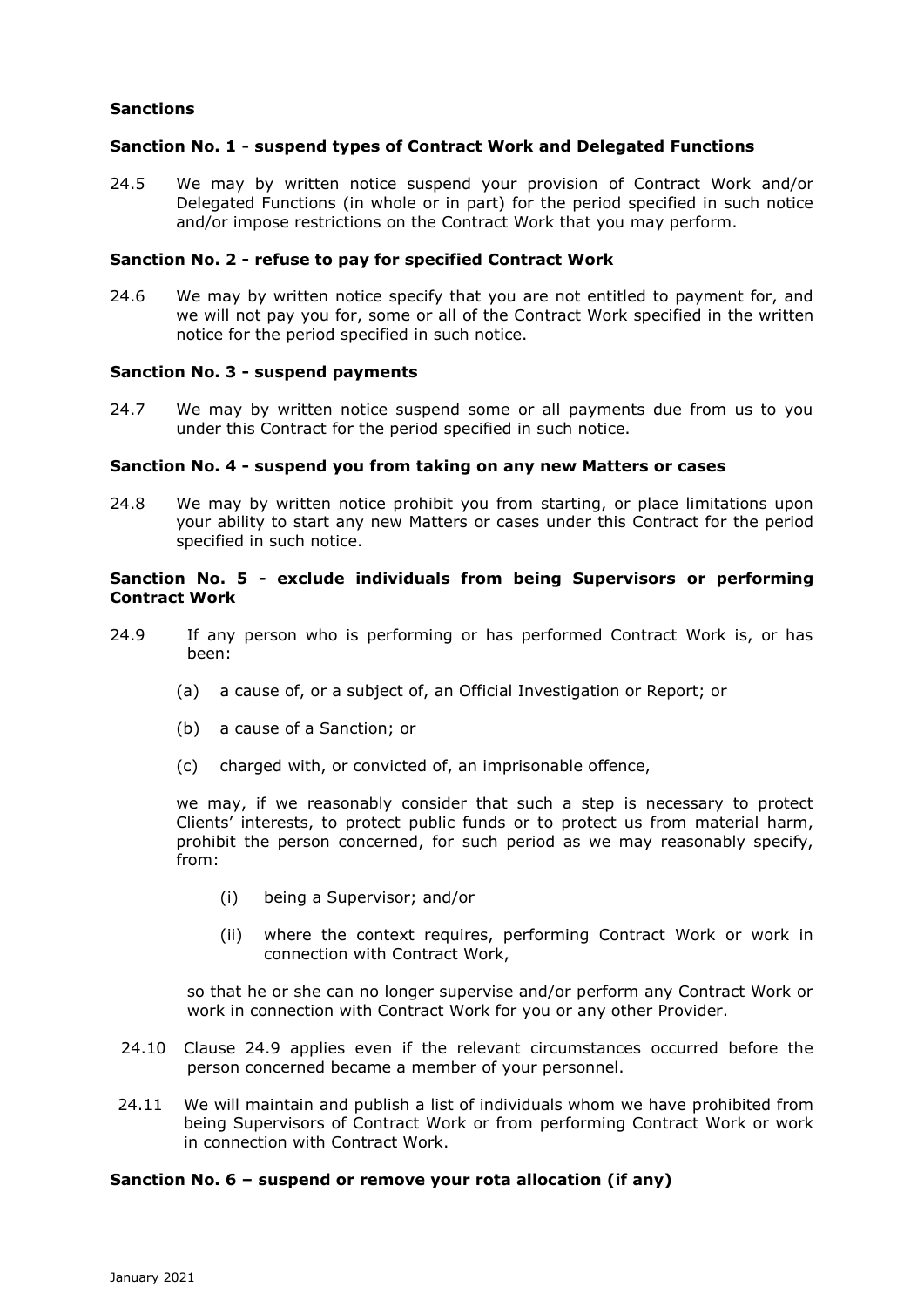24.12 If you persistently fail to comply with the requirements under this Contract relating to your rota, slots and/or panel membership (as specified in the Specification), we may by written notice suspend or remove your right to undertake Contract Work for the period specified in such notice. We may suspend or remove some or all of the slots allocated to you on the relevant rota, and may do this in relation to one or more of the rotas on which you are allocated slots.

### **Sanction No. 7 - suspend you from holding yourself out as a Provider**

24.13 We may serve a written notice on you suspending (with effect from such date as we may specify) your entitlement under this Contract to use Promotional Items and to hold yourself out, or to promote yourself, as a Provider, for the period specified in such notice.

## **Sanction No. 8 – termination of this Contract**

24.14 We may serve a written notice on you terminating this Contract on such date as we specify in such notice. In addition our right to terminate this Contract for a Fundamental Breach by you (together with additional rights of termination) is set out in Clause 25.4(a).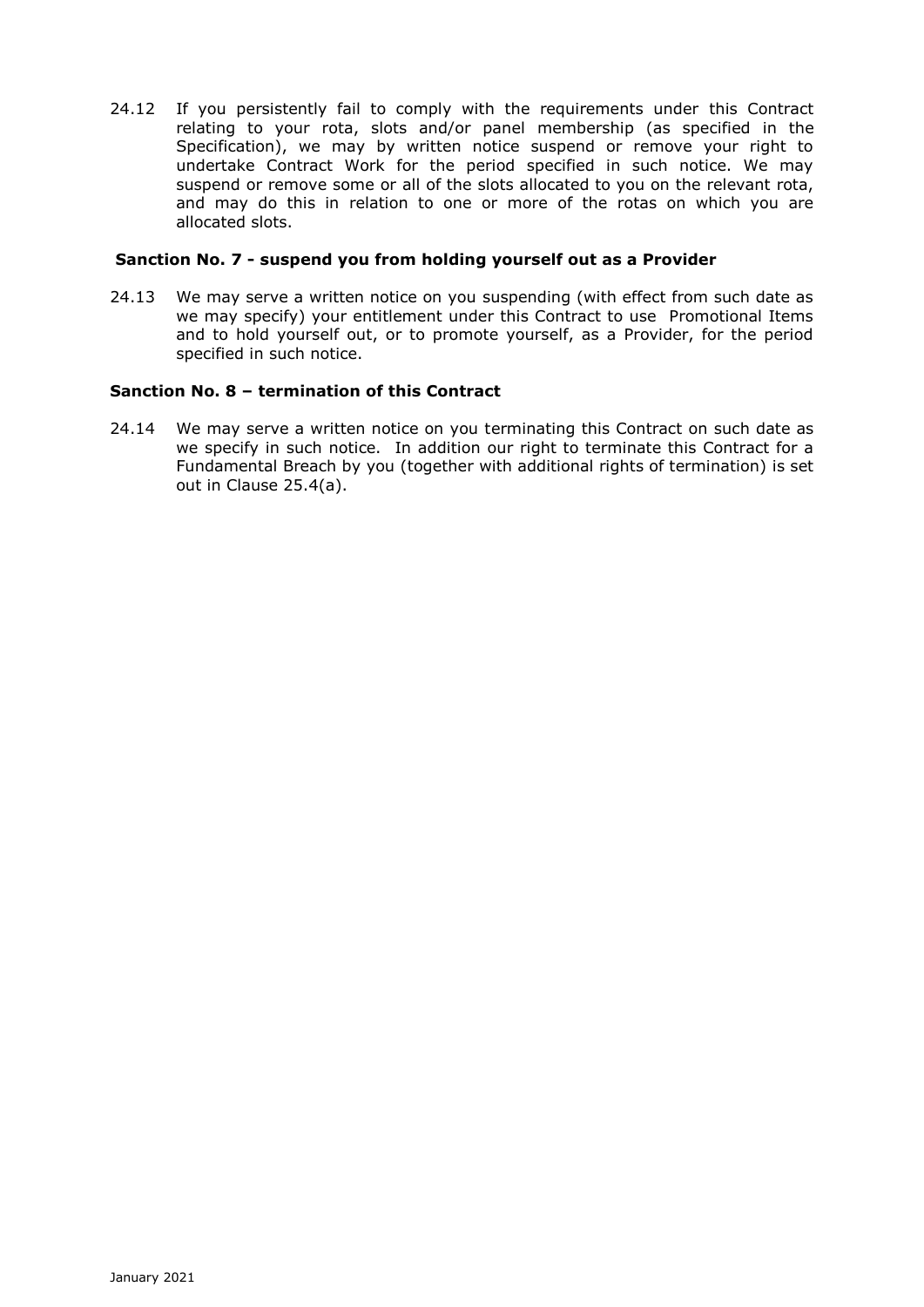# 25. **How this Contract can be ended**

### **Termination of the whole Contract by you**

- 25.1 You may, at any time, serve not less than three months' notice on us terminating this Contract in whole but not in part. For the avoidance of doubt, you are not entitled to terminate this Contract in part, however, your rights to propose amendments to this Contract are set out in Clauses 13.13 and 13.14.
- 25.2 If we amend the Contract pursuant to Clauses 13.2 to 13.7 you may any time before such amendment comes into effect serve notice on us terminating this Contract and any such termination will take effect on the day before the day on which the relevant amendment would otherwise come into effect.

### **Termination of the Contract by us**

#### *No fault termination*

25.3 We may at any time serve not less than six months' written notice on you terminating this Contract (on the date specified in the notice).

#### *Termination for breach*

- 25.4 For the avoidance of doubt and without limiting this Clause 25, our right to terminate this Contract in respect of your material or persistent breach is set out in Clause 24. In addition, we may serve a notice on you terminating this Contract on the date specified in the notice in any of the following circumstances:
	- (a) you have committed a Fundamental Breach;
	- (b) you have failed to meet a condition specified by us before the Contract Start Date and on which we granted this Contract;
	- (c) where following a Qualifying Event we conduct an assessment in accordance with Clause 22.12 and you fail the Rejection Criteria;
	- (d) we receive a Report and reasonably consider that termination is required to protect Clients or us from possible serious harm or to protect public funds or Clients' interests;
	- (e) we receive a Report that identifies that there has been such a serious breach of Contract or of legislation or such serious professional misconduct or dishonesty that, in all the circumstances, termination is justified;
	- (f) your financial situation is such that we reasonably consider that we or Clients are at significant risk of financial loss or other material prejudice;
	- (g) you have failed to provide information or access to premises in accordance with Clauses 4, 8 and 9 and have not remedied such breach within seven days of a notice from us referring to this Clause and requiring you to do so;
	- (h) you no longer hold the Quality Standard;
	- (i) without prejudice to Clause 25.6, the warranty given by you pursuant to Clause 18.1(g) is materially untrue;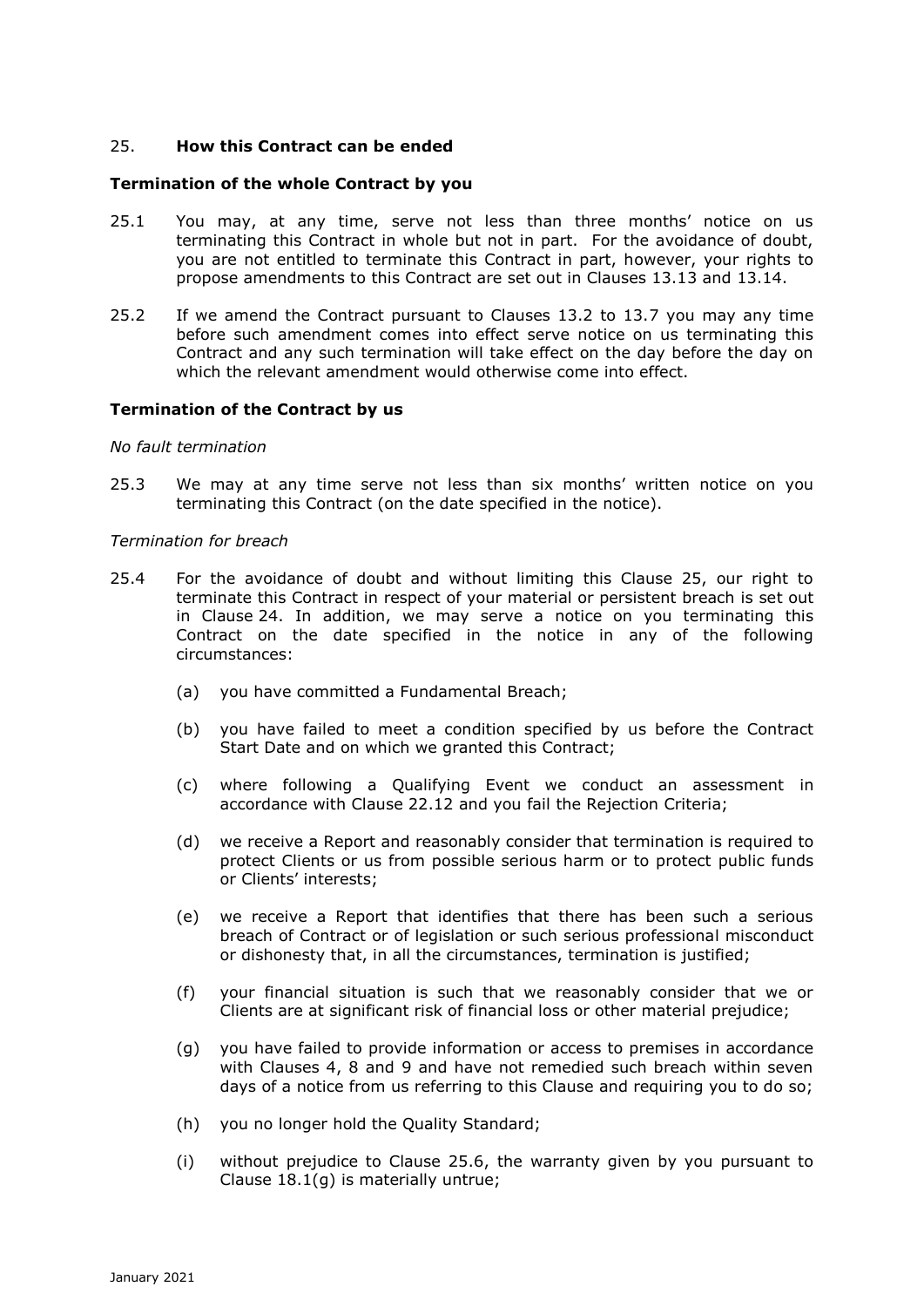- (j) you commit a material breach of your obligation to notify us of any Occasion of Tax Non-Compliance as required by Clause 14.2(a);
- (k) you fail to provide details of steps being taken and mitigating factors pursuant to Clause 14.23(b) which in our reasonable opinion are acceptable;
- 25.5 This Contract is suspended immediately with effect from the date that any Relevant Professional Body (or any other organisation that may lawfully do so) makes an intervention, order or direction that has the effect of preventing you from lawfully performing Contract Work. You must notify us immediately of any such intervention, order or direction and we may, as a result of such circumstance, terminate this Contract on written notice to you on the date we specify in such notice.

## **Termination of the Contract for breach of warranty**

- 25.6 Any material breach of Clause 18.1 by you entitles us:
	- (a) where the information related either to becoming a Provider or to demonstrating compliance with this Contract was inaccurate in your Tender Documents, to issue a notice terminating this Contract; and
	- (b) where the information related to the authorisation of Contract Work, to issue a notice terminating the right or obligation to perform that Contract Work.

## **Termination of the Contract for breach of the Public Contracts Regulations 2015**

- 25.7 We shall be entitled to terminate the Contract where any of the following circumstances arise:
	- (a) we become aware that you should have been excluded from the procurement procedure leading to the award of this Contract under Regulation 57(1) or (2) of the Public Contracts Regulations 2015; or
	- (b) where the Contract should not have been entered into due to a serious infringement of obligations under European Law as declared by the Court of Justice of the European Union under Article 258 of the Treaty on the Functioning of the EU; or
	- (c) where the Contract has been substantially amended to the extent that the Public Contracts Regulations 2015 require a new procurement procedure to be instigated.

# **Termination or suspension of part of this Contract by us**

25.8 Whenever we are entitled to terminate this Contract (including pursuant to Clause 24.14) we may terminate any part of it or suspend it or any part of it including without limitation, specified powers, rights and authorities to perform Contract Work or other work or services under it/them (including your right to perform Contract Work in a specified Category of Law or a specified Class of Work), provided that we may not terminate the Contract or such other agreement in part to the extent that that part of the Contract or agreement remaining after such termination would constitute a new award of a contract for the purposes of the Public Contracts Regulations 2015. For the avoidance of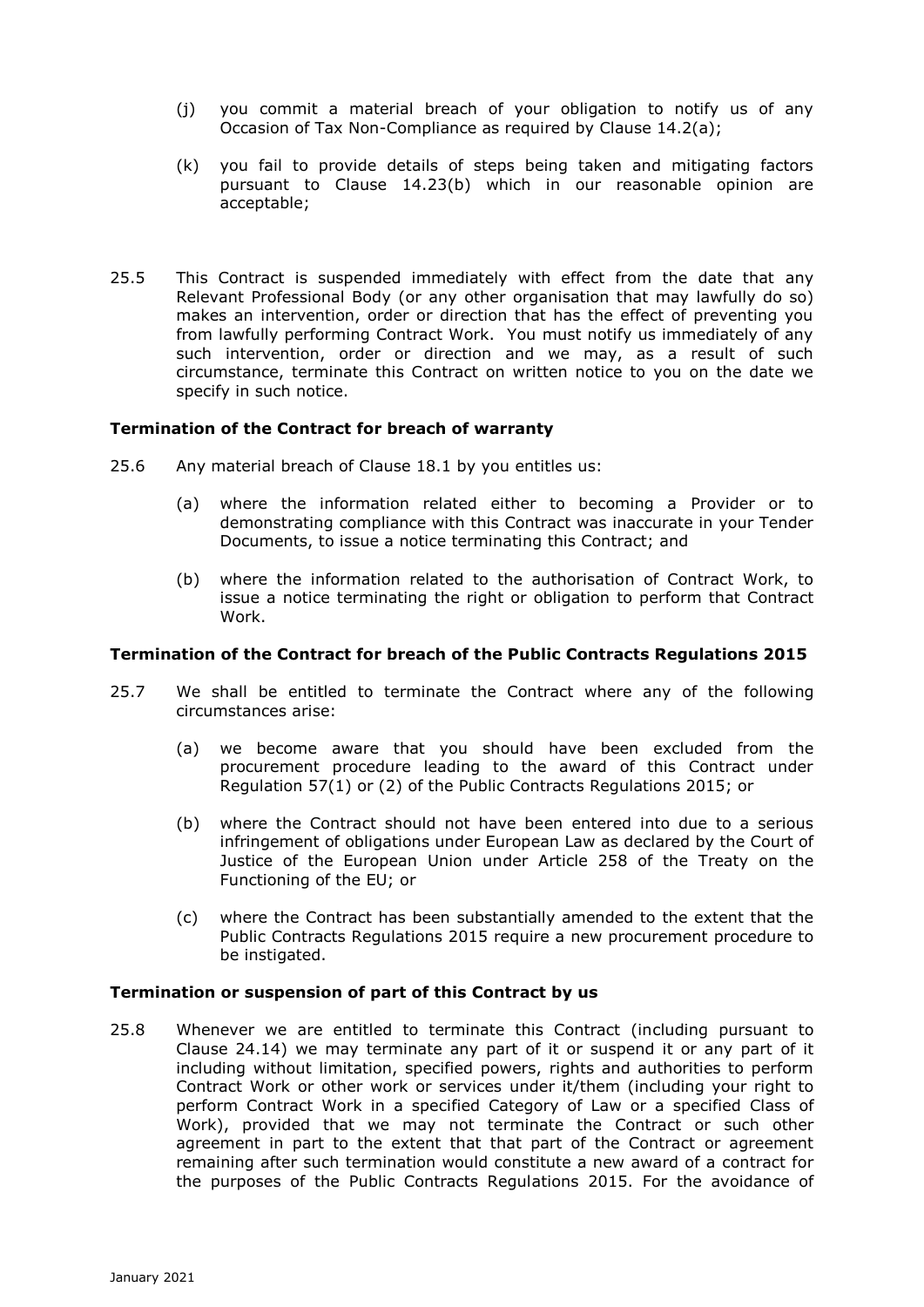doubt, this does not prevent us terminating all of the Contract Work or work or services covered by the relevant invitation to tender. We will set out the effects of any suspension (which will be less serious than termination) in the notice to you.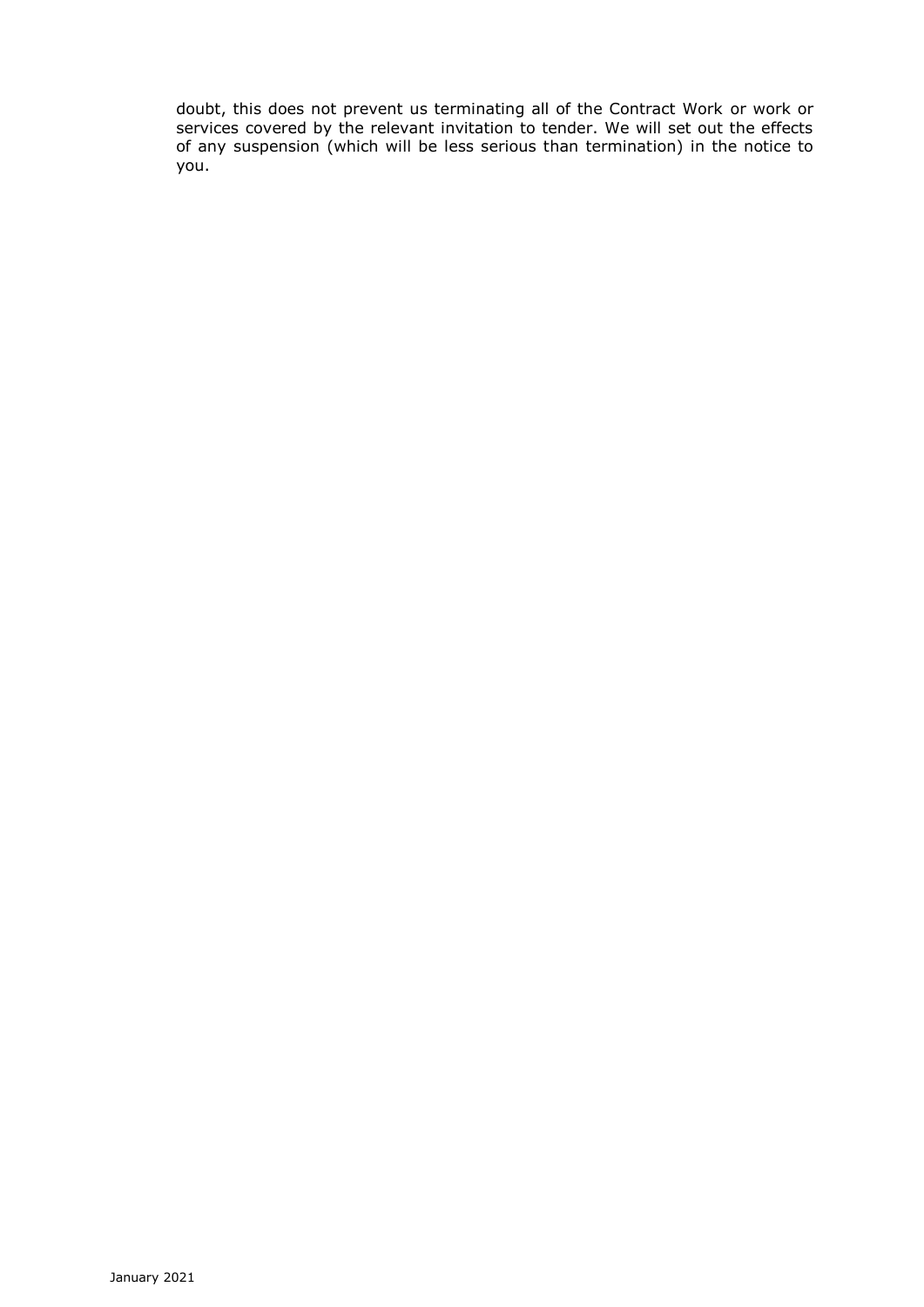# 26. **Consequences of termination**

### **Clients and Contract Work files**

26.1 When you become aware that your right to perform any Contract Work will end, you must immediately notify all Clients who will be affected by termination, take all reasonable steps to protect them and their rights, and provide them with information about other Providers able to continue their Matter or case (and offer to make appointments with them) and with such other information as we may specify.

### **When this Contract ends**

- 26.2 Subject to Clause 26.10, when this Contract ends:
	- (a) all rights, authorisations, approvals, powers, licences and any status under it (of you and of all your personnel), including Promotional Items end immediately;
	- (b) you must immediately stop all Contract Work;
	- (c) you must immediately stop holding yourself out as able to perform Contract Work;
	- (d) you must immediately stop holding yourself out as a Provider.
- 26.3 Subject to Clause 26.10, when any authority to perform Contract Work in any Category of Law or Class of Work ends, you must immediately stop all Contract Work in the relevant Category of Law or Class of Work and must immediately stop holding yourself out as able to perform it.
- 26.4 Subject to Clauses 26.8, 26.9 and 26.10, when this Contract ends, our obligation to make payments to you under it ceases.

## **Contract overpayments**

- 26.5 When this Contract ends all "overpayments and mispayments" (as described in Clause 14) become repayable to us and we may assert our rights in Clause 14.14.
- 26.6 When any authority to perform Contract Work in any Category of Law or Class of Work ends, all "overpayments and mispayments" (as described in Clause 14) in respect of that Category of Law or Class of Work become repayable to us and we may assert our rights in Clause 14.14.

#### **Work in progress**

26.7 When this Contract ends or your right to perform Contract Work in any Category of Law or Class of Work ends you must immediately send us such Contract Report as we may require and Claims for all Matters and cases that are not transferring to another Provider.

## **Existing rights at date of termination**

26.8 Subject to the provisions of this Contract, the suspension or ending of this Contract is without prejudice to any of your or our accrued rights (including our rights to Assess your Claims and to recover any overpayments to you and your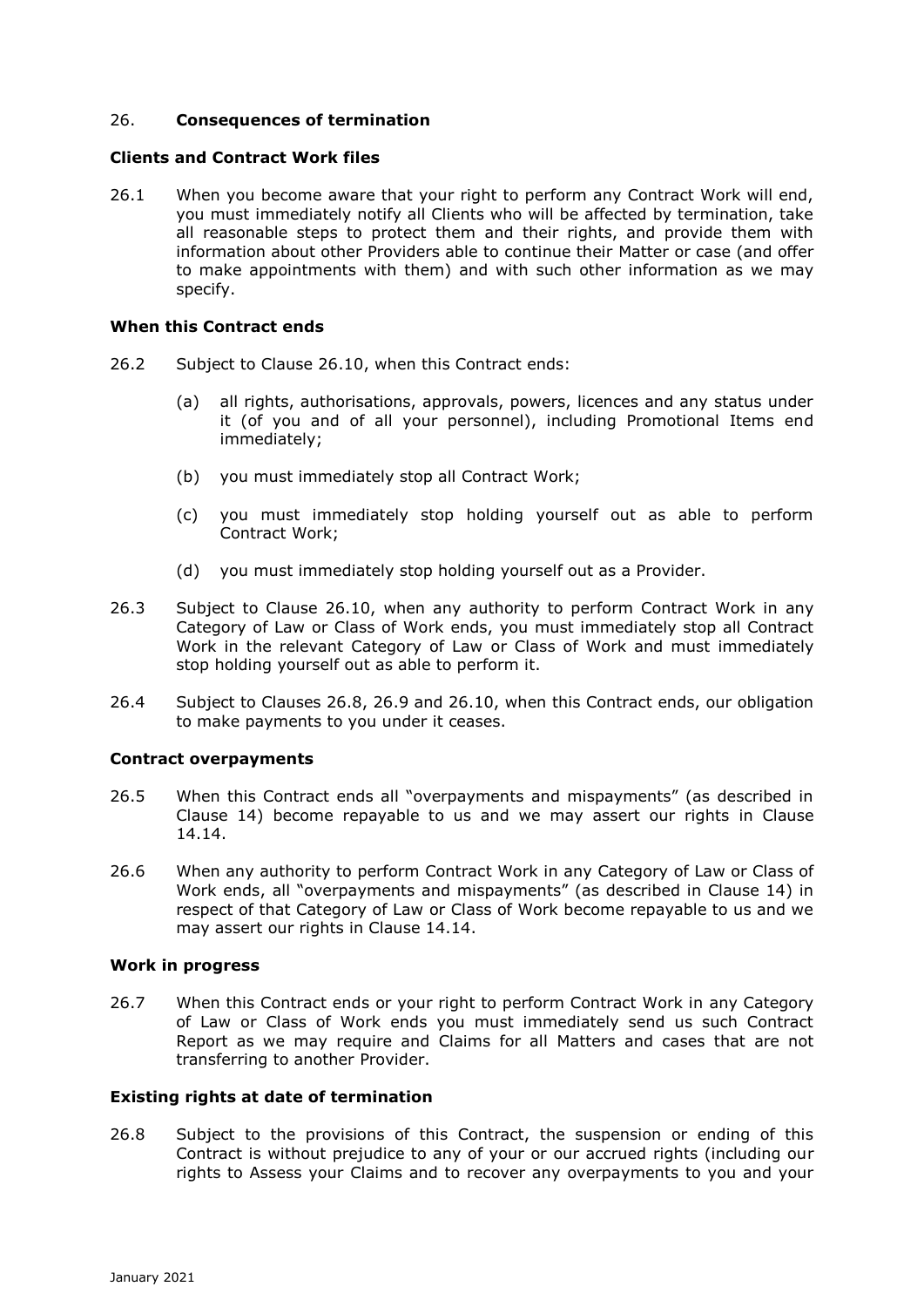rights to recover in respect of any underpayments by us). This includes Clauses 26.12 to 26.19.

26.9 Subject to Clause 26.12 any provision of this Contract which relates to, or governs your or our acts after it (or any part of it) ends, remains in full force and effect and is enforceable even though it has ended.

## **Remainder Work**

- 26.10 Unless this Contract has been terminated for breach by either of us and subject to the conditions in Clause 26.11, we will authorise you to perform Remainder Work. Any such authorisation is subject to your compliance with any requirements and obligations set out below and our right to impose restrictions, requirements and conditions on your performance of Remainder Work at any time, and not merely when authorisation is given. Restrictions, requirements and conditions may be on a case-by-case basis, on a time basis, on a step-in proceedings basis or on any other basis that we consider appropriate.
- 26.11 Our authorisation of Remainder Work is conditional on the following:
	- (a) you must notify your existing Clients that at the date this Contract would have terminated but for Clauses 26.10 to 26.12 they have the option to transfer their Matter or case to another Provider; and
	- (b) you must confirm to us that the Remainder Work is not likely to continue for longer than two years from the date this Contract would have terminated, but for Clauses 26.10 to 26.12.

Wherever we permit you to provide Remainder Work, that decision will be reviewed as reasonably required to ensure that the above requirements are still being met.

26.12 If we authorise you to perform Remainder Work the terms of this Contract will, in respect of such Remainder Work, continue in full force and effect (subject to the terms of any replacement contract that we enter into with you).

## **TUPE**

- 26.13 We have entered into this Contract in the belief that TUPE will not apply on the expiry or termination of this Contract or part of it and that you will retain responsibility for all of your personnel on expiry or termination as we do not believe that there will be an identifiable transfer of your business to any other Provider on such expiry or termination. If at any time, however, we consider that TUPE may apply on any such expiry or termination we reserve the right to make such amendments to this Contract as specified in Clause 13, subject to our compliance with the consultation obligations and timetable in Clause 13.
- 26.14 Notwithstanding Clause 26.13, if we reasonably believe that TUPE does apply on the expiry or termination of this Contract or part of it, at any point within the period of 6 months immediately preceding such expiry or termination or following the service of a notice under Clause 24.14 or 25 you must on receiving a request from us or any Replacement Provider, supply us and any Replacement Provider with a list which contains, in respect of any person engaged or employed by you in the provision of Contract Work (the "TUPE Employees"), full and accurate details regarding the identity, number, age, sex, length of service, job title, grade and terms and conditions of employment (including those derived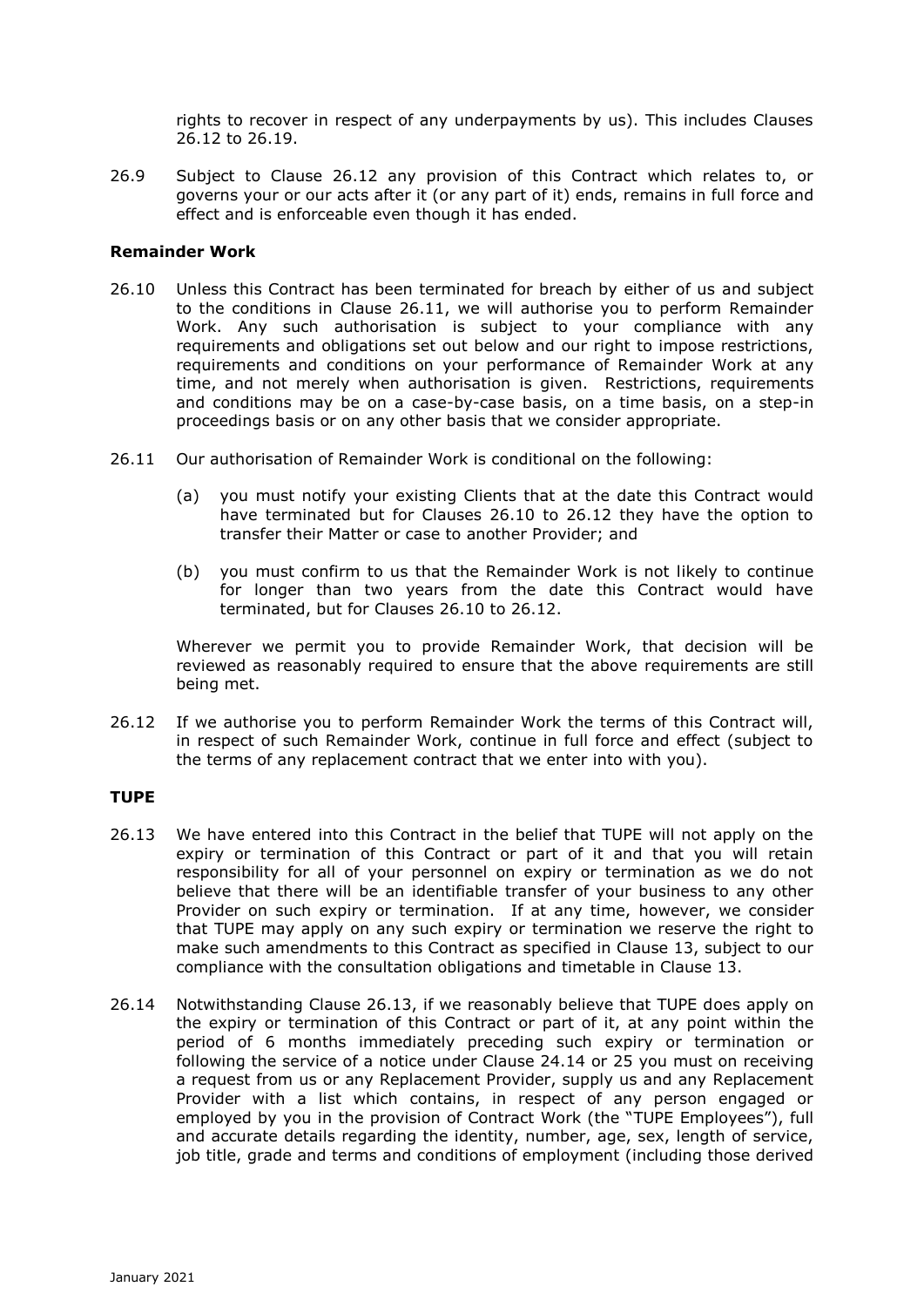from collective agreements) of and other matters affecting each of those TUPE Employees. You must:

- (a) provide such information promptly and at no cost to us or any Replacement Provider; and
- (b) notify us and any Replacement Provider forthwith in writing of any material changes to such information promptly as and when such changes arise;
- (c) not make any material increase or decrease in the number of TUPE Employees;
- (d) not make any increase in the remuneration or other change in the terms and conditions of the TUPE Employees other than in the ordinary course of business and with our or any Replacement Provider's prior written consent;
- (e) not move other employees from elsewhere in your business who have not previously been employed or engaged in providing Contract Work to provide Contract Work save with our or any Replacement Provider's prior written consent;
- (f) enable and assist us or any Replacement Provider (in advance of the date of the TUPE transfer) to communicate with and meet the TUPE Employees and their trade union or other employee representatives for the purpose of carrying out consultation either as required under TUPE and/or the Trade Union and Labour Relations (Consolidation) Act 1992.
- 26.15 Without prejudice to Clause 26.14, you must procure and must provide Employee Liability Information to us or any Replacement Provider at our or the Replacement Provider's reasonable request and must warrant at the time of providing such Employee Liability Information, that such information is accurate and that it will be updated to take account of any changes to such information as is required by TUPE.
- 26.16 You will indemnify and will keep any Replacement Provider indemnified in full in relation to any and all Direct Losses arising from any claim by any party as a result of you failing to provide or promptly to provide us or the Replacement Provider where reasonably requested with any information described in Clause 26.14 and/or Employee Liability Information or to provide full information described in Clause 26.14 and/or Employee Liability Information or as a result of any material inaccuracy in or omission from such information and/or Employee Liability Information.
- 26.17 You will indemnify and keep indemnified any Replacement Provider in full in relation to any and all Direct Losses caused to the Replacement Provider as a result of increased costs of employing the TUPE Employees arising as a result of any breach by you of Clause 26.14.
- 26.18 You will be liable for any claims made by or in respect of any of the TUPE Employees relating to or arising during the employment of the Employee or TUPE Employees concerned up to the date of expiry or termination (where applicable) of this Contract including, any claims for breach of contract, dismissal, unlawful deduction of wages, a protective award, redundancy payment, discrimination or relating to any personal injury and you will indemnify and will keep any Replacement Provider indemnified in full in relation to any and all Direct Losses arising from any such claim.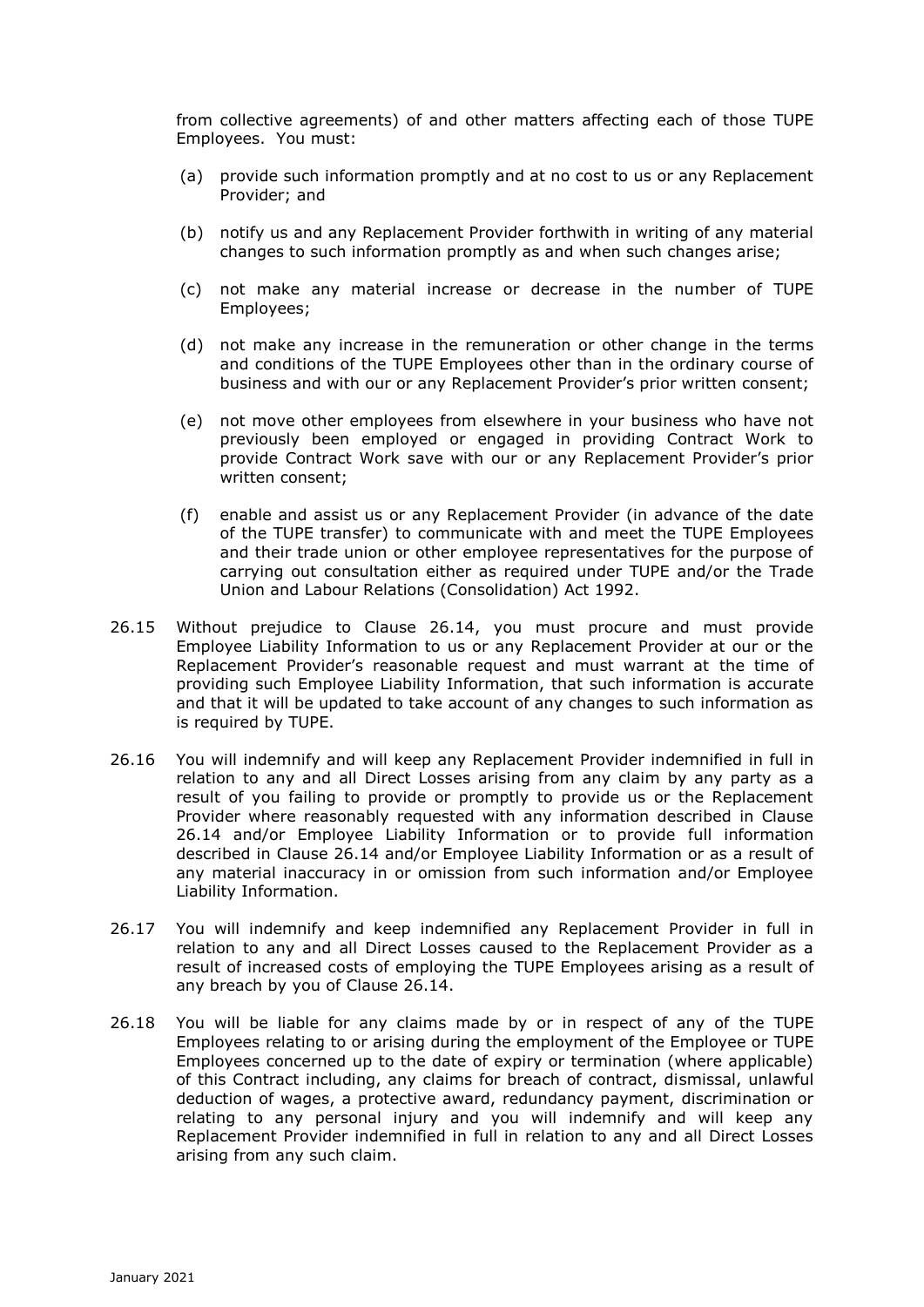- 26.19 Where any liability in relation to any TUPE Employees referred to in Clause 26.18 arises partly as a result of any act or omission occurring on or before the expiry or termination (where applicable) of this Contract and partly as a result of any act or omission occurring after such expiry or termination of this Contract, your indemnity to the Replacement Provider in Clause 26.18 will relate only to such part of the Direct Losses sustained by the Replacement Provider in consequence of the liability as is reasonably attributable to any act or omission occurring before the relevant date of expiry or termination of this Contract.
- 26.20 A Replacement Provider is a beneficiary under and will be entitled to enforce Clauses 26.16 to 26.19 pursuant to the Contracts (Rights of Third Parties) Act 1999. In addition you will, on request, enter into an indemnity on the terms set out in Clauses 26.16 to 26.19 directly with a Replacement Provider.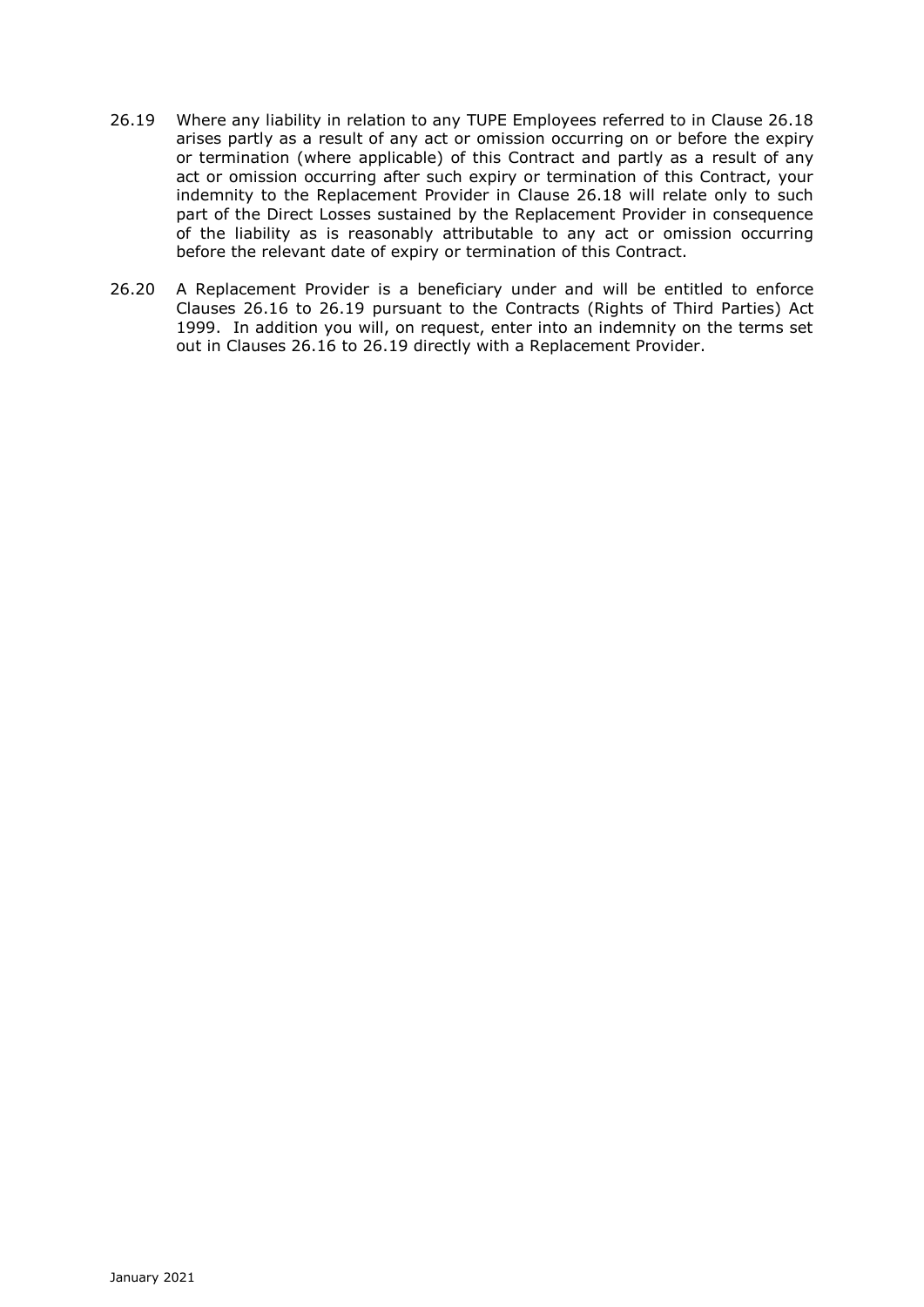# 27. **Reconsidering decisions and the review procedure**

# **Informal reconsideration**

- 27.1 If you disagree with any action we have taken or not taken, or a decision we have made, under this Contract you must, through your Contract Liaison Manager, provide details of the matter in writing to our Contract Manager to request an informal reconsideration of the action, inaction or decision. Any such request must be made within 21 days of the action or inaction or the date we notify you of the decision.
- 27.2 If you disagree with any decision we make following our informal reconsideration pursuant to Clause 27.1, or if we have not reconsidered the matter and advised you of the outcome within 28 days of your request under Clause 27.1:
	- (a) if you wish to pursue the dispute and are permitted to do so under Clause 27.4, you must, subject to the remainder of this Clause 27.2, request a formal review; or
	- (b) if you cannot request a formal review under Clause 27.4, Clause 28 will apply, provided that the matter is not one contemplated under Clause 27.5 or 27.7.

### **Formal review procedure**

27.3 The formal review procedure is to enable you to require us to carry out a formal reconsideration of matters within the scope of Clause 27.4.

### **Invoking the formal review procedure**

- 27.4 The formal review procedure only applies where:
	- (a) we have issued a notice under Clauses 14.21, 24.1 to 24.12, 24.14, or, only if we expressly agree, under Clause 24.13; or
	- (b) we have issued a notice under Clauses 25.4 or 25.8; or
	- (c) you disagree with our decision either (i) following the expiry of a Schedule not to issue a further Schedule, or (ii) on the duration of a Schedule; or
	- (d) you disagree with the Monthly Payment or authorisation of work under a Schedule; or
	- (e) subject to Clauses 27.5 to 27.7 and the remainder of this Clause 27.4(e), you consider that we have breached this Contract (in which case, you must specify which provision of this Contract you consider that we have breached and set out the reasons why you consider that we have breached it). You may only request a review of the issue to you of a notice of breach of contract if and when we subsequently terminate or suspend this Contract (or apply another Sanction) pursuant to the notice.

#### **Disputes outside the formal review procedure**

27.5 The following are wholly outside the formal review procedure set out in this Clause 27 and the provisions of Clause 28. Should any dispute arise in relation to these matters, the review procedure referred to in the Specification must be followed: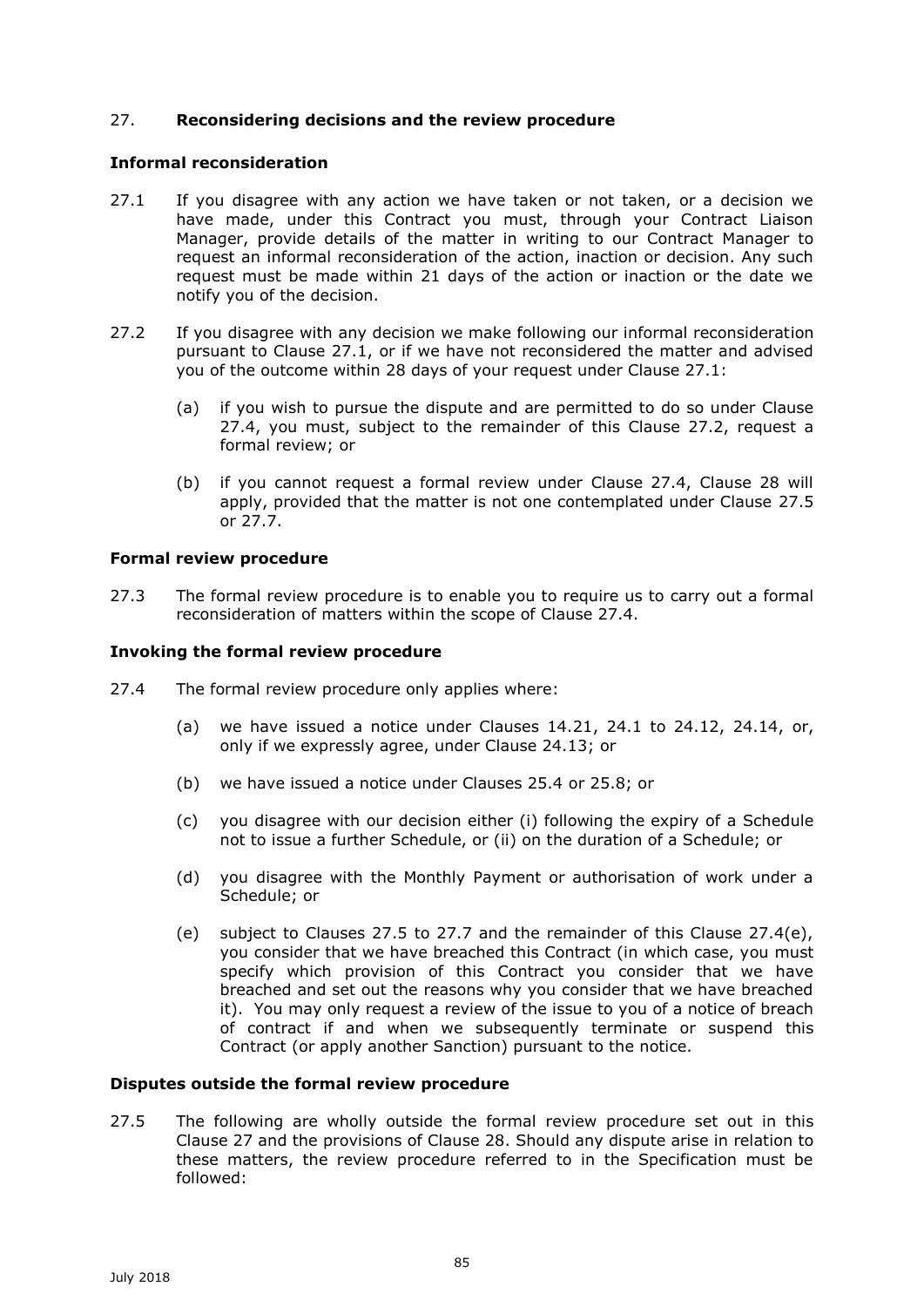- (a) decisions on individual Client Matters or cases;
- (b) decisions on Assessments and/or any claim or dispute which relates to the recovery by you or us of payments due to you or us under this Contract.
- 27.6 The following are wholly outside the formal review procedure set out in this Clause 27 but are subject to the provisions of Clause 28:
	- (a) where we have suspended the effect of a decision or notice, any subsequent decision by us to remove all, or part, of the suspension (and to give effect to all, or part, of the decision or notice); and
	- (b) a claim by you that we are in breach of Clause 2.3 or 2.4, if that claim is based on or relates to any decision within Clauses 27.5 or 27.6(a).
- 27.7 Any action, inaction and decisions made in relation to Contract Work by independent committees and other independent third parties exercising functions in connection with Contract Work including the Independent Funding Adjudicators, Independent Costs Assessors and Independent Peer Review Process are not made by us and are as a result, not subject to Clauses 27 and 28.
- 27.8 If you do not pursue your rights under and in accordance with Clauses 27 and 28 within the periods of time specified (or such longer periods of time as we may agree) you are thereby deemed to accept the position and lose your right to dispute it.

## **Commencing the formal review procedure**

- 27.9 To invoke the formal review procedure, you must write to the Chief Executive at Legal Aid Agency, 102 Petty France, London, SW1H 9AJ (or such other address as we may notify to you).
- 27.10 All requests for review must be endorsed "Request for Formal Review" and must set out a full and detailed description of the matter and the reasons for your challenge and must be accompanied by all documents upon which you intend to rely.
- 27.11 All requests for review must be made:
	- (a) within 14 days of the date of our decision on the informal reconsideration under Clause 27.1; or
	- (b) if we have not advised you of the outcome of our informal reconsideration within 28 days of the date of your request, within 14 days of the expiry of that 28 day period.

If you, acting reasonably, regard the matter as urgent, you must state this in your request for review.

27.12 The Chief Executive will review your request, decide whether any additional information or documentation is required and seek to obtain that documentation (whether from you or from us). Thereafter he or she will determine whether to conduct the review himself or herself or refer it to the Contract Review Body ("CRB"), save that any request relating to a decision to require reimbursement of Reasonable Costs in respect of a further Audit under Clause 14.21 or to terminate this Contract must be referred to the CRB. Subject to the foregoing,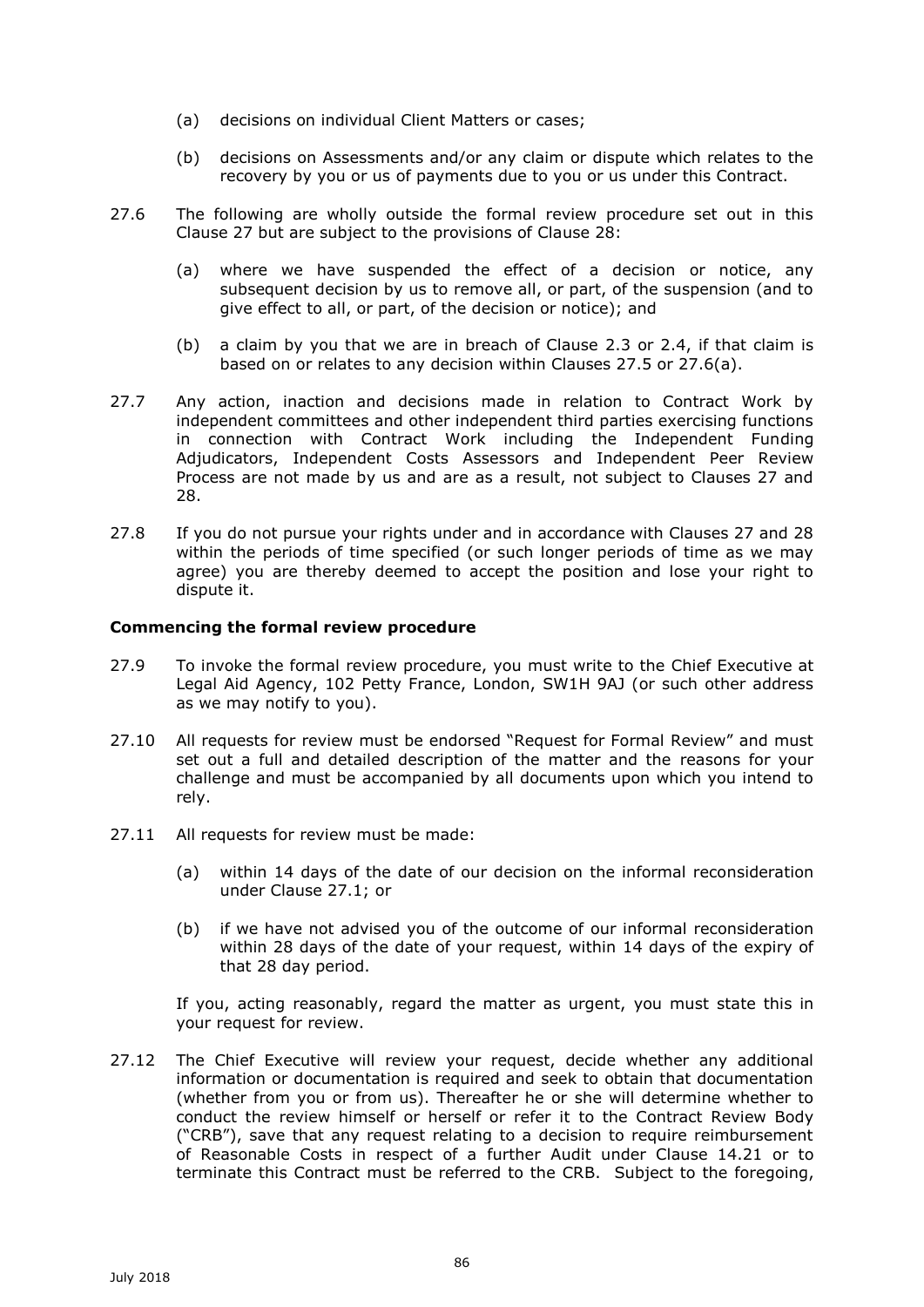the decision of the Chief Executive in respect of whether a matter should be referred to the CRB will be final.

27.13 If the Chief Executive conducts a review, he or she will determine the procedure and will decide whether to invite, or require, any further information before making a determination.

# **The Contract Review Body**

- 27.14 The CRB comprises:
	- (a) two members nominated by us (one of which must act as the chair of the CRB); and
	- (b) a member nominated by the Consultative Bodies on our request (unless we have requested them to nominate a member within a specified period but either (i) within that period no nomination has been made or (ii) the nominee is unable to attend).

At our option, the CRB may also include a member from another Provider.

- 27.15 If the formal review is to be referred to the CRB, then the secretary to the CRB will prepare a report and bundle for the CRB. This will be sent to you not less than 14 days before the CRB hearing.
- 27.16 You may respond to this report but your written response (including any skeleton argument if you are to be represented by counsel) must be received by us not less than seven days before the CRB hearing.
- 27.17 If your application relates to a decision to terminate this Contract, then you have a right to attend or be represented at the CRB hearing. If your application relates to any other matter, then you must apply to the Chief Executive in writing not less than seven days before the CRB hearing, for permission to attend or be represented at the CRB hearing. The decision of the Chief Executive is final on this issue.
- 27.18 If you attend or are represented at the CRB hearing, then we also have a right to attend or be represented. Oral representations will, except in exceptional circumstances, be limited to 30 minutes for each party.
- 27.19 Save as provided above, the CRB determines its own procedure. Where the members of the CRB are unable to agree on any matter, each member has one vote. In the event of an equality of votes, the chair of the CRB has the casting vote.

## **Determining the formal review**

- 27.20 The Chief Executive or the CRB (as appropriate) will determine the formal review within a reasonable period after the request for review has been received, unless you have notified us, in accordance with Clause 27.11, that you, acting reasonably, regard the matter as urgent in which case we must use reasonable endeavours to determine the matter within 28 days of receiving your request.
- 27.21 Where there is no determination by the Chief Executive or the CRB (as appropriate) within 28 days of the date of receipt of a request from you which states that the matter is urgent in accordance with Clause 27.11, and you have complied with your obligations under Clauses 27.9 to 27.11, you may deem this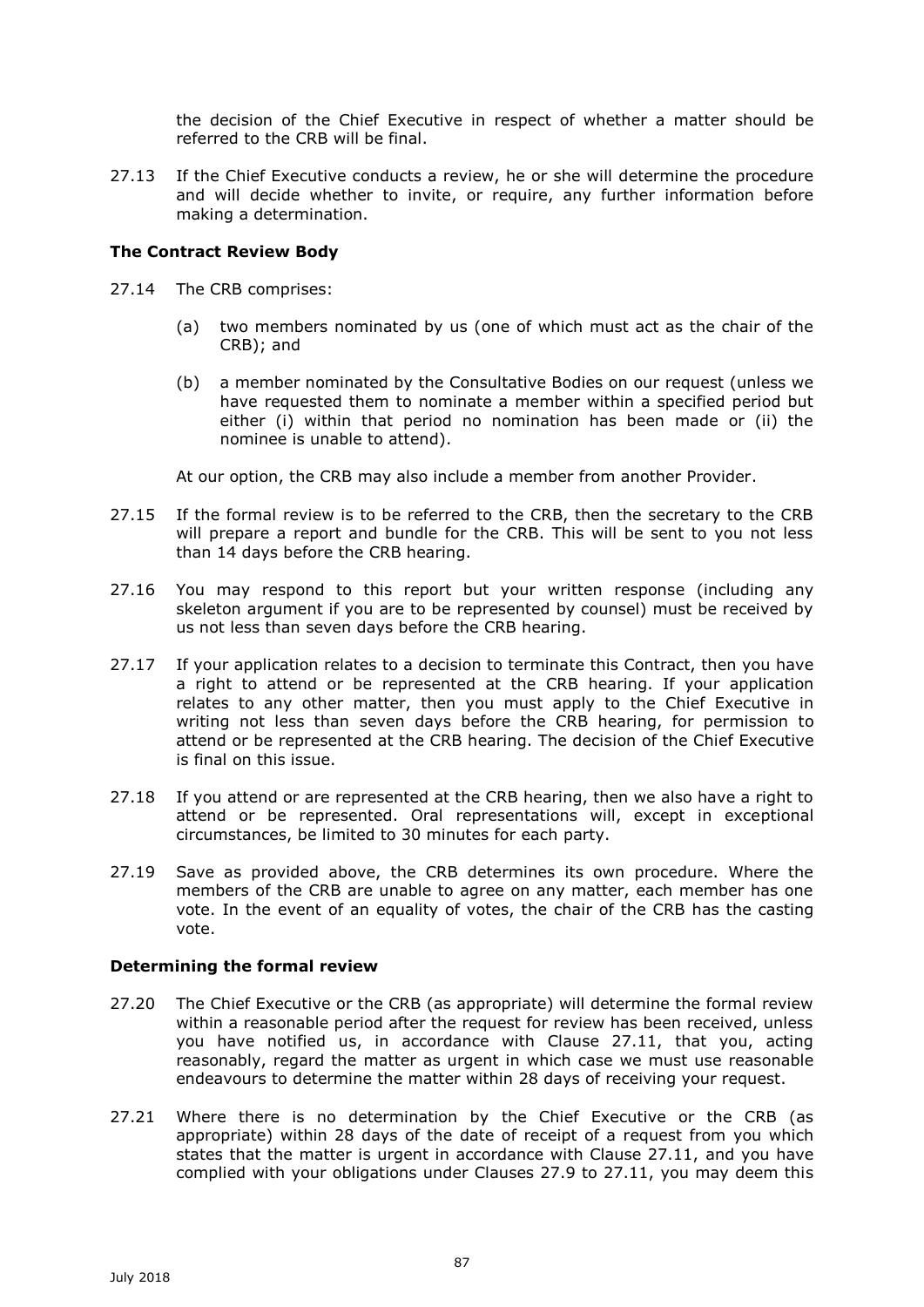formal review procedure as having expired and your rights under it as exhausted. In respect of all other requests for review however, you must await a response from the Chief Executive or the CRB (as appropriate) before considering the formal review procedure as having expired and your rights under it as exhausted for the purposes of Clause 28.

- 27.22 The Chief Executive or the CRB's determination (as appropriate) may allow the formal review, dismiss the formal review, make a different decision, give directions to your Contract Manager or recommend that a fresh decision is made within a specified period. For the avoidance of doubt the Chief Executive and the CRB's determinations are our decisions.
- 27.23 In accordance with the timings above, the Chief Executive or the CRB (as appropriate) will send you and your Contract Manager written reasons for their determination.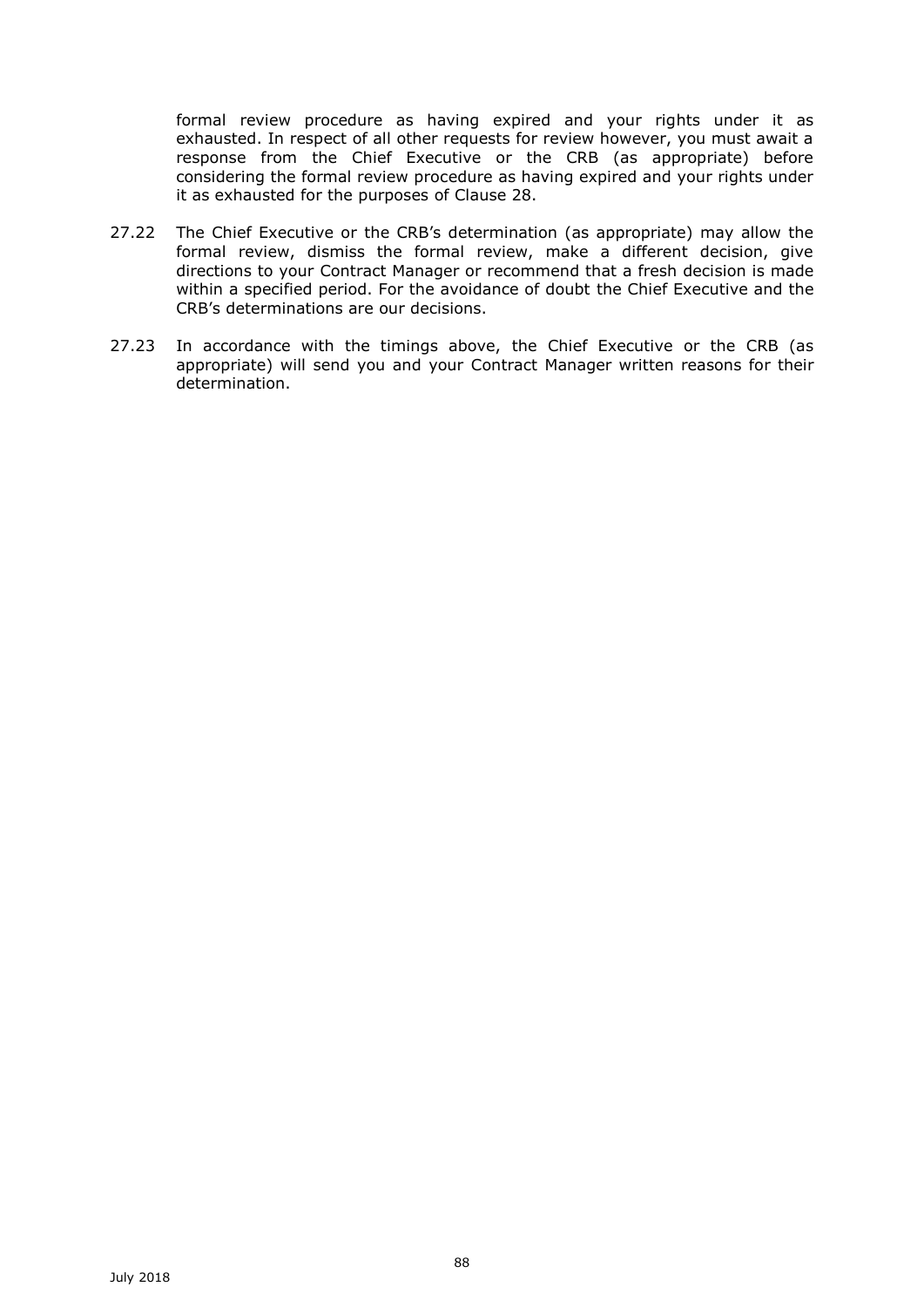# 28. **Dispute resolution**

- 28.1 This Clause 28 only applies if there is a "Formal Dispute". A Formal Dispute occurs where:
	- (a) you have exhausted your rights to a formal review in accordance with and as set out at Clause 27; or
	- (b) your claim or dispute does not relate to a matter set out in Clause 27.4, 27.5 or 27.7 and you have requested an informal reconsideration in accordance with Clause 27.1 and you:
		- (i) disagree with the outcome; or
		- (ii) have not been advised of the outcome within the 28 day period set out at Clause 27.2.

Any Formal Dispute will be dealt with in accordance with this Clause 28.

# **Mediation**

- 28.2 Either of us may request that a Formal Dispute be referred to mediation by giving notice in writing (a 'mediation notice') to the other requesting mediation. Any notice of mediation to be given to us must be sent to the Chief Executive at Legal Aid Agency, 102 Petty France, London, SW1H 9AJ (or such other address as we may notify to you). The notice must be given within the following period:
	- (a) where the matter falls within Clause 27.4, within 14 days of your rights to a formal review being deemed exhausted under Clause 27.21; or
	- (b) where the matter does not fall within Clause 27.4:
		- (i) within 14 days of the date of our informal reconsideration; or
		- (ii) where you have not been advised of the outcome of your request for informal reconsideration within the 28 day period set out at Clause 27.2, within 14 days of the expiry of such 28 day period.
- 28.3 The party receiving the mediation notice must respond in writing within 14 days of the date of the mediation notice.
- 28.4 Unless otherwise agreed between you and us, any mediation will be conducted in accordance with the CEDR Model Mediation Procedure, and the mediator will be nominated by CEDR.
- 28.5 If the party receiving the mediation notice agrees to mediation, the party who requested the mediation shall notify CEDR and take the necessary steps to arrange the mediation (or to ask CEDR to assist to secure the involvement of the other party).
- 28.6 Any mediation will take place not later than 28 days after the date the parties agree to mediation.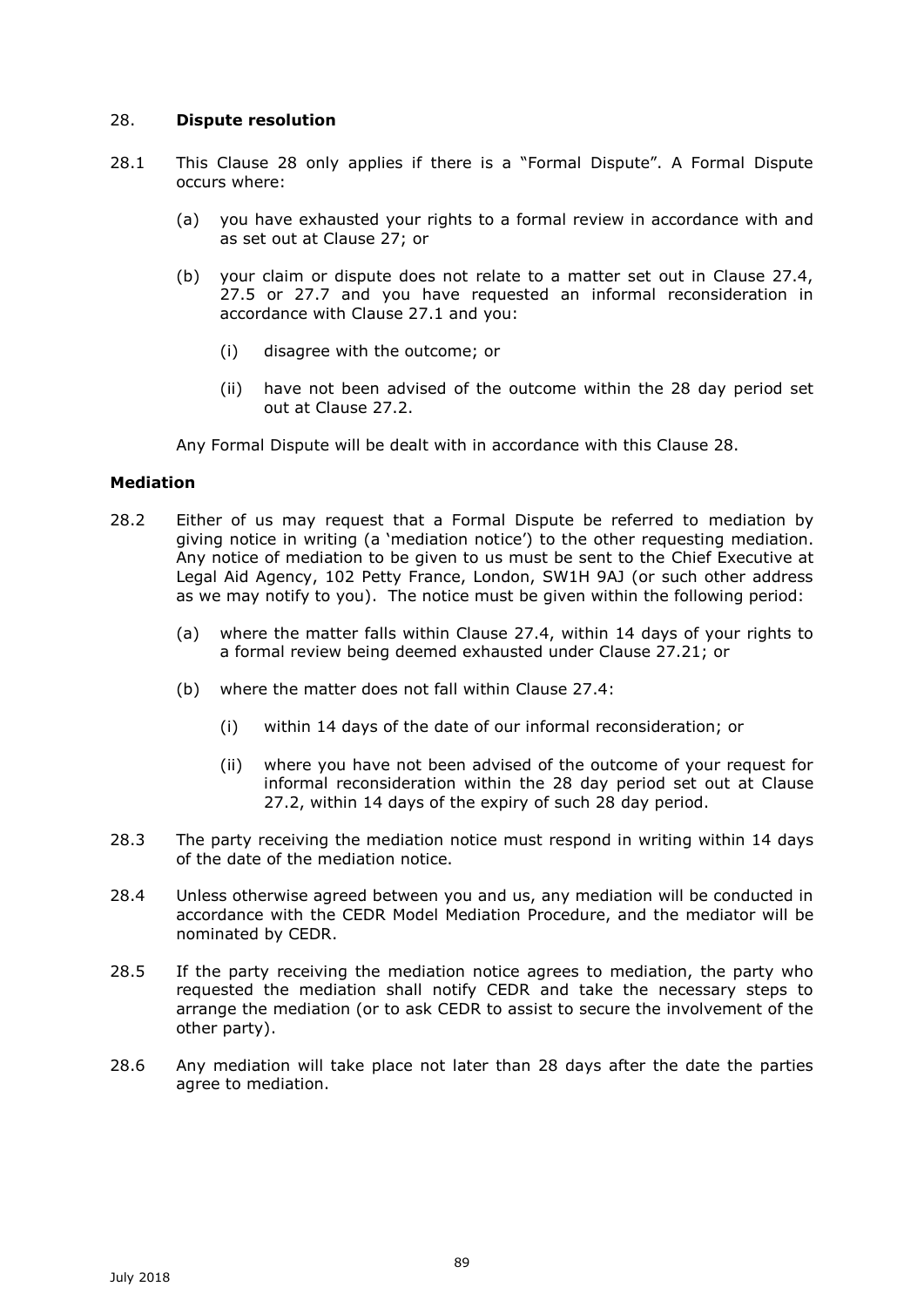# **Disputes subject to court proceedings**

- 28.7 You or we may refer a Formal Dispute to be decided by the courts of England and Wales in accordance with Clause 29 by issuing and serving on the other a claim form and particulars of claim within the following periods:
	- (a) if you and/or we do not agree to mediation:
		- (i) where the matter falls within Clause 27.4, within one year of your rights to a formal review being deemed exhausted under Clause 27.21; or
		- (ii) where the matter does not fall within Clause 27.4,  $(1)$  within one year of the date of our informal reconsideration, provided that you have been advised of the outcome of our informal reconsideration within the 28 day period set out at Clause 27.2; or (2) where you have not been advised of the outcome of your request for informal reconsideration within the 28 day period set out at Clause 27.2, within one year of the expiry of such 28 day period; and
	- (b) if you and we agree to mediation but no settlement is reached, within one year from the date of the mediation notice, or such longer period as you and we may agree.
- 28.8 We each agree that a failure by one of us to issue and serve a claim form and particulars of claim within the period specified by Clause 28.7 means that that party will be deemed to have waived its rights to bring any legal proceedings and/or to pursue a remedy in respect of that dispute.
- 28.9 We each agree that any proceedings will be issued out of the Central London County Court or the Royal Courts of Justice (each a "Relevant Court"), as applicable, and thereafter you and we agree not to apply to transfer the proceedings to any other court that is not a Relevant Court. In the event that proceedings are issued out of any court that is not a Relevant Court, the issuing party must immediately apply, at its own cost, for the proceedings to be transferred to a Relevant Court and you and we agree to consent to the transfer of proceedings to a Relevant Court.

## **Address for service**

- 28.10 Any documents to be served on us should be marked for the attention of the Chief Executive and served by one of the following methods:
	- (a) delivered personally to the postal address specified in Clause 28.11; or
	- (b) sent by fax to the fax number specified in Clause 28.11; or
	- (c) sent by DX to the address specified in Clause 28.11; or
	- (d) sent by pre-paid first-class post, recorded delivery or registered post in each case to the address specified in Clause 28.11.
- 28.11 The addresses and contact details referred to in Clause 28.10 are: The Chief Executive, Legal Aid Agency, 102 Petty France, London, SW1H 9AJ (or such other address as we may notify to you), DX: 152380 Westminster 8 and Fax: 0203 545 8686.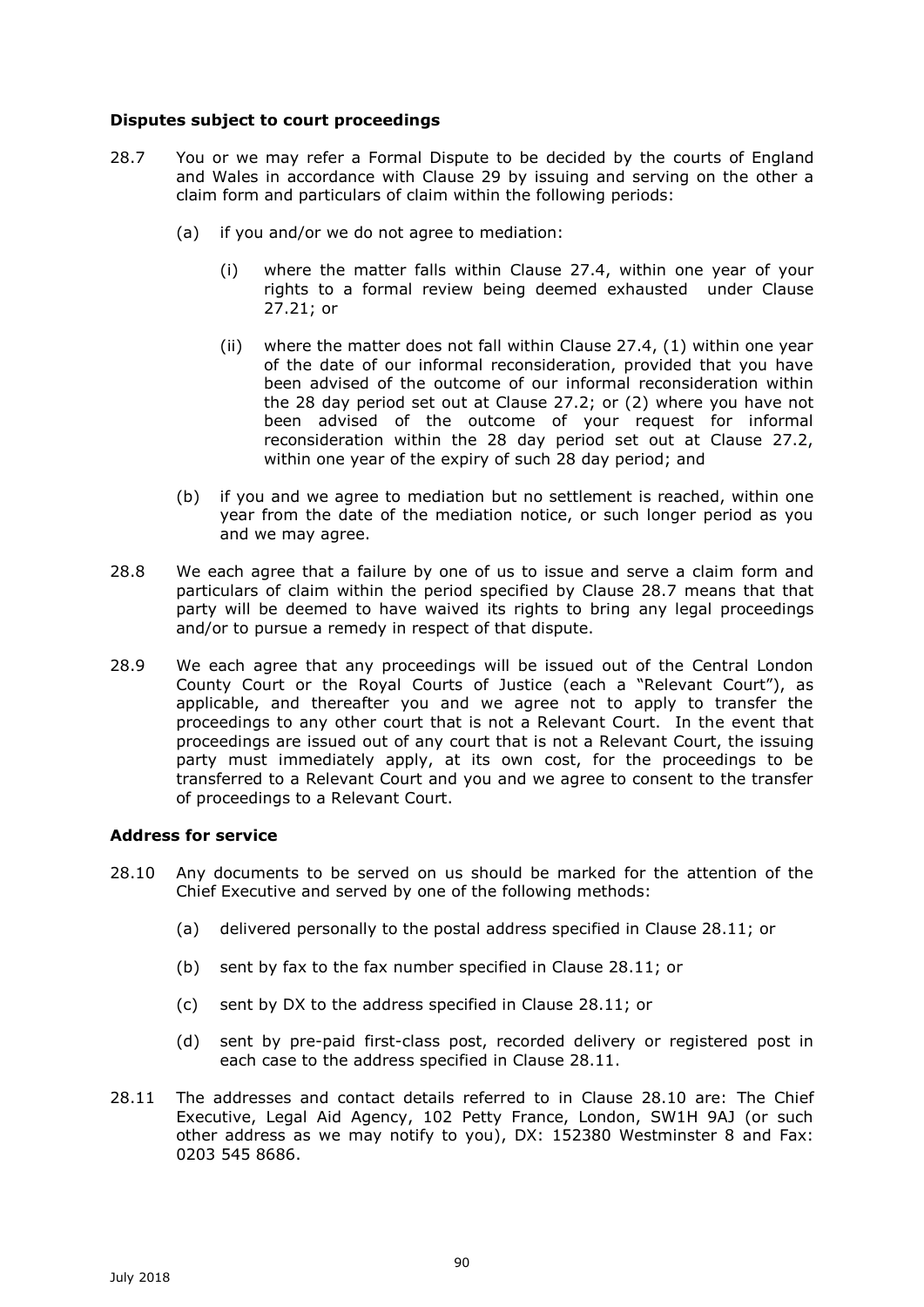# 29. **Governing law and jurisdiction**

- 29.1 The formation, existence, construction, performance, validity and all aspects whatsoever of this Contract and any non contractual obligations arising out of or in connection with it, are governed by the law of England.
- 29.2 Subject to Clauses 27 and 28, the courts of England and Wales will have exclusive jurisdiction to settle any disputes which may arise out of or in connection with this Contract. The parties irrevocably agree to submit to that jurisdiction.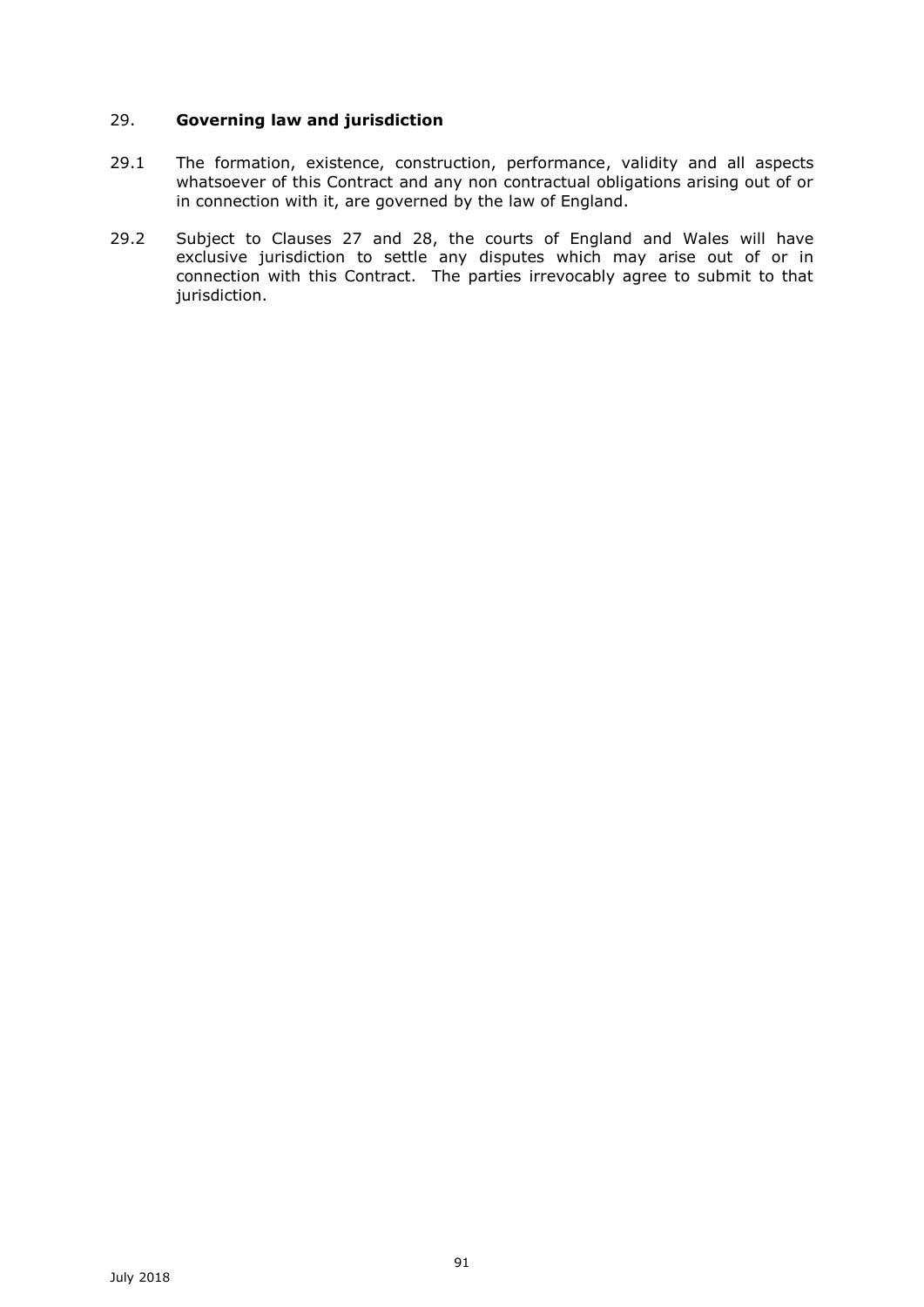# 30. **General**

## **Entire agreement**

- 30.1 This Contract (together with the appropriate sections of any documents that are referred to in it (as they may be amended where applicable)) represents the entire agreement and understanding between the parties in connection with its subject matter. This Contract supersedes any previous agreement between the parties relating to its subject matter. It supersedes all prior negotiations, representations and undertakings, whether written or oral. Nothing in this Clause 30.1 excludes any liability for fraud or fraudulent misrepresentation.
- 30.2 You acknowledge that this Contract has not been entered into wholly or partly in reliance on, nor have you been given any warranty, statement, promise or representation made by, or on, our behalf (other than as expressly set out in this Contract). To the extent that any such warranties, statements, promises or representations have been given you unconditionally and irrevocably waive any claims, rights or remedies which you might otherwise have had in relation to them.

## **If we waive, delay or omit to exercise rights**

- 30.3 No failure by us to exercise any power (or to insist upon strict compliance by you with any obligation or condition) shall constitute a waiver of any of our rights under this Contract.
- 30.4 No waiver by us of any particular default by you shall affect or impair our rights in respect of any other default (of any kind) by you.
- 30.5 No delay or omission by us to exercise any rights arising from any particular default by you shall affect or impair our rights in respect of such default or any other default (of any kind) by you.

## **If you or we are prevented from complying with this Contract**

- 30.6 Neither of the parties to this Contract is responsible to the other for any delay in performance, or for any non-performance, of its obligations and duties under this Contract due to any cause beyond its reasonable control. Causes beyond reasonable control are confined to:
	- (a) severe physical damage caused by storm, fire or flood; and
	- (b) criminal acts; and
	- (c) epidemic,

except any fire, flood or criminal act caused or committed by any member of the affected party's personnel. For the avoidance of doubt, nothing in this Clause shall relieve you from implementing and complying with the Business Continuity Plan.

- 30.7 If any cause within Clause 30.6 occurs the affected party must immediately:
	- (a) inform the other party in writing of such cause and of what obligation or duty it has delayed or prevented being performed; and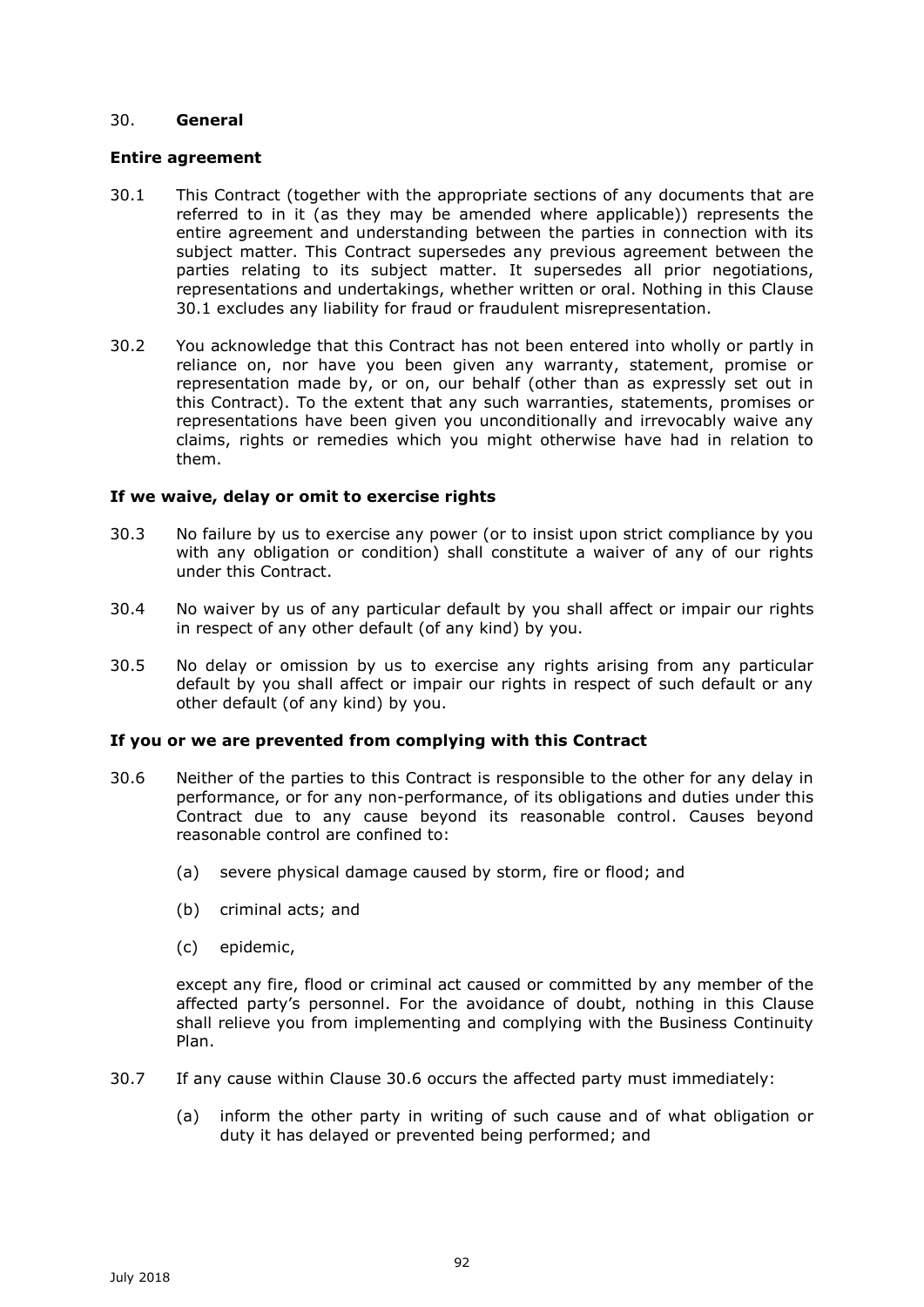(b) take all action within its power to comply with the terms of this Contract as fully and promptly as possible,

and, unless the affected party takes such steps, this Clause must not have the effect of absolving it from its obligations under this Contract.

- 30.8 If the circumstances described in Clause 30.7 arise, but do not appear to be of a temporary nature, either party may give the other notice of termination of this Contract within such period as is reasonable in the circumstances (which shall be no shorter than one month).
- 30.9 Any notice under Clause 30.8 shall not take effect if the party that was prevented from complying with this Contract (or complying with it in a timely manner) is able, to the other party's satisfaction, to comply with its obligations and duties under this Contract within the period of notice specified in accordance with Clause 30.8.

## **If any part of this Contract is held to be invalid**

- 30.10 Subject to Clauses 30.11 and 30.12, if any term of this Contract is held by any competent authority to be invalid, illegal or unenforceable in whole or in part, or if the inclusion of any term is held by any such authority to be in breach of those rules relating to the procurement of contracts by the public sector, the other terms of this Contract and the remainder of the affected term so far as practicable shall continue to be valid and enforceable.
- 30.11 If, in our reasonable opinion, the effect of a decision of a court, tribunal or other competent authority (i) adversely affects the efficacy of this Contract or (ii) is that a term of this Contract (or the same or very similar term in another of our contracts) is invalid, illegal or unenforceable in whole or in part with the effect that the purpose of this Contract is undermined or our position is materially prejudiced, we are entitled:
	- (a) with the agreement of the Consultative Bodies, or without it if it is unreasonably withheld, (i) to amend this Contract so as to restore its efficacy and (ii) to substitute for such term (or part of a term) such further term (or part of a term) the meaning of which has been advised by leading counsel instructed by us (and the Consultative Bodies if they agree to joint instruction) to be as close as permissible to that of the invalid, illegal or unenforceable term (or part of a term); or
	- (b) to give you notice terminating this Contract, or terminating specified powers, rights and authorities to perform Contract Work under it (including your right to perform Contract Work as specified in a Schedule) on the expiry of reasonable notice which shall not be less than three months.
- 30.12 If, in your reasonable opinion, the effect of Clause 30.11 (following a decision of a competent authority) is such that your position is prejudiced, you may:
	- (a) ask us to agree a suitable amendment to this Contract; or
	- (b) give us notice terminating this Contract either immediately or on the expiry of such other period of notice as you may specify.